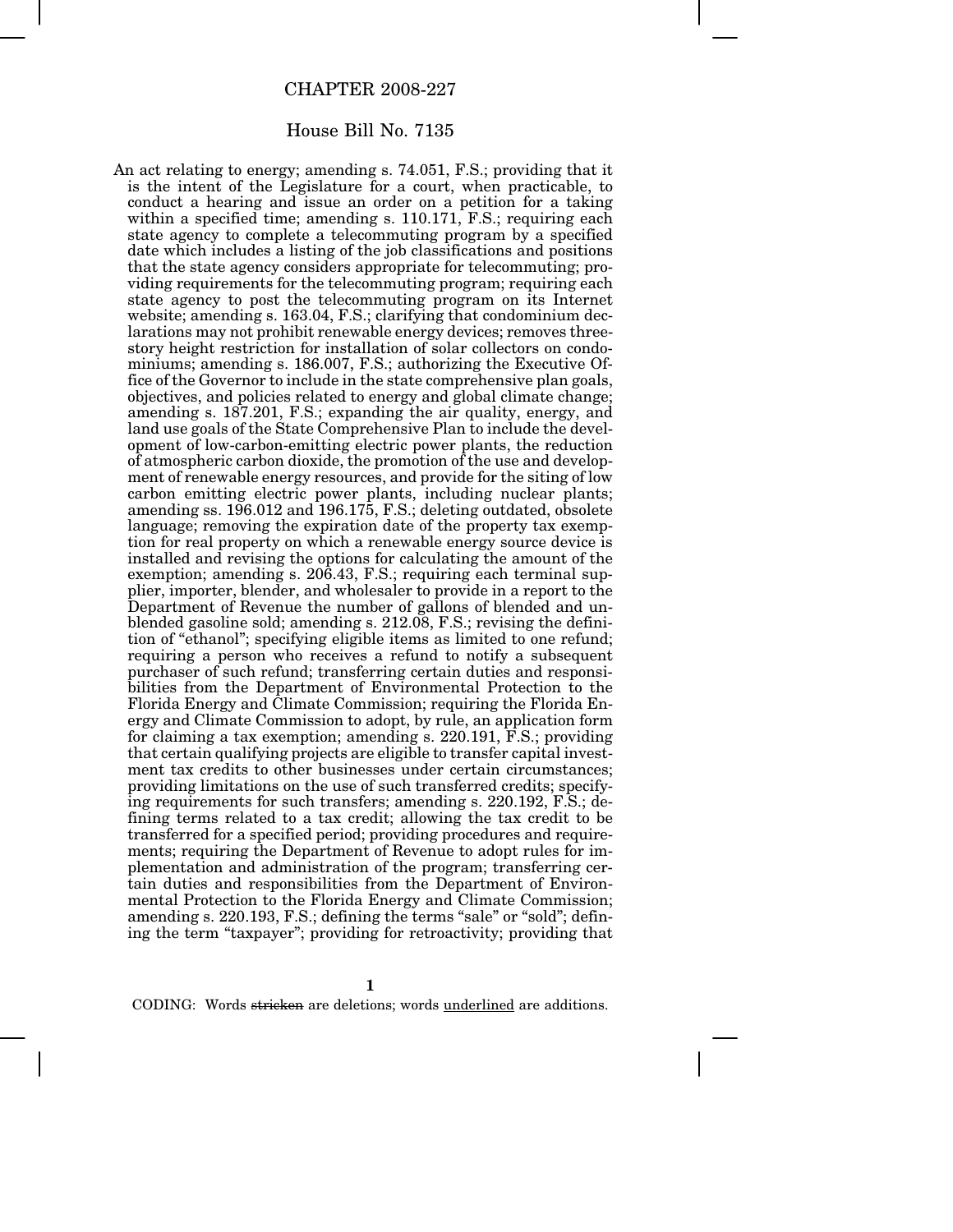the use of the renewable energy production credit does not reduce the alternative minimum tax credit; amending s. 253.02, F.S.; authorizing the Board of Trustees of the Internal Improvement Trust Fund to delegate authority to grant easements across lands owned by the Board of Trustees of the Internal Improvement Trust Fund to the Secretary of Environmental Protection under certain conditions; amending s. 255.249, F.S.; requiring state agencies to annually provide telecommuting plans to the Department of Management Services; amending s. 255.251, F.S.; creating the "Florida Energy Conservation and Sustainable Buildings Act"; amending s. 255.252, F.S.; providing findings and legislative intent; providing that it is the policy of the state that buildings constructed and financed by the state be designed to meet the United States Green Building Council (USGBC) Leadership in Energy and Environmental Design (LEED) rating system, the Green Building Initiative's Green Globes rating system, the Florida Green Building Coalition standards, or a nationally recognized green building rating system as approved by the department; requiring each state agency occupying space owned or managed by the department to identify and compile a list of projects suitable for a guaranteed energy, water, and wastewater performance savings contract; amending s. 255.253, F.S.; defining terms relating to energy conservation for buildings; amending s. 255.254, F.S.; prohibiting a state agency from leasing or constructing a facility without having secured from the department a proper evaluation of life-cycle costs for the building; amending s. 255.255, F.S.; requiring the department to use sustainable building ratings for conducting a life-cycle cost analysis; amending s. 255.257, F.S.; requiring all state agencies to adopt an energy efficiency rating system as approved by the department for all new buildings and renovations to existing buildings; requiring all county, municipal, school district, water management district, state university, community college, and Florida state court buildings to meet certain energy efficiency standards for construction; providing applicability; creating a sustainable building training certification program within St. Petersburg College; specifying program components; creating s. 286.29, F.S.; requiring the Department of Management Services to develop the Florida Climate-Friendly Preferred Products List; requiring state agencies to consult the list and purchase products from the list if the price is comparable; requiring state agencies to contract for meeting and conference space with facilities having the "Green Lodging" designation; authorizing the Department of Environmental Protection to adopt rules; requiring the department to establish voluntary technical assistance programs for various businesses; requiring state agencies, state universities, community colleges, and local governments that purchase vehicles under a state purchasing plan to maintain vehicles according to minimum standards and follow certain procedures when procuring new vehicles; requiring state agencies to use ethanol and biodiesel-blended fuels when available; amending s. 287.063, F.S.; prohibiting the payment term for equipment from exceeding the useful life of the equipment unless the contract provides for the replacement or the extension of the useful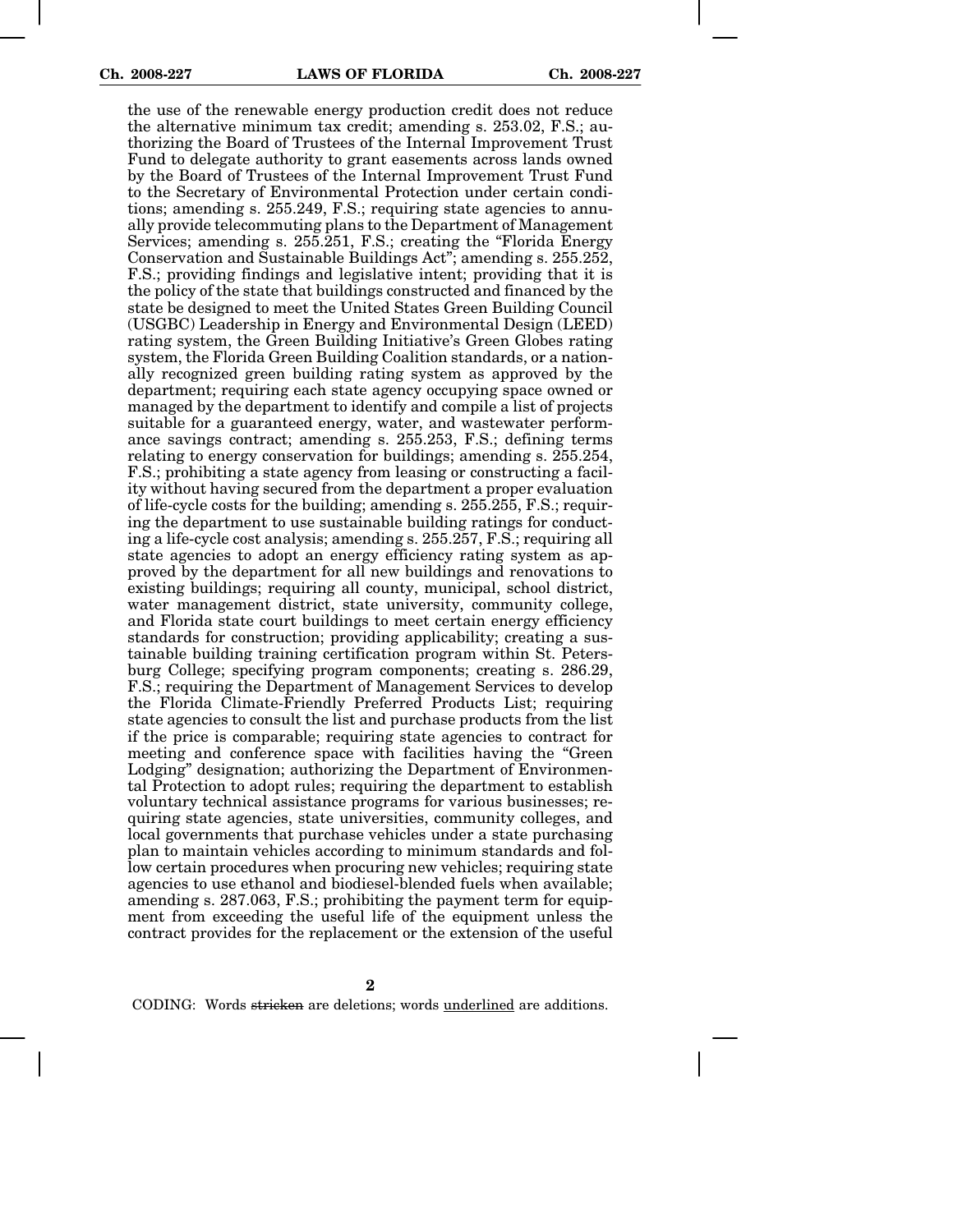life of the equipment during the term of the loan; amending s. 287.064, F.S.; authorizing an extension of the master equipment financing agreement for energy conservation equipment; requiring the guaranteed energy, water, and wastewater savings contractor to provide for the replacement or the extension of the useful life of the energy conservation equipment during the term of the contract; amending s. 287.16, F.S.; requiring the Department of Management Services to analyze specified fuel usage by the Department of Transportation; amending s. 288.1089, F.S.; defining the term "alternative and renewable energy"; revising provisions relating to innovation incentive awards to include alternative and renewable energy projects; specifying eligibility requirements for such projects; requiring Enterprise Florida, Inc., to solicit comments and recommendations from the Florida Energy and Climate Commission in evaluating such projects; amending s. 316.0741, F.S.; requiring all hybrid and other low-emission and energy-efficient vehicles that do not meet the minimum occupancy requirement and are driven in a highoccupancy-vehicle lane to comply with federally mandated minimum fuel economy standards; authorizing specified vehicles to use certain high-occupancy-vehicle lanes without payment of tolls; amending s. 337.401, F.S.; requiring the Department of Environmental Protection to adopt rules relating to the placement of and access to aerial and underground electric transmission lines having certain specifications; defining the term "base-load generating facilities"; amending s. 339.175, F.S.; requiring each metropolitan planning organization to develop a long-range transportation plan and an annual project priority list that, among other considerations, provide for sustainable growth and reduce greenhouse gas emissions; amending s. 350.01, F.S.; conforming the beginning of a Public Service Commission member's term as chair with the beginning of terms of commissioners; correcting cross-references; amending s. 350.012, F.S.; renaming the Committee on Public Service Commission Oversight, a standing joint committee of the Legislature, as the "Committee on Public Counsel Oversight"; deleting the committee's authority to recommend to the Governor nominees to fill vacancies on the Public Service Commission; amending s. 350.03, F.S.; clarifying the power of the Governor to remove and fill commission vacancies as set forth in the State Constitution; amending s. 350.031, F.S.; increasing the number of members on the council; requiring the President of the Senate and the Speaker of the House of Representatives to appoint a chair and vice chair to the council in alternating years; removing spending authority for the council to advertise vacancies; requiring the council to submit recommendations for vacancies on the Public Service Commission to the Governor; requiring the council to nominate a minimum of three persons for each vacancy; revising the date that recommendations for vacancies must be submitted; providing that a successor Governor may remove an appointee only as provided; providing for the council to fill a vacancy on the commission if the Governor fails to do so; authorizing a successor governor to recall an unconfirmed appointee under certain circumstances; amending ss. 350.061 and 350.0614, F.S., relating to the appoint-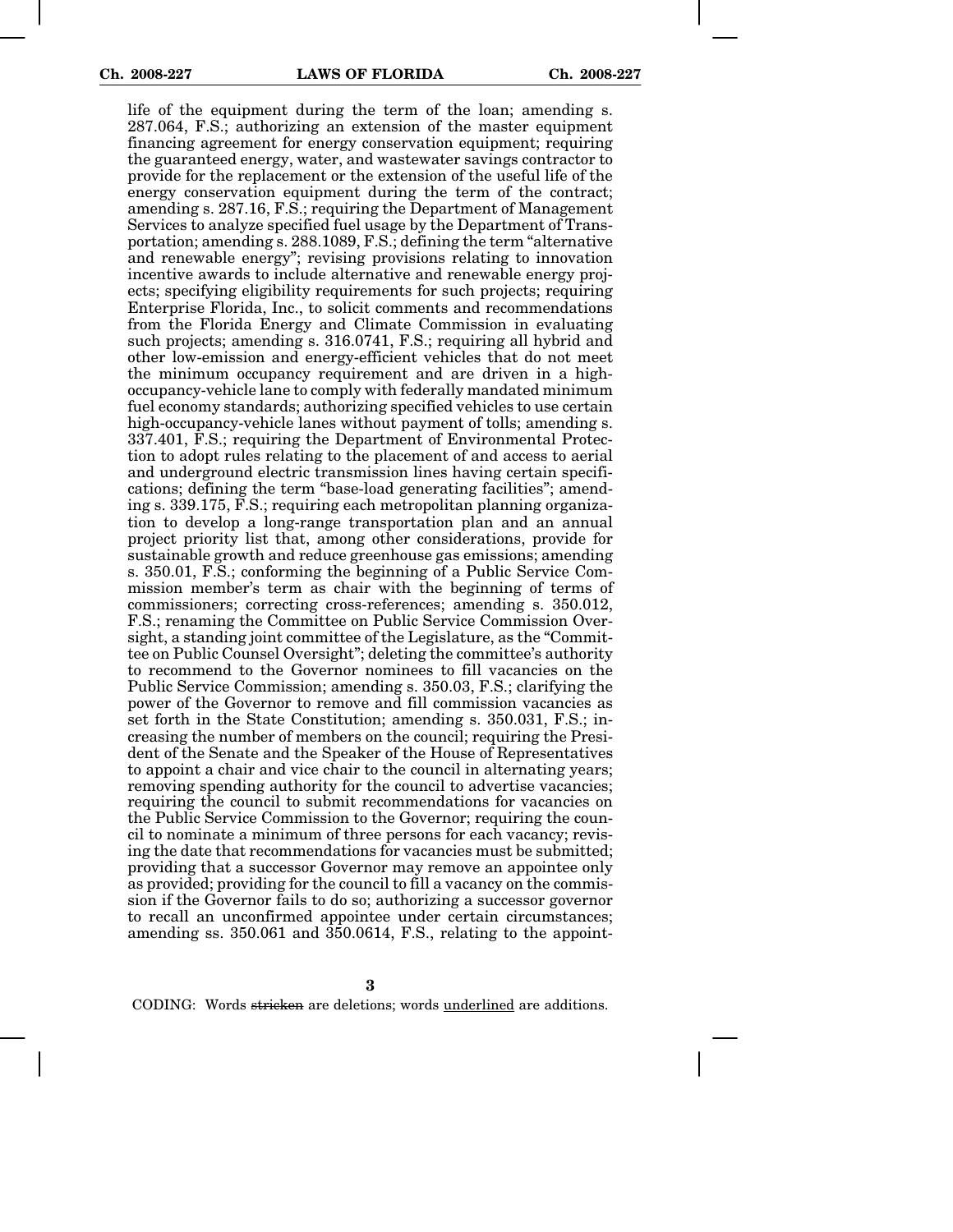ment, oversight, and compensation of the Public Counsel; conforming provisions to changes made by the act; amending s. 366.04, F.S.; requiring an affected municipal electric utility to conduct a referendum election of all its retail electric customers to determine whether to require the municipal electric utility to provide a proposed charter transferring the operations of the utility to an electric utility authority; amending s. 366.81, F.S.; providing legislative intent; amending s. 366.82, F.S.; defining the term "demand-side renewable energy"; requiring the Public Service Commission to adopt goals for increasing the development of demand-side renewable energy systems energy resources; providing for cost-effectiveness tests; requiring the Florida Energy and Climate Commission to be a party in the proceedings to adopt goals; providing for an appropriations; providing for cost recovery; authorizing the commission to provide financial rewards and penalties; authorizing the commission to allow an investor-owned utility to earn an additional return on equity for exceeding energy efficiency and conservation goals; amending s. 366.8255, F.S.; redefining the term "environmental compliance costs" to include costs or expenses prudently incurred for scientific research and geological assessments of carbon capture and storage for the purpose of reducing an electric utility's greenhouse gas emissions; amending s. 366.91, F.S.; clarifying the definition of "biomass" to include waste and byproducts; requiring each public utility, and each municipal electric utility and rural electric utility cooperative that sells electricity at retail, to develop a standardized interconnection and net metering program for customer-owned renewable generation; authorizing net metering to be available when a utility purchases power generated from biogas produced by anaerobic digestion under certain conditions; amending s. 366.92, F.S.; directing the Public Service Commission to adopt a renewable portfolio standard; providing definitions; providing for renewable energy credits; providing for cost recovery; prohibiting the renewable portfolio standard rule from taking effect until ratified by the Legislature; amending s. 366.93, F.S.; revising the definitions of "cost" and "preconstruction"; requiring the Public Service Commission to establish rules relating to cost recovery for the construction of new, expanded, or relocated electrical transmission lines and facilities for a nuclear power plant; amending s. 377.601, F.S.; revising legislative intent with respect to the need to implement alternative energy technologies; providing for the transfer of the Florida Energy Commission in the Office of Legislative Services to the Florida Energy and Climate Commission in the Executive Office of the Governor; creating s. 377.6015, F.S.; providing for the membership, meetings, duties, and responsibilities of the Florida Energy and Climate Commission; providing rulemaking authority; amending s. 377.602, F.S.; revising the definition of "energy resources"; providing for conforming changes; providing for the type two transfer of the state energy program in the Department of Environmental Protection to the Florida Energy and Climate Commission in the Executive Office of the Governor; amending ss. 377.603, 377.604, 377.605, 377.606, 377.608, 377.701, 377.703, and 377.705, F.S.; providing for conforming changes;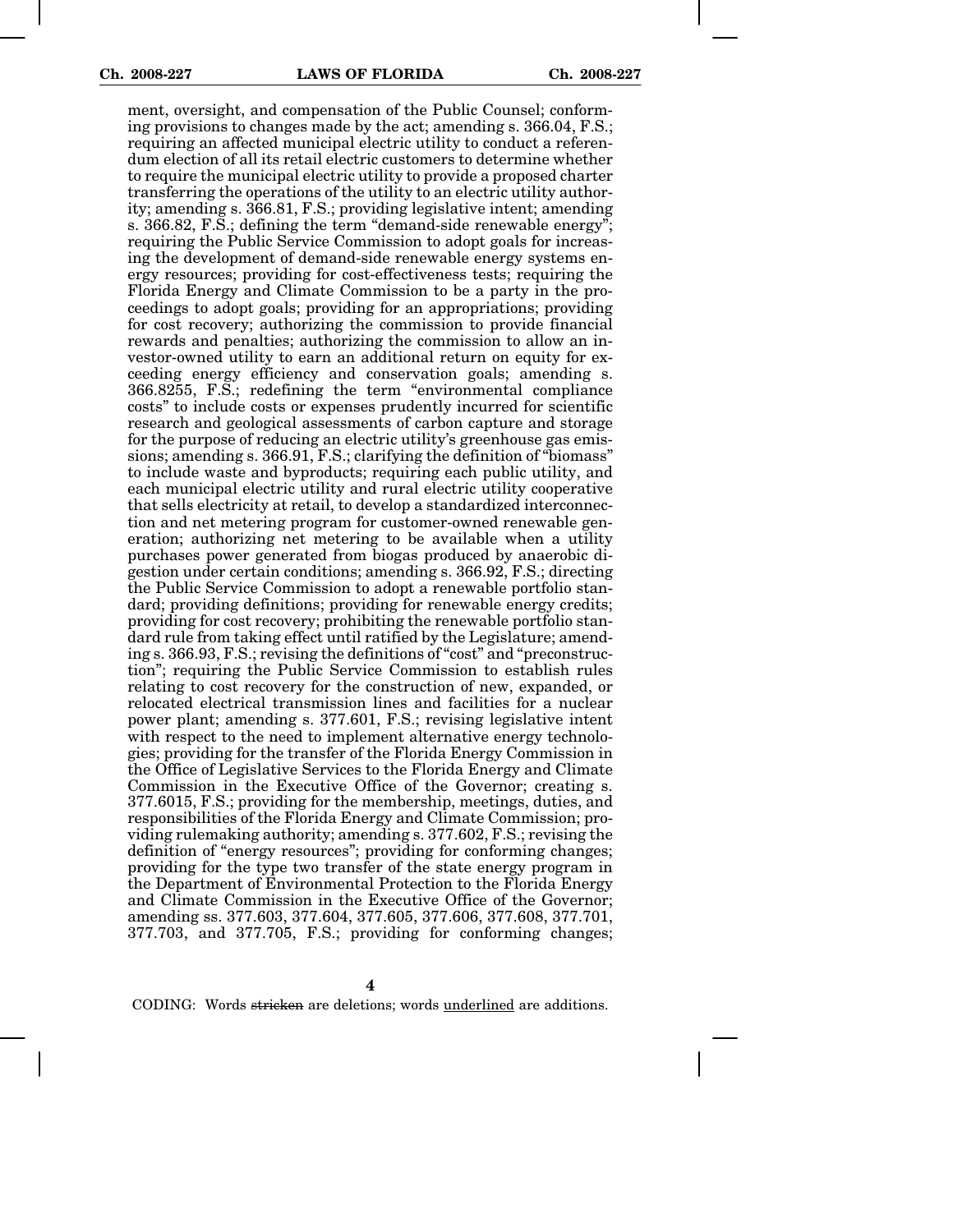amending s. 377.801, F.S.; providing a short title; amending s. 377.802, F.S.; providing the purpose of the Florida Energy and Climate Protection Act; amending s. 377.803, F.S.; revising definitions; clarifying the definition of "renewable energy" to include biomass, as defined in s. 366.91, F.S.; amending s. 377.804, F.S., relating to the Renewable Energy and Energy-Efficient Technologies Grants Program; providing for the program to include matching grants for technologies that increase the energy efficiency of vehicles and commercial buildings; providing for the solicitation of expertise of other entities; providing application requirements; amending s. 377.806, F.S.; conforming provisions relating to the Solar Energy System Incentives Program, to changes made by this act; requiring all eligible systems under the program to comply with the Florida Building Code; revising rebate eligibility requirements for solar thermal systems to include the installation of certain products by roofing contractors; creating s. 377.808, F.S.; establishing the "Florida Green Government Grants Act"; providing for grants to be awarded to local governments in the development of programs that achieve green standards; amending ss. 380.23 and 403.031, F.S.; conforming crossreferences; creating s. 403.44, F.S.; creating the Florida Climate Protection Act; defining terms; requiring the Department of Environmental Protection to establish the methodologies, reporting periods, and reporting systems that must be used when major emitters report to The Climate Registry; authorizing the department to adopt rules for a cap-and-trade regulatory program to reduce greenhouse gas emissions from major emitters; providing for the content of the rule; prohibiting the rules from being adopted until after January 1, 2010, and from becoming effective until ratified by the Legislature; amending s. 403.502, F.S.; providing legislative intent; amending s. 403.503, F.S.; defining the term "alternate corridor" and redefining the term "corridor" for purposes of the Florida Electrical Power Plant Siting Act; amending s. 403.504, F.S.; requiring the Department of Environmental Protection to determine whether a proposed alternate corridor is acceptable; amending s. 403.506, F.S.; exempting an electric utility from obtaining certification under the Florida Electrical Power Plant Siting Act before constructing facilities for a power plant using nuclear materials as fuel; providing that a utility may obtain separate licenses, permits, and approvals for such construction under certain circumstances; exempting such provisions from review under ch. 120, F.S.; amending s. 403.5064, F.S.; requiring an applicant to submit a statement to the department if such applicant opts for consideration of alternate corridors; amending s. 403.5065, F.S.; providing for conforming changes; amending s. 403.50663, F.S.; providing for notice of meeting to the general public; amending s. 403.50665, F.S.; requiring an application to include a statement on the consistency of directly associated facilities constituting a "development"; requiring the Department of Environmental Protection to address at the certification hearing the issue of compliance with land use plans and zoning ordinances for a proposed substation located in or along an alternate corridor; amending s. 403.507, F.S.; providing for reports to be submitted to the department no later than 100 days after certification application has been

**5**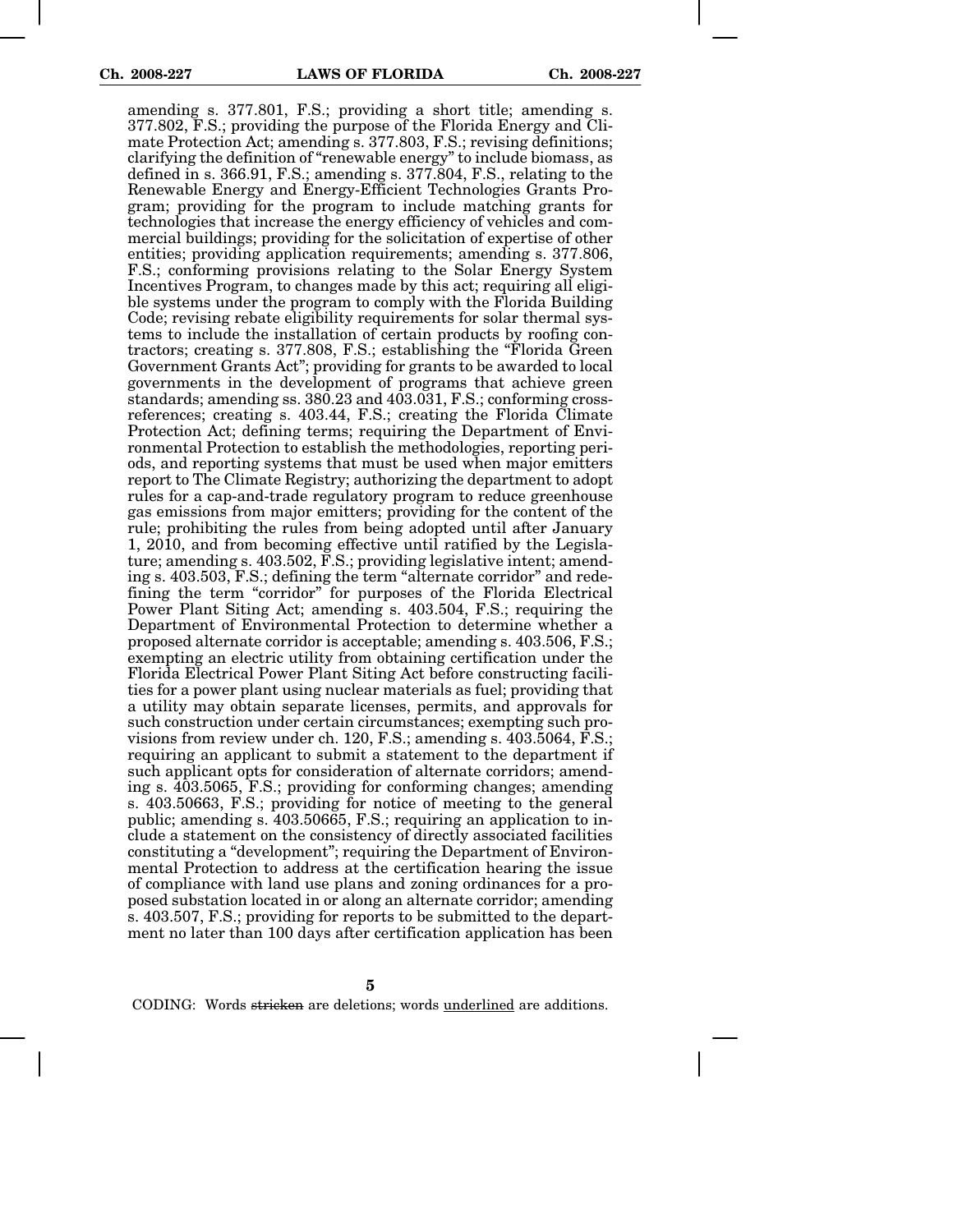determined complete; amending s. 403.508, F.S.; providing for land use and certification hearings; amending s. 403.509, F.S.; requiring the Governor and Cabinet sitting as the siting board to certify the corridor having the least adverse impact; authorizing the board to deny certification or allow a party to amend its proposal; amending s. 403.511, F.S.; providing for conforming changes; amending s. 403.5112, F.S.; providing for filing of notice; amending s. 403.5113, F.S.; providing for postcertification amendments and postcertification review; amending s. 403.5115, F.S.; requiring the applicant proposing the alternate corridor to publish all notices relating to the application; requiring that such notices comply with certain requirements; requiring that notices be published at least 45 days before the rescheduled certification hearing; requiring applicants to make specified efforts to provide notice to certain landowners and to file a list of such notification with the Department of Environmental Protection's Siting Coordination Office; amending ss. 403.516, 403.517, and 403.5175, F.S.; providing conforming changes and cross-references; amending s. 403.518, F.S.; authorizing the Department of Environmental Protection to charge an application fee for an alternate corridor; amending ss. 403.519, 403.5252, 403.526, 403.527, 403.5271, 403.5272, 403.5312, 403.5363, 403.5365, and 403.814, F.S., relating to determinations of need, public notice requirements, and general permits; conforming provisions to changes made by the act; creating s. 403.7055, F.S.; encouraging counties in the state to form regional solutions to the capture and reuse or sale of methane gas from landfills and wastewater treatment facilities; requiring the Department of Environmental Protection to provide guidelines and assistance; amending s. 489.145, F.S.; creating s. 403.7032, F.S.; providing legislative findings regarding recycling; providing for a long-term goal of reducing the amount of solid waste disposed of in the state by a certain percentage; requiring the Department of Environmental Protection to develop a comprehensive recycling program and submit such program to the Legislature by a specified date; requiring the Legislature's approval before implementing such program; requiring that such program be developed in coordination with other state and local entities, private businesses, and the public; requiring that the program contain certain components; creating s. 403.7033, F.S., requiring a departmental analysis of particular recyclable materials; requiring a submission of a report; amending s. 403.706, F.S., requiring every county to implement a composting plan to attain certain goals by a date certain; provides for goal modifications upon demonstrated need to the department; amending s. 489.145, F.S.; revising provisions of the Guaranteed Energy, Water, and Wastewater Performance Savings Contracting Act; requiring that each proposed contract or lease contain certain agreements concerning operational cost-saving measures; requiring the Office of the Chief Financial Officer to review contract proposals; redefining terms; requiring that certain baseline information, supporting information, and documentation be included in contracts; requiring the Office of the Chief Financial Officer to review contract proposals; providing audit requirements; requiring contract approval by the Chief Financial Officer; amending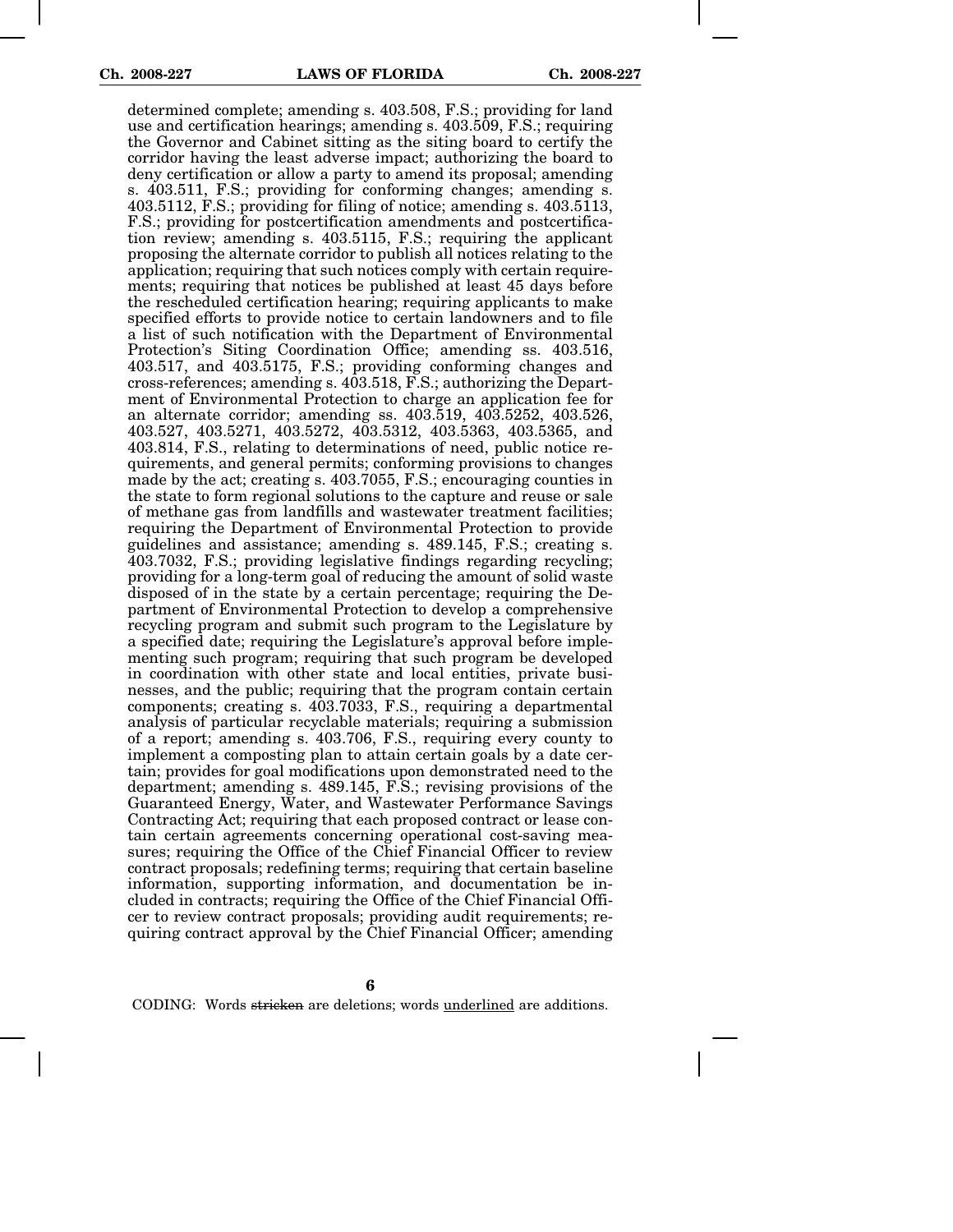s. 526.06, F.S.; revising provisions for the sale of gasoline blended with ethanol; providing specifications for transitioning to ethanolblended fuels; creating s. 526.201, F.S.; creating the "Florida Renewable Fuel Standard Act"; creating s. 526.202, F.S.; establishing legislative findings for the act; creating s. 526.203, F.S.; providing definitions, fuel standard, exemptions, and reporting; creating s. 526.204, F.S.; providing for waivers; providing for suspension of standard requirement during declared emergencies; creating s. 526.205, F.S.; providing for enforcement of the act; providing for extensions; creating s. 526.206, F.S.; providing for rulemaking authority by the Department of Revenue and the Department of Agriculture and Consumer Services; creating s. 526.207, F.S.; requiring studies and reports by the Florida Energy and Climate Commission; amending s. 553.73, F.S.; requiring that the Florida Building Commission select the most recent International Energy Conservation Code as a foundation code; providing for modification of the International Energy Conservation Code by the commission under certain circumstances; creating s. 553.9061, F.S.; requiring the Florida Building Commission to establish a schedule of increases in the energy performance of buildings subject to the Florida Energy Efficiency Code for Building Construction; providing energy-efficiency performance options and elements for achieving performance goals; requiring the commission to adopt rules and implement a cost-effectiveness test; amending s. 553.909, F.S.; requiring the Florida Energy Efficiency Code for Building Construction to set minimum requirements for certain commercial or residential appliances; requiring the Agency for Enterprise Information Technology to define specified objective standards and conduct evaluations relating to energy efficiency; requiring the agency to submit a report; providing report requirements; requiring the agency to submit specified recommendations; providing for the inclusion of specifications in certain plans and processes; creating s. 1004.648, F.S.; establishing the Florida Energy Systems Consortium consisting of all the state universities; providing for membership and duties of the consortium; providing for a director, an oversight board, and a steering committee; requiring the consortium to submit an annual report; requiring an economic impact analysis on the effects of granting financial incentives to energy producers who use woody biomass as fuel; providing that certain vehicle emission standards are subject to ratification by the Legislature prior to implementation or modification by the Department of Environmental Protection; requiring the Department of Education and the Department of Environmental Protection to develop an awards or recognition program for outstanding efforts in conservation, energy and water use reduction, environmental enhancement, and conservation-related educational curriculum development; encouraging the departments to seek private sector funding for the program; repealing s. 377.901, F.S., relating to the Florida Energy Commission; requiring the Public Service Commission to provide a report to the Governor and the Legislature on utility revenue decoupling; providing effective dates.

**7**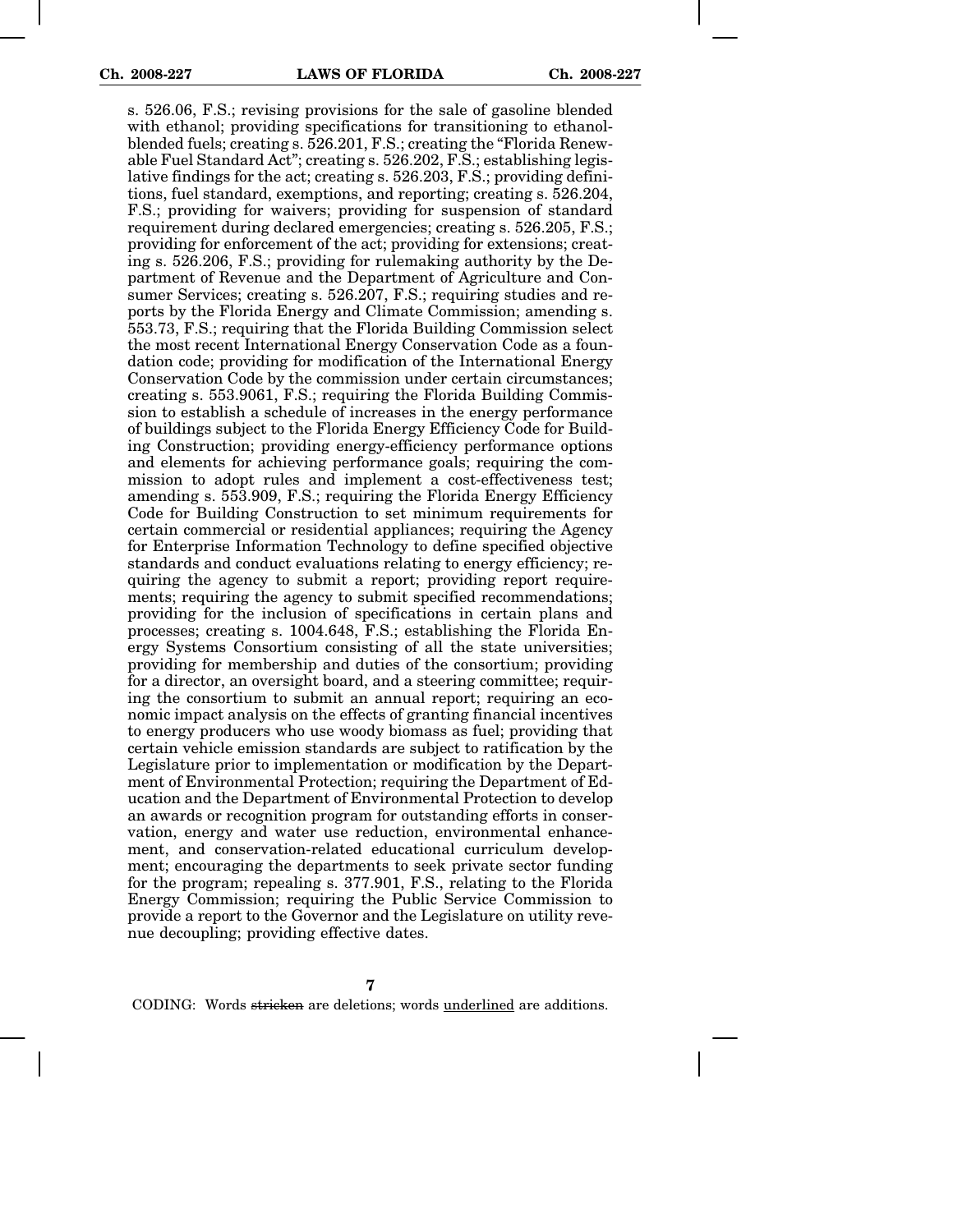Be It Enacted by the Legislature of the State of Florida:

Section 1. Subsection (3) of section 74.051, Florida Statutes, is renumbered as subsection (4), and a new subsection (3) is added to that section to read:

74.051 Hearing on order of taking.—

(3) If a defendant requests a hearing pursuant to s. 74.041(3) and the petitioner is an electric utility that is seeking to appropriate property necessary for an electric generation plant, an associated facility of an electric generation plant, an electric substation, or a power line, it is the intent of the Legislature that the court, when practicable, conduct the hearing no more than 120 days after the petition is filed and issue its order of taking no more than 30 days after the conclusion of the hearing.

Section 2. Subsection (3) of section 110.171, Florida Statutes, is amended, and subsection (4) is added to that section, to read:

110.171 State employee telecommuting program.—

(3) By September 30, 2009 October 1, 1994, each state agency shall identify and maintain a current listing of the job classifications and positions that the agency considers appropriate for telecommuting. Agencies that adopt a state employee telecommuting program must:

(a) Give equal consideration to career service and exempt positions in their selection of employees to participate in the telecommuting program.

(b) Provide that an employee's participation in a telecommuting program will not adversely affect eligibility for advancement or any other employment rights or benefits.

(c) Provide that participation by an employee in a telecommuting program is voluntary, and that the employee may elect to cease to participate in a telecommuting program at any time.

(d) Adopt provisions to allow for the termination of an employee's participation in the program if the employee's continued participation would not be in the best interests of the agency.

(e) Provide that an employee is not currently under a performance improvement plan in order to participate in the program.

(f) Ensure that employees participating in the program are subject to the same rules regarding attendance, leave, performance reviews, and separation action as are other employees.

(g) Establish the reasonable conditions that the agency plans to impose in order to ensure the appropriate use and maintenance of any equipment or items provided for use at a participating employee's home or other place apart from the employee's usual place of work, including the installation and maintenance of any telephone equipment and ongoing communications costs at the telecommuting site which is to be used for official use only.

**8**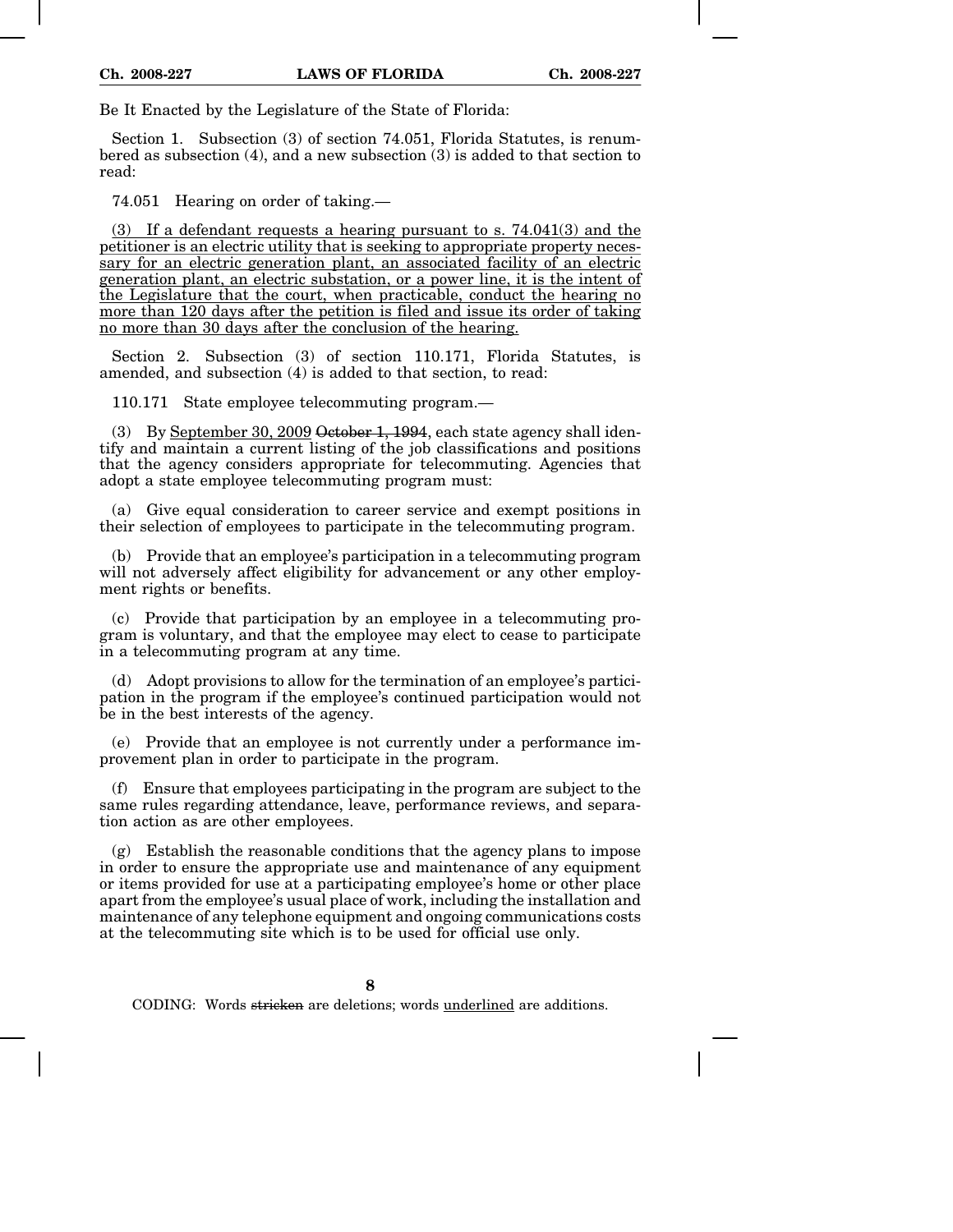(h) Prohibit state maintenance of an employee's personal equipment used in telecommuting, including any liability for personal equipment and costs for personal utility expenses associated with telecommuting.

(i) Describe the security controls that the agency considers appropriate.

(j) Provide that employees are covered by workers' compensation under chapter 440, when performing official duties at an alternate worksite, such as the home.

(k) Prohibit employees engaged in a telecommuting program from conducting face-to-face state business at the homesite.

(l) Require a written agreement that specifies the terms and conditions of telecommuting, which includes verification by the employee that the home office provides work space that is free of safety and fire hazards, together with an agreement which holds the state harmless against any and all claims, excluding workers' compensation claims, resulting from an employee working in the home office, and which must be signed and agreed to by the telecommuter and the supervisor.

(m) Provide measureable financial benefits associated with reduced office space requirements, reductions in energy consumption, and reductions in associated emissions of greenhouse gases resulting from telecommuting. State agencies operating in office space owned or managed by the department shall consult the facilities program to ensure its consistency with the strategic leasing plan required under s. 255.249(3)(b).

(4) The telecommuting program for each state agency and pertinent supporting documents shall be posted on the agency's Internet website to allow access by employees and the public.

Section 3. Subsection (2) of section 163.04, Florida Statutes, is amended to read:

163.04 Energy devices based on renewable resources.—

(2) A deed restriction, covenant, declaration, or similar binding agreement may not No deed restrictions, covenants, or similar binding agreements running with the land shall prohibit or have the effect of prohibiting solar collectors, clotheslines, or other energy devices based on renewable resources from being installed on buildings erected on the lots or parcels covered by the deed restriction, covenant, declaration, or binding agreement restrictions, covenants, or binding agreements. A property owner may not be denied permission to install solar collectors or other energy devices based on renewable resources by any entity granted the power or right in any deed restriction, covenant, or similar binding agreement to approve, forbid, control, or direct alteration of property with respect to residential dwellings and within the boundaries of a condominium unit. not exceeding three stories in height. For purposes of this subsection, Such entity may determine the specific location where solar collectors may be installed on the roof within an orientation to the south or within 45° east or west of due south if provided that such determination does not impair the effective operation of the solar collectors.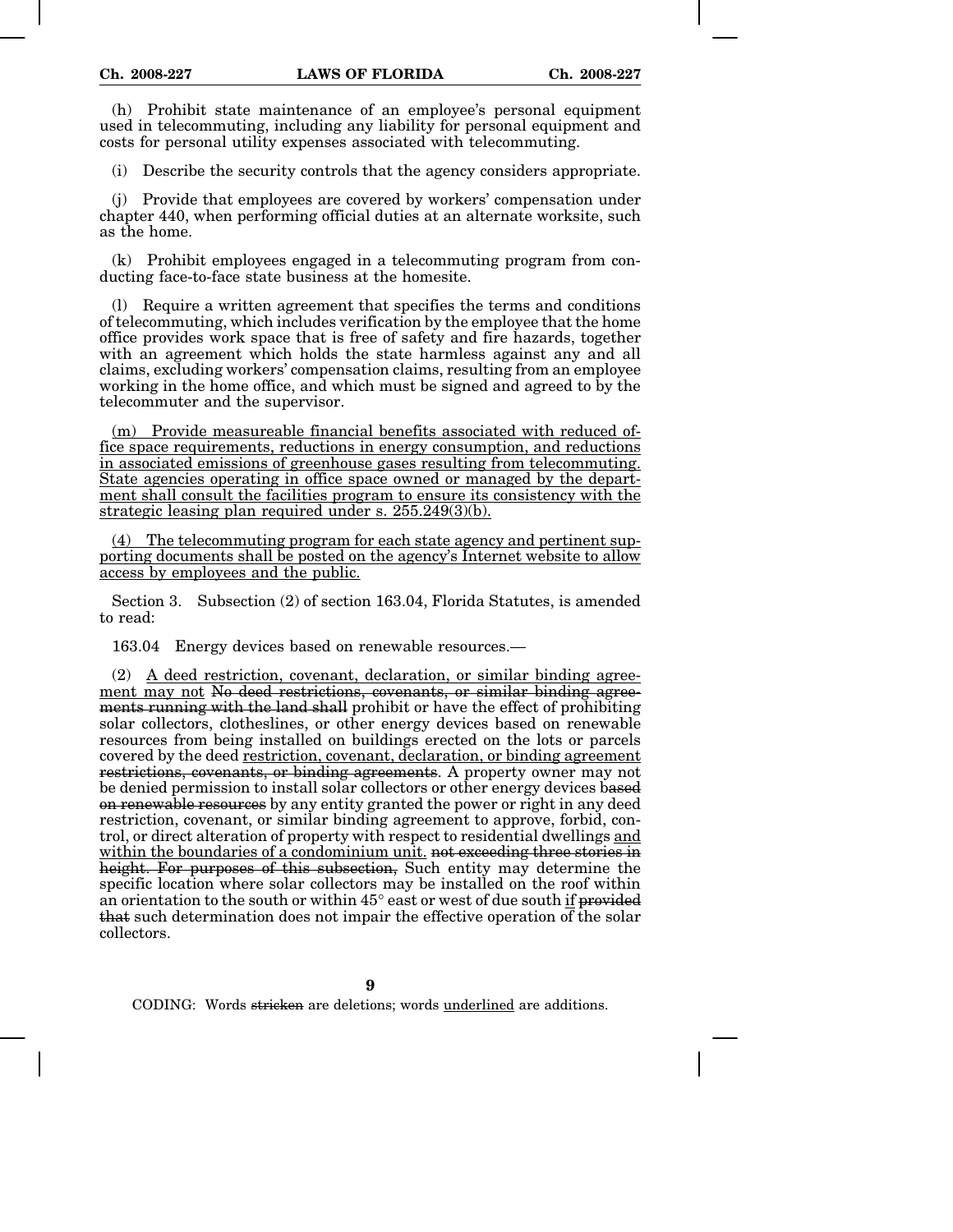Section 4. Subsection (3) of section 186.007, Florida Statutes, is amended to read:

186.007 State comprehensive plan; preparation; revision.—

(3) In the state comprehensive plan, the Executive Office of the Governor may include goals, objectives, and policies related to the following program areas: economic opportunities; agriculture; employment; public safety; education; health concerns; social welfare concerns; housing and community development; natural resources and environmental management; energy; global climate change; recreational and cultural opportunities; historic preservation; transportation; and governmental direction and support services.

Section 5. Subsections (10), (11), and (15) of section 187.201, Florida Statutes, are amended to read:

187.201 State Comprehensive Plan adopted.—The Legislature hereby adopts as the State Comprehensive Plan the following specific goals and policies:

(10) AIR QUALITY.—

(a) Goal.—Florida shall comply with all national air quality standards by 1987, and by 1992 meet standards which are more stringent than 1985 state standards.

(b) Policies.—

1. Improve air quality and maintain the improved level to safeguard human health and prevent damage to the natural environment.

2. Ensure that developments and transportation systems are consistent with the maintenance of optimum air quality.

3. Reduce sulfur dioxide and nitrogen oxide emissions and mitigate their effects on the natural and human environment.

4. Encourage the use of alternative energy resources that do not degrade air quality.

5. Ensure, at a minimum, that power plant fuel conversion does not result in higher levels of air pollution.

6. Encourage the development of low-carbon-emitting electric power plants.

 $(11)$  ENERGY —

(a) Goal.—Florida shall reduce its energy requirements through enhanced conservation and efficiency measures in all end-use sectors and shall reduce atmospheric carbon dioxide by, while at the same time promoting an increased use of renewable energy resources and low-carbon-emitting electric power plants.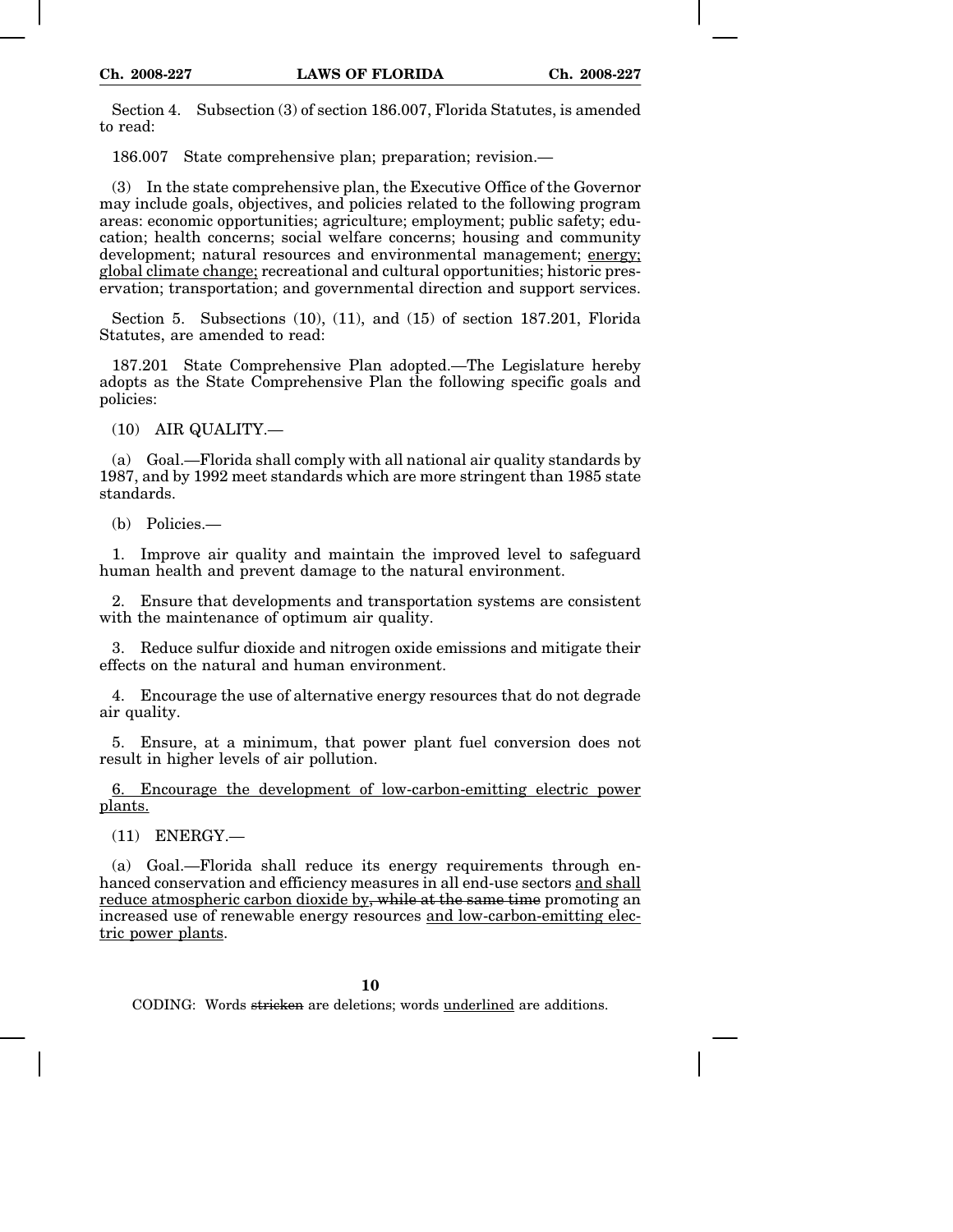(b) Policies.—

1. Continue to reduce per capita energy consumption.

2. Encourage and provide incentives for consumer and producer energy conservation and establish acceptable energy performance standards for buildings and energy consuming items.

3. Improve the efficiency of traffic flow on existing roads.

4. Ensure energy efficiency in transportation design and planning and increase the availability of more efficient modes of transportation.

5. Reduce the need for new power plants by encouraging end-use efficiency, reducing peak demand, and using cost-effective alternatives.

6. Increase the efficient use of energy in design and operation of buildings, public utility systems, and other infrastructure and related equipment.

7. Promote the development and application of solar energy technologies and passive solar design techniques.

8. Provide information on energy conservation through active media campaigns.

9. Promote the use and development of renewable energy resources and low-carbon-emitting electric power plants.

10. Develop and maintain energy preparedness plans that will be both practical and effective under circumstances of disrupted energy supplies or unexpected price surges.

(15) LAND USE.—

(a) Goal.—In recognition of the importance of preserving the natural resources and enhancing the quality of life of the state, development shall be directed to those areas which have in place, or have agreements to provide, the land and water resources, fiscal abilities, and service capacity to accommodate growth in an environmentally acceptable manner.

(b) Policies.—

1. Promote state programs, investments, and development and redevelopment activities which encourage efficient development and occur in areas which will have the capacity to service new population and commerce.

2. Develop a system of incentives and disincentives which encourages a separation of urban and rural land uses while protecting water supplies, resource development, and fish and wildlife habitats.

3. Enhance the livability and character of urban areas through the encouragement of an attractive and functional mix of living, working, shopping, and recreational activities.

**11**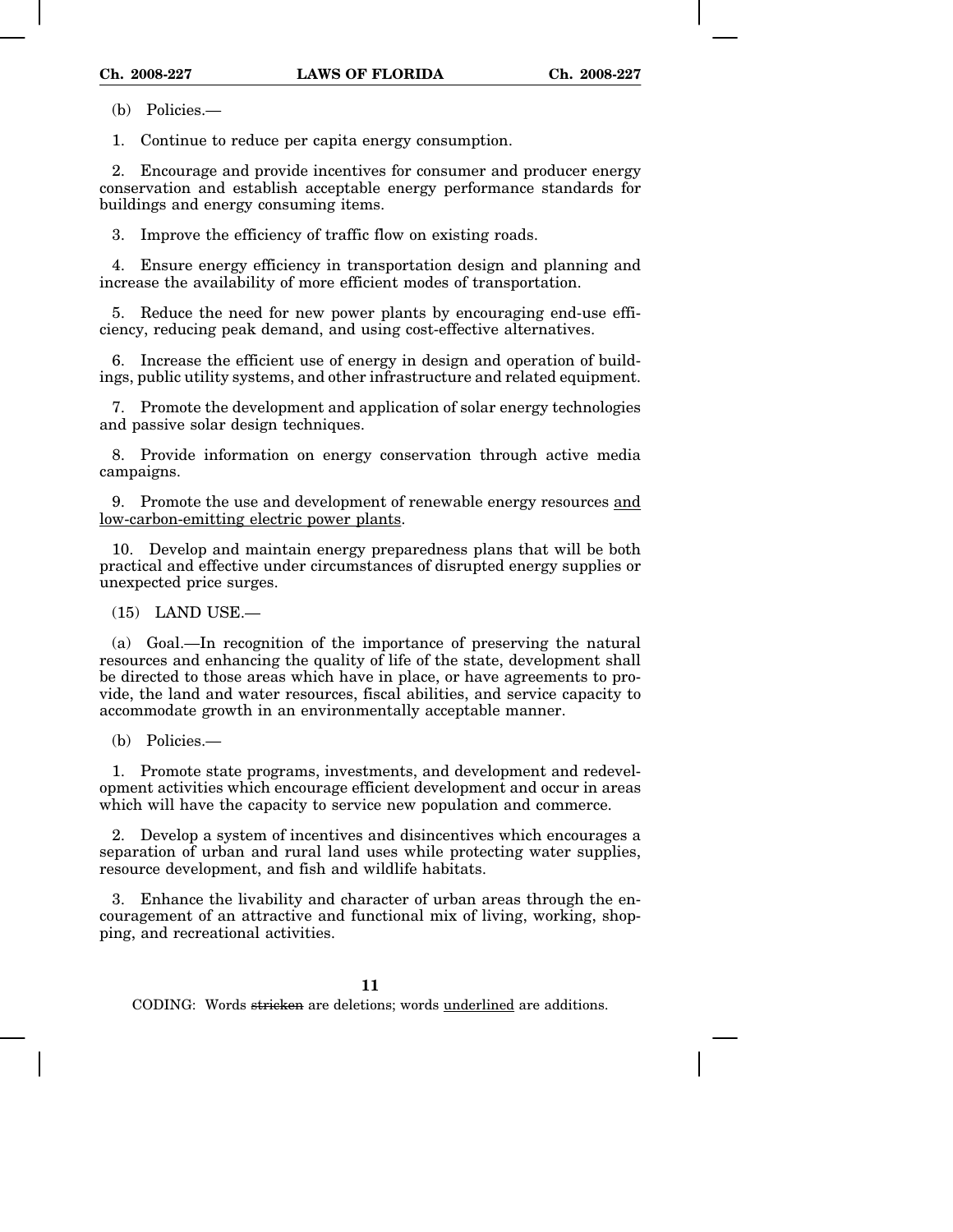4. Develop a system of intergovernmental negotiation for siting locally unpopular public and private land uses which considers the area of population served, the impact on land development patterns or important natural resources, and the cost-effectiveness of service delivery.

5. Encourage and assist local governments in establishing comprehensive impact-review procedures to evaluate the effects of significant development activities in their jurisdictions.

6. Consider, in land use planning and regulation, the impact of land use on water quality and quantity; the availability of land, water, and other natural resources to meet demands; and the potential for flooding.

7. Provide educational programs and research to meet state, regional, and local planning and growth-management needs.

8. Provide for the siting of low-carbon-emitting electric power plants, including nuclear power plants, to meet the state's determined need for electric power generation.

Section 6. Subsection (14) of section 196.012, Florida Statutes, is amended to read:

196.012 Definitions.—For the purpose of this chapter, the following terms are defined as follows, except where the context clearly indicates otherwise:

(14) "Renewable energy source device" or "device" means any of the following equipment which, when installed in connection with a dwelling unit or other structure, collects, transmits, stores, or uses solar energy, wind energy, or energy derived from geothermal deposits:

(a) Solar energy collectors.

(b) Storage tanks and other storage systems, excluding swimming pools used as storage tanks.

(c) Rockbeds.

(d) Thermostats and other control devices.

(e) Heat exchange devices.

(f) Pumps and fans.

(g) Roof ponds.

(h) Freestanding thermal containers.

(i) Pipes, ducts, refrigerant handling systems, and other equipment used to interconnect such systems; however, conventional backup systems of any type are not included in this definition.

(j) Windmills.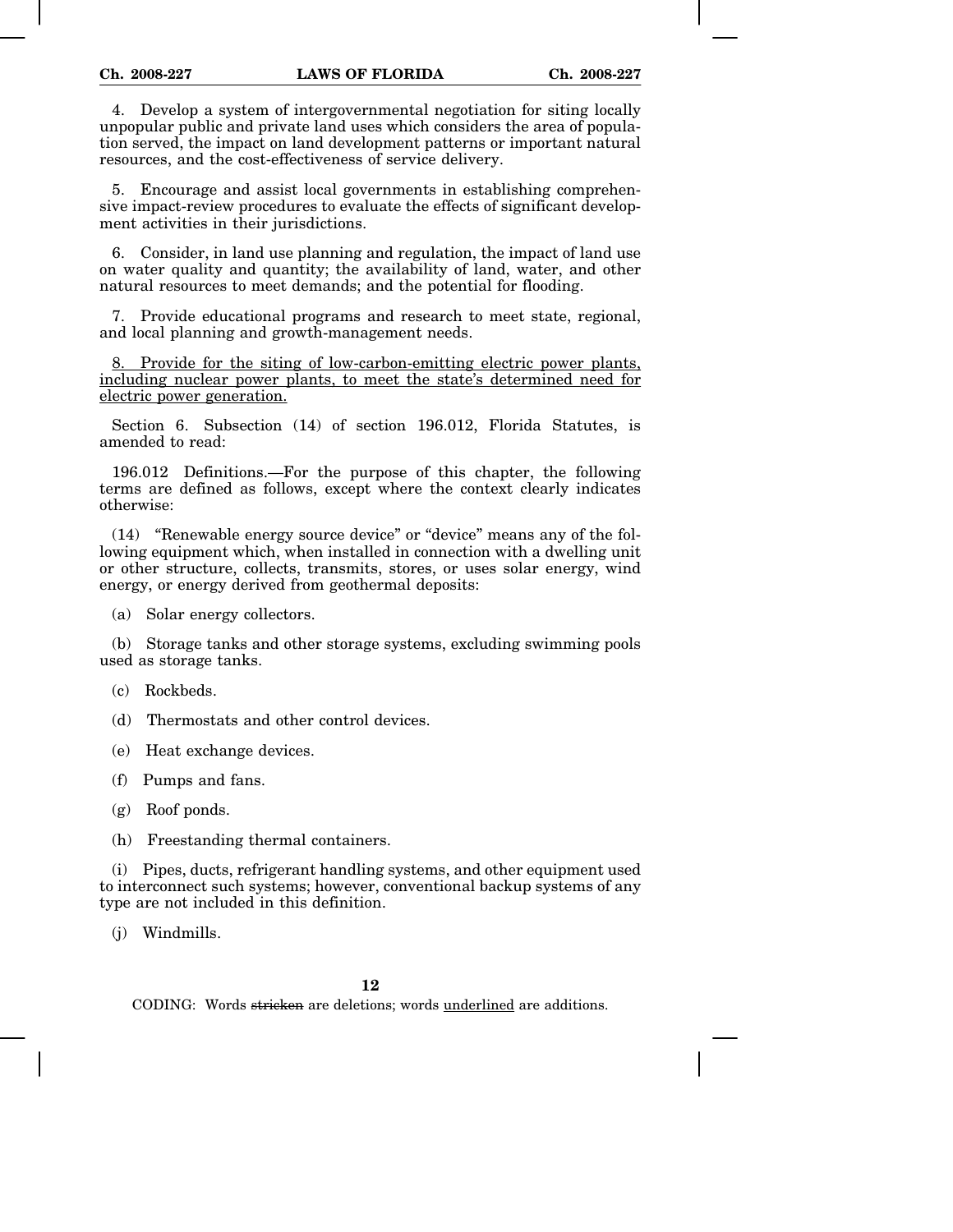(k) Wind-driven generators.

(l) Power conditioning and storage devices that use wind energy to generate electricity or mechanical forms of energy.

(m) Pipes and other equipment used to transmit hot geothermal water to a dwelling or structure from a geothermal deposit.

"Renewable energy source device" or "device" also means any heat pump with an energy efficiency ratio (EER) or a seasonal energy efficiency ratio  $(SEER)$  exceeding 8.5 and a coefficient of performance  $(COP)$ , exceeding 2.8; waste heat recovery system; or water heating system the primary heat source of which is a dedicated heat pump or the otherwise unused capacity of a heat pump heating, ventilating, and air-conditioning system, provided such device is installed in a structure substantially complete before January 1, 1985, and whether or not solar energy, wind energy, or energy derived from geothermal deposits is collected, transmitted, stored, or used by such device.

Section 7. Section 196.175, Florida Statutes, is amended to read:

196.175 Renewable energy source exemption.—

(1) Improved real property upon which a renewable energy source device is installed and operated shall be entitled to an exemption in the amount of not greater than the lesser of:

(a) The assessed value of such real property less any other exemptions applicable under this chapter;

 $(b)$  the original cost of the device, including the installation cost thereof, but excluding the cost of replacing previously existing property removed or improved in the course of such installation; or

(c) Eight percent of the assessed value of such property immediately following installation.

(2) The exempt amount authorized under subsection (1) shall apply in full if the device was installed and operative throughout the 12-month period preceding January 1 of the year of application for this exemption. If the device was operative for a portion of that period, the exempt amount authorized under this section shall be reduced proportionally.

(3) It shall be the responsibility of the applicant for an exemption pursuant to this section to demonstrate affirmatively to the satisfaction of the property appraiser that he or she meets the requirements for exemption under this section and that the original cost pursuant to paragraph  $(1)(b)$ and the period for which the device was operative, as indicated on the exemption application, are correct.

(4) No exemption authorized pursuant to this section shall be granted for a period of more than 10 years. No exemption shall be granted with respect to renewable energy source devices installed before January 1, 2009 1980, or after December 31, 1990.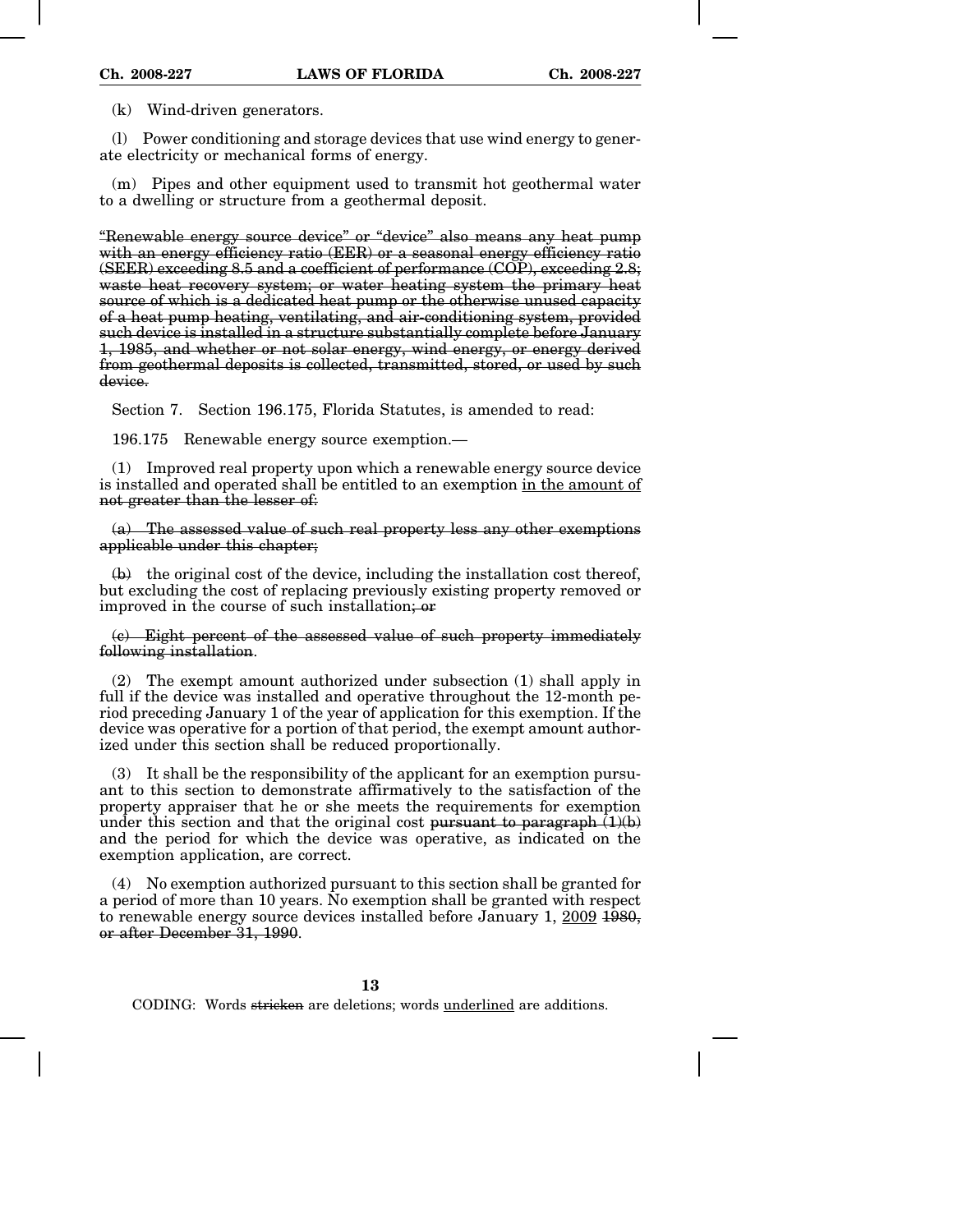Section 8. Subsection (2) of section 206.43, Florida Statutes, is amended to read:

206.43 Terminal supplier, importer, exporter, blender, and wholesaler to report to department monthly; deduction.—The taxes levied and assessed as provided in this part shall be paid to the department monthly in the following manner:

(2)(a) Such report may show in detail the number of gallons so sold and delivered by the terminal supplier, importer, exporter, blender, or wholesaler in the state, and the destination as to the county in the state to which the motor fuel was delivered for resale at retail or use shall be specified in the report. The total taxable gallons sold shall agree with the total gallons reported to the county destinations for resale at retail or use. All gallons of motor fuel sold shall be invoiced and shall name the county of destination for resale at retail or use.

(b) Each terminal supplier, importer, blender, and wholesaler shall also include in the report to the department the number of gallons of blended and unblended gasoline, as defined in s. 526.203, sold.

Section 9. Paragraph (ccc) of subsection (7) of section 212.08, Florida Statutes, is amended to read:

212.08 Sales, rental, use, consumption, distribution, and storage tax; specified exemptions.—The sale at retail, the rental, the use, the consumption, the distribution, and the storage to be used or consumed in this state of the following are hereby specifically exempt from the tax imposed by this chapter.

(7) MISCELLANEOUS EXEMPTIONS.—Exemptions provided to any entity by this chapter do not inure to any transaction that is otherwise taxable under this chapter when payment is made by a representative or employee of the entity by any means, including, but not limited to, cash, check, or credit card, even when that representative or employee is subsequently reimbursed by the entity. In addition, exemptions provided to any entity by this subsection do not inure to any transaction that is otherwise taxable under this chapter unless the entity has obtained a sales tax exemption certificate from the department or the entity obtains or provides other documentation as required by the department. Eligible purchases or leases made with such a certificate must be in strict compliance with this subsection and departmental rules, and any person who makes an exempt purchase with a certificate that is not in strict compliance with this subsection and the rules is liable for and shall pay the tax. The department may adopt rules to administer this subsection.

(ccc) Equipment, machinery, and other materials for renewable energy technologies.—

1. As used in this paragraph, the term:

a. "Biodiesel" means the mono-alkyl esters of long-chain fatty acids derived from plant or animal matter for use as a source of energy and meeting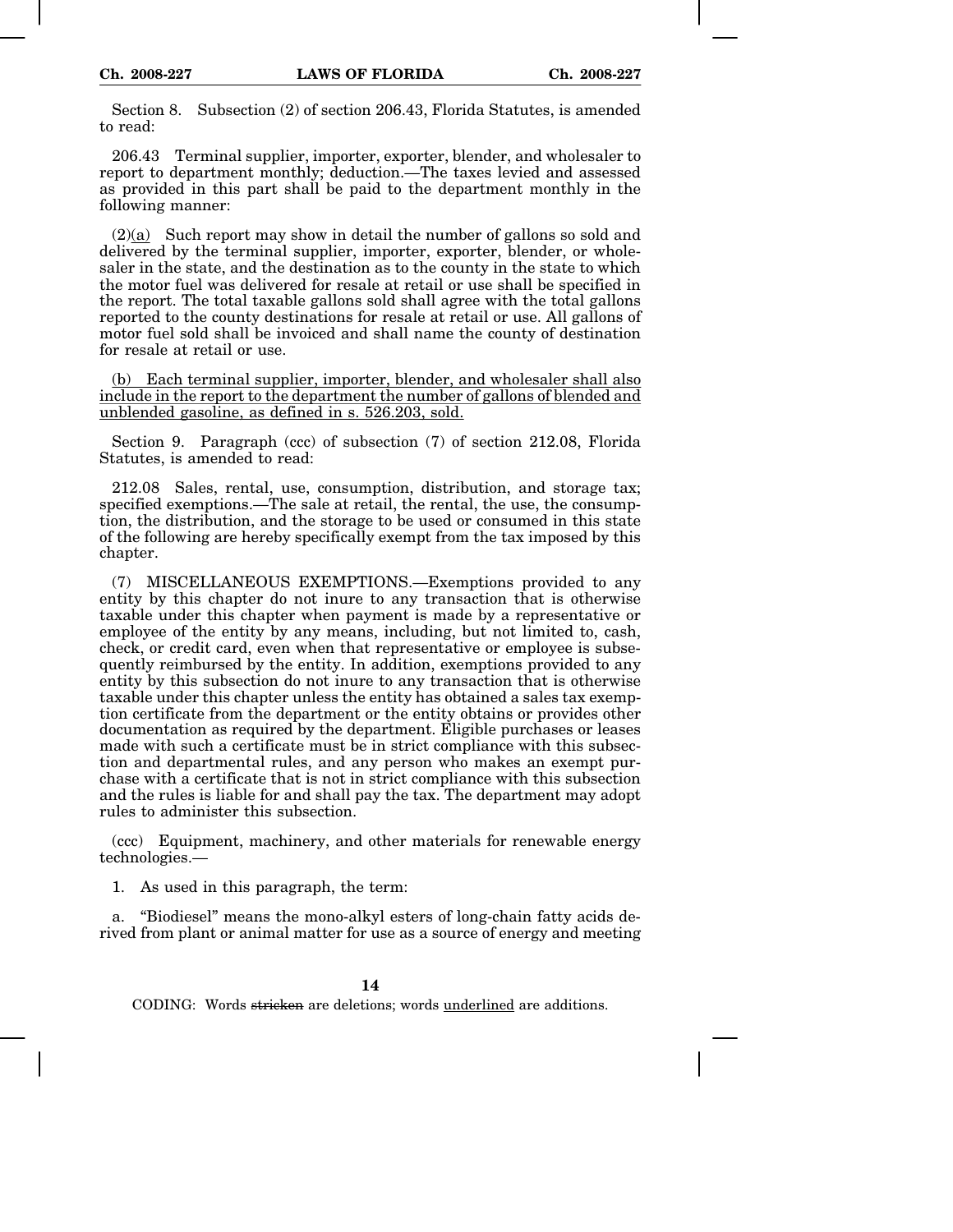the specifications for biodiesel and biodiesel blends with petroleum products as adopted by the Department of Agriculture and Consumer Services. Biodiesel may refer to biodiesel blends designated BXX, where XX represents the volume percentage of biodiesel fuel in the blend.

b. "Ethanol" means an nominally anhydrous denatured alcohol produced by the conversion of carbohydrates fermentation of plant sugars meeting the specifications for fuel ethanol and fuel ethanol blends with petroleum products as adopted by the Department of Agriculture and Consumer Services. Ethanol may refer to fuel ethanol blends designated EXX, where XX represents the volume percentage of fuel ethanol in the blend.

c. "Hydrogen fuel cells" means equipment using hydrogen or a hydrogenrich fuel in an electrochemical process to generate energy, electricity, or the transfer of heat.

2. The sale or use of the following in the state is exempt from the tax imposed by this chapter:

Hydrogen-powered vehicles, materials incorporated into hydrogenpowered vehicles, and hydrogen-fueling stations, up to a limit of \$2 million in tax each state fiscal year for all taxpayers.

b. Commercial stationary hydrogen fuel cells, up to a limit of \$1 million in tax each state fiscal year for all taxpayers.

c. Materials used in the distribution of biodiesel (B10-B100) and ethanol (E10-E100), including fueling infrastructure, transportation, and storage, up to a limit of \$1 million in tax each state fiscal year for all taxpayers. Gasoline fueling station pump retrofits for ethanol (E10-E100) distribution qualify for the exemption provided in this sub-subparagraph.

3. The Florida Energy and Climate Commission Department of Environmental Protection shall provide to the department a list of items eligible for the exemption provided in this paragraph.

4.a. The exemption provided in this paragraph shall be available to a purchaser only through a refund of previously paid taxes. An eligible item is subject to refund one time. A person who has received a refund on an eligible item shall notify the next purchaser of the item that such item is no longer eligible for a refund of paid taxes. This notification shall be provided to each subsequent purchaser on the sales invoice or other proof of purchase.

b. To be eligible to receive the exemption provided in this paragraph, a purchaser shall file an application with the Florida Energy and Climate Commission Department of Environmental Protection. The application shall be developed by the Florida Energy and Climate Commission Department of Environmental Protection, in consultation with the department, and shall require:

(I) The name and address of the person claiming the refund.

(II) A specific description of the purchase for which a refund is sought, including, when applicable, a serial number or other permanent identification number.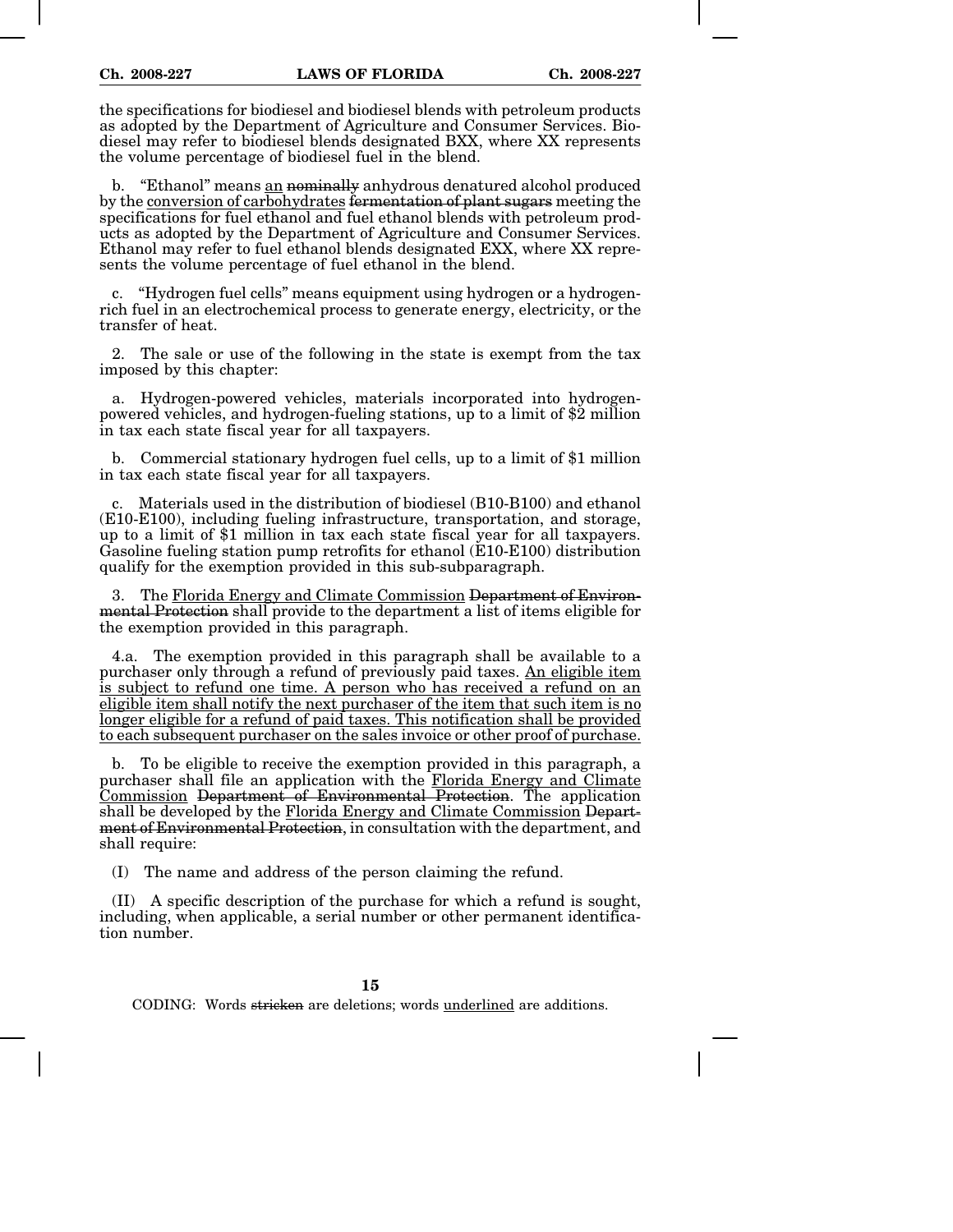(III) The sales invoice or other proof of purchase showing the amount of sales tax paid, the date of purchase, and the name and address of the sales tax dealer from whom the property was purchased.

(IV) A sworn statement that the information provided is accurate and that the requirements of this paragraph have been met.

c. Within 30 days after receipt of an application, the Florida Energy and Climate Commission Department of Environmental Protection shall review the application and shall notify the applicant of any deficiencies. Upon receipt of a completed application, the Florida Energy and Climate Commission Department of Environmental Protection shall evaluate the application for exemption and issue a written certification that the applicant is eligible for a refund or issue a written denial of such certification within 60 days after receipt of the application. The Florida Energy and Climate Commission Department of Environmental Protection shall provide the department with a copy of each certification issued upon approval of an application.

d. Each certified applicant shall be responsible for forwarding a certified copy of the application and copies of all required documentation to the department within 6 months after certification by the Florida Energy and Climate Commission Department of Environmental Protection.

e. The provisions of s. 212.095 do not apply to any refund application made pursuant to this paragraph. A refund approved pursuant to this paragraph shall be made within 30 days after formal approval by the department.

f. The Florida Energy and Climate Commission may adopt the form for the application for a certificate, requirements for the content and format of information submitted to the Florida Energy and Climate Commission in support of the application, other procedural requirements, and criteria by which the application will be determined by rule. The department may adopt all other rules pursuant to ss. 120.536(1) and 120.54 to administer this paragraph, including rules establishing additional forms and procedures for claiming this exemption.

g. The Florida Energy and Climate Commission Department of Environmental Protection shall be responsible for ensuring that the total amounts of the exemptions authorized do not exceed the limits as specified in subparagraph 2.

5. The Florida Energy and Climate Commission Department of Environmental Protection shall determine and publish on a regular basis the amount of sales tax funds remaining in each fiscal year.

6. This paragraph expires July 1, 2010.

Section 10. Subsection (2) of section 220.191, Florida Statutes, is amended to read:

220.191 Capital investment tax credit.—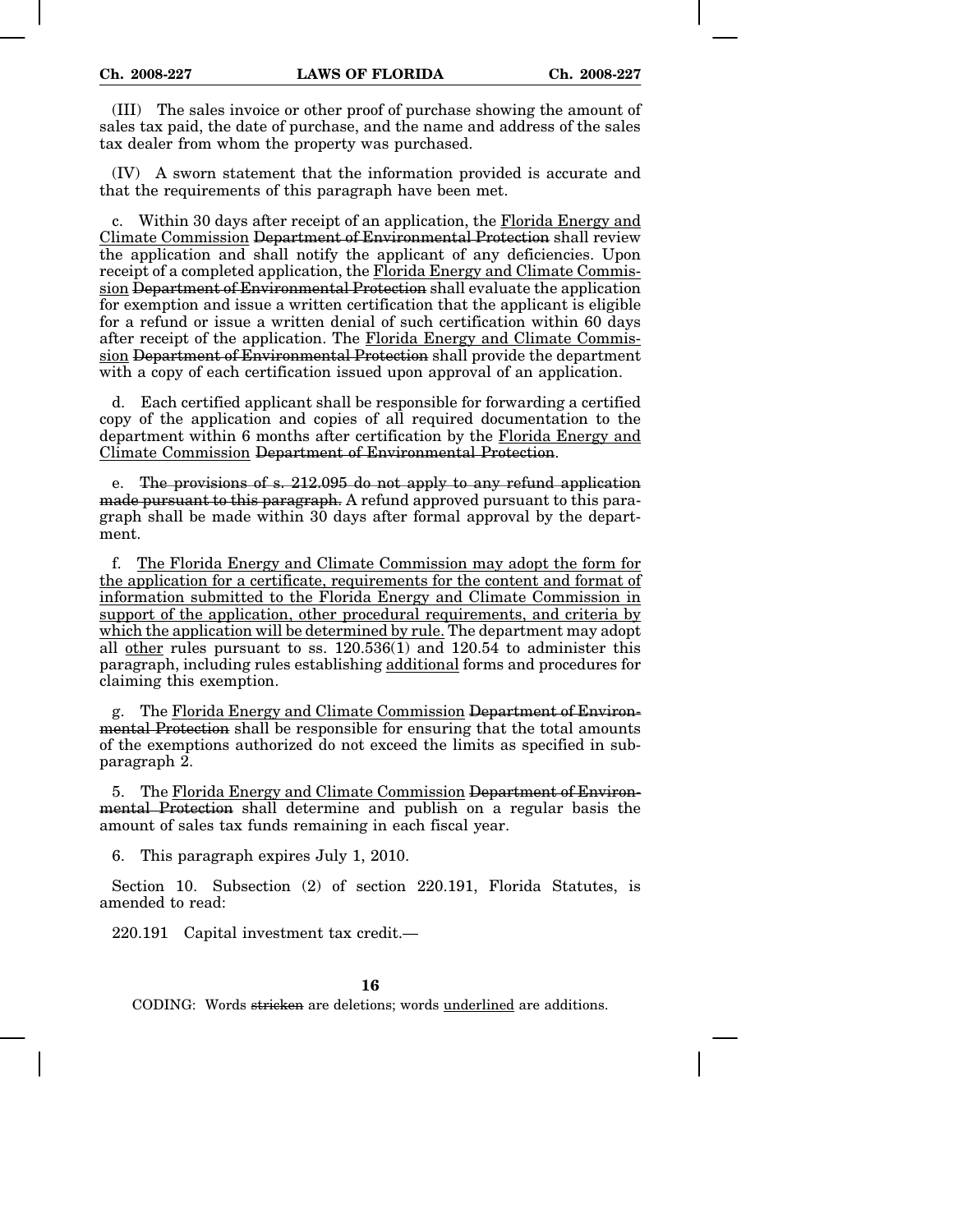$(2)(a)$  An annual credit against the tax imposed by this chapter shall be granted to any qualifying business in an amount equal to 5 percent of the eligible capital costs generated by a qualifying project, for a period not to exceed 20 years beginning with the commencement of operations of the project. Unless assigned as described in this subsection, the tax credit shall be granted against only the corporate income tax liability or the premium tax liability generated by or arising out of the qualifying project, and the sum of all tax credits provided pursuant to this section shall not exceed 100 percent of the eligible capital costs of the project. In no event may any credit granted under this section be carried forward or backward by any qualifying business with respect to a subsequent or prior year. The annual tax credit granted under this section shall not exceed the following percentages of the annual corporate income tax liability or the premium tax liability generated by or arising out of a qualifying project:

 $1.4$ ) One hundred percent for a qualifying project which results in a cumulative capital investment of at least \$100 million.

 $2.(\theta)$  Seventy-five percent for a qualifying project which results in a cumulative capital investment of at least \$50 million but less than \$100 million.

 $3(e)$  Fifty percent for a qualifying project which results in a cumulative capital investment of at least \$25 million but less than \$50 million.

(b) A qualifying project which results in a cumulative capital investment of less than \$25 million is not eligible for the capital investment tax credit. An insurance company claiming a credit against premium tax liability under this program shall not be required to pay any additional retaliatory tax levied pursuant to s. 624.5091 as a result of claiming such credit. Because credits under this section are available to an insurance company, s. 624.5091 does not limit such credit in any manner.

(c) A qualifying business that establishes a qualifying project that includes locating a new solar panel manufacturing facility in this state that generates a minimum of 400 jobs within 6 months after commencement of operations with an average salary of at least \$50,000 may assign or transfer the annual credit, or any portion thereof, granted under this section to any other business. However, the amount of the tax credit that may be transferred in any year shall be the lesser of the qualifying business's state corporate income tax liability for that year, as limited by the percentages applicable under paragraph (a) and as calculated prior to taking any credit pursuant to this section, or the credit amount granted for that year. A business receiving the transferred or assigned credits may use the credits only in the year received, and the credits may not be carried forward or backward. To perfect the transfer, the transferor shall provide the department with a written transfer statement notifying the department of the transferor's intent to transfer the tax credits to the transferee; the date the transfer is effective; the transferee's name, address, and federal taxpayer identification number; the tax period; and the amount of tax credits to be transferred. The department shall, upon receipt of a transfer statement conforming to the requirements of this paragraph, provide the transferee

**17**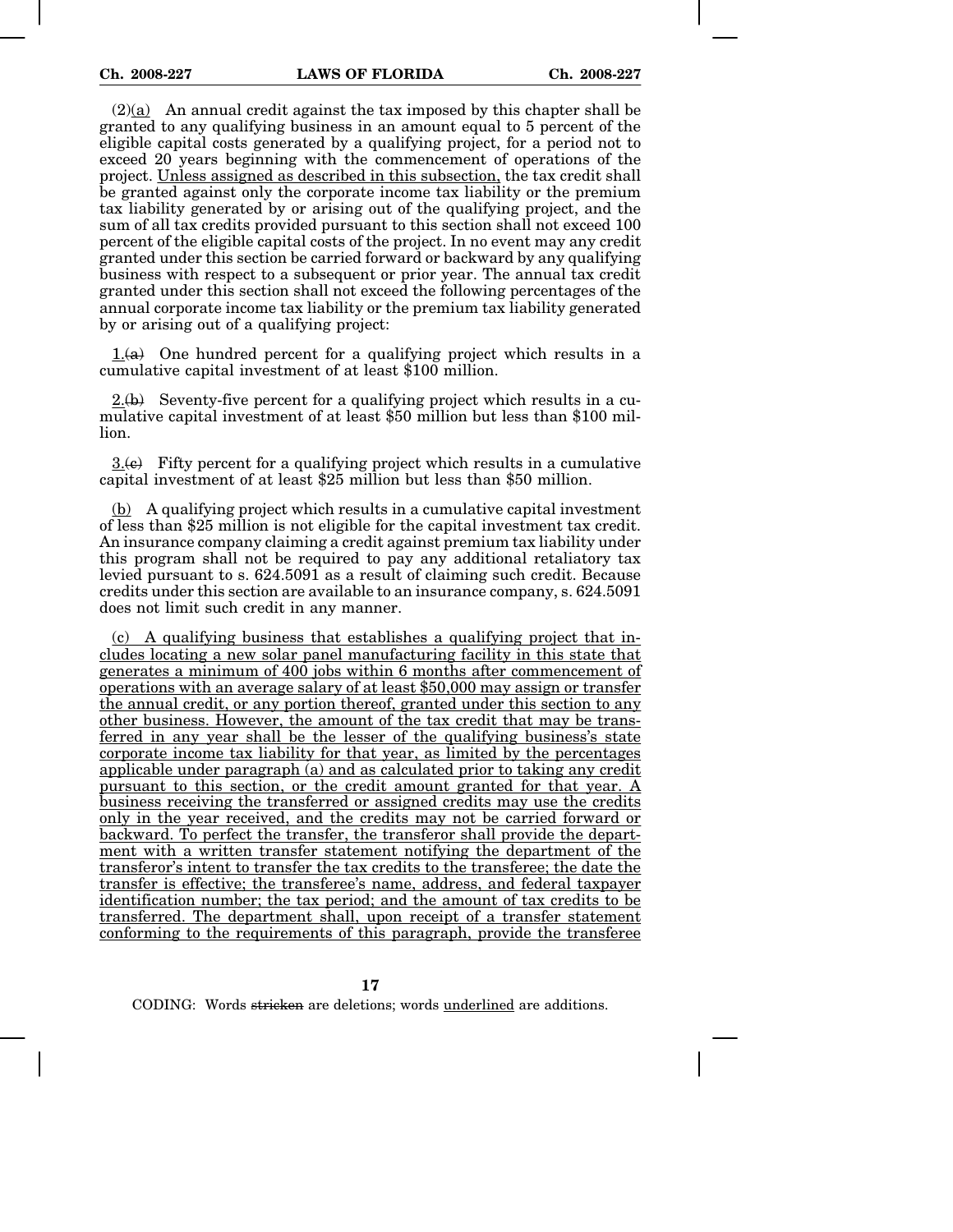with a certificate reflecting the tax credit amounts transferred. A copy of the certificate must be attached to each tax return for which the transferee seeks to apply such tax credits.

Section 11. Present subsections (1), (3), (6), and (7) of section 220.192, Florida Statutes, are amended, and a new subsection (6) is added to that section, to read:

220.192 Renewable energy technologies investment tax credit.—

(1) DEFINITIONS.—For purposes of this section, the term:

(a) "Biodiesel" means biodiesel as defined in s. 212.08(7)(ccc).

(b) "Corporation" includes a general partnership, limited partnership, limited liability company, unincorporated business, or other business entity, including entities taxed as partnerships for federal income tax purposes.

 $(c)(b)$  "Eligible costs" means:

1. Seventy-five percent of all capital costs, operation and maintenance costs, and research and development costs incurred between July 1, 2006, and June 30, 2010, up to a limit of \$3 million per state fiscal year for all taxpayers, in connection with an investment in hydrogen-powered vehicles and hydrogen vehicle fueling stations in the state, including, but not limited to, the costs of constructing, installing, and equipping such technologies in the state.

2. Seventy-five percent of all capital costs, operation and maintenance costs, and research and development costs incurred between July 1, 2006, and June 30, 2010, up to a limit of \$1.5 million per state fiscal year for all taxpayers, and limited to a maximum of \$12,000 per fuel cell, in connection with an investment in commercial stationary hydrogen fuel cells in the state, including, but not limited to, the costs of constructing, installing, and equipping such technologies in the state.

3. Seventy-five percent of all capital costs, operation and maintenance costs, and research and development costs incurred between July 1, 2006, and June 30, 2010, up to a limit of \$6.5 million per state fiscal year for all taxpayers, in connection with an investment in the production, storage, and distribution of biodiesel (B10-B100) and ethanol (E10-E100) in the state, including the costs of constructing, installing, and equipping such technologies in the state. Gasoline fueling station pump retrofits for ethanol (E10- E100) distribution qualify as an eligible cost under this subparagraph.

(d) $\left(\frac{e}{e}\right)$  "Ethanol" means ethanol as defined in s. 212.08(7)(ccc).

 $(e)(d)$  "Hydrogen fuel cell" means hydrogen fuel cell as defined in s. 212.08(7)(ccc).

(f) "Taxpayer" includes a corporation as defined in paragraph (b) or s. 220.03.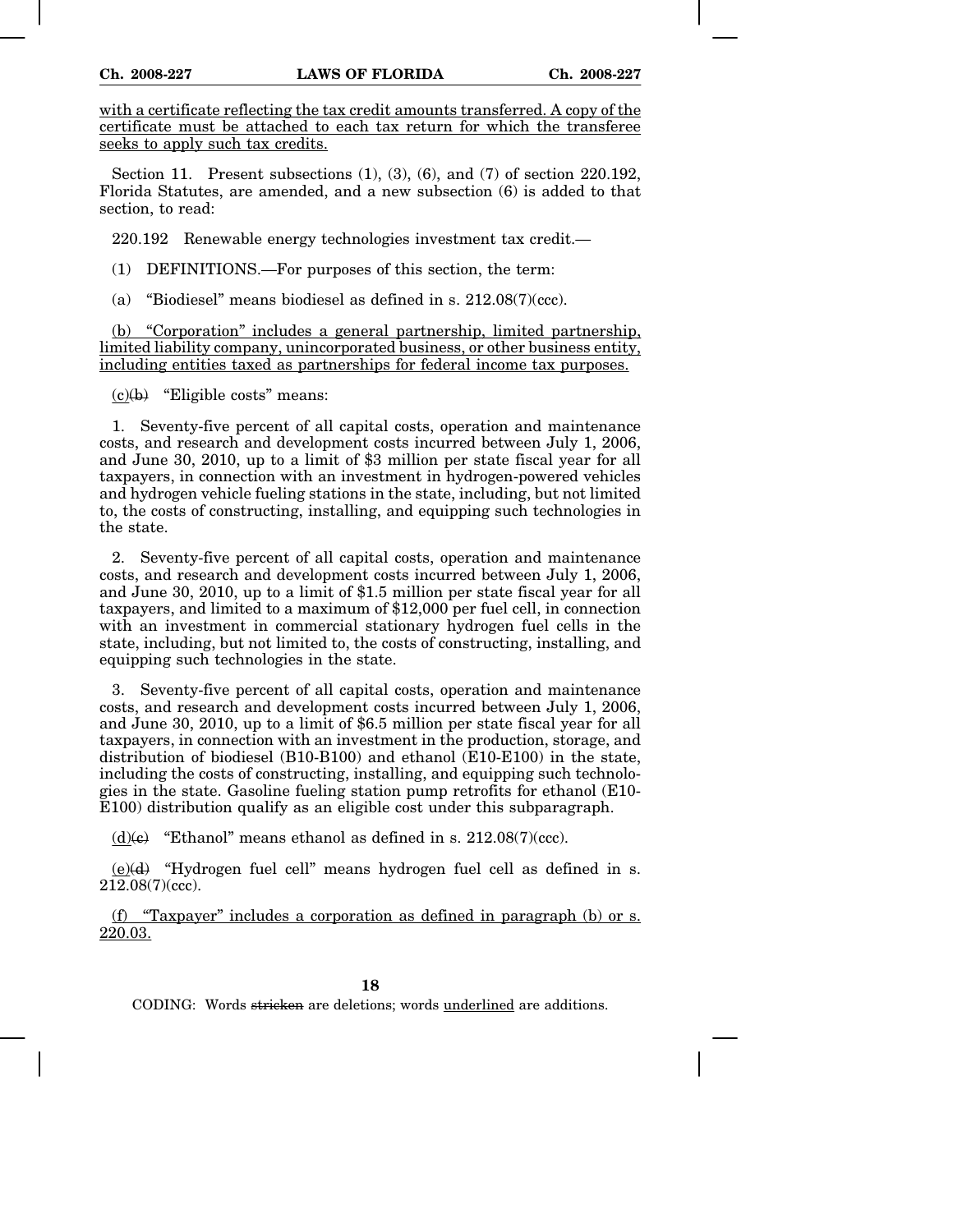(3) CORPORATE APPLICATION PROCESS.—Any corporation wishing to obtain tax credits available under this section must submit to the Florida Energy and Climate Commission Department of Environmental Protection an application for tax credit that includes a complete description of all eligible costs for which the corporation is seeking a credit and a description of the total amount of credits sought. The Florida Energy and Climate Commission Department of Environmental Protection shall make a determination on the eligibility of the applicant for the credits sought and certify the determination to the applicant and the Department of Revenue. The corporation must attach the Florida Energy and Climate Commission's Department of Environmental Protection's certification to the tax return on which the credit is claimed. The Florida Energy and Climate Commission Department of Environmental Protection shall be responsible for ensuring that the corporate income tax credits granted in each fiscal year do not exceed the limits provided for in this section. The Florida Energy and Climate Commission Department of Environmental Protection is authorized to adopt the necessary rules, guidelines, and application materials for the application process.

(6) TRANSFERABILITY OF CREDIT.—

(a) For tax years beginning on or after January 1, 2009, any corporation or subsequent transferee allowed a tax credit under this section may transfer the credit, in whole or in part, to any taxpayer by written agreement without transferring any ownership interest in the property generating the credit or any interest in the entity owning such property. The transferee is entitled to apply the credits against the tax with the same effect as if the transferee had incurred the eligible costs.

(b) To perfect the transfer, the transferor shall provide the department with a written transfer statement notifying the department of the transferor's intent to transfer the tax credits to the transferee; the date the transfer is effective; the transferee's name, address, and federal taxpayer identification number; the tax period; and the amount of tax credits to be transferred. The department shall, upon receipt of a transfer statement conforming to the requirements of this section, provide the transferee with a certificate reflecting the tax credit amounts transferred. A copy of the certificate must be attached to each tax return for which the transferee seeks to apply such tax credits.

(c) A tax credit authorized under this section that is held by a corporation and not transferred under this subsection shall be passed through to the taxpayers designated as partners, members, or owners, respectively, in the manner agreed to by such persons regardless of whether such partners, members, or owners are allocated or allowed any portion of the federal energy tax credit for the eligible costs. A corporation that passes the credit through to a partner, member, or owner must comply with the notification requirements described in paragraph (b). The partner, member, or owner must attach a copy of the certificate to each tax return on which the partner, member, or owner claims any portion of the credit.

(7)(6) RULES.—The Department of Revenue shall have the authority to adopt rules pursuant to ss. 120.536(1) and 120.54 to administer this section, including rules relating to: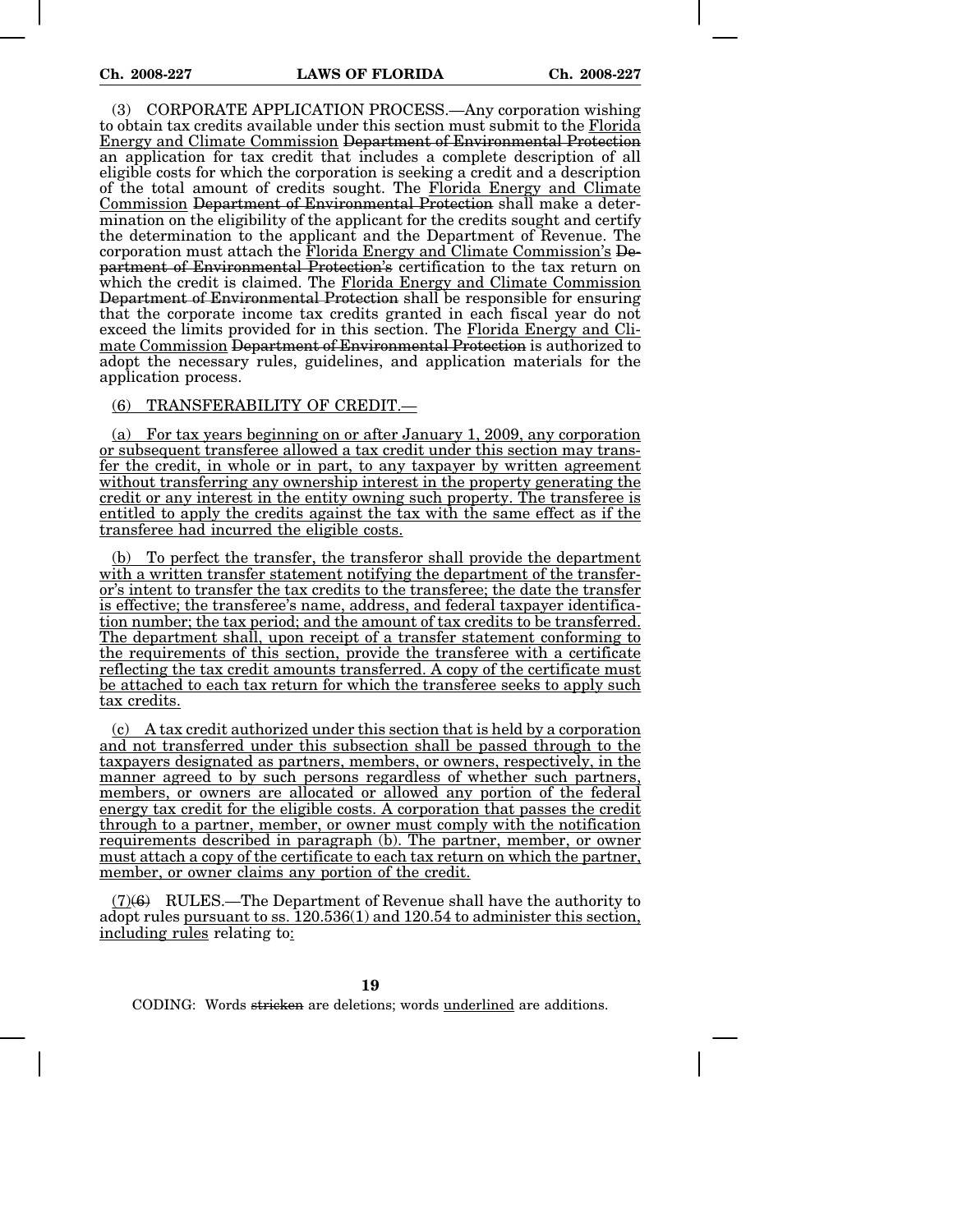(a) The forms required to claim a tax credit under this section, the requirements and basis for establishing an entitlement to a credit, and the examination and audit procedures required to administer this section.

(b) The implementation and administration of the provisions allowing a transfer of a tax credit, including rules prescribing forms, reporting requirements, and specific procedures, guidelines, and requirements necessary to transfer a tax credit.

(8)(7) PUBLICATION.—The Florida Energy and Climate Commission Department of Environmental Protection shall determine and publish on a regular basis the amount of available tax credits remaining in each fiscal year.

Section 12. Paragraphs (f) and  $(g)$  are added to subsection (2) and paragraphs (j) and (k) are added to subsection (3) of section 220.193, Florida Statutes, to read:

220.193 Florida renewable energy production credit.—

(2) As used in this section, the term:

(f) "Sale" or "sold" includes the use of electricity by the producer of such electricity which decreases the amount of electricity that the producer would otherwise have to purchase.

(g) "Taxpayer" includes a general partnership, limited partnership, limited liability company, trust, or other artificial entity in which a corporation, as defined in s.  $220.03(1)(e)$ , owns an interest and is taxed as a partnership or is disregarded as a separate entity from the corporation under this chapter.

(3) An annual credit against the tax imposed by this section shall be allowed to a taxpayer, based on the taxpayer's production and sale of electricity from a new or expanded Florida renewable energy facility. For a new facility, the credit shall be based on the taxpayer's sale of the facility's entire electrical production. For an expanded facility, the credit shall be based on the increases in the facility's electrical production that are achieved after May 1, 2006.

(j) When an entity treated as a partnership or a disregarded entity under this chapter produces and sells electricity from a new or expanded renewable energy facility, the credit earned by such entity shall pass through in the same manner as items of income and expense pass through for federal income tax purposes. When an entity applies for the credit and the entity has received the credit by a pass-through, the application must identify the taxpayer that passed the credit through, all taxpayers that received the credit, and the percentage of the credit that passes through to each recipient and must provide other information that the department requires.

(k) A taxpayer's use of the credit granted pursuant to this section does not reduce the amount of any credit available to such taxpayer under s. 220.186.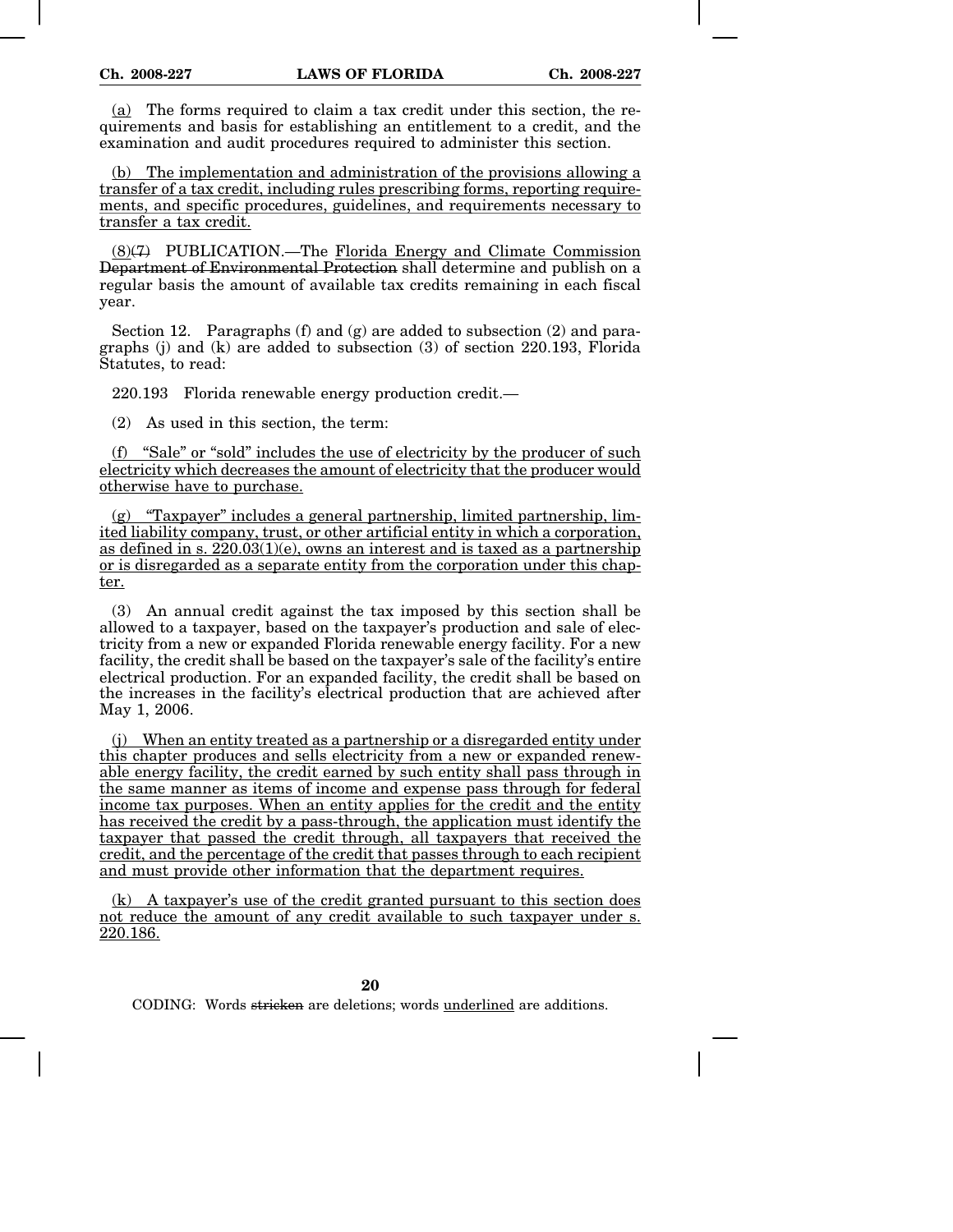Section 13. It is the intent of the Legislature that the amendments made by this act to s. 220.193, Florida Statutes, are remedial in nature and apply retroactively to the effective date of the law establishing the credit.

Section 14. Subsection (2) of section 253.02, Florida Statutes, is amended to read:

253.02 Board of trustees; powers and duties.—

 $(2)(a)$  The board of trustees shall not sell, transfer, or otherwise dispose of any lands the title to which is vested in the board of trustees except by vote of at least three of the four trustees.

(b) The authority of the board of trustees to grant easements for rightsof-way over, across, and upon uplands the title to which is vested in the board of trustees for the construction and operation of electric transmission and distribution facilities and related appurtenances is hereby confirmed. The board of trustees may delegate to the Secretary of Environmental Protection the authority to grant such easements on its behalf. All easements for rights-of-way over, across, and upon uplands the title to which is vested in the board of trustees for the construction and operation of electric transmission and distribution facilities and related appurtenances which are approved by the Secretary of Environmental Protection pursuant to the authority delegated by the board of trustees shall meet the following criteria:

1. Such easements shall not prevent the use of the state-owned uplands adjacent to the easement area for the purposes for which such lands were acquired and shall not unreasonably diminish the ecological, conservation, or recreational values of the state-owned uplands adjacent to the easement area.

2. There is no practical and prudent alternative to locating the linear facility and related appurtenances on state-owned upland. For purposes of this subparagraph, the test of practicality and prudence shall compare the social, economic, and environmental effects of the alternatives.

3. Appropriate steps are taken to minimize the impacts to state-owned uplands. Such steps may include:

a. Siting of facilities so as to reduce impacts and minimize fragmentation of the overall state-owned parcel;

b. Avoiding significant wildlife habitat, wetlands, or other valuable natural resources to the maximum extent practicable; or

c. Avoiding interference with active land management practices, such as prescribed burning.

4. Except for easements granted as a part of a land exchange to accomplish a recreational or conservation benefit or other public purpose, in exchange for such easements, the grantee pays an amount equal to the market value of the interest acquired. In addition, for the initial grant of such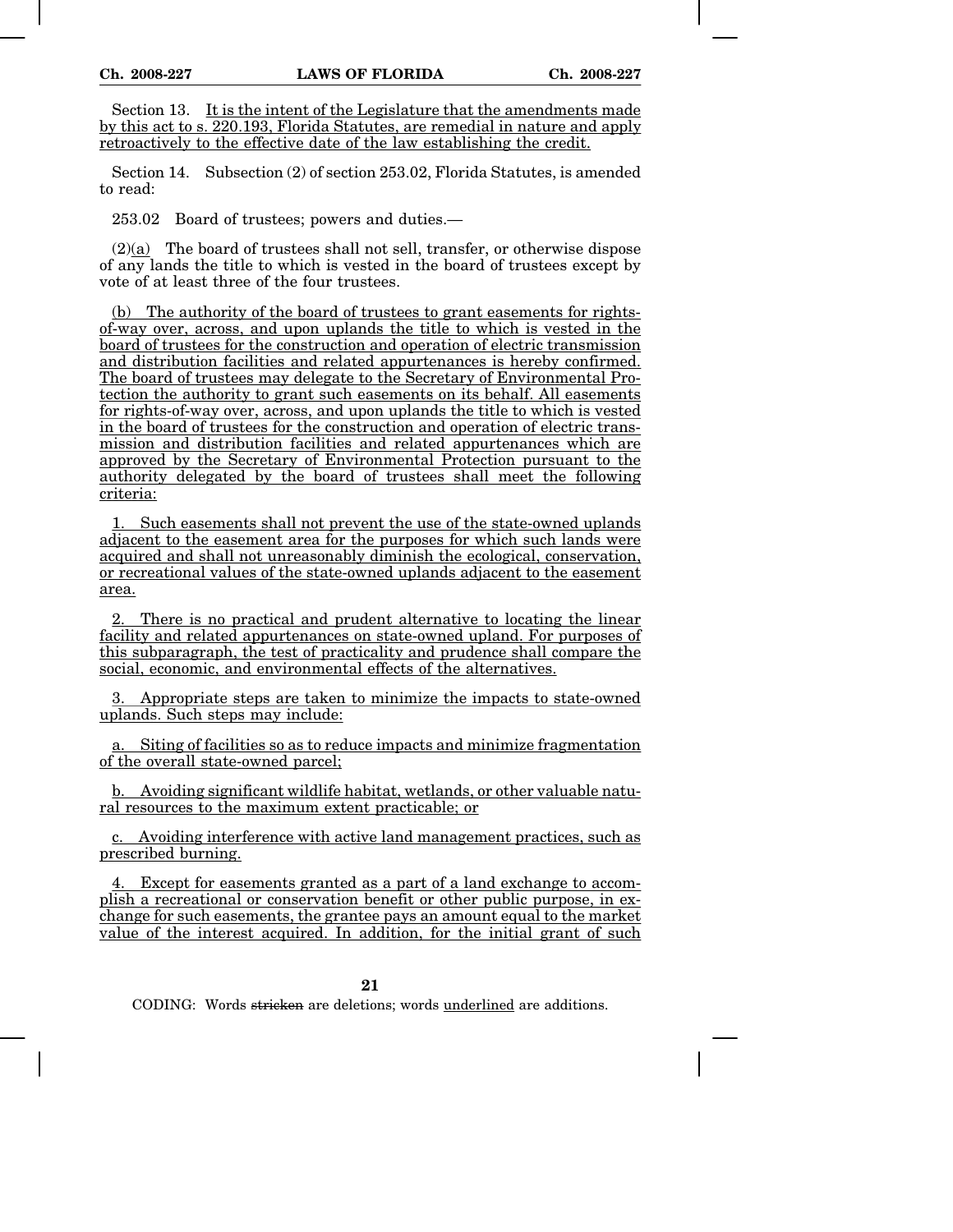easements only, the grantee shall provide additional compensation by vesting in the board of trustees fee simple title to other available uplands that are 1.5 times the size of the easement acquired by the grantee. The Secretary of Environmental Protection shall approve the property to be acquired on behalf of the board of trustees based on the geographic location in relation to the land proposed to be under easement and a determination that economic, ecological, and recreational value is at least equivalent to the value of the lands under proposed easement. Priority for replacement uplands shall be given to parcels identified as in-holdings and additions to public lands and lands on a Florida Forever land acquisition list. However, if suitable replacement uplands cannot be identified, the grantee shall provide additional compensation for the initial grant of such easements only by paying to the department an amount equal to 2 times the current market value of the state-owned land or the highest and best use value at the time of purchase, whichever is greater. When determining such use of funds, priority shall be given to parcels identified as in-holdings and additions to public lands and lands on a Florida Forever land acquisition list.

Where authority to approve easements for rights-of-way over, across, and upon uplands the title to which is vested in the board of trustees for the construction and operation of electric transmission and distribution facilities and related appurtenances has not been delegated to the Secretary of Environmental Protection, the board of trustees shall apply the same criteria and require the same compensation as provided above, provided, however, the board of trustees shall have the discretion to determine the amount of replacement lands required within a range of from one to two times the size of the easement acquired by the grantee, depending upon the degree to which the proposed use of the easement will interfere with the manner in which the lands within the proposed easement area have historically been managed.

Section 15. Paragraph (d) of subsection (3) of section 255.249, Florida Statutes, is amended to read:

255.249 Department of Management Services; responsibility; department rules.—

(3)

(d) By June 30 of each year, each state agency shall annually provide to the department all information regarding agency programs affecting the need for or use of space by that agency, reviews of lease-expiration schedules for each geographic area, active and planned full-time equivalent data, business case analyses related to consolidation plans by an agency, a telecommuting program, and current occupancy and relocation costs, inclusive of furnishings, fixtures and equipment, data, and communications.

Section 16. Section 255.251, Florida Statutes, is amended to read:

255.251 Energy Conservation and Sustainable in Buildings Act; short title.—This act shall be cited as the "Florida Energy Conservation and Sustainable in Buildings Act of 1974."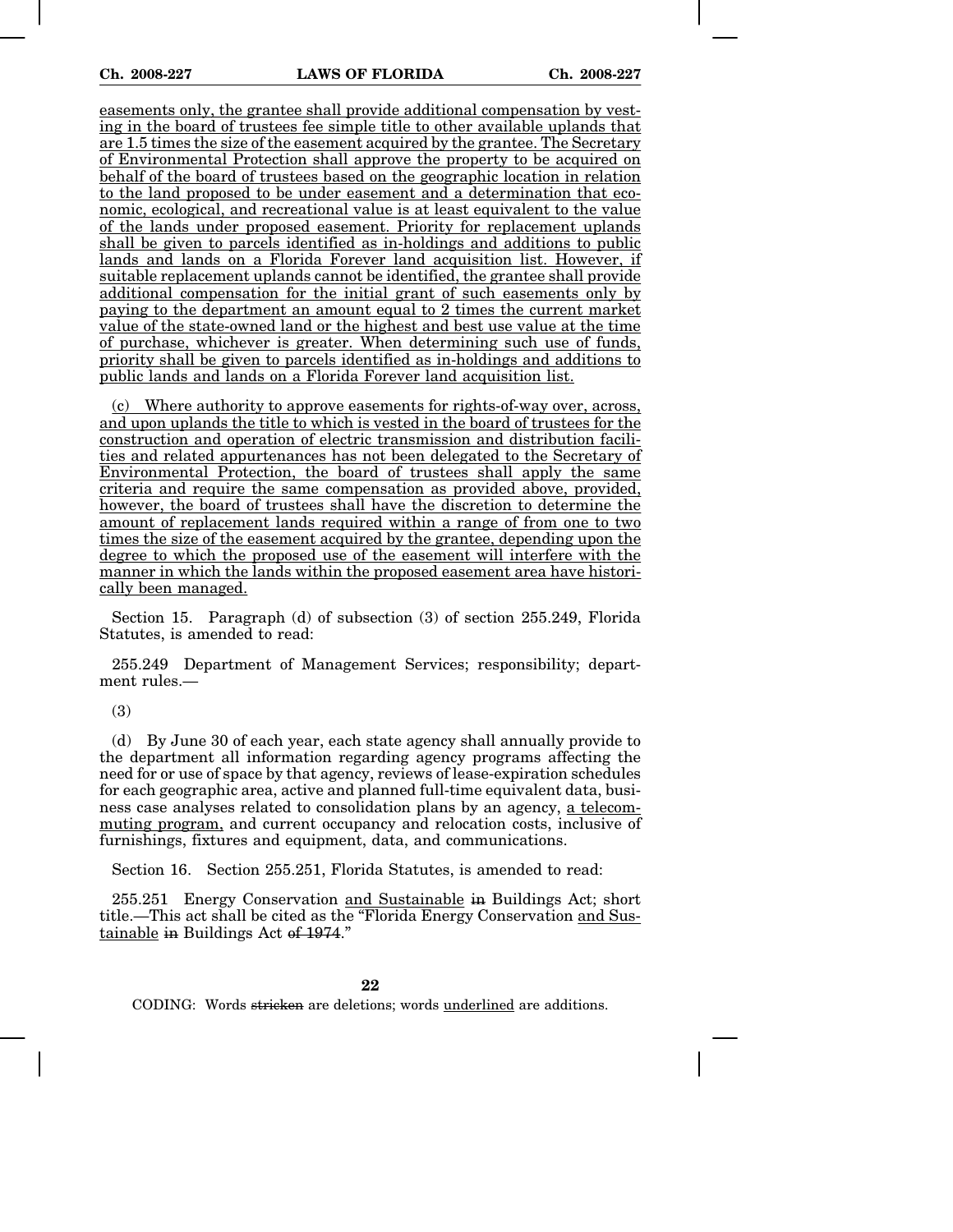Section 17. Section 255.252, Florida Statutes, is amended to read:

255.252 Findings and intent.—

(1) Operating and maintenance expenditures associated with energy equipment and with energy consumed in state-financed and leased buildings represent a significant cost over the life of a building. Energy conserved by appropriate building design not only reduces the demand for energy but also reduces costs for building operation. For example, commercial buildings are estimated to use from 20 to 80 percent more energy than would be required if energy-conserving designs were used. The size, design, orientation, and operability of windows, the ratio of ventilating air to air heated or cooled, the level of lighting consonant with space-use requirements, the handling of occupancy loads, and the ability to zone off areas not requiring equivalent levels of heating or cooling are but a few of the considerations necessary to conserving energy.

(2) Significant efforts are needed to build energy-efficient state-owned buildings that meet environmental standards and underway by the General Services Administration, the National Institute of Standards and Technology, and others to detail the considerations and practices for energy conservation in buildings. Most important is that energy-efficient designs provide energy savings over the life of the building structure. Conversely, energyinefficient designs cause excess and wasteful energy use and high costs over that life. With buildings lasting many decades and with energy costs escalating rapidly, it is essential that the costs of operation and maintenance for energy-using equipment and sustainable materials be included in all design proposals for state-owned state buildings.

(3) In order that such energy-efficiency and sustainable materials considerations become a function of building design, and also a model for future application in the private sector, it shall be the policy of the state that buildings constructed and financed by the state be designed and constructed to comply with the United States Green Building Council (USGBC) Leadership in Energy and Environmental Design (LEED) rating system, the Green Building Initiative's Green Globes rating system, the Florida Green Building Coalition standards, or a nationally recognized, high-performance green building rating system as approved by the department in a manner which will minimize the consumption of energy used in the operation and maintenance of such buildings. It is further the policy of the state, when economically feasible, to retrofit existing state-owned buildings in a manner which will minimize the consumption of energy used in the operation and maintenance of such buildings.

(4) In addition to designing and constructing new buildings to be energyefficient, it shall be the policy of the state to operate and, maintain, and renovate existing state facilities, or provide for their renovation, in a manner which will minimize energy consumption and maximize building sustainability as well as ensure that facilities leased by the state are operated so as to minimize energy use. It is further the policy of the state that the renovation of existing state facilities be in accordance with the United States Green Building Council (USGBC) Leadership in Energy and Environmental Design (LEED) rating system, the Green Building Initiative's Green Globes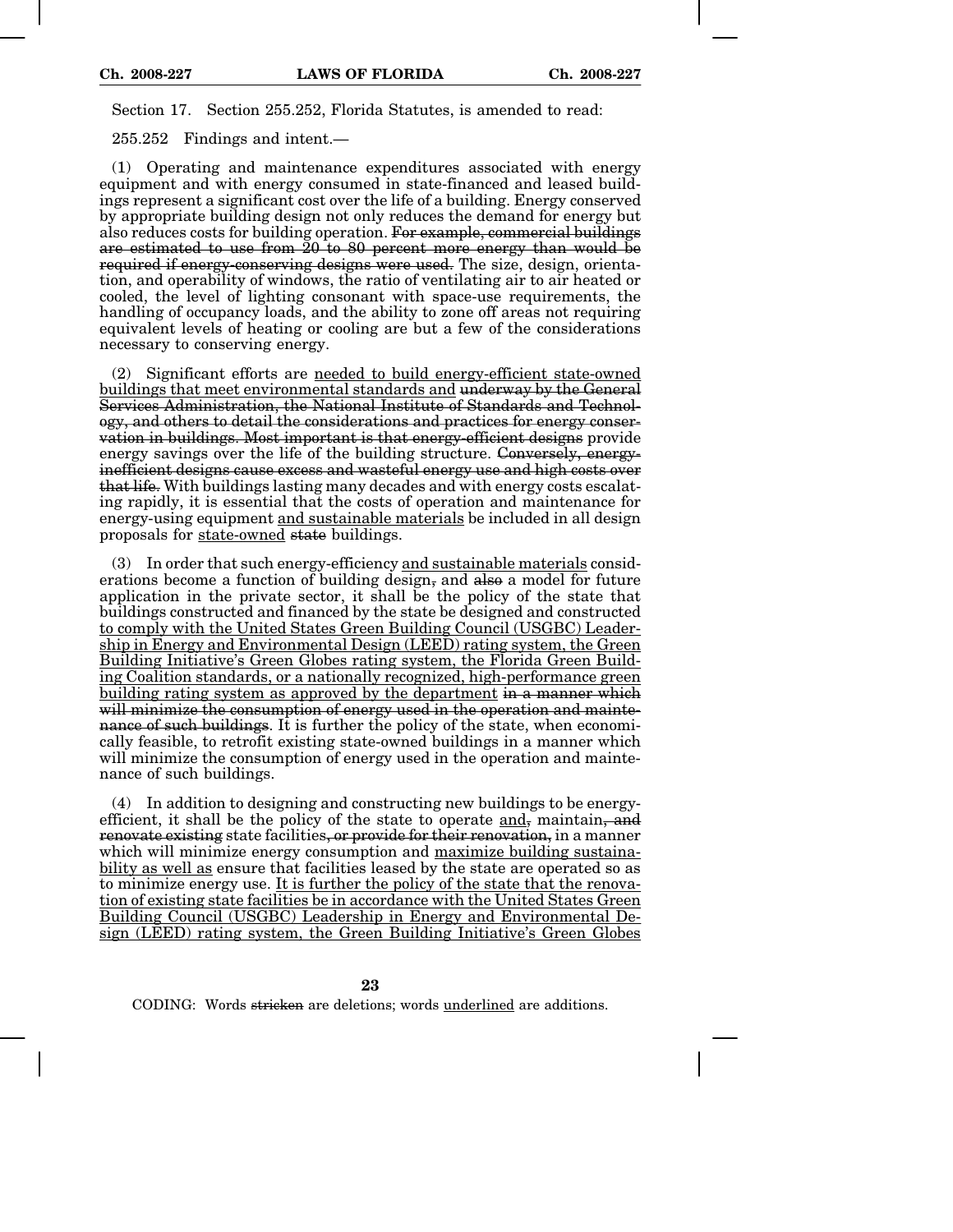rating system, the Florida Green Building Coalition standards, or a nationally recognized, high-performance green building rating system as approved by the department. State agencies are encouraged to consider shared savings financing of such energy efficiency and conservation projects, using contracts which split the resulting savings for a specified period of time between the state agency and the private firm or cogeneration contracts which otherwise permit the state to lower its net energy costs. Such energy contracts may be funded from the operating budget.

(5) Each state agency occupying space within buildings owned or managed by the Department of Management Services must identify and compile a list of projects determined to be suitable for a guaranteed energy, water, and wastewater performance savings contract pursuant to s. 489.145. The list of projects compiled by each state agency shall be submitted to the Department of Management Services by December 31, 2008, and must include all criteria used to determine suitability. The list of projects shall be developed from the list of state-owned facilities more than 5,000 square feet in area and for which the state agency is responsible for paying the expenses of utilities and other operating expenses as they relate to energy use. In consultation with the head of each state agency, by July 1, 2009, the department shall prioritize all projects deemed suitable by each state agency and shall develop an energy efficiency project schedule based on factors such as project magnitude, efficiency and effectiveness of energy conservation measures to be implemented, and other factors that may prove to be advantageous to pursue. The schedule shall provide the deadline for guaranteed energy, water, and wastewater performance savings contract improvements to be made to the state-owned buildings.

Section 18. Subsections (6) and (7) are added to section 255.253, Florida Statutes, to read:

255.253 Definitions; ss. 255.251-255.258.—

(6) "Sustainable building" means a building that is healthy and comfortable for its occupants and is economical to operate while conserving resources, including energy, water, and raw materials and land, and minimizing the generation and use of toxic materials and waste in its design, construction, landscaping, and operation.

(7) "Sustainable building rating" means a rating established by the United States Green Building Council (USGBC) Leadership in Energy and Environmental Design (LEED) rating system, the Green Building Initiative's Green Globes rating system, the Florida Green Building Coalition standards, or a nationally recognized, high-performance green building rating system as approved by the department.

Section 19. Subsection (1) of section 255.254, Florida Statutes, is amended to read:

255.254 No facility constructed or leased without life-cycle costs.—

(1) No state agency shall lease, construct, or have constructed, within limits prescribed in this section herein, a facility without having secured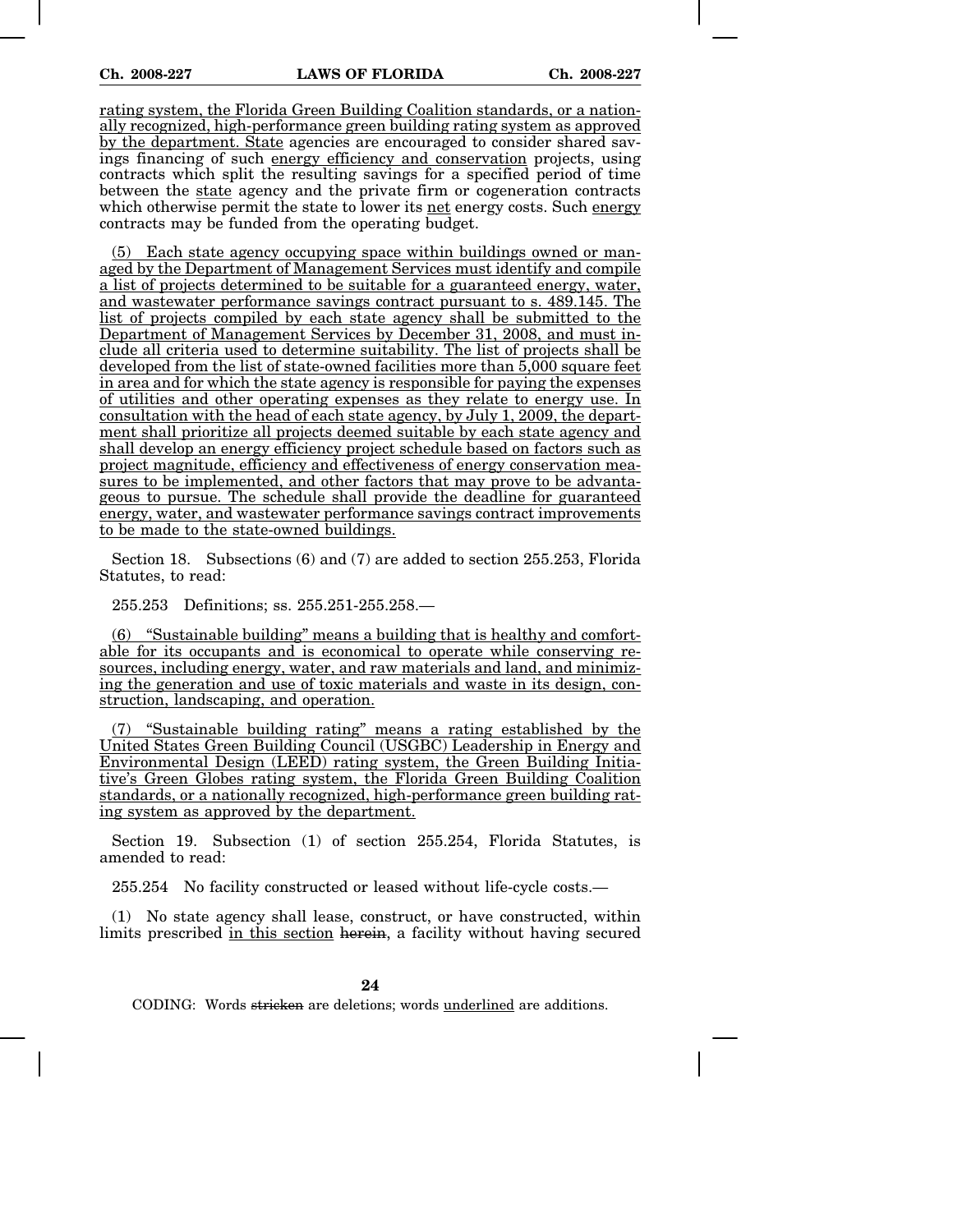from the department an a proper evaluation of life-cycle costs based on sustainable building ratings, as computed by an architect or engineer. Furthermore, construction shall proceed only upon disclosing to the department, for the facility chosen, the life-cycle costs as determined in s. 255.255, the facility's sustainable building rating goal, and the capitalization of the initial construction costs of the building. The life-cycle costs and the sustainable building rating goal shall be a primary considerations consideration in the selection of a building design. Such analysis shall be required only for construction of buildings with an area of 5,000 square feet or greater. For leased buildings more than 5,000 areas of 20,000 square feet in area or greater within a given building boundary, an energy performance a life-cycle analysis consisting of a projection of the annual energy consumption costs in dollars per square foot of major energy-consuming equipment and systems based on actual expenses from the last 3 years and projected forward for the term of the proposed lease shall be performed. The, and a lease shall only be made where there is a showing that the energy life-cycle costs incurred by the state are minimal compared to available like facilities. A lease agreement for any building leased by the state from a private-sector entity shall include provisions for monthly energy use data to be collected and submitted monthly to the department by the owner of the building.

Section 20. Subsection (1) of section 255.255, Florida Statutes, is amended to read:

255.255 Life-cycle costs.—

 $(1)$  The department shall adopt promulgate rules and procedures, including energy conservation performance guidelines based on sustainable building ratings, for conducting a life-cycle cost analysis of alternative architectural and engineering designs and alternative major items of energyconsuming equipment to be retrofitted in existing state-owned or leased facilities and for developing energy performance indices to evaluate the efficiency of energy utilization for competing designs in the construction of state-financed and leased facilities.

Section 21. Section 255.257, Florida Statutes, is amended to read:

255.257 Energy management; buildings occupied by state agencies.—

(1) ENERGY CONSUMPTION AND COST DATA.—Each state agency shall collect data on energy consumption and cost. The data gathered shall be on state-owned facilities and metered state-leased facilities of 5,000 net square feet or more. These data will be used in the computation of the effectiveness of the state energy management plan and the effectiveness of the energy management program of each of the state agencies. Collected data shall be reported annually to the department in a format prescribed by the department.

(2) ENERGY MANAGEMENT COORDINATORS.—Each state agency, the Florida Public Service Commission, the Department of Military Affairs, and the judicial branch shall appoint a coordinator whose responsibility shall be to advise the head of the state agency on matters relating to energy consumption in facilities under the control of that head or in space occupied

**25**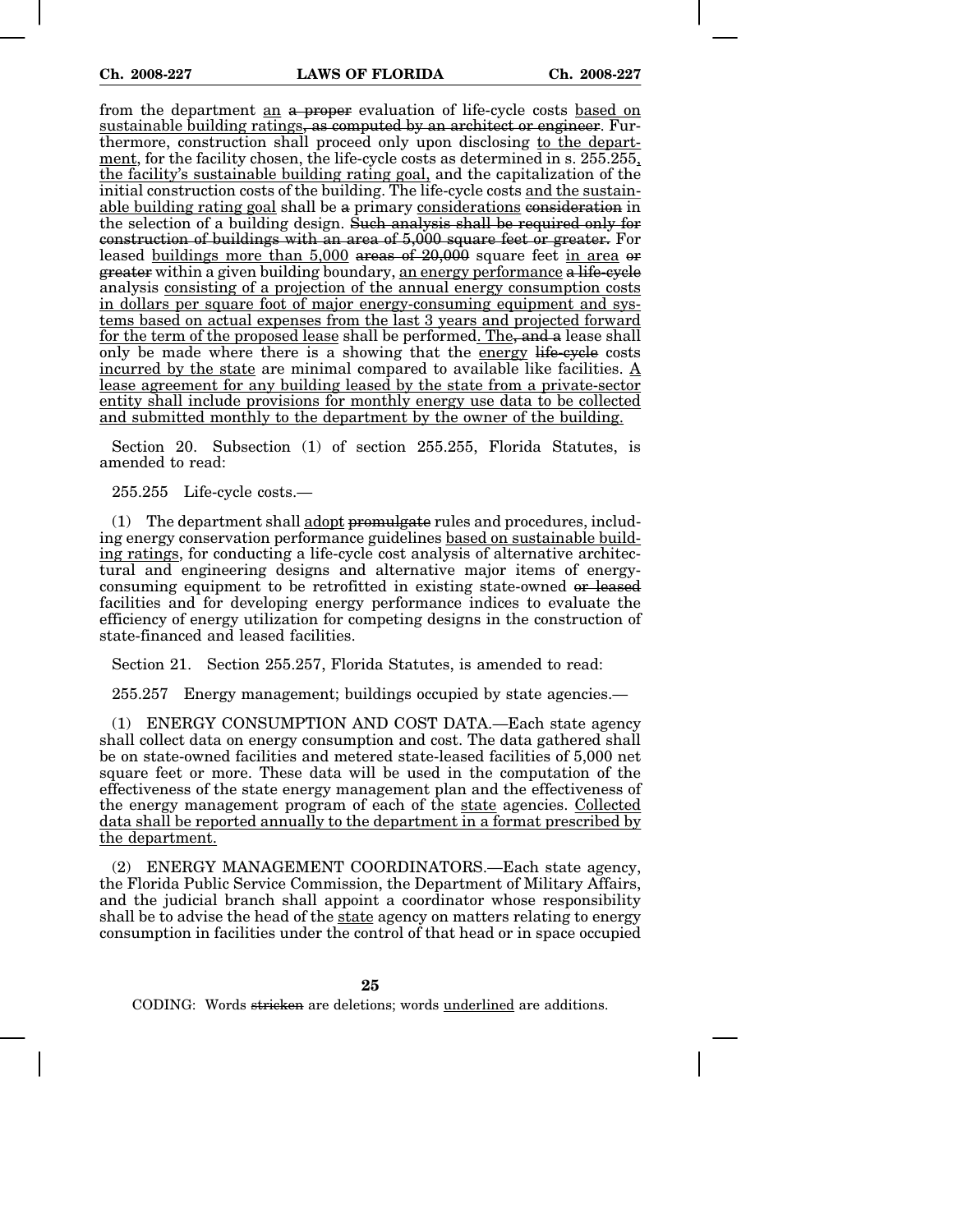by the various units comprising that state agency, in vehicles operated by that state agency, and in other energy-consuming activities of the state agency. The coordinator shall implement the energy management program agreed upon by the state agency concerned and assist the department in the development of the State Energy Management Plan.

(3) CONTENTS OF THE STATE ENERGY MANAGEMENT PLAN.— The Department of Management Services shall may develop a state energy management plan consisting of, but not limited to, the following elements:

- (a) Data-gathering requirements;
- (b) Building energy audit procedures;
- (c) Uniform data analysis procedures;
- (d) Employee energy education program measures;
- (e) Energy consumption reduction techniques;

(f) Training program for state agency energy management coordinators; and

(g) Guidelines for building managers.

The plan shall include a description of actions that state agencies shall take to reduce consumption of electricity and nonrenewable energy sources used for space heating and cooling, ventilation, lighting, water heating, and transportation.

## (4) ADOPTION OF STANDARDS.—

(a) All state agencies shall adopt the United States Green Building Council (USGBC) Leadership in Energy and Environmental Design (LEED) rating system, the Green Building Initiative's Green Globes rating system, the Florida Green Building Coalition standards, or a nationally recognized, high-performance green building rating system as approved by the department for all new buildings and renovations to existing buildings.

(b) No state agency shall enter into new leasing agreements for office space that does not meet Energy Star building standards, except when determined by the appropriate state agency head that no other viable or cost-effective alternative exists.

(c) All state agencies shall develop energy conservation measures and guidelines for new and existing office space where state agencies occupy more than 5,000 square feet. These conservation measures shall focus on programs that may reduce energy consumption and, when established, provide a net reduction in occupancy costs.

Section 22. (1) The Legislature declares that there is an important state interest in promoting the construction of energy-efficient and sustainable buildings. Government leadership in promoting these standards is vital

**26**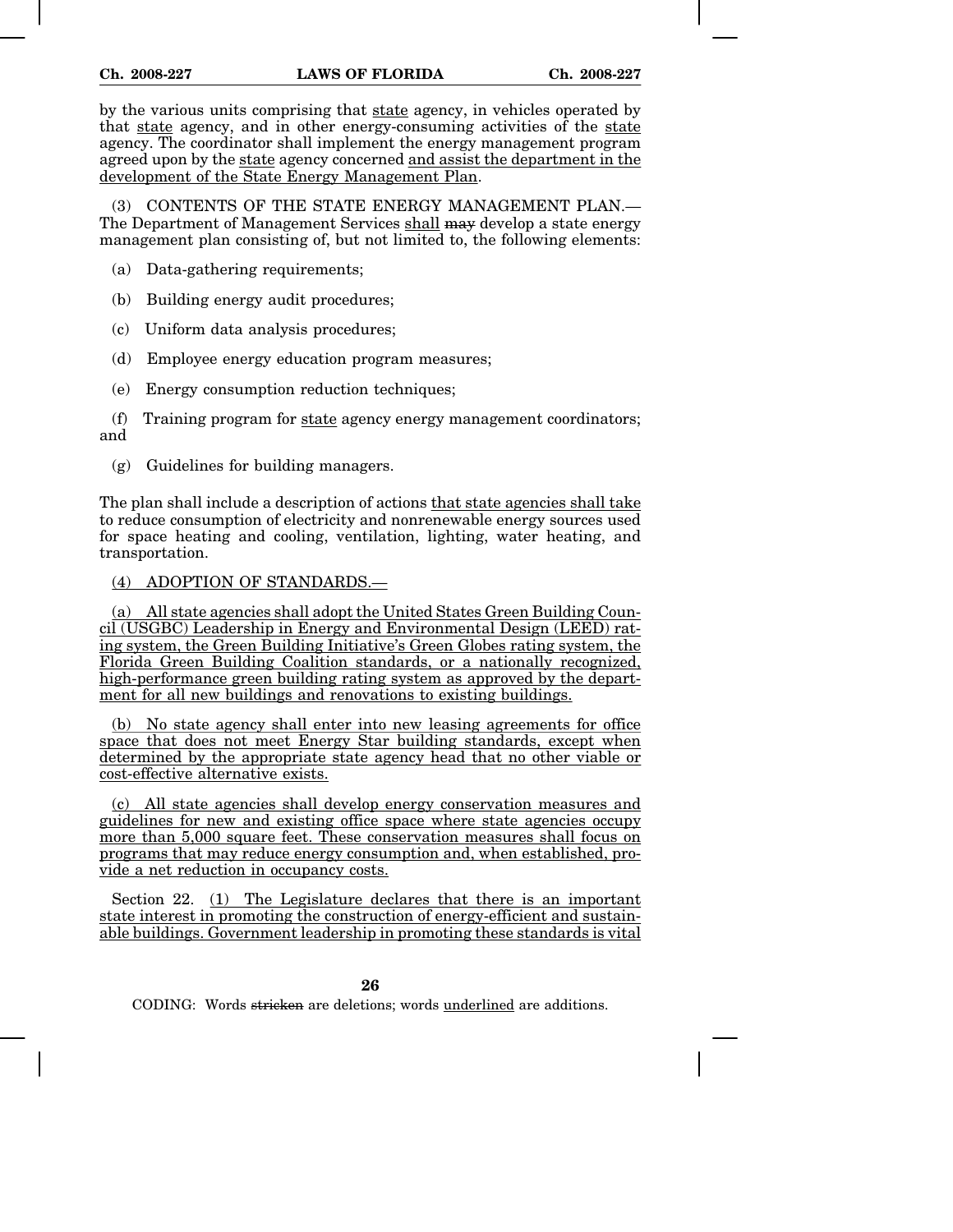to demonstrate the state's commitment to energy conservation, saving taxpayers money, and raising public awareness of energy-rating systems.

(2) All county, municipal, school district, water management district, state university, community college, and Florida state court buildings shall be constructed to meet the United States Green Building Council (USGBC) Leadership in Energy and Environmental Design (LEED) rating system, the Green Building Initiative's Green Globes rating system, the Florida Green Building Coalition standards, or a nationally recognized, high-performance green building rating system as approved by the Department of Management Services. This section shall apply to all county, municipal, school district, water management district, state university, community college, and Florida state court buildings the architectural plans of which are commenced after July 1, 2008.

(3) St. Petersburg College may work with the Florida Community College System and may consult with the University of Florida to provide training and educational opportunities that will ensure that green building rating system certifying agents (accredited professionals who possess a knowledge and understanding of green building processes, practices, and principles) are available to work with the entities specified in subsection (2) as they construct public buildings to meet green building rating system standards. St. Petersburg College may work with the construction industry to develop online continuing education curriculum for use statewide by builders constructing energy-efficient and sustainable public-sector buildings and students interested in the college's Green/Sustainability Track in its Management and Organization Leadership area of study. Curriculum developed may be offered by St. Petersburg College or in cooperation with other programs at other community colleges.

Section 23. Section 286.29, Florida Statutes, is created to read:

286.29 Climate-friendly public business.—The Legislature recognizes the importance of leadership by state government in the area of energy efficiency and in reducing the greenhouse gas emissions of state government operations. The following shall pertain to all state agencies when conducting public business:

(1) The Department of Management Services shall develop the "Florida Climate-Friendly Preferred Products List." In maintaining that list, the department, in consultation with the Department of Environmental Protection, shall continually assess products currently available for purchase under state term contracts to identify specific products and vendors that offer clear energy efficiency or other environmental benefits over competing products. When procuring products from state term contracts, state agencies shall first consult the Florida Climate-Friendly Preferred Products List and procure such products if the price is comparable.

(2) Effective July 1, 2008, state agencies shall contract for meeting and conference space only with hotels or conference facilities that have received the "Green Lodging" designation from the Department of Environmental Protection for best practices in water, energy, and waste efficiency standards, unless the responsible state agency head makes a determination that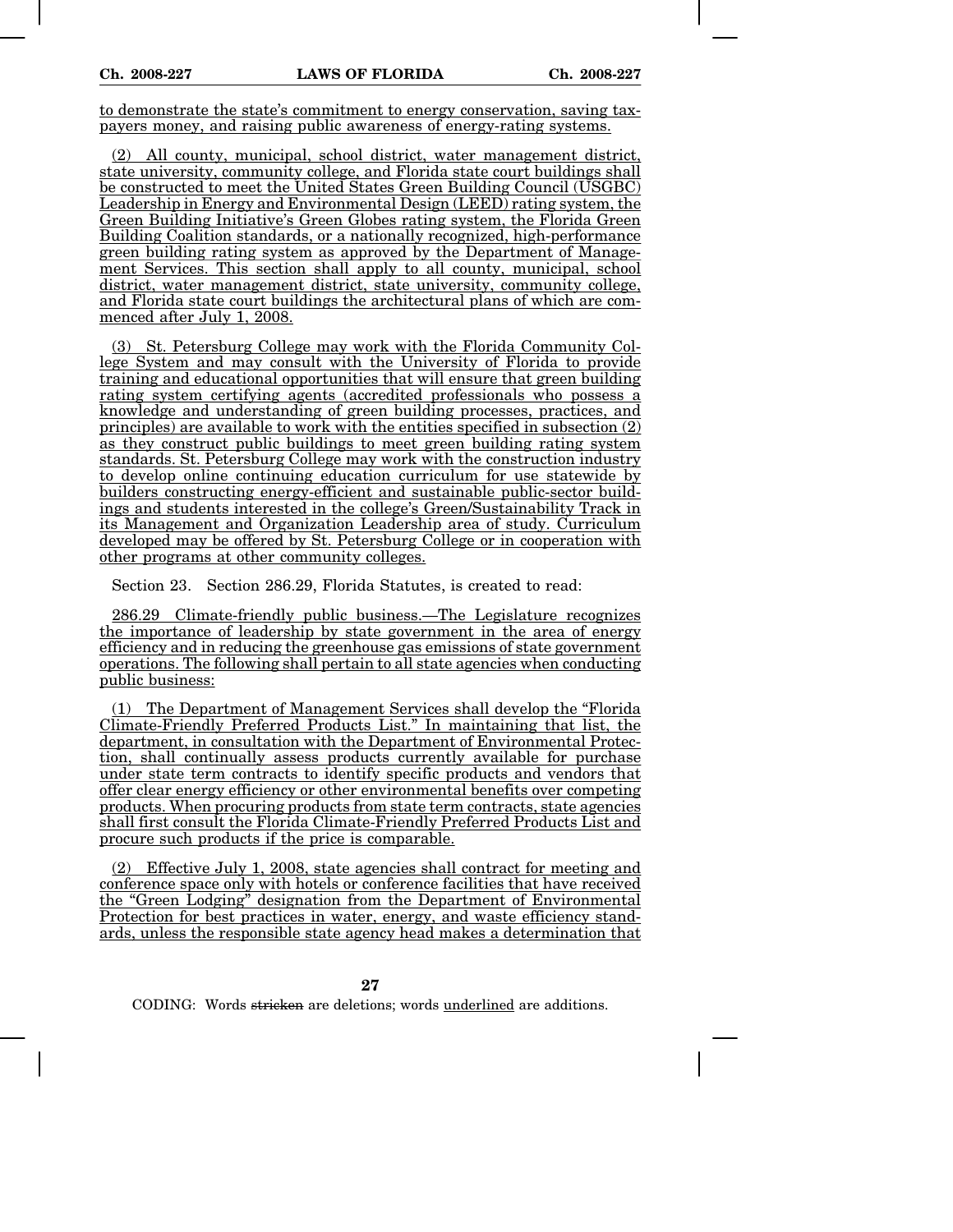no other viable alternative exists. The Department of Environmental Protection is authorized to adopt rules to implement the "Green Lodging" program.

(3) Each state agency shall ensure that all maintained vehicles meet minimum maintenance schedules shown to reduce fuel consumption, which include: ensuring appropriate tire pressures and tread depth; replacing fuel filters and emission filters at recommended intervals; using proper motor oils; and performing timely motor maintenance. Each state agency shall measure and report compliance to the Department of Management Services through the Equipment Management Information System database.

(4) When procuring new vehicles, all state agencies, state universities, community colleges, and local governments that purchase vehicles under a state purchasing plan shall first define the intended purpose for the vehicle and determine which of the following use classes for which the vehicle is being procured:

- (a) State business travel, designated operator;
- (b) State business travel, pool operators;
- (c) Construction, agricultural, or maintenance work;
- (d) Conveyance of passengers;
- (e) Conveyance of building or maintenance materials and supplies;
- (f) Off-road vehicle, motorcycle, or all-terrain vehicle;
- (g) Emergency response; or
- (h) Other.

Vehicles described in paragraphs (a) through (h), when being processed for purchase or leasing agreements, must be selected for the greatest fuel efficiency available for a given use class when fuel economy data are available. Exceptions may be made for individual vehicles in paragraph (g) when accompanied, during the procurement process, by documentation indicating that the operator or operators will exclusively be emergency first responders or have special documented need for exceptional vehicle performance characteristics. Any request for an exception must be approved by the purchasing agency head and any exceptional performance characteristics denoted as a part of the procurement process prior to purchase.

(5) All state agencies shall use ethanol and biodiesel blended fuels when available. State agencies administering central fueling operations for stateowned vehicles shall procure biofuels for fleet needs to the greatest extent practicable.

Section 24. Paragraph (b) of subsection (2) and subsection (5) of section 287.063, Florida Statutes, are amended to read:

287.063 Deferred-payment commodity contracts; preaudit review.—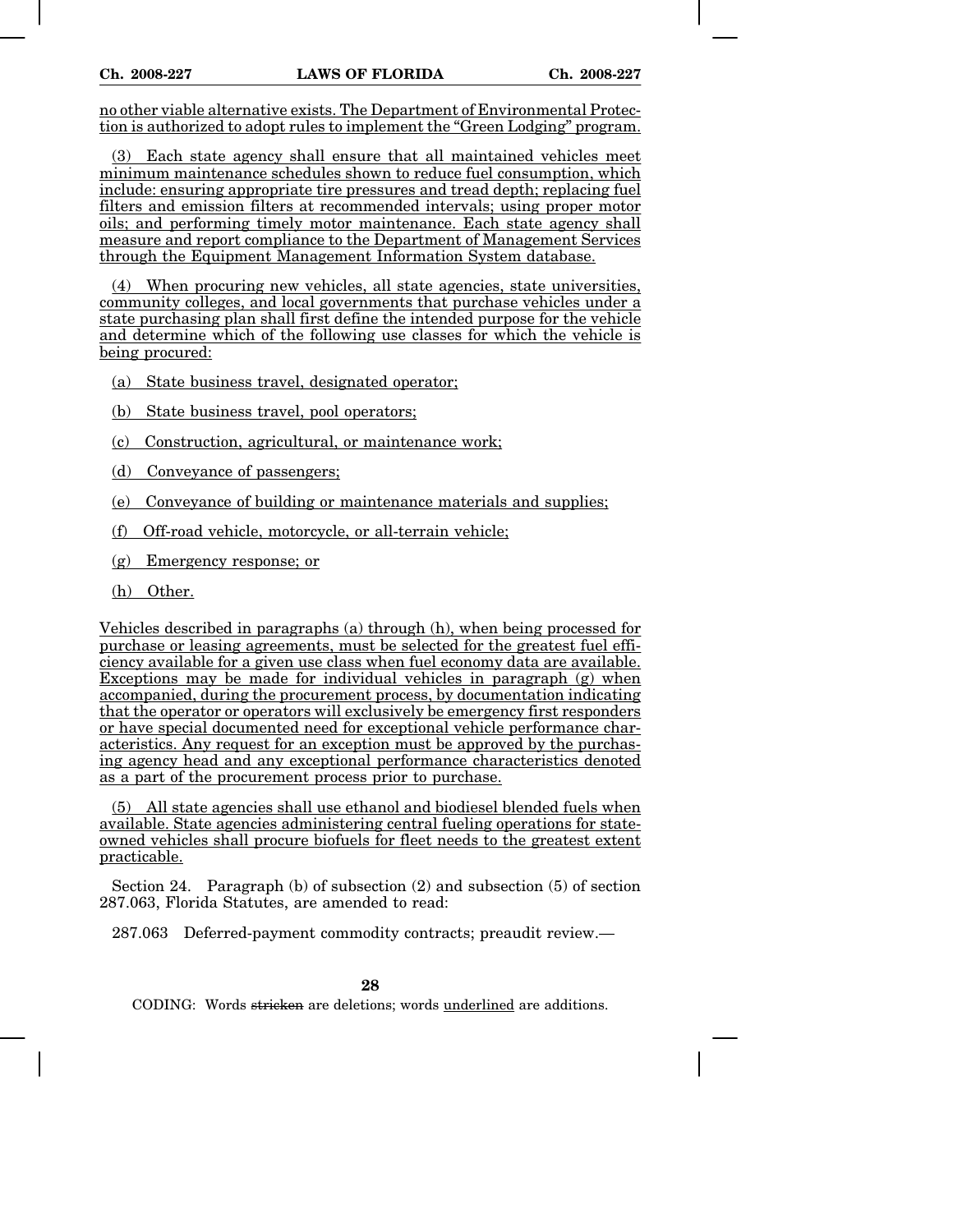(2)

(b) The Chief Financial Officer shall establish, by rule, criteria for approving purchases made under deferred-payment contracts which require the payment of interest. Criteria shall include, but not be limited to, the following provisions:

1. No contract shall be approved in which interest exceeds the statutory ceiling contained in this section. However, the interest component of any master equipment financing agreement entered into for the purpose of consolidated financing of a deferred-payment, installment sale, or leasepurchase shall be deemed to comply with the interest rate limitation of this section so long as the interest component of every interagency agreement under such master equipment financing agreement complies with the interest rate limitation of this section.

2. No deferred-payment purchase for less than \$30,000 shall be approved, unless it can be satisfactorily demonstrated and documented to the Chief Financial Officer that failure to make such deferred-payment purchase would adversely affect an agency in the performance of its duties. However, the Chief Financial Officer may approve any deferred-payment purchase if the Chief Financial Officer determines that such purchase is economically beneficial to the state.

3. No agency shall obligate an annualized amount of payments for deferred-payment purchases in excess of current operating capital outlay appropriations, unless specifically authorized by law or unless it can be satisfactorily demonstrated and documented to the Chief Financial Officer that failure to make such deferred-payment purchase would adversely affect an agency in the performance of its duties.

3.4. No contract shall be approved which extends payment beyond 5 years, unless it can be satisfactorily demonstrated and documented to the Chief Financial Officer that failure to make such deferred-payment purchase would adversely affect an agency in the performance of its duties. The payment term may not exceed the useful life of the equipment unless the contract provides for the replacement or the extension of the useful life of the equipment during the term of the loan.

(5) For purposes of this section, the annualized amount of any such deferred payment commodity contract must be supported from available recurring funds appropriated to the agency in an appropriation category, other than the expense appropriation category as defined in chapter 216, that the Chief Financial Officer has determined is appropriate or that the Legislature has designated for payment of the obligation incurred under this section.

Section 25. Subsections (10) and (11) of section 287.064, Florida Statutes, are amended to read:

287.064 Consolidated financing of deferred-payment purchases.—

 $(10)(a)$  A master equipment financing agreement may finance Costs incurred pursuant to a guaranteed energy performance savings contract, in-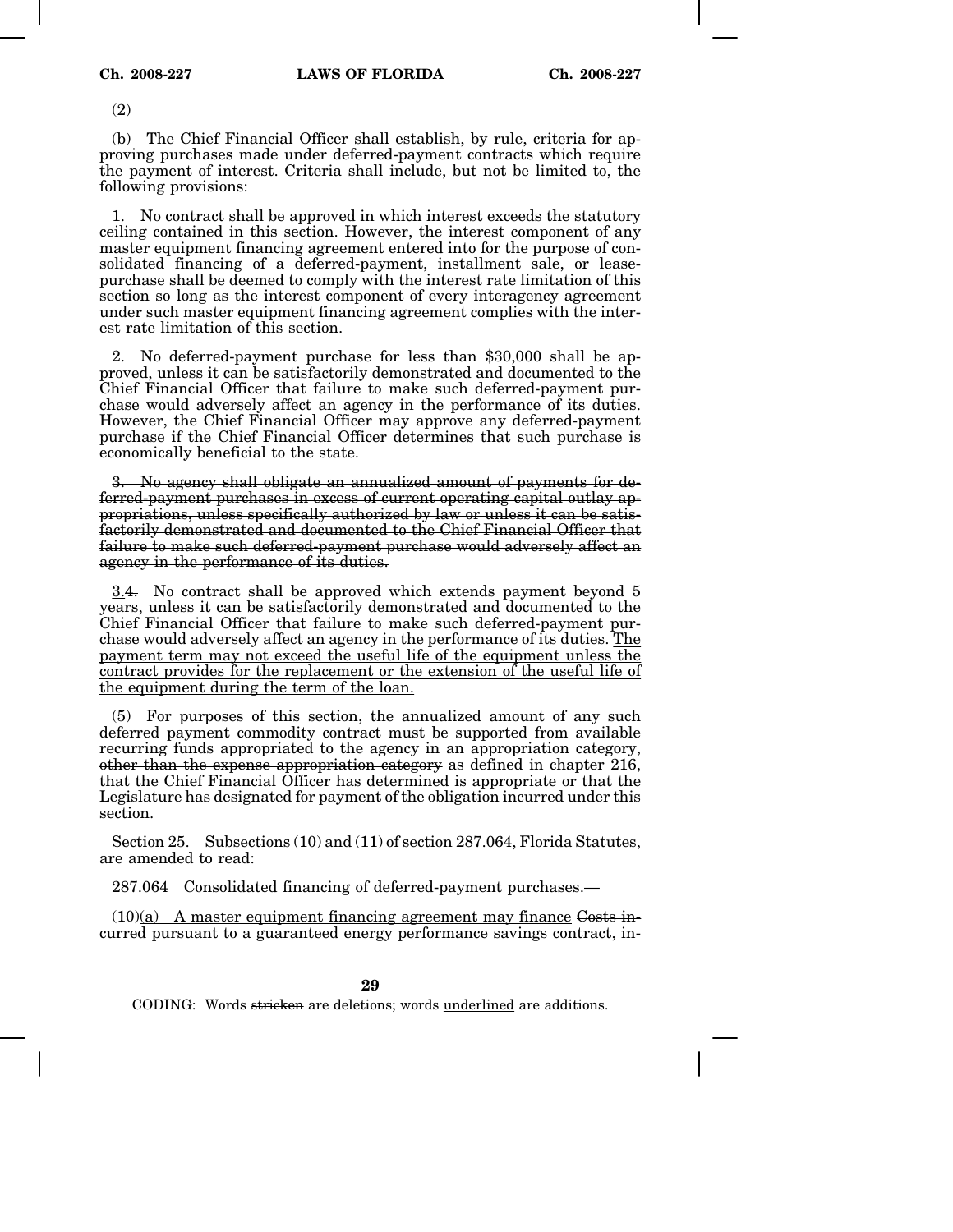cluding the cost of energy, water, or wastewater efficiency and conservation measures, each as defined in s. 489.145, excluding may be financed pursuant to a master equipment financing agreement; however, the costs of training, operation, and maintenance, for a term of repayment that may not be financed. The period of time for repayment of the funds drawn pursuant to the master equipment financing agreement under this subsection may exceed 5 years but may not exceed 20 10 years.

(b) The guaranteed energy, water, and wastewater savings contractor shall provide for the replacement or the extension of the useful life of the equipment during the term of the contract.

(11) For purposes of consolidated financing of deferred payment commodity contracts under this section by a state agency, the annualized amount of any such contract must be supported from available recurring funds appropriated to the agency in an appropriation category, other than the expense appropriation category as defined in chapter 216, which that the Chief Financial Officer has determined is appropriate or which that the Legislature has designated for payment of the obligation incurred under this section.

Section 26. Subsection (12) of section 287.16, Florida Statutes, is added to read:

287.16 Powers and duties of department.—The Department of Management Services shall have the following powers, duties, and responsibilities:

(12) To conduct, in coordination with the Department of Transportation, an analysis of fuel additive and biofuel use by the Department of Transportation through its central fueling facilities. The department shall encourage other state government entities to analyze transportation fuel usage, including the different types and percentages of fuels consumed, and report such information to the department.

Section 27. Present paragraphs (a) through (n) of subsection (2) of section 288.1089, Florida Statutes, are redesignated as paragraphs (b) through (o), respectively, and a new paragraph (a) is added to that subsection, subsections  $(3)$ ,  $(5)$ ,  $(6)$ , and  $(7)$  of that section are amended, and paragraph  $(d)$  is added to subsection (4) of that section, to read:

288.1089 Innovation Incentive Program.—

(1) The Innovation Incentive Program is created within the Office of Tourism, Trade, and Economic Development to ensure that sufficient resources are available to allow the state to respond expeditiously to extraordinary economic opportunities and to compete effectively for high-value research and development and innovation business projects.

(2) As used in this section, the term:

(a) "Alternative and renewable energy" means electrical, mechanical, or thermal energy produced from a method that uses one or more of the following fuels or energy sources: ethanol, cellulosic ethanol, biobutanol, biodiesel,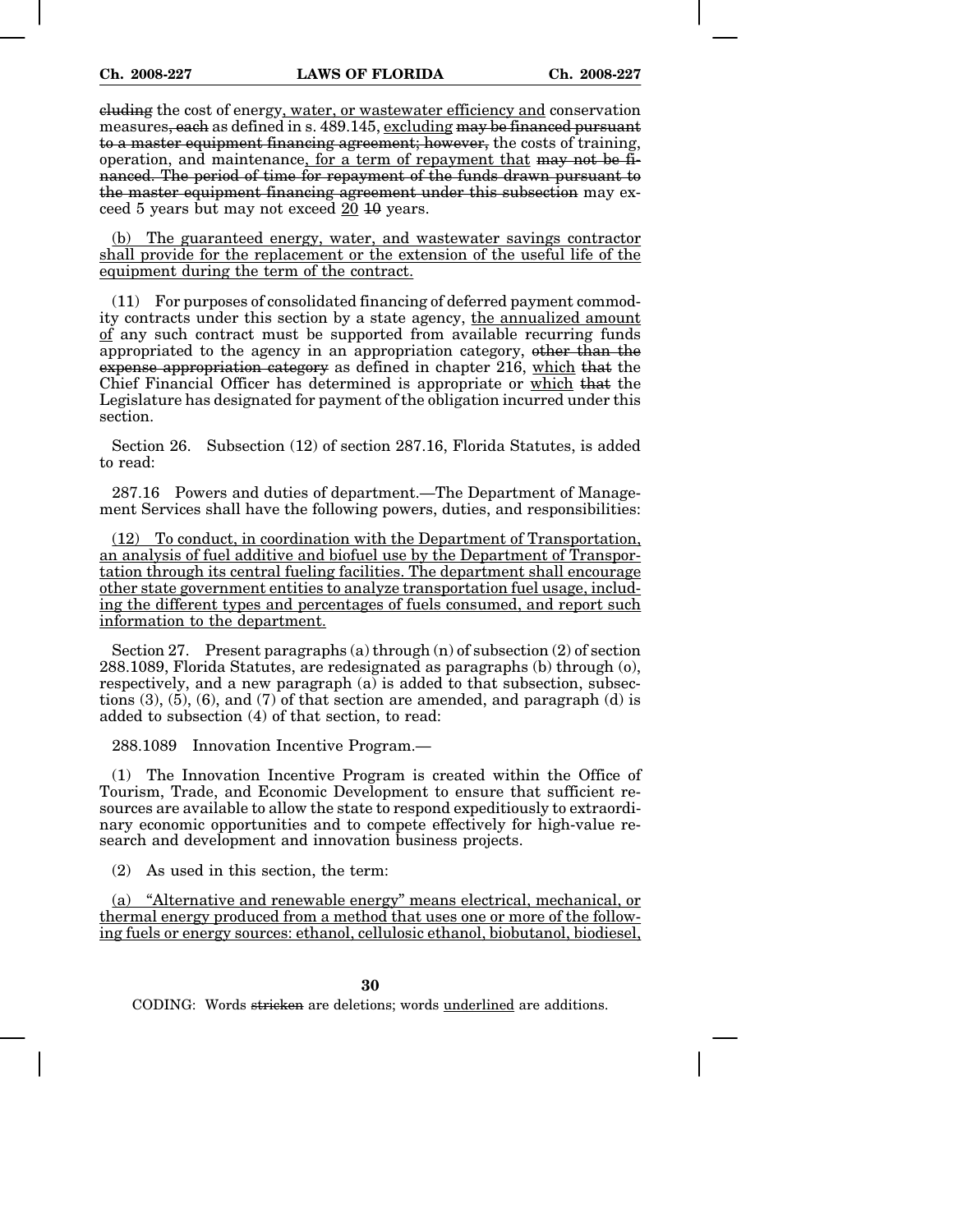biomass, biogas, hydrogen fuel cells, ocean energy, hydrogen, solar, hydro, wind, or geothermal.

(3) To be eligible for consideration for an innovation incentive award, an innovation business or research and development entity, or alternative and renewable energy project must submit a written application to Enterprise Florida, Inc., before making a decision to locate new operations in this state or expand an existing operation in this state. The application must include, but not be limited to:

(a) The applicant's federal employer identification number, unemployment account number, and state sales tax registration number. If such numbers are not available at the time of application, they must be submitted to the office in writing prior to the disbursement of any payments under this section.

(b) The location in this state at which the project is located or is to be located.

(c) A description of the type of business activity, product, or research and development undertaken by the applicant, including six-digit North American Industry Classification System codes for all activities included in the project.

(d) The applicant's projected investment in the project.

(e) The total investment, from all sources, in the project.

(f) The number of net new full-time equivalent jobs in this state the applicant anticipates having created as of December 31 of each year in the project and the average annual wage of such jobs.

 $(g)$  The total number of full-time equivalent employees currently employed by the applicant in this state, if applicable.

(h) The anticipated commencement date of the project.

(i) A detailed explanation of why the innovation incentive is needed to induce the applicant to expand or locate in the state and whether an award would cause the applicant to locate or expand in this state.

(j) If applicable, an estimate of the proportion of the revenues resulting from the project that will be generated outside this state.

(4) To qualify for review by the office, the applicant must, at a minimum, establish the following to the satisfaction of Enterprise Florida, Inc., and the office:

(d) For an alternative and renewable energy project in this state, the project must:

1. Demonstrate a plan for significant collaboration with an institution of higher education;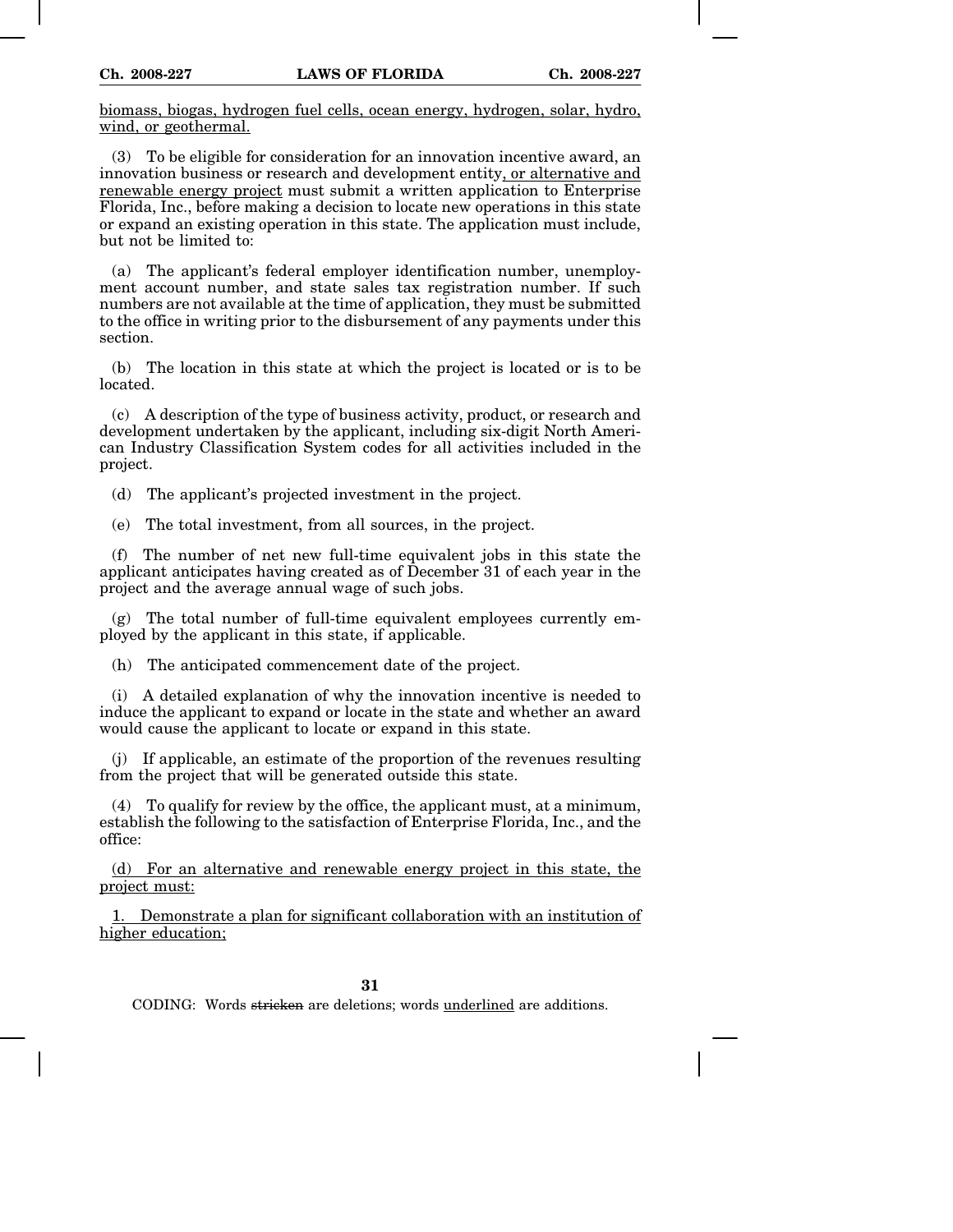2. Provide the state, at a minimum, a break-even return on investment within a 20-year period:

3. Include matching funds provided by the applicant or other available sources. This requirement may be waived if the office and the department determine that the merits of the individual project or the specific circumstances warrant such action;

4. Be located in this state;

5. Provide jobs that pay an estimated annual average wage that equals at least 130 percent of the average private-sector wage. The average wage requirement may be waived if the office and the commission determine that the merits of the individual project or the specific circumstances warrant such action; and

6. Meet one of the following criteria:

a. Result in the creation of at least 35 direct, new jobs at the business.

b. Have an activity or product that uses feedstock or other raw materials grown or produced in this state.

c. Have a cumulative investment of at least \$50 million within a 5-year period.

d. Address the technical feasibility of the technology, and the extent to which the proposed project has been demonstrated to be technically feasible based on pilot project demonstrations, laboratory testing, scientific modeling, or engineering or chemical theory that supports the proposal.

e. Include innovative technology and the degree to which the project or business incorporates an innovative new technology or an innovative application of an existing technology.

f. Include production potential and the degree to which a project or business generates thermal, mechanical, or electrical energy by means of a renewable energy resource that has substantial long-term production potential. The project must, to the extent possible, quantify annual production potential in megawatts or kilowatts.

Include and address energy efficiency and the degree to which a project demonstrates efficient use of energy, water, and material resources.

h. Include project management and the ability of management to administer a complete the business project.

(5) Enterprise Florida, Inc., shall evaluate proposals for innovation incentive awards and transmit recommendations for awards to the office. Enterprise Florida, Inc., shall solicit comments and recommendations from the Florida Energy and Climate Commission for alternative and renewable energy project proposals. Such evaluation and recommendation must include, but need not be limited to: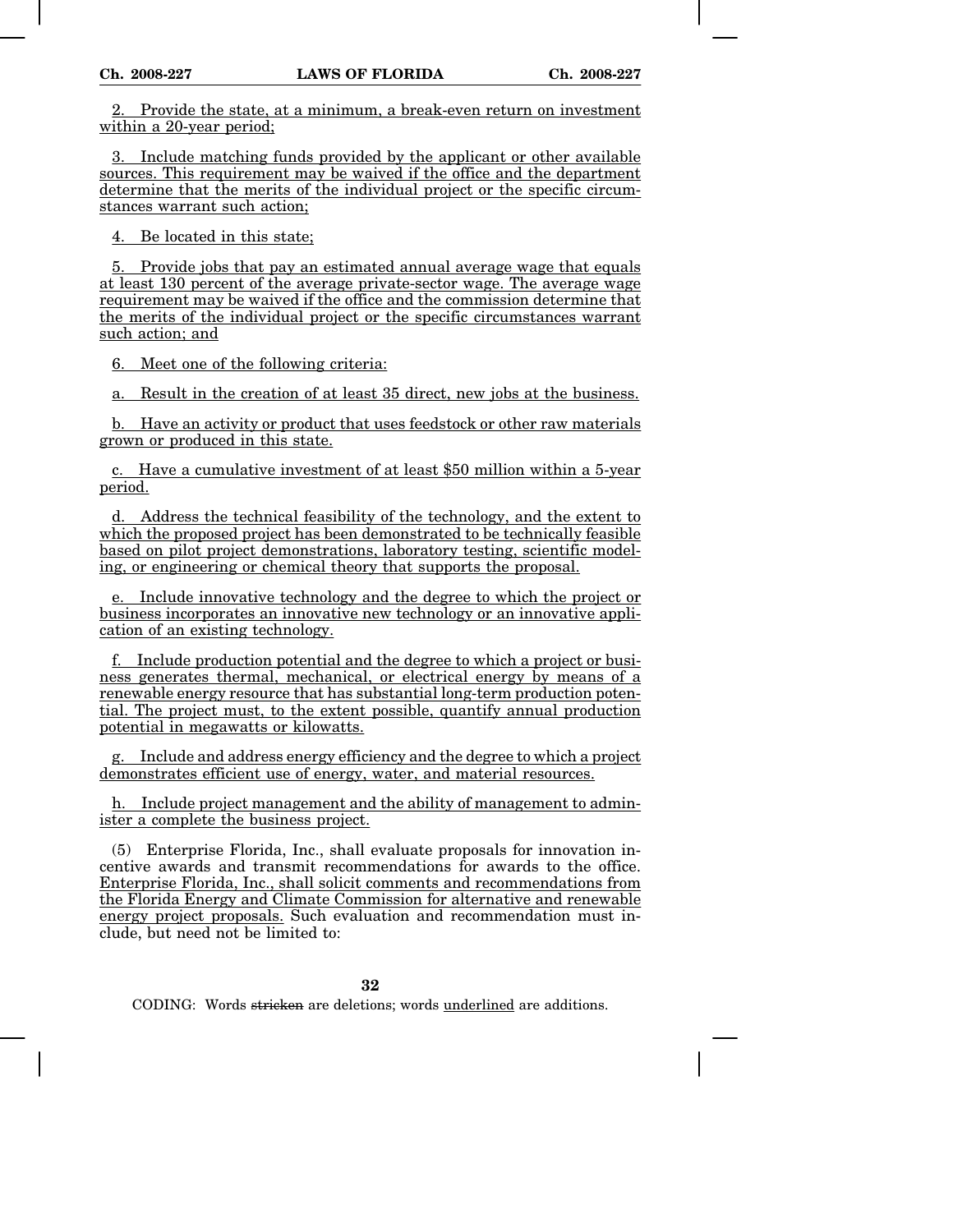(a) A description of the project, its required facilities, and the associated product, service, or research and development associated with the project.

(b) The percentage of match provided for the project.

(c) The number of full-time equivalent jobs that will be created by the project, the total estimated average annual wages of such jobs, and the types of business activities and jobs likely to be stimulated by the project.

(d) The cumulative investment to be dedicated to the project within 5 years and the total investment expected in the project if more than 5 years.

(e) The projected economic and fiscal impacts on the local and state economies relative to investment.

(f) A statement of any special impacts the project is expected to stimulate in a particular business sector in the state or regional economy or in the state's universities and community colleges.

(g) A statement of any anticipated or proposed relationships with state universities.

(h) A statement of the role the incentive is expected to play in the decision of the applicant to locate or expand in this state.

(i) A recommendation and explanation of the amount of the award needed to cause the applicant to expand or locate in this state.

(j) A discussion of the efforts and commitments made by the local community in which the project is to be located to induce the applicant's location or expansion, taking into consideration local resources and abilities.

(k) A recommendation for specific performance criteria the applicant would be expected to achieve in order to receive payments from the fund and penalties or sanctions for failure to meet or maintain performance conditions.

(l) For a research and development facility project:

1. A description of the extent to which the project has the potential to serve as catalyst for an emerging or evolving cluster.

2. A description of the extent to which the project has or could have a long-term collaborative research and development relationship with one or more universities or community colleges in this state.

3. A description of the existing or projected impact of the project on established clusters or targeted industry sectors.

4. A description of the project's contribution to the diversity and resiliency of the innovation economy of this state.

5. A description of the project's impact on special needs communities, including, but not limited to, rural areas, distressed urban areas, and enterprise zones.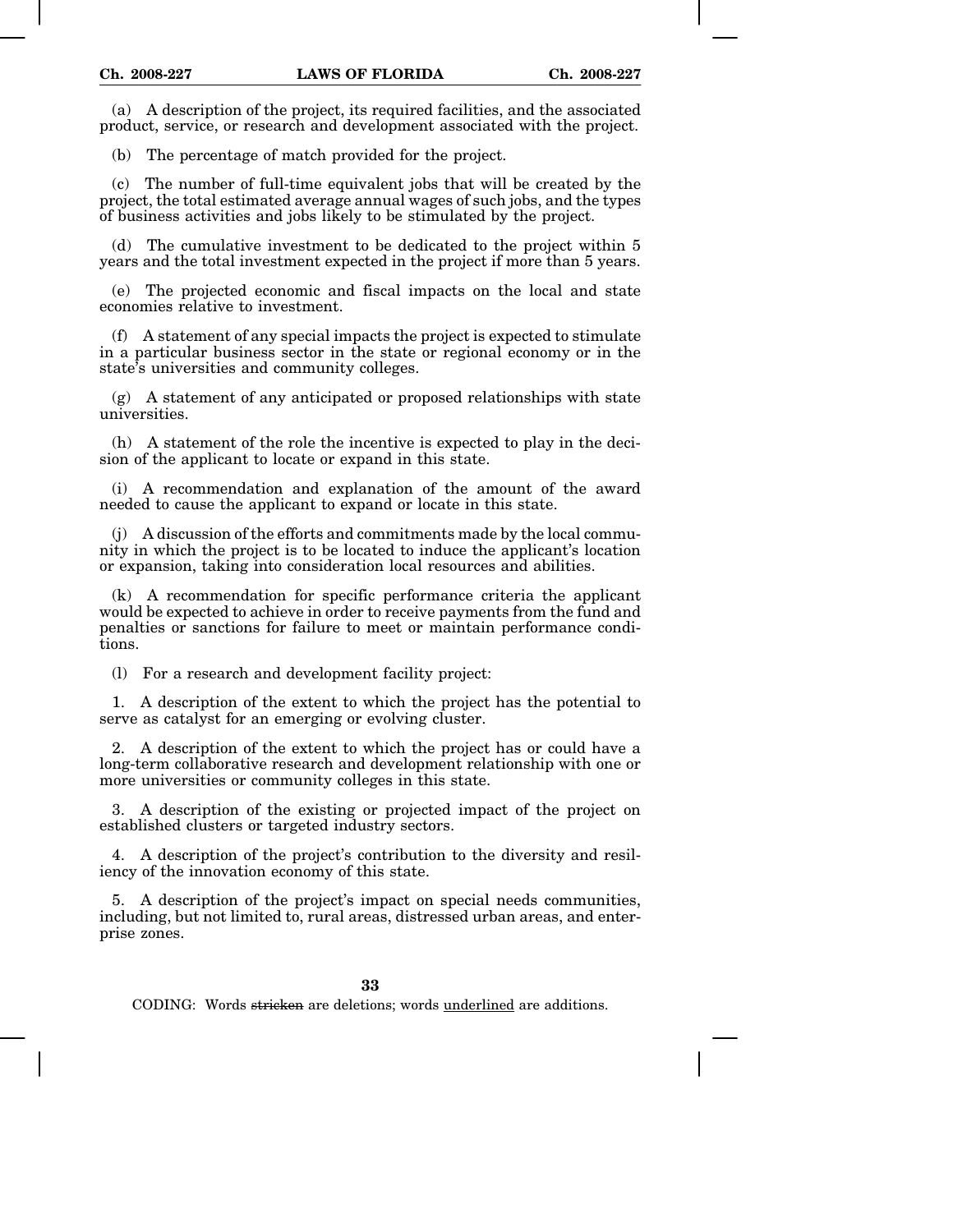(6) In consultation with Enterprise Florida, Inc., the office may negotiate the proposed amount of an award for any applicant meeting the requirements of this section. In negotiating such award, the office shall consider the amount of the incentive needed to cause the applicant to locate or expand in this state in conjunction with other relevant applicant impact and cost information and analysis as described in this section. Particular emphasis shall be given to the potential for the project to stimulate additional private investment and high-quality employment opportunities in the area.

(7) Upon receipt of the evaluation and recommendation from Enterprise Florida, Inc., and from the Florida Energy and Climate Commission for alternative and renewable energy project proposals, the director shall recommend to the Governor the approval or disapproval of an award. In recommending approval of an award, the director shall include proposed performance conditions that the applicant must meet in order to obtain incentive funds and any other conditions that must be met before the receipt of any incentive funds. The Governor shall consult with the President of the Senate and the Speaker of the House of Representatives before giving approval for an award. Upon approval of an award the Executive Office of the Governor shall release the funds pursuant to the legislative consultation and review requirements set forth in s. 216.177.

(8) Upon approval by the Governor and release of the funds as set forth in subsection  $(\bar{7})$ , the director shall issue a letter certifying the applicant as qualified for an award. The office and the applicant shall enter into an agreement that sets forth the conditions for payment of incentives. The agreement must include the total amount of funds awarded; the performance conditions that must be met to obtain the award or portions of the award, including, but not limited to, net new employment in the state, average wage, and total cumulative investment; demonstration of a baseline of current service and a measure of enhanced capability; the methodology for validating performance; the schedule of payments; and sanctions for failure to meet performance conditions, including any clawback provisions.

(9) Enterprise Florida, Inc., shall assist the office in validating the performance of an innovation business or research and development facility that has received an award. At the conclusion of the innovation incentive award agreement, or its earlier termination, Enterprise Florida, Inc., shall, within 90 days, report the results of the innovation incentive award to the Governor, the President of the Senate, and the Speaker of the House of Representatives.

(10) Enterprise Florida, Inc., shall develop business ethics standards based on appropriate best industry practices which shall be applicable to all award recipients. The standards shall address ethical duties of business enterprises, fiduciary responsibilities of management, and compliance with the laws of this state. Enterprise Florida, Inc., may collaborate with the State University System in reviewing and evaluating appropriate business ethics standards. Such standards shall be provided to the Governor, the President of the Senate, and the Speaker of the House of Representatives by December 31, 2006. An award agreement entered into on or after December 31, 2006, shall require a recipient to comply with the business ethics standards developed pursuant to this section.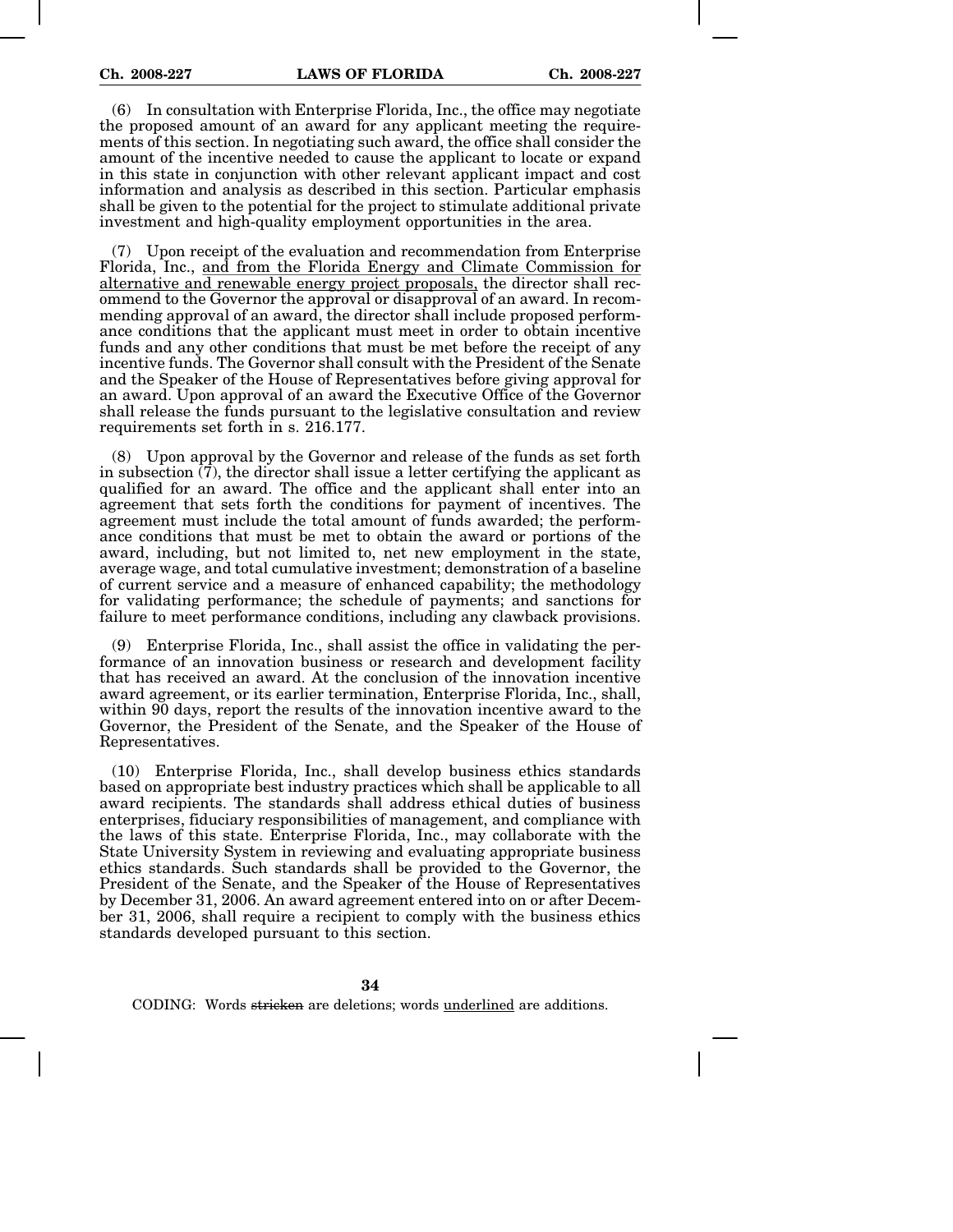Section 28. Section 316.0741, Florida Statutes, is amended to read:

316.0741 High-occupancy-vehicle High occupancy vehicle lanes.—

(1) As used in this section, the term:

(a) "High-occupancy-vehicle "High occupancy vehicle lane" or "HOV lane" means a lane of a public roadway designated for use by vehicles in which there is more than one occupant unless otherwise authorized by federal law.

(b) "Hybrid vehicle" means a motor vehicle that:

1. Draws propulsion energy from an onboard source of stored energy comprised of both an internal combustion or heat engine using combustible fuel and a rechargeable energy-storage system; and

2. In the case of a passenger automobile or light truck, has received a certificate of conformity under the Clean Air Act, 42 U.S.C. ss. 7401 et seq., and meets or exceeds the equivalent qualifying California standards for a low-emission vehicle.

(2) The number of persons who that must be in a vehicle to qualify for legal use of the HOV lane and the hours during which the lane will serve as an HOV lane, if it is not designated as such on a full-time basis, must also be indicated on a traffic control device.

(3) Except as provided in subsection (4), a vehicle may not be driven in an HOV lane if the vehicle is occupied by fewer than the number of occupants indicated by a traffic control device. A driver who violates this section shall be cited for a moving violation, punishable as provided in chapter 318.

(4)(a) Notwithstanding any other provision of this section, an inherently low-emission vehicle (ILEV) that is certified and labeled in accordance with federal regulations may be driven in an HOV lane at any time, regardless of its occupancy. In addition, upon the state's receipt of written notice from the proper federal regulatory agency authorizing such use, a vehicle defined as a hybrid vehicle under this section may be driven in an HOV lane at any time, regardless of its occupancy.

(b) All eligible hybrid and other low-emission and energy-efficient vehicles driven in an HOV lane must comply with the minimum fuel economy standards in 23 U.S.C. s. 166(f)(3)(B).

(c) Upon its effective date, the eligibility of hybrid and other low-emission and energy-efficient vehicles for operation in an HOV lane regardless of occupancy shall be determined in accordance with the applicable final rule issued by the United States Environmental Protection Agency pursuant to 23 U.S.C. s. 166(e).

(5) The department shall issue a decal and registration certificate, to be renewed annually, reflecting the HOV lane designation on such vehicles meeting the criteria in subsection (4) authorizing driving in an HOV lane at any time such use. The department may charge a fee for a decal, not to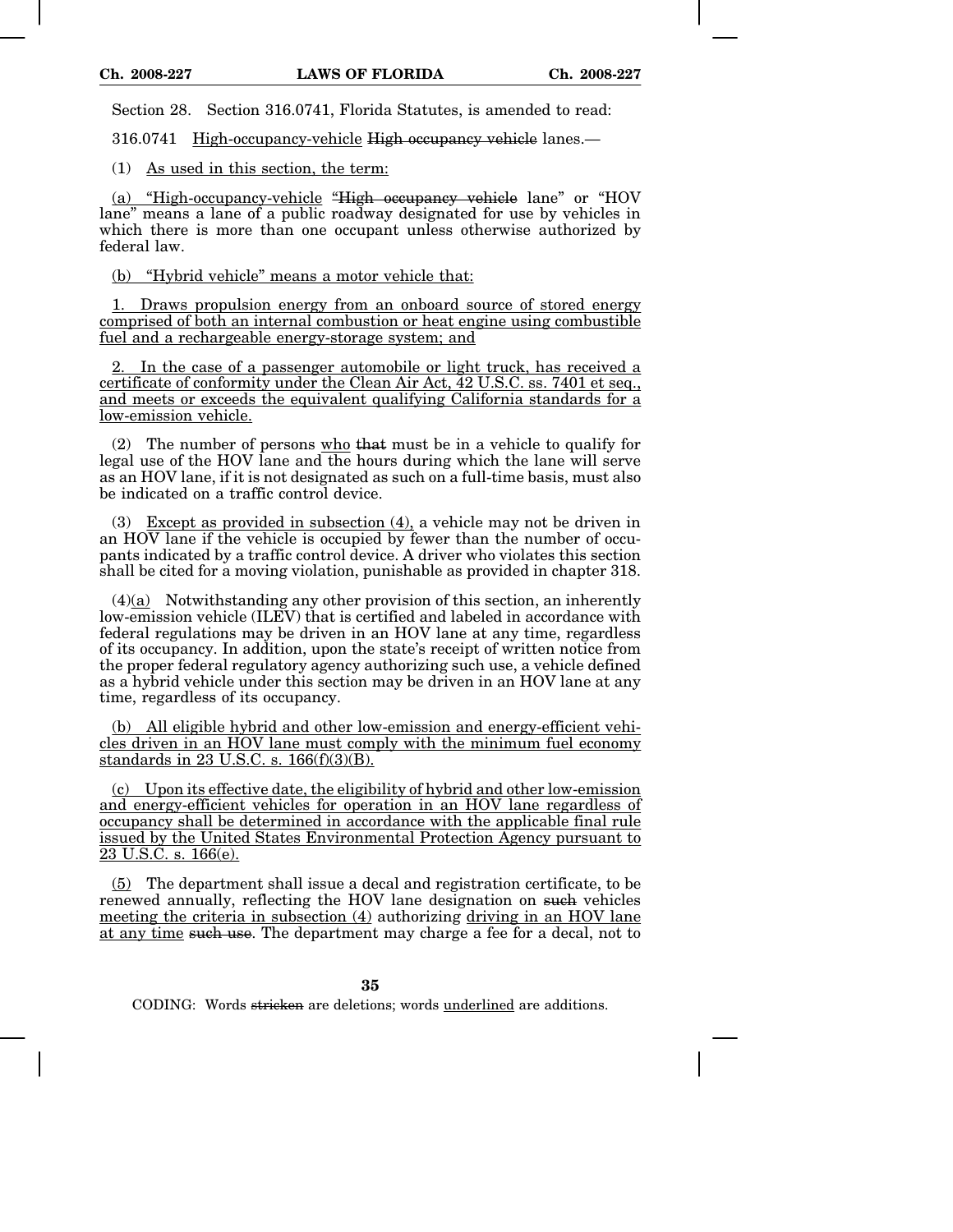exceed the costs of designing, producing, and distributing each decal, or \$5, whichever is less. The proceeds from sale of the decals shall be deposited in the Highway Safety Operating Trust Fund. The department may, for reasons of operation and management of HOV facilities, limit or discontinue issuance of decals for the use of HOV facilities by hybrid and low-emission and energy-efficient vehicles regardless of occupancy if it has been determined by the Department of Transportation that the facilities are degraded as defined by 23 U.S.C. s. 166(d)(2).

(6) Vehicles having decals by virtue of compliance with the minimum fuel economy standards in 23 U.S.C. s.  $166(f)(3)(B)$  and that are registered for use in high-occupancy-vehicle toll lanes or express lanes in accordance with Department of Transportation rule shall be allowed to use any HOV lane redesignated as a high-occupancy-vehicle toll lane without requiring payment of the toll.

(5) As used in this section, the term "hybrid vehicle" means a motor vehicle:

(a) That draws propulsion energy from onboard sources of stored energy which are both:

1. An internal combustion or heat engine using combustible fuel; and

2. A rechargeable energy storage system; and

(b) That, in the case of a passenger automobile or light truck:

1. Has received a certificate of conformity under the Clean Air Act, 42 U.S.C. ss. 7401 et seq.; and

2. Meets or exceeds the equivalent qualifying California standards for a low-emission vehicle.

 $(7)(6)$  The department may adopt rules necessary to administer this section.

Section 29. Subsection (1) of section 337.401, Florida Statutes, is amended to read:

337.401 Use of right-of-way for utilities subject to regulation; permit; fees.—

(1) The department and local governmental entities, referred to in ss. 337.401-337.404 as the "authority," that have jurisdiction and control of public roads or publicly owned rail corridors are authorized to prescribe and enforce reasonable rules or regulations with reference to the placing and maintaining along, across, or on any road or publicly owned rail corridors under their respective jurisdictions any electric transmission, telephone, telegraph, or other communications services lines; pole lines; poles; railways; ditches; sewers; water, heat, or gas mains; pipelines; fences; gasoline tanks and pumps; or other structures hereinafter referred to in this section as the "utility." For aerial and underground electric utility transmission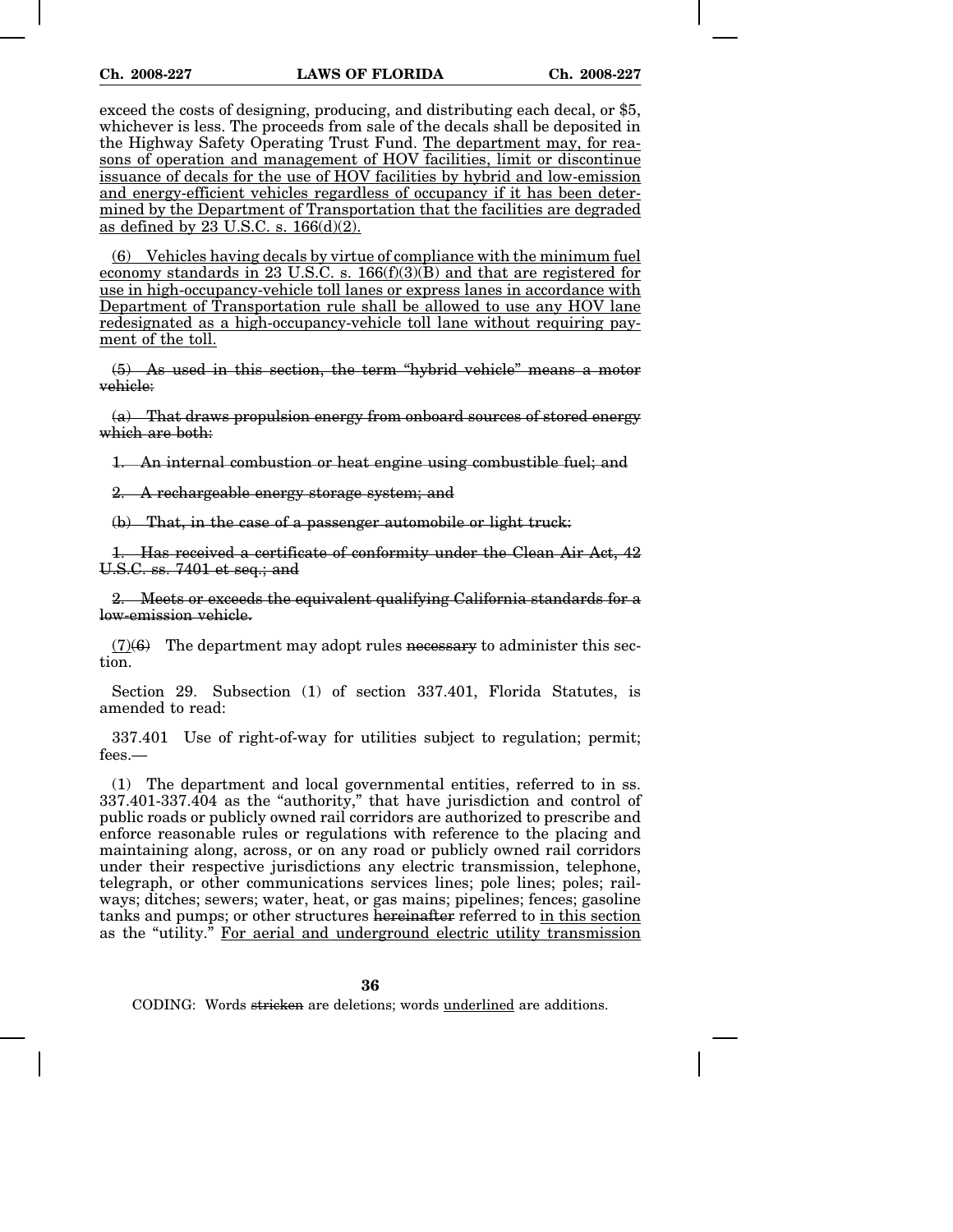lines designed to operate at 69 or more kilovolts that are needed to accommodate the additional electrical transfer capacity on the transmission grid resulting from new base-load generating facilities, where there is no other practicable alternative available for placement of the electric utility transmission lines on the department's rights-of-way, the department's rules shall provide for placement of and access to such transmission lines adjacent to and within the right-of-way of any department-controlled public roads, including longitudinally within limited access facilities to the greatest extent allowed by federal law, if compliance with the standards established by such rules is achieved. Such rules may include, but need not be limited to, that the use of the right-of-way is reasonable based upon a consideration of economic and environmental factors, including, without limitation, other practicable alternative alignments, utility corridors and easements, impacts on adjacent property owners, and minimum clear zones and other safety standards, and further provide that placement of the electric utility transmission lines within the department's right-of-way does not interfere with operational requirements of the transportation facility or planned or potential future expansion of such transportation facility. If the department approves longitudinal placement of electric utility transmission lines in limited access facilities, compensation for the use of the right-of-way is required. Such consideration or compensation paid by the electric utility in connection with the department's issuance of a permit does not create any property right in the department's property regardless of the amount of consideration paid or the improvements constructed on the property by the utility. Upon notice by the department that the property is needed for expansion or improvement of the transportation facility, the electric utility transmission line will relocate from the facility at the electric utility's sole expense. The electric utility shall pay to the department reasonable damages resulting from the utility's failure or refusal to timely relocate its transmission lines. The rules to be adopted by the department may also address the compensation methodology and relocation. As used in this subsection, the term "base-load generating facilities" means electric power plants that are certified under part II of chapter 403. The department may enter into a permit-delegation agreement with a governmental entity if issuance of a permit is based on requirements that the department finds will ensure the safety and integrity of facilities of the Department of Transportation; however, the permit-delegation agreement does not apply to facilities of electric utilities as defined in s. 366.02(2).

Section 30. Subsections (1) and (7) of section 339.175, Florida Statutes, are amended to read:

339.175 Metropolitan planning organization.—

(1) PURPOSE.—It is the intent of the Legislature to encourage and promote the safe and efficient management, operation, and development of surface transportation systems that will serve the mobility needs of people and freight and foster economic growth and development within and through urbanized areas of this state while minimizing transportationrelated fuel consumption, and air pollution, and greenhouse gas emissions through metropolitan transportation planning processes identified in this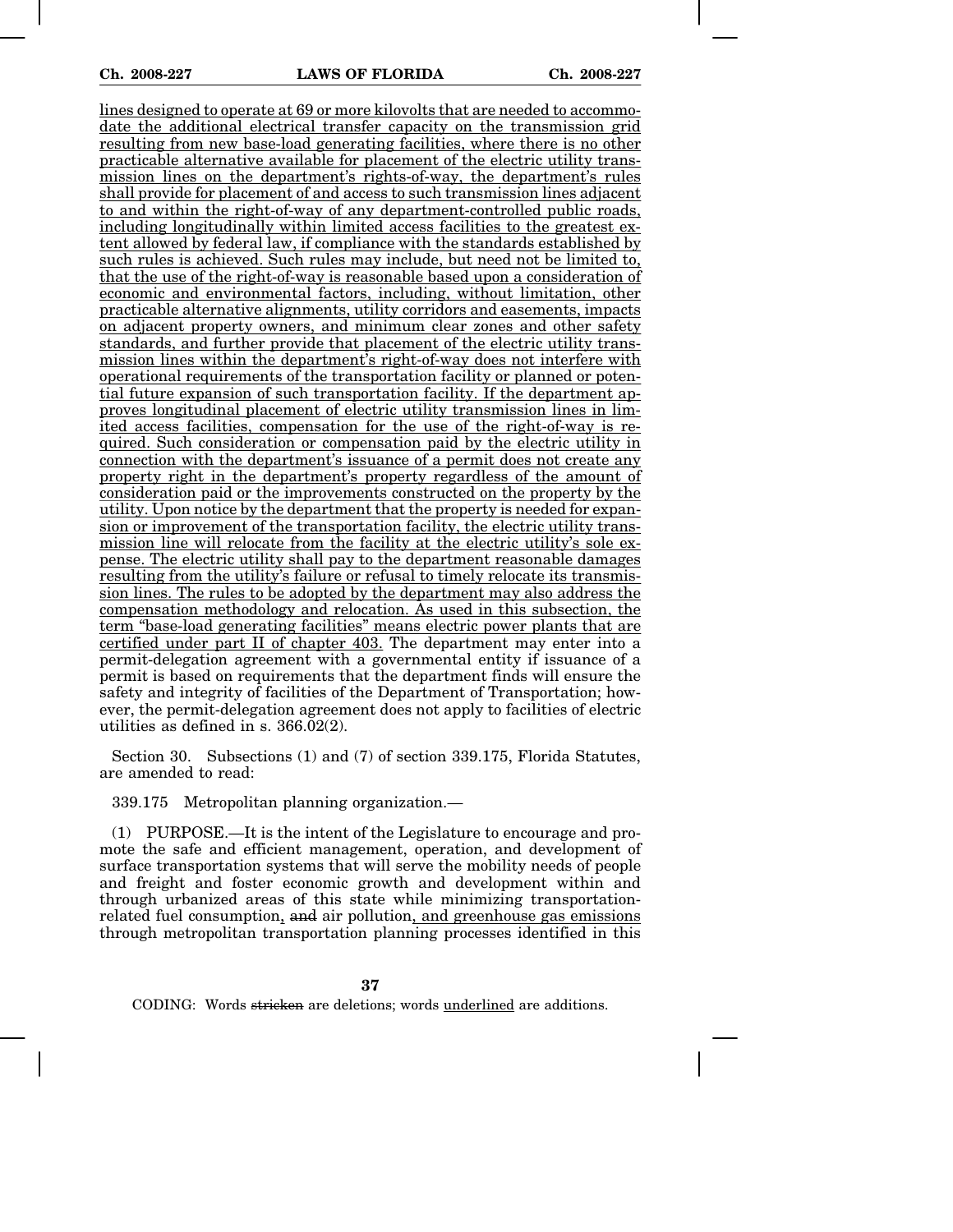section. To accomplish these objectives, metropolitan planning organizations, referred to in this section as M.P.O.'s, shall develop, in cooperation with the state and public transit operators, transportation plans and programs for metropolitan areas. The plans and programs for each metropolitan area must provide for the development and integrated management and operation of transportation systems and facilities, including pedestrian walkways and bicycle transportation facilities that will function as an intermodal transportation system for the metropolitan area, based upon the prevailing principles provided in s. 334.046(1). The process for developing such plans and programs shall provide for consideration of all modes of transportation and shall be continuing, cooperative, and comprehensive, to the degree appropriate, based on the complexity of the transportation problems to be addressed. To ensure that the process is integrated with the statewide planning process, M.P.O.'s shall develop plans and programs that identify transportation facilities that should function as an integrated metropolitan transportation system, giving emphasis to facilities that serve important national, state, and regional transportation functions. For the purposes of this section, those facilities include the facilities on the Strategic Intermodal System designated under s. 339.63 and facilities for which projects have been identified pursuant to s. 339.2819(4).

(7) LONG-RANGE TRANSPORTATION PLAN.—Each M.P.O. must develop a long-range transportation plan that addresses at least a 20-year planning horizon. The plan must include both long-range and short-range strategies and must comply with all other state and federal requirements. The prevailing principles to be considered in the long-range transportation plan are: preserving the existing transportation infrastructure; enhancing Florida's economic competitiveness; and improving travel choices to ensure mobility. The long-range transportation plan must be consistent, to the maximum extent feasible, with future land use elements and the goals, objectives, and policies of the approved local government comprehensive plans of the units of local government located within the jurisdiction of the M.P.O. Each M.P.O. is encouraged to consider strategies that integrate transportation and land use planning to provide for sustainable development and reduce greenhouse gas emissions. The approved long-range transportation plan must be considered by local governments in the development of the transportation elements in local government comprehensive plans and any amendments thereto. The long-range transportation plan must, at a minimum:

(a) Identify transportation facilities, including, but not limited to, major roadways, airports, seaports, spaceports, commuter rail systems, transit systems, and intermodal or multimodal terminals that will function as an integrated metropolitan transportation system. The long-range transportation plan must give emphasis to those transportation facilities that serve national, statewide, or regional functions, and must consider the goals and objectives identified in the Florida Transportation Plan as provided in s. 339.155. If a project is located within the boundaries of more than one M.P.O., the M.P.O.'s must coordinate plans regarding the project in the longrange transportation plan.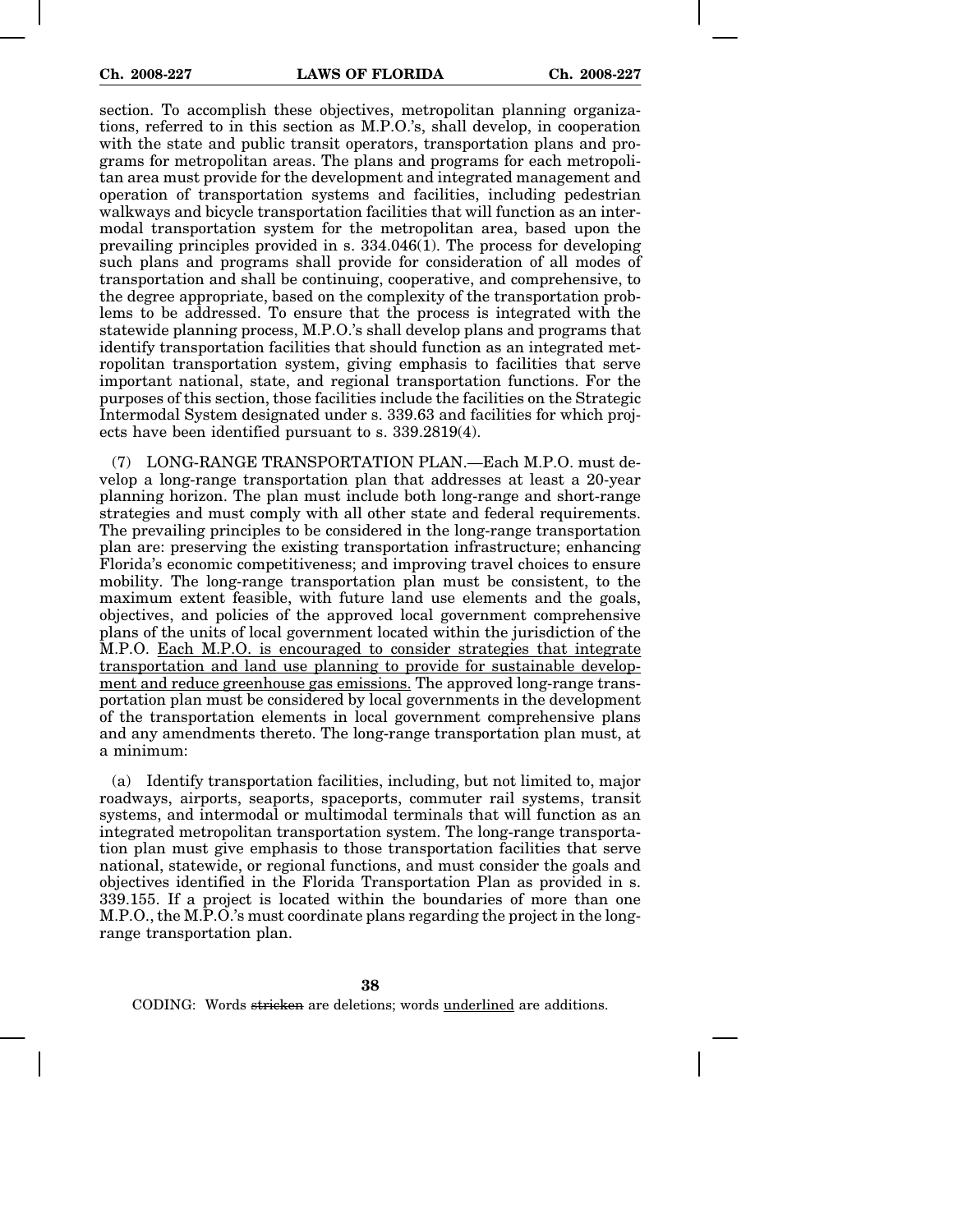(b) Include a financial plan that demonstrates how the plan can be implemented, indicating resources from public and private sources which are reasonably expected to be available to carry out the plan, and recommends any additional financing strategies for needed projects and programs. The financial plan may include, for illustrative purposes, additional projects that would be included in the adopted long-range transportation plan if reasonable additional resources beyond those identified in the financial plan were available. For the purpose of developing the long-range transportation plan, the M.P.O. and the department shall cooperatively develop estimates of funds that will be available to support the plan implementation. Innovative financing techniques may be used to fund needed projects and programs. Such techniques may include the assessment of tolls, the use of value capture financing, or the use of value pricing.

(c) Assess capital investment and other measures necessary to:

1. Ensure the preservation of the existing metropolitan transportation system including requirements for the operation, resurfacing, restoration, and rehabilitation of major roadways and requirements for the operation, maintenance, modernization, and rehabilitation of public transportation facilities; and

2. Make the most efficient use of existing transportation facilities to relieve vehicular congestion and maximize the mobility of people and goods.

(d) Indicate, as appropriate, proposed transportation enhancement activities, including, but not limited to, pedestrian and bicycle facilities, scenic easements, landscaping, historic preservation, mitigation of water pollution due to highway runoff, and control of outdoor advertising.

(e) In addition to the requirements of paragraphs (a)-(d), in metropolitan areas that are classified as nonattainment areas for ozone or carbon monoxide, the M.P.O. must coordinate the development of the long-range transportation plan with the State Implementation Plan developed pursuant to the requirements of the federal Clean Air Act.

In the development of its long-range transportation plan, each M.P.O. must provide the public, affected public agencies, representatives of transportation agency employees, freight shippers, providers of freight transportation services, private providers of transportation, representatives of users of public transit, and other interested parties with a reasonable opportunity to comment on the long-range transportation plan. The long-range transportation plan must be approved by the M.P.O.

Section 31. Subsections  $(2)$ ,  $(3)$ , and  $(4)$  of section 350.01, Florida Statutes, are amended to read:

350.01 Florida Public Service Commission; terms of commissioners; vacancies; election and duties of chair; quorum; proceedings.—

 $(2)(a)$  Each commissioner serving on July 1, 1978, shall be permitted to remain in office until the completion of his or her current term. Upon the

**39**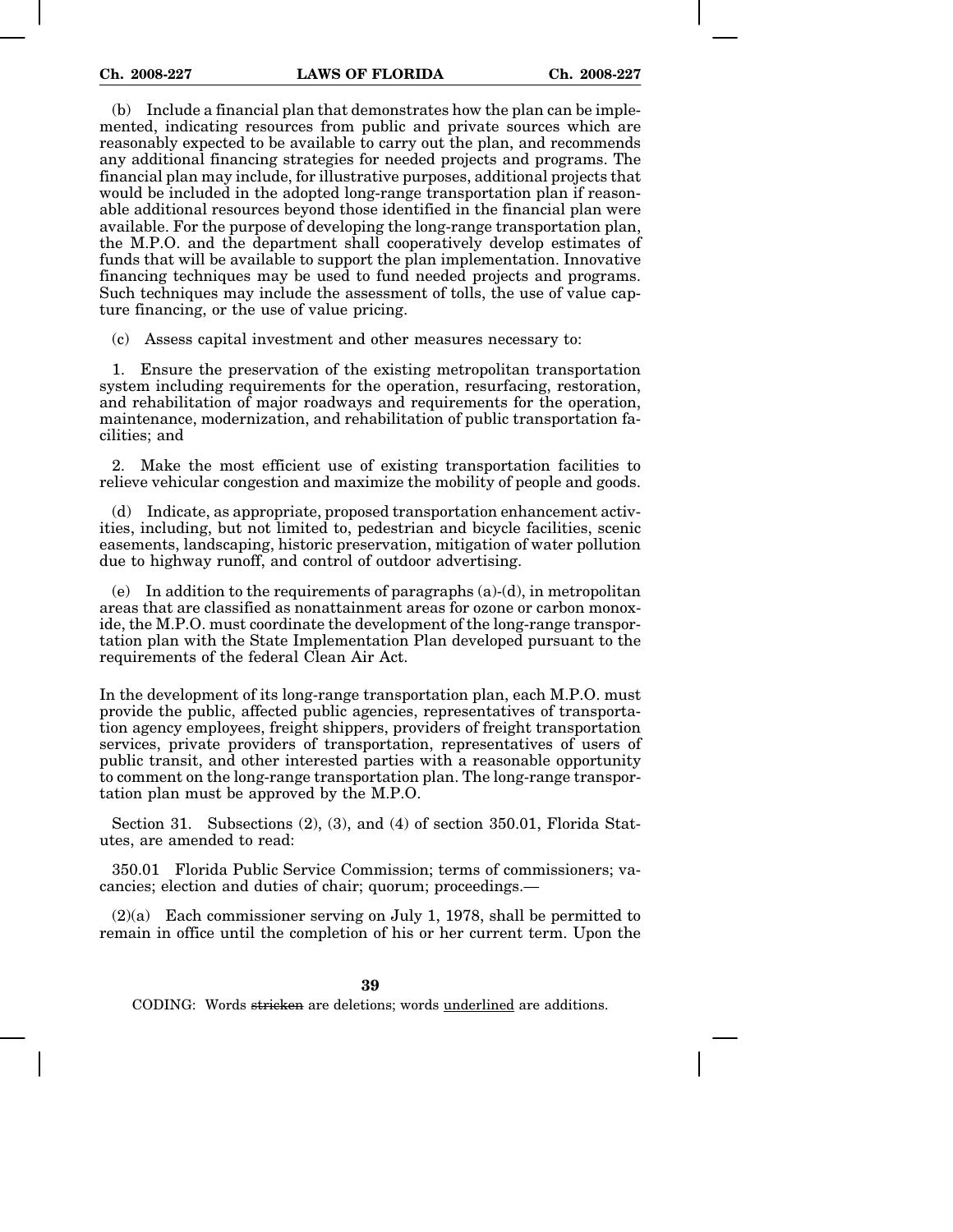expiration of the term, a successor shall be appointed in the manner prescribed by s.  $350.031(5)$ ,  $(6)$ , and  $(7)$  for a 4-year term, except that the terms of the initial members appointed under this act shall be as follows:

1. The vacancy created by the present term ending in January, 1981, shall be filled by appointment for a 4-year term and for 4-year terms thereafter; and

2. The vacancies created by the two present terms ending in January, 1979, shall be filled by appointment for a 3-year term and for 4-year terms thereafter.

(b) Two additional commissioners shall be appointed in the manner prescribed by s. 350.031 $(5)$ ,  $(6)$ , and  $(7)$  for 4-year terms beginning the first Tuesday after the first Monday in January, 1979, and successors shall be appointed for 4-year terms thereafter with each term beginning on January 2 of the year the term commences and ending 4 years later on January 1.

(c) Vacancies on the commission shall be filled for the unexpired portion of the term in the same manner as original appointments to the commission.

(3) Any person serving on the commission who seeks to be appointed or reappointed shall file with the nominating council no later than June 1 prior to the year in which his or her term expires at least 210 days before the expiration of his or her term a statement that he or she desires to serve an additional term.

(4) One member of the commission shall be elected by majority vote to serve as chair for a term of 2 years, beginning on January 2 of the first year of the term with the first Tuesday after the first Monday in January 1979. A member may not serve two consecutive terms as chair.

Section 32. Section 350.012, Florida Statutes, is amended to read:

350.012 Committee on Public Counsel Service Commission Oversight; creation; membership; powers and duties.—

(1) There is created a standing joint committee of the Legislature, designated the Committee on Public Counsel Service Commission Oversight, and composed of 12 members appointed as follows: six members of the Senate appointed by the President of the Senate, two of whom must be members of the minority party; and six members of the House of Representatives appointed by the Speaker of the House of Representatives, two of whom must be members of the minority party. The terms of members shall be for 2 years and shall run from the organization of one Legislature to the organization of the next Legislature. The President shall appoint the chair of the committee in even-numbered years and the vice chair in odd-numbered years, and the Speaker of the House of Representatives shall appoint the chair of the committee in odd-numbered years and the vice chair in even-numbered years, from among the committee membership. Vacancies shall be filled in the same manner as the original appointment. Members shall serve without additional compensation, but shall be reimbursed for expenses.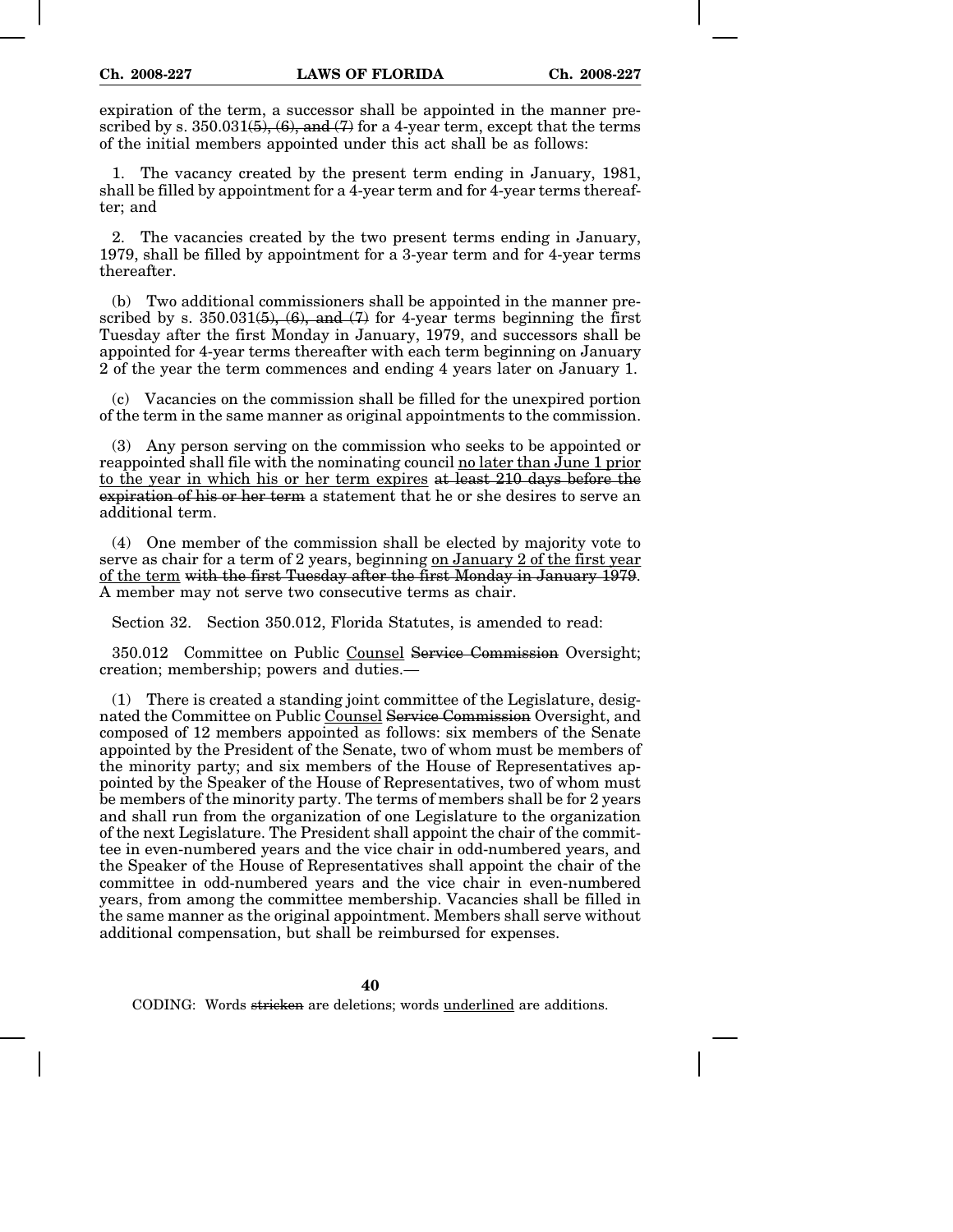(2) The committee shall:

(a) Recommend to the Governor nominees to fill a vacancy on the Public Service Commission, as provided by general law; and

(b) appoint a Public Counsel as provided by general law.

(3) The committee is authorized to file a complaint with the Commission on Ethics alleging a violation of this chapter by a commissioner, former commissioner, former commission employee, or member of the Public Service Commission Nominating Council.

(4) The committee will not have a permanent staff, but the President of the Senate and the Speaker of the House of Representatives shall select staff members from among existing legislative staff, when and as needed.

Section 33. Section 350.03, Florida Statutes, is amended to read:

350.03 Power of Governor to remove and to fill vacancies.—The Governor shall have the same power to remove, suspend, or appoint to fill vacancies in the office of commissioners as in other offices, as set forth in s. 7, Art. IV of the State Constitution.

Section 34. Subsections (1), (5), (6), (7), and (8) of section 350.031, Florida Statutes, are amended, and subsection (9) is added to that section, to read:

350.031 Florida Public Service Commission Nominating Council.—

 $(1)(a)$  There is created a Florida Public Service Commission Nominating Council consisting of 12 nine members. At least one member of the council must be 60 years of age or older. Six Three members, including three members one member of the House of Representatives, one of whom shall be a member of the minority party, shall be appointed by and serve at the pleasure of the Speaker of the House of Representatives. Six; three members, including three members one member of the Senate, one of whom shall be a member of the minority party, shall be appointed by and serve at the pleasure of the President of the Senate; and three members shall be selected and appointed by a majority vote of the other six members of the council.

(b) All terms shall be for 4 years except those members of the House and Senate, who shall serve 2-year terms concurrent with the 2-year elected terms of House members. All terms of the members of the Public Service Commission Nominating Council existing on June 30, 2008, shall terminate upon the effective date of this act; however, such members may serve an additional term if reappointed by the Speaker of the House of Representatives or the President of the Senate. To establish staggered terms, appointments of members shall be made for initial terms to begin on July 1, 2008, with each appointing officer to appoint three legislator members, one of whom shall be a member of the minority party, to terms through the remainder of the 2-year elected terms of House members; one nonlegislator member to a 6-month term; one nonlegislator member to an 18-month term; and one nonlegislator member to a 42-month term. Thereafter, the terms of the nonlegislator members of the Public Service Commission Nominating Coun-

**41**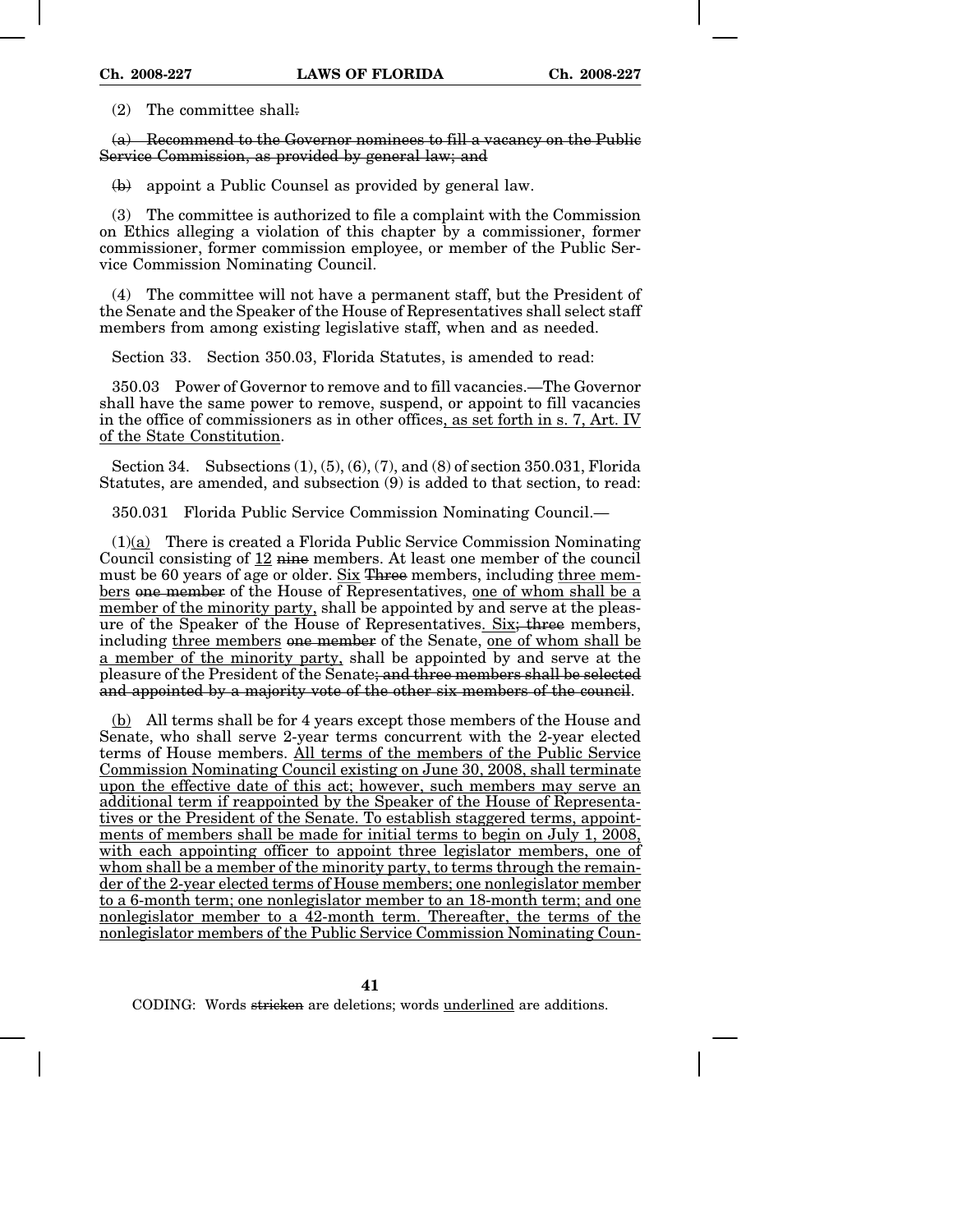cil shall begin on January 2 of the year the term commences and end 4 years later on January 1.

(c) The President of the Senate shall appoint the chair of the council in even-numbered years and the vice chair in odd-numbered years, and the Speaker of the House of Representatives shall appoint the chair of the council in odd-numbered years and the vice chair in even-numbered years, from among the council membership.

(d) Vacancies on the council shall be filled for the unexpired portion of the term in the same manner as original appointments to the council. A member may not be reappointed to the council, except for a member of the House of Representatives or the Senate who may be appointed to two 2-year terms, members who are reappointed pursuant to paragraph (b), or a person who is appointed to fill the remaining portion of an unexpired term.

(5) A person may not be nominated to the Governor for appointment to the Committee on Public Service Commission Oversight until the council has determined that the person is competent and knowledgeable in one or more fields, which shall include, but not be limited to: public affairs, law, economics, accounting, engineering, finance, natural resource conservation, energy, or another field substantially related to the duties and functions of the commission. The commission shall fairly represent the above-stated fields. Recommendations of the council shall be nonpartisan.

(6) It is the responsibility of the council to nominate to the Governor no fewer than three Committee on Public Service Commission Oversight six persons for each vacancy occurring on the Public Service Commission. The council shall submit the recommendations to the Governor by September 15 committee by August 1 of those years in which the terms are to begin the following January, or within 60 days after a vacancy occurs for any reason other than the expiration of the term.

(7) The Committee on Public Service Commission Oversight shall select from the list of nominees provided by the nominating council three nominees for recommendation to the Governor for appointment to the commission. The recommendations must be provided to the Governor within 45 days after receipt of the list of nominees. The Governor shall fill a vacancy occurring on the Public Service Commission by appointment of one of the applicants nominated by the council committee only after a background investigation of such applicant has been conducted by the Florida Department of Law Enforcement. If the Governor has not made an appointment within 30 consecutive calendar days after the receipt of the recommendation, the council committee, by majority vote, shall appoint, within 30 days after the expiration of the Governor's time to make an appointment, one person from the applicants previously nominated to the Governor to fill the vacancy.

(8) Each appointment to the Public Service Commission shall be subject to confirmation by the Senate during the next regular session after the vacancy occurs. If the Senate refuses to confirm or fails to consider rejects the Governor's appointment, the council shall initiate, in accordance with this section, the nominating process within 30 days.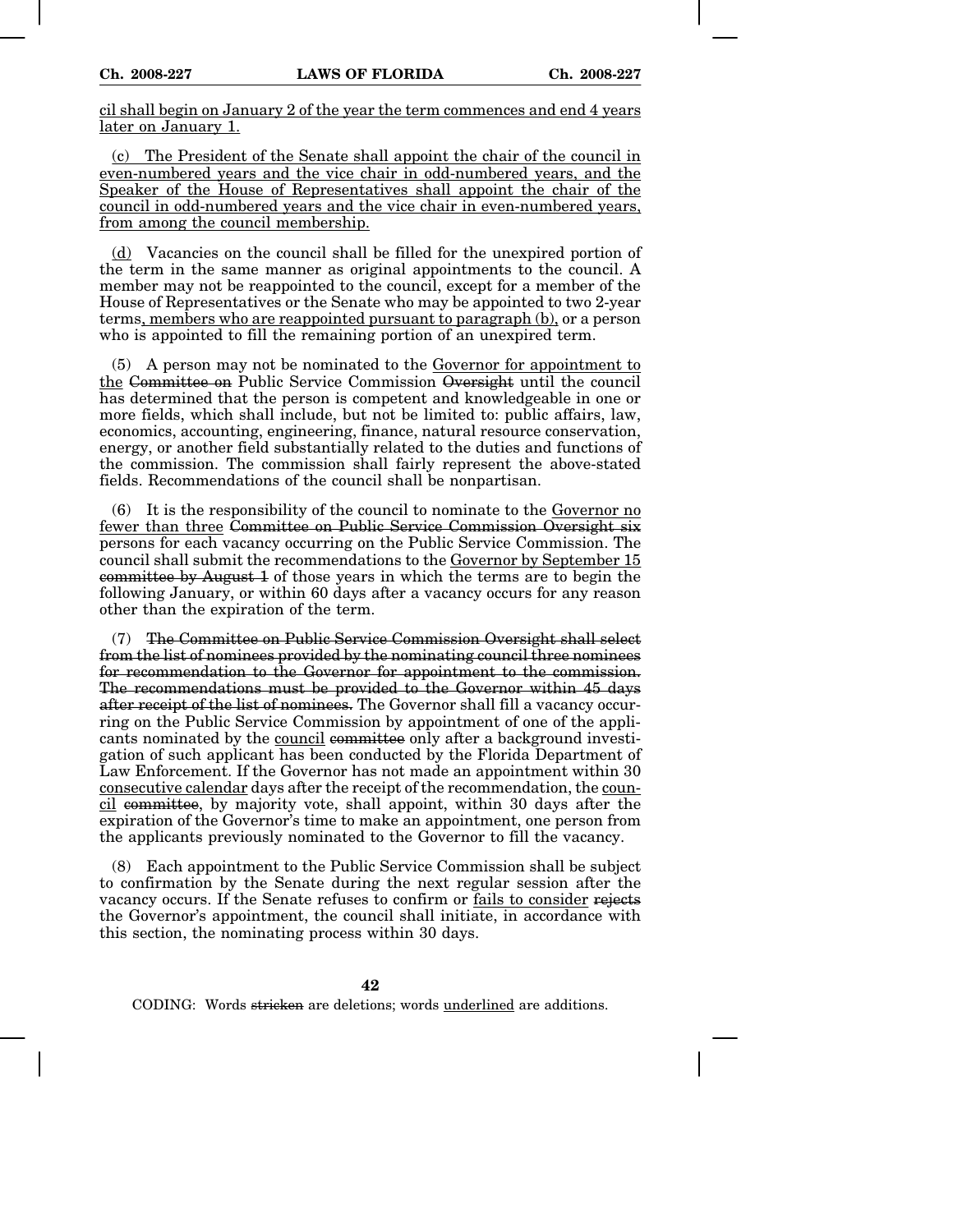(9) When the Governor makes an appointment, to fill a vacancy occurring due to expiration of the term, and that appointment has not been confirmed by the Senate before the appointing Governor's term ends, a successor Governor may, within 30 days after taking office, recall the appointment and, prior to the first day of the next regular session, make a replacement appointment from the list provided to the previous Governor by the council. Such an appointment is subject to confirmation by the Senate at the next regular session following the creation of the vacancy to which the appointments are being made. If the replacement appointment is not timely made, or if the appointment is not confirmed by the Senate for any reason, the council, by majority vote, shall appoint, within 30 days after the Legislature adjourns sine die, one person from the applicants previously nominated to the Governor to fill the vacancy, and this appointee is subject to confirmation by the Senate during the next regular session following the appointment.

Section 35. Subsection (1) of section 350.061, Florida Statutes, is amended to read:

350.061 Public Counsel; appointment; oath; restrictions on Public Counsel and his or her employees.—

(1) The Committee on Public Counsel Service Commission Oversight shall appoint a Public Counsel by majority vote of the members of the committee to represent the general public of Florida before the Florida Public Service Commission. The Public Counsel shall be an attorney admitted to practice before the Florida Supreme Court and shall serve at the pleasure of the Committee on Public Counsel Service Commission Oversight, subject to biennial reconfirmation by the committee. The Public Counsel shall perform his or her duties independently. Vacancies in the office shall be filled in the same manner as the original appointment.

Section 36. Subsection (2) of section 350.0614, Florida Statutes, is amended to read:

350.0614 Public Counsel; compensation and expenses.—

(2) The Legislature declares and determines that the Public Counsel is under the legislative branch of government within the intention of the legislation as expressed in chapter 216, and no power shall be in the Executive Office of the Governor or its successor to release or withhold funds appropriated to it, but the same shall be available for expenditure as provided by law and the rules or decisions of the Committee on Public Counsel Service Commission Oversight.

Section 37. Subsection (7) is added to section 366.04, Florida Statutes, to read:

366.04 Jurisdiction of commission.—

 $(7)(a)$  As used in this subsection, the term "affected municipal electric utility" means a municipality that operates an electric utility that: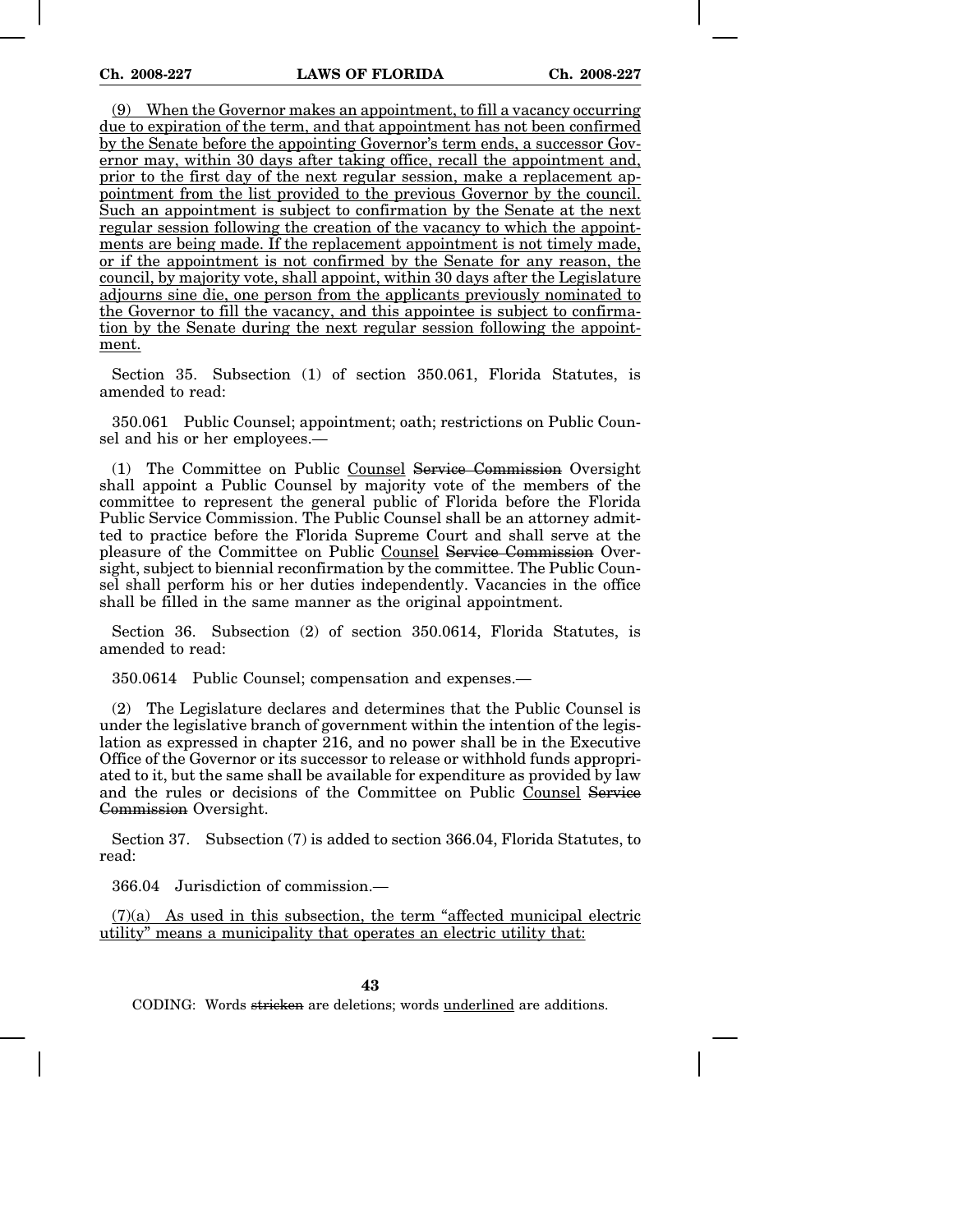1. Serves two cities in the same county;

2. Is located in a noncharter county;

3. Has between 30,000 and 35,000 retail electric customers as of September 30, 2007; and

4. Does not have a service territory that extends beyond its home county as of September 30, 2007.

(b) Each affected municipal electric utility shall conduct a referendum election of all of its retail electric customers, with each named retail electric customer having one vote, concurrent with the next regularly scheduled general election following the effective date of this act.

(c) The ballot for the referendum election required under paragraph (b) shall contain the following question: "Should a separate electric utility authority be created to operate the business of the electric utility in the affected municipal electric utility?" The statement shall be followed by the word "yes" and the word "no."

(d) The provisions of the Election Code relating to notice and conduct of the election shall be followed to the extent practicable. Costs of the referendum election shall be borne by the affected municipal electric utility.

(e) If a majority of the affected municipal electric utility's retail electric customers vote in favor of creating a separate electric utility authority, the affected municipal electric utility shall, no later than January 15, 2009, provide to each member of the Legislature whose district includes any portion of the electric service territory of the affected municipal electric utility a proposed charter that transfers operations of its electric, water, and sewer utility businesses to a duly-created authority, the governing board of which shall proportionally represent the number of county and city ratepayers of the electric utility.

Section 38. Section 366.81, Florida Statutes, is amended to read:

366.81 Legislative findings and intent.—The Legislature finds and declares that it is critical to utilize the most efficient and cost-effective demand-side renewable energy systems and conservation systems in order to protect the health, prosperity, and general welfare of the state and its citizens. Reduction in, and control of, the growth rates of electric consumption and of weather-sensitive peak demand are of particular importance. The Legislature further finds that the Florida Public Service Commission is the appropriate agency to adopt goals and approve plans related to the promotion of demand-side renewable energy systems and the conservation of electric energy and natural gas usage. The Legislature directs the commission to develop and adopt overall goals and authorizes the commission to require each utility to develop plans and implement programs for increasing energy efficiency and conservation and demand-side renewable energy systems within its service area, subject to the approval of the commission. Since solutions to our energy problems are complex, the Legislature intends that the use of solar energy, renewable energy sources, highly efficient systems,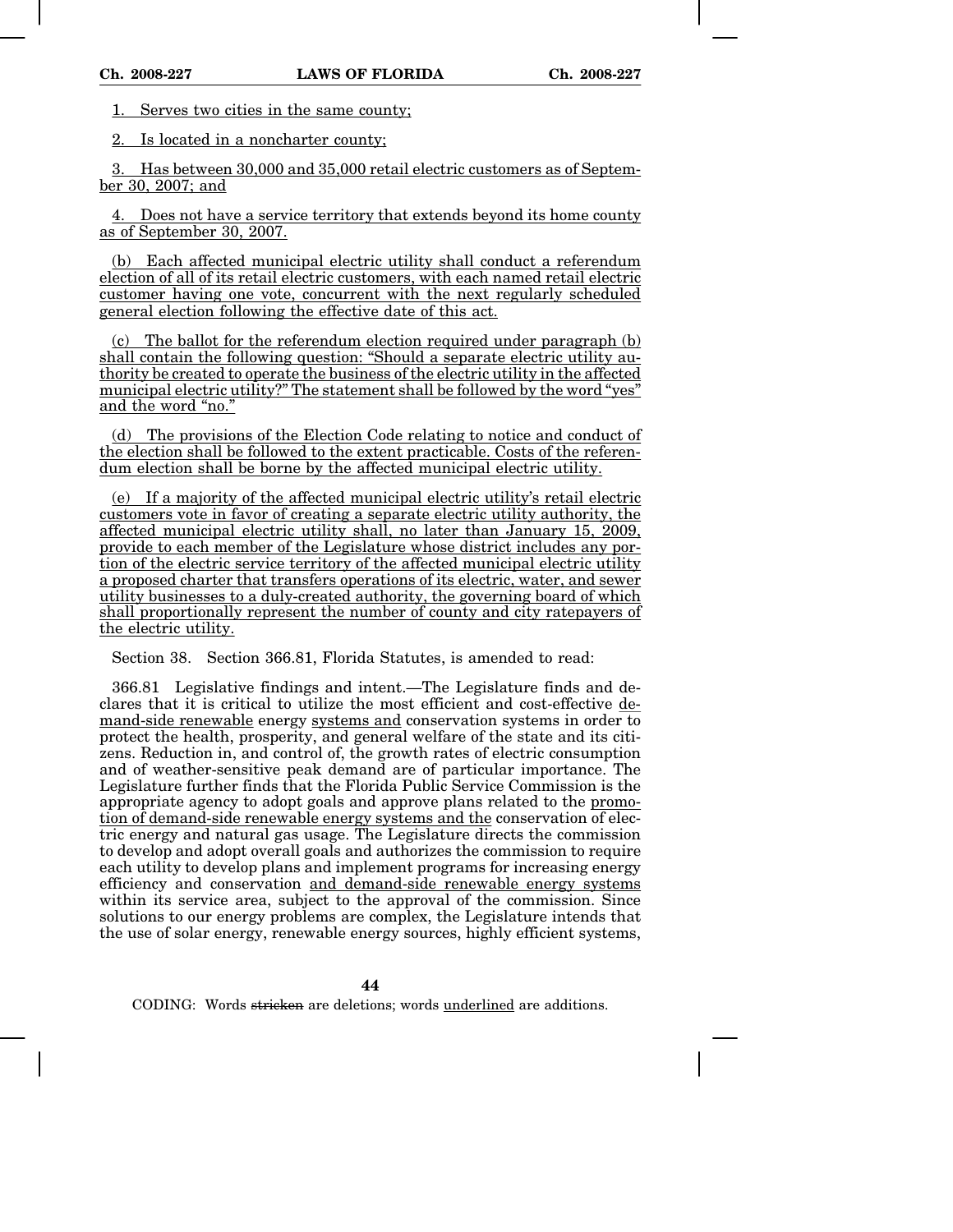cogeneration, and load-control systems be encouraged. Accordingly, in exercising its jurisdiction, the commission shall not approve any rate or rate structure which discriminates against any class of customers on account of the use of such facilities, systems, or devices. This expression of legislative intent shall not be construed to preclude experimental rates, rate structures, or programs. The Legislature further finds and declares that ss. 366.80- 366.85 and 403.519 are to be liberally construed in order to meet the complex problems of reducing and controlling the growth rates of electric consumption and reducing the growth rates of weather-sensitive peak demand; increasing the overall efficiency and cost-effectiveness of electricity and natural gas production and use; encouraging further development of demandside renewable energy systems cogeneration facilities; and conserving expensive resources, particularly petroleum fuels.

Section 39. Section 366.82, Florida Statutes, is amended to read:

366.82 Definition; goals; plans; programs; annual reports; energy audits.—

(1) For the purposes of ss. 366.80-366.85 and  $403.519$ ;

(a) "Utility" means any person or entity of whatever form which provides electricity or natural gas at retail to the public, specifically including municipalities or instrumentalities thereof and cooperatives organized under the Rural Electric Cooperative Law and specifically excluding any municipality or instrumentality thereof, any cooperative organized under the Rural Electric Cooperative Law, or any other person or entity providing natural gas at retail to the public whose annual sales volume is less than 100 million therms or any municipality or instrumentality thereof and any cooperative organized under the Rural Electric Cooperative Law providing electricity at retail to the public whose annual sales as of July 1, 1993, to end-use customers is less than 2,000 gigawatt hours.

(b) "Demand-side renewable energy" means a system located on a customer's premises generating thermal or electric energy using Florida renewable energy resources and primarily intended to offset all or part of the customer's electricity requirements provided such system does not exceed 2 megawatts.

(2) The commission shall adopt appropriate goals for increasing the efficiency of energy consumption and increasing the development of demandside renewable energy systems cogeneration, specifically including goals designed to increase the conservation of expensive resources, such as petroleum fuels, to reduce and control the growth rates of electric consumption, and to reduce the growth rates of weather-sensitive peak demand, and to encourage development of demand-side renewable energy resources. The commission may allow efficiency investments across generation, transmission, and distribution as well as efficiencies within the user base. The Executive Office of the Governor shall be a party in the proceedings to adopt goals. The commission may change the goals for reasonable cause. The time period to review the goals, however, shall not exceed 5 years. After the programs and plans to meet those goals are completed, the commission shall deter-

**45**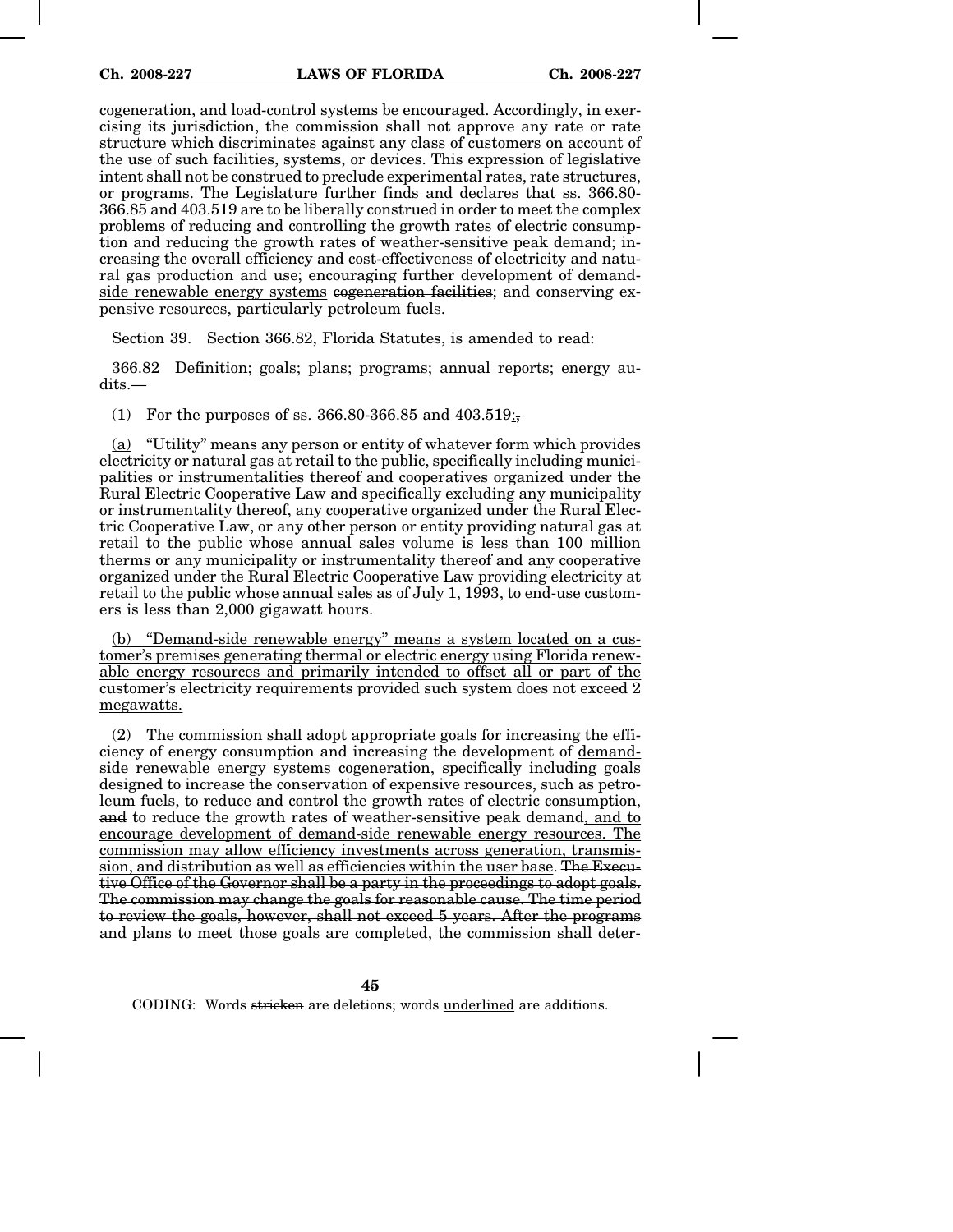mine what further goals, programs, or plans are warranted and, if so, shall adopt them.

(3) In developing the goals, the commission shall evaluate the full technical potential of all available demand-side and supply-side conservation and efficiency measures, including demand-side renewable energy systems. In establishing the goals, the commission shall take into consideration:

(a) The costs and benefits to customers participating in the measure.

(b) The costs and benefits to the general body of ratepayers as a whole, including utility incentives and participant contributions.

(c) The need for incentives to promote both customer-owned and utilityowned energy efficiency and demand-side renewable energy systems.

(d) The costs imposed by state and federal regulations on the emission of greenhouse gases.

(4) Subject to specific appropriation, the commission may expend up to \$250,000 from the Florida Public Service Regulatory Trust Fund to obtain needed technical consulting assistance.

(5) The Florida Energy and Climate Commission shall be a party in the proceedings to adopt goals and shall file with the commission comments on the proposed goals, including, but not limited to:

(a) An evaluation of utility load forecasts, including an assessment of alternative supply-side and demand-side resource options.

(b) An analysis of various policy options that can be implemented to achieve a least-cost strategy, including nonutility programs targeted at reducing and controlling the per capita use of electricity in the state.

(c) An analysis of the impact of state and local building codes and appliance efficiency standards on the need for utility-sponsored conservation and energy efficiency measures and programs.

(6) The commission may change the goals for reasonable cause. The time period to review the goals, however, shall not exceed 5 years. After the programs and plans to meet those goals are completed, the commission shall determine what further goals, programs, or plans are warranted and adopt them.

 $(7)(3)$  Following adoption of goals pursuant to subsections subsection  $(2)$ and (3), the commission shall require each utility to develop plans and programs to meet the overall goals within its service area. The commission may require modifications or additions to a utility's plans and programs at any time it is in the public interest consistent with this act. In approving plans and programs for cost recovery, the commission shall have the flexibility to modify or deny plans or programs that would have an undue impact on the costs passed on to customers. If any plan or program includes loans, collection of loans, or similar banking functions by a utility and the plan is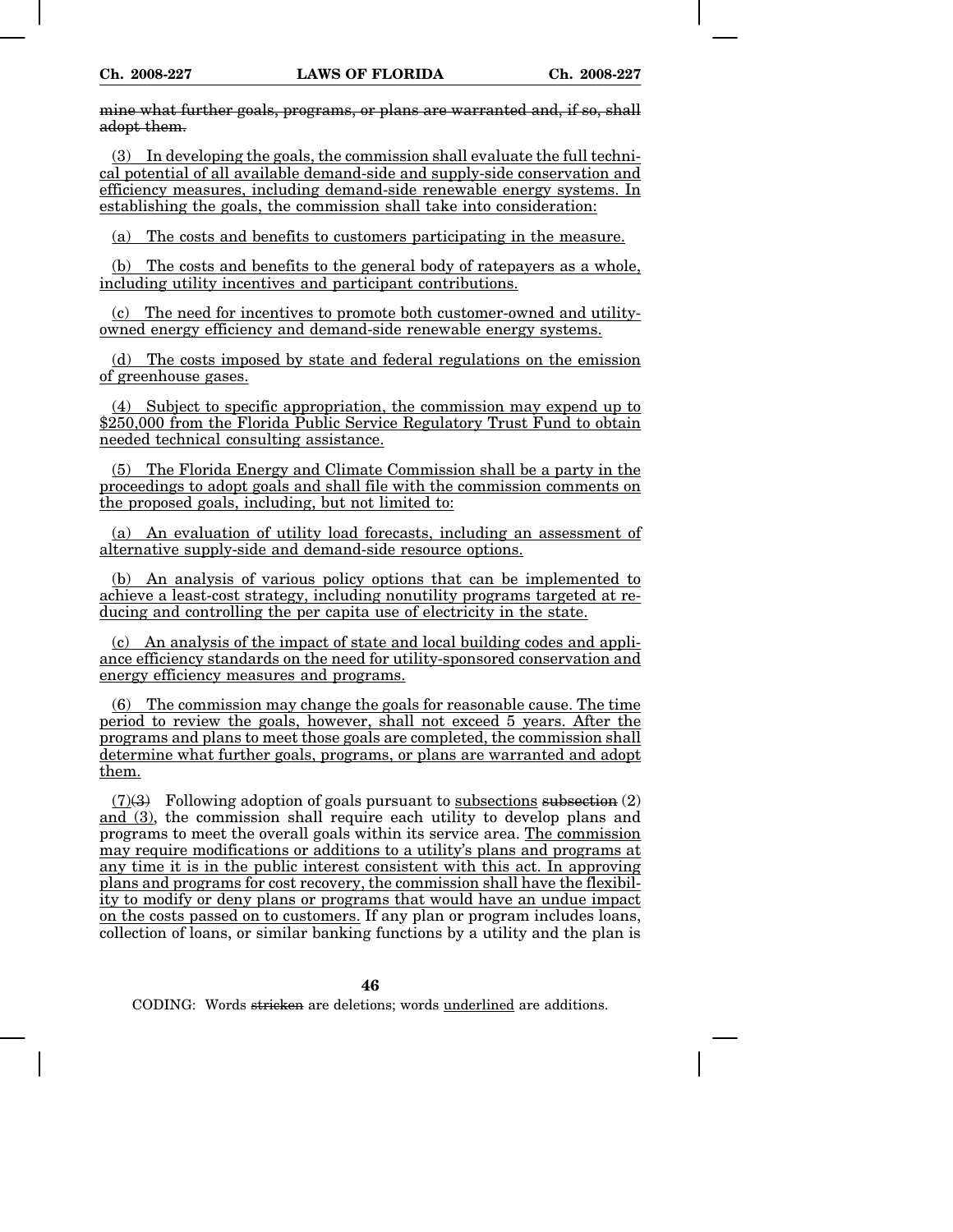approved by the commission, the utility shall perform such functions, notwithstanding any other provision of the law. The commission may pledge up to \$5 million of the Florida Public Service Regulatory Trust Fund to guarantee such loans. However, no utility shall be required to loan its funds for the purpose of purchasing or otherwise acquiring conservation measures or devices, but nothing herein shall prohibit or impair the administration or implementation of a utility plan as submitted by a utility and approved by the commission under this subsection. If the commission disapproves a plan, it shall specify the reasons for disapproval, and the utility whose plan is disapproved shall resubmit its modified plan within 30 days. Prior approval by the commission shall be required to modify or discontinue a plan, or part thereof, which has been approved. If any utility has not implemented its programs and is not substantially in compliance with the provisions of its approved plan at any time, the commission shall adopt programs required for that utility to achieve the overall goals. Utility programs may include variations in rate design, load control, cogeneration, residential energy conservation subsidy, or any other measure within the jurisdiction of the commission which the commission finds likely to be effective; this provision shall not be construed to preclude these measures in any plan or program.

(8) The commission may authorize financial rewards for those utilities over which it has rate-setting authority that exceed their goals and may authorize financial penalties for those utilities that fail to meet their goals, including, but not limited to, the sharing of generation, transmission, and distribution cost savings associated with conservation, energy efficiency, and demand-side renewable energy systems additions.

(9) The commission is authorized to allow an investor-owned electric utility an additional return on equity of up to 50 basis points for exceeding 20 percent of their annual load-growth through energy efficiency and conservation measures. The additional return on equity shall be established by the commission through a limited proceeding.

 $(10)(4)$  The commission shall require periodic reports from each utility and shall provide the Legislature and the Governor with an annual report by March 1 of the goals it has adopted and its progress toward meeting those goals. The commission shall also consider the performance of each utility pursuant to ss. 366.80-366.85 and 403.519 when establishing rates for those utilities over which the commission has ratesetting authority.

 $(11)(5)$  The commission shall require each utility to offer, or to contract to offer, energy audits to its residential customers. This requirement need not be uniform, but may be based on such factors as level of usage, geographic location, or any other reasonable criterion, so long as all eligible customers are notified. The commission may extend this requirement to some or all commercial customers. The commission shall set the charge for audits by rule, not to exceed the actual cost, and may describe by rule the general form and content of an audit. In the event one utility contracts with another utility to perform audits for it, the utility for which the audits are performed shall pay the contracting utility the reasonable cost of performing the audits. Each utility over which the commission has ratesetting authority shall estimate its costs and revenues for audits, conservation programs, and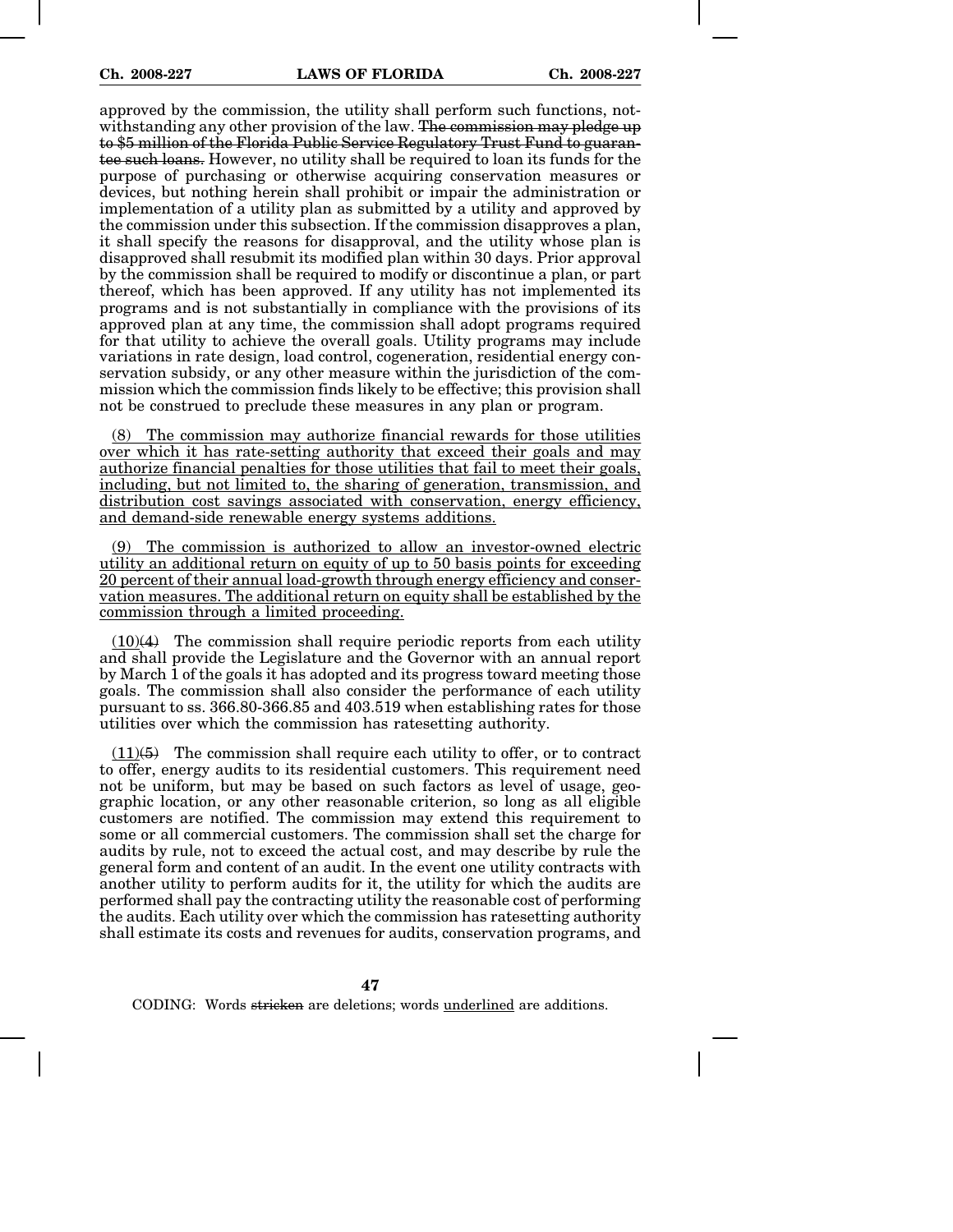implementation of its plan for the immediately following 6-month period. Reasonable and prudent unreimbursed costs projected to be incurred, or any portion of such costs, may be added to the rates which would otherwise be charged by a utility upon approval by the commission, provided that the commission shall not allow the recovery of the cost of any company imageenhancing advertising or of any advertising not directly related to an approved conservation program. Following each 6-month period, each utility shall report the actual results for that period to the commission, and the difference, if any, between actual and projected results shall be taken into account in succeeding periods. The state plan as submitted for consideration under the National Energy Conservation Policy Act shall not be in conflict with any state law or regulation.

 $(12)(6)(a)$  Notwithstanding the provisions of s. 377.703, the commission shall be the responsible state agency for performing, coordinating, implementing, or administering the functions of the state plan submitted for consideration under the National Energy Conservation Policy Act and any acts amendatory thereof or supplemental thereto and for performing, coordinating, implementing, or administering the functions of any future federal program delegated to the state which relates to consumption, utilization, or conservation of electricity or natural gas; and the commission shall have exclusive responsibility for preparing all reports, information, analyses, recommendations, and materials related to consumption, utilization, or conservation of electrical energy which are required or authorized by s. 377.703.

(b) The Executive Office of the Governor shall be a party in the proceedings to adopt goals and shall file with the commission comments on the proposed goals including, but not limited to:

1. An evaluation of utility load forecasts, including an assessment of alternative supply and demand side resource options.

2. An analysis of various policy options which can be implemented to achieve a least-cost strategy.

 $(13)(7)$  The commission shall establish all minimum requirements for energy auditors used by each utility. The commission is authorized to contract with any public agency or other person to provide any training, testing, evaluation, or other step necessary to fulfill the provisions of this subsection.

Section 40. Paragraph (d) of subsection (1) of section 366.8255, Florida Statutes, is amended to read:

366.8255 Environmental cost recovery.—

(1) As used in this section, the term:

(d) "Environmental compliance costs" includes all costs or expenses incurred by an electric utility in complying with environmental laws or regulations, including, but not limited to:

1. Inservice capital investments, including the electric utility's last authorized rate of return on equity thereon.;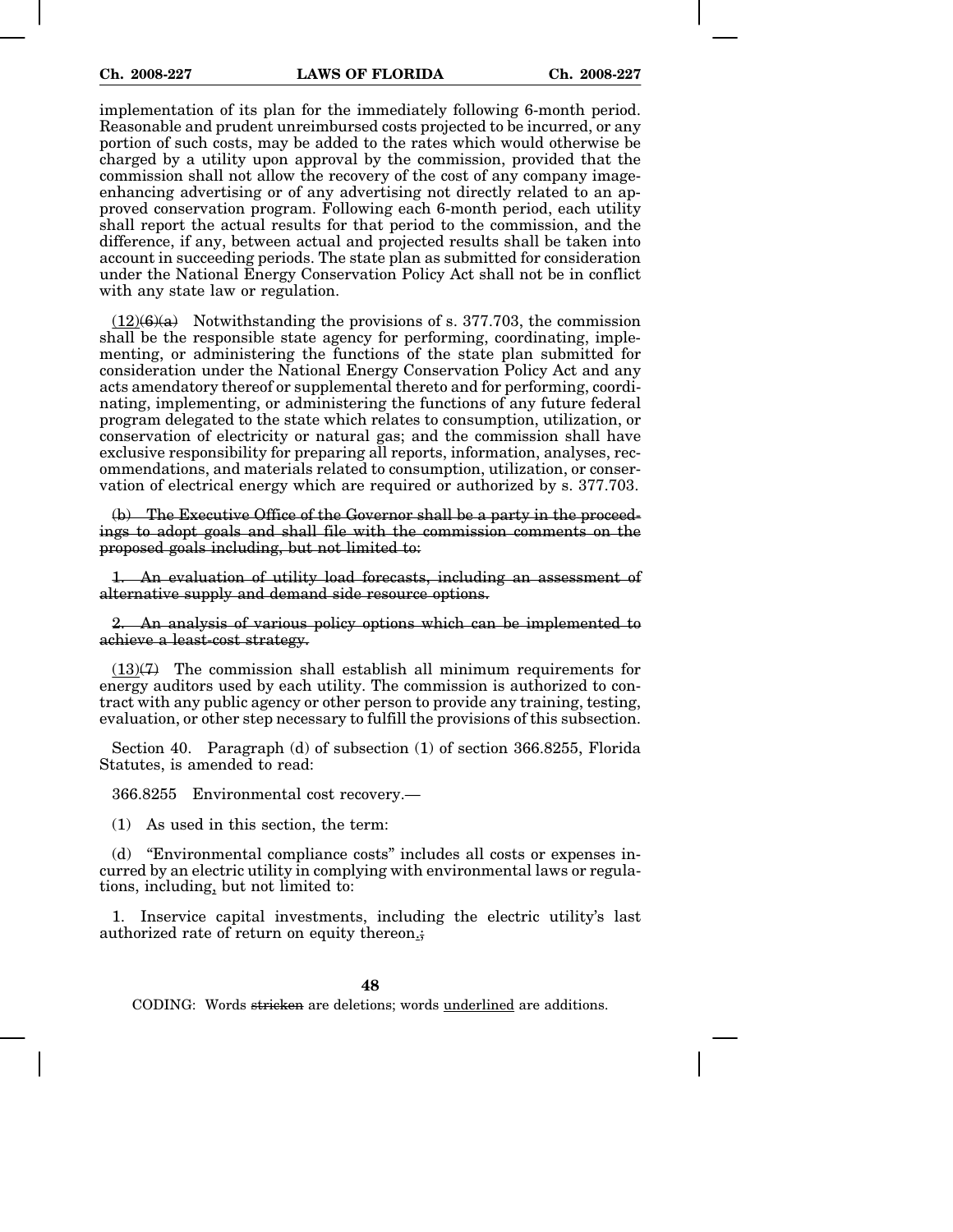- 2. Operation and maintenance expenses.;
- 3. Fuel procurement costs.;
- 4. Purchased power costs.;
- 5. Emission allowance costs.;
- 6. Direct taxes on environmental equipment.; and

7. Costs or expenses prudently incurred by an electric utility pursuant to an agreement entered into on or after the effective date of this act and prior to October 1, 2002, between the electric utility and the Florida Department of Environmental Protection or the United States Environmental Protection Agency for the exclusive purpose of ensuring compliance with ozone ambient air quality standards by an electrical generating facility owned by the electric utility.

8. Costs or expenses prudently incurred for the quantification, reporting, and third-party verification as required for participation in greenhouse gas emission registries for greenhouse gases as defined in s. 403.44.

9. Costs or expenses prudently incurred for scientific research and geological assessments of carbon capture and storage conducted in this state for the purpose of reducing an electric utility's greenhouse gas emissions when such costs or expenses are incurred in joint research projects with Florida state government agencies and Florida state universities.

Section 41. Subsection (2) of section 366.91, Florida Statutes, is amended, subsection (5) is renumbered as subsection (8), and new subsections (5), (6), and (7) are added to that section, to read:

366.91 Renewable energy.—

(2) As used in this section, the term:

(a) "Biomass" means a power source that is comprised of, but not limited to, combustible residues or gases from forest products manufacturing, waste, byproducts, or products from agricultural and orchard crops, waste or co-products products from livestock and poultry operations, waste or byproducts from and food processing, urban wood waste, municipal solid waste, municipal liquid waste treatment operations, and landfill gas.

(b) "Customer-owned renewable generation" means an electric generating system located on a customer's premises that is primarily intended to offset part or all of the customer's electricity requirements with renewable energy.

(c) "Net metering" means a metering and billing methodology whereby customer-owned renewable generation is allowed to offset the customer's electricity consumption on site.

 $(d)$ (b) "Renewable energy" means electrical energy produced from a method that uses one or more of the following fuels or energy sources: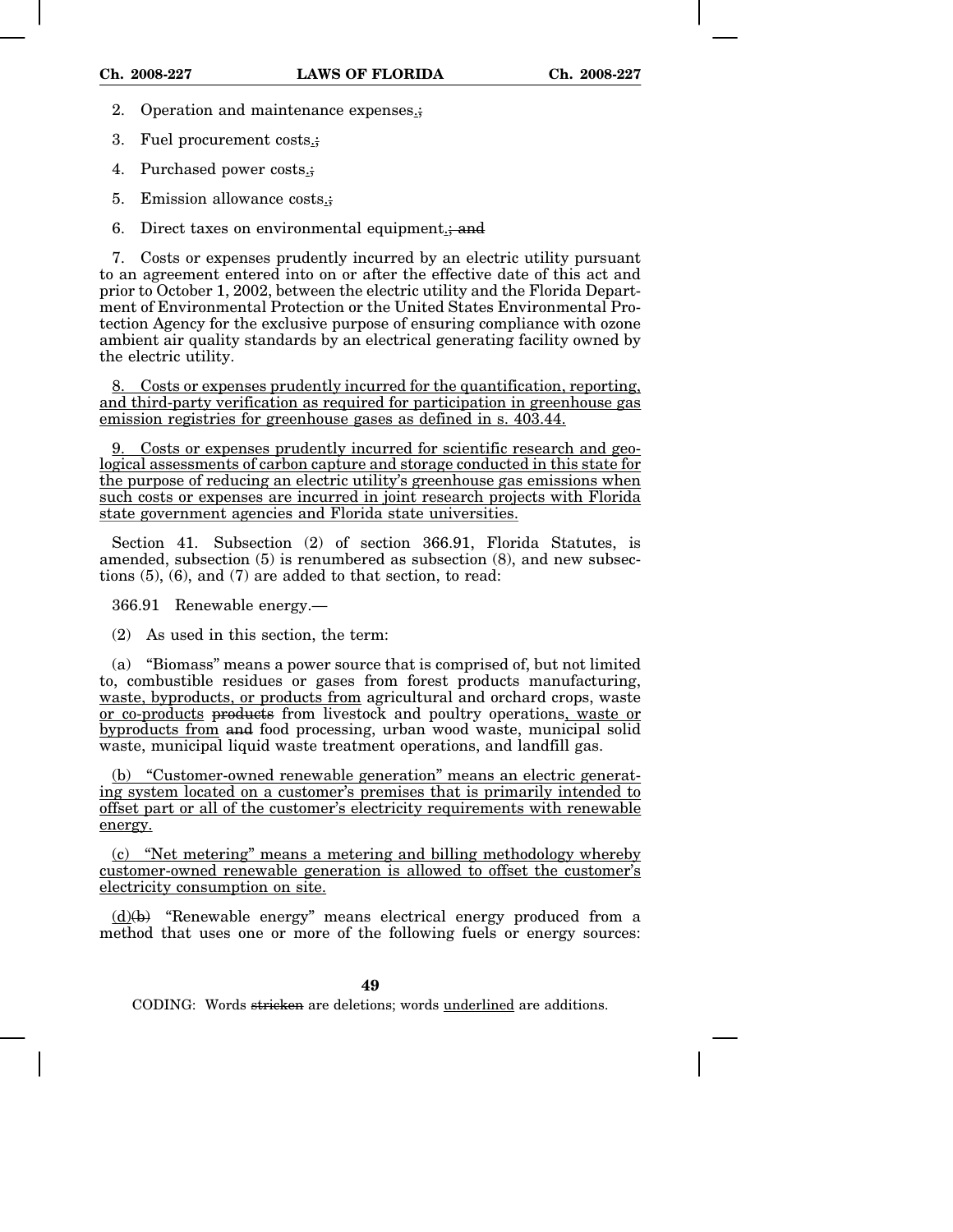hydrogen produced from sources other than fossil fuels, biomass, solar energy, geothermal energy, wind energy, ocean energy, and hydroelectric power. The term includes the alternative energy resource, waste heat, from sulfuric acid manufacturing operations.

(5) On or before January 1, 2009, each public utility shall develop a standardized interconnection agreement and net metering program for customer-owned renewable generation. The commission shall establish requirements relating to the expedited interconnection and net metering of customer-owned renewable generation by public utilities and may adopt rules to administer this section.

(6) On or before July 1, 2009, each municipal electric utility and each rural electric cooperative that sells electricity at retail shall develop a standardized interconnection agreement and net metering program for customer-owned renewable generation. Each governing authority shall establish requirements relating to the expedited interconnection and net metering of customer-owned generation. By April 1 of each year, each municipal electric utility and rural electric cooperative utility serving retail customers shall file a report with the commission detailing customer participation in the interconnection and net metering program, including, but not limited to, the number and total capacity of interconnected generating systems and the total energy net metered in the previous year.

(7) Under the provisions of subsections (5) and (6), when a utility purchases power generated from biogas produced by the anaerobic digestion of agricultural waste, including food waste or other agricultural byproducts, net metering shall be available at a single metering point or as a part of conjunctive billing of multiple points for a customer at a single location, so long as the provision of such service and its associated charges, terms, and other conditions are not reasonably projected to result in higher cost electric service to the utility's general body of ratepayers or adversely affect the adequacy or reliability of electric service to all customers, as determined by the commission for public utilities, or as determined by the governing authority of the municipal electric utility or rural electric cooperative that serves at retail.

Section 42. Section 366.92, Florida Statutes, is amended to read:

366.92 Florida renewable energy policy.—

(1) It is the intent of the Legislature to promote the development of renewable energy; protect the economic viability of Florida's existing renewable energy facilities; diversify the types of fuel used to generate electricity in Florida; lessen Florida's dependence on natural gas and fuel oil for the production of electricity; minimize the volatility of fuel costs; encourage investment within the state; improve environmental conditions; and, at the same time, minimize the costs of power supply to electric utilities and their customers.

(2) As used in For the purposes of this section, the term: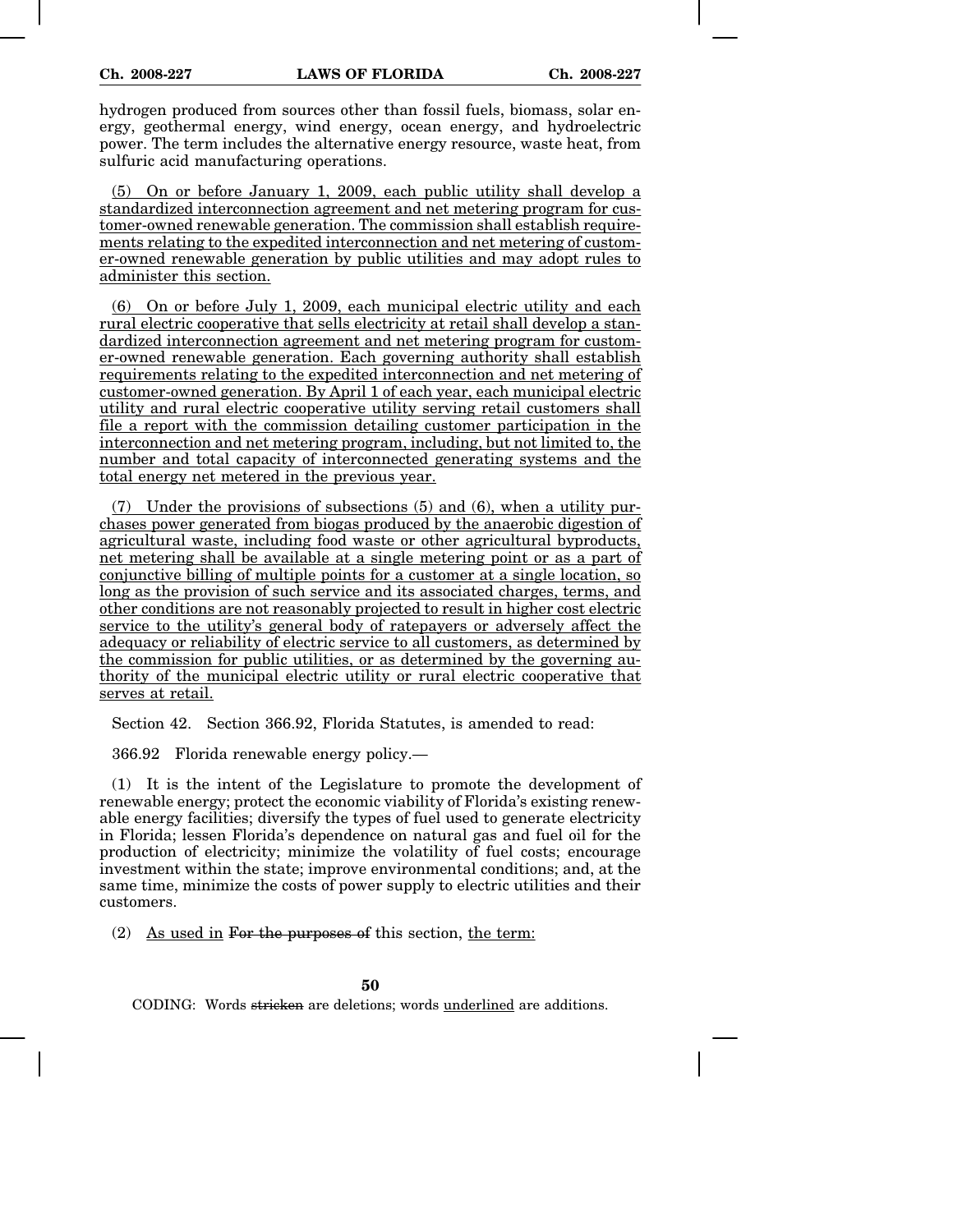(a) "Florida renewable energy resources" means shall mean renewable energy, as defined in s. 377.803, that is produced in Florida.

(b) "Provider" means a "utility" as defined in s.  $366.8255(1)(a)$ .

(c) "Renewable energy" means renewable energy as defined in s. 366.91(2)(d).

(d) "Renewable energy credit" or "REC" means a product that represents the unbundled, separable, renewable attribute of renewable energy produced in Florida and is equivalent to 1 megawatt-hour of electricity generated by a source of renewable energy located in Florida.

(e) "Renewable portfolio standard" or "RPS" means the minimum percentage of total annual retail electricity sales by a provider to consumers in Florida that shall be supplied by renewable energy produced in Florida.

(3) The commission shall adopt rules for a renewable portfolio standard requiring each provider to supply renewable energy to its customers directly, by procuring, or through renewable energy credits. In developing the RPS rule, the commission shall consult the Department of Environmental Protection and the Florida Energy and Climate Commission. The rule shall not be implemented until ratified by the Legislature. The commission shall present a draft rule for legislative consideration by February 1, 2009.

(a) In developing the rule, the commission shall evaluate the current and forecasted levelized cost in cents per kilowatt hour through 2020 and current and forecasted installed capacity in kilowatts for each renewable energy generation method through 2020.

(b) The commission's rule:

1. Shall include methods of managing the cost of compliance with the renewable portfolio standard, whether through direct supply or procurement of renewable power or through the purchase of renewable energy credits. The commission shall have rulemaking authority for providing annual cost recovery and incentive-based adjustments to authorized rates of return on common equity to providers to incentivize renewable energy. Notwithstanding s. 366.91(3) and (4), upon the ratification of the rules developed pursuant to this subsection, the commission may approve projects and power sales agreements with renewable power producers and the sale of renewable energy credits needed to comply with the renewable portfolio standard. In the event of any conflict, this subparagraph shall supersede s. 366.91(3) and (4). However, nothing in this section shall alter the obligation of each public utility to continuously offer a purchase contract to producers of renewable energy.

2. Shall provide for appropriate compliance measures and the conditions under which noncompliance shall be excused due to a determination by the commission that the supply of renewable energy or renewable energy credits was not adequate to satisfy the demand for such energy or that the cost of securing renewable energy or renewable energy credits was cost prohibitive.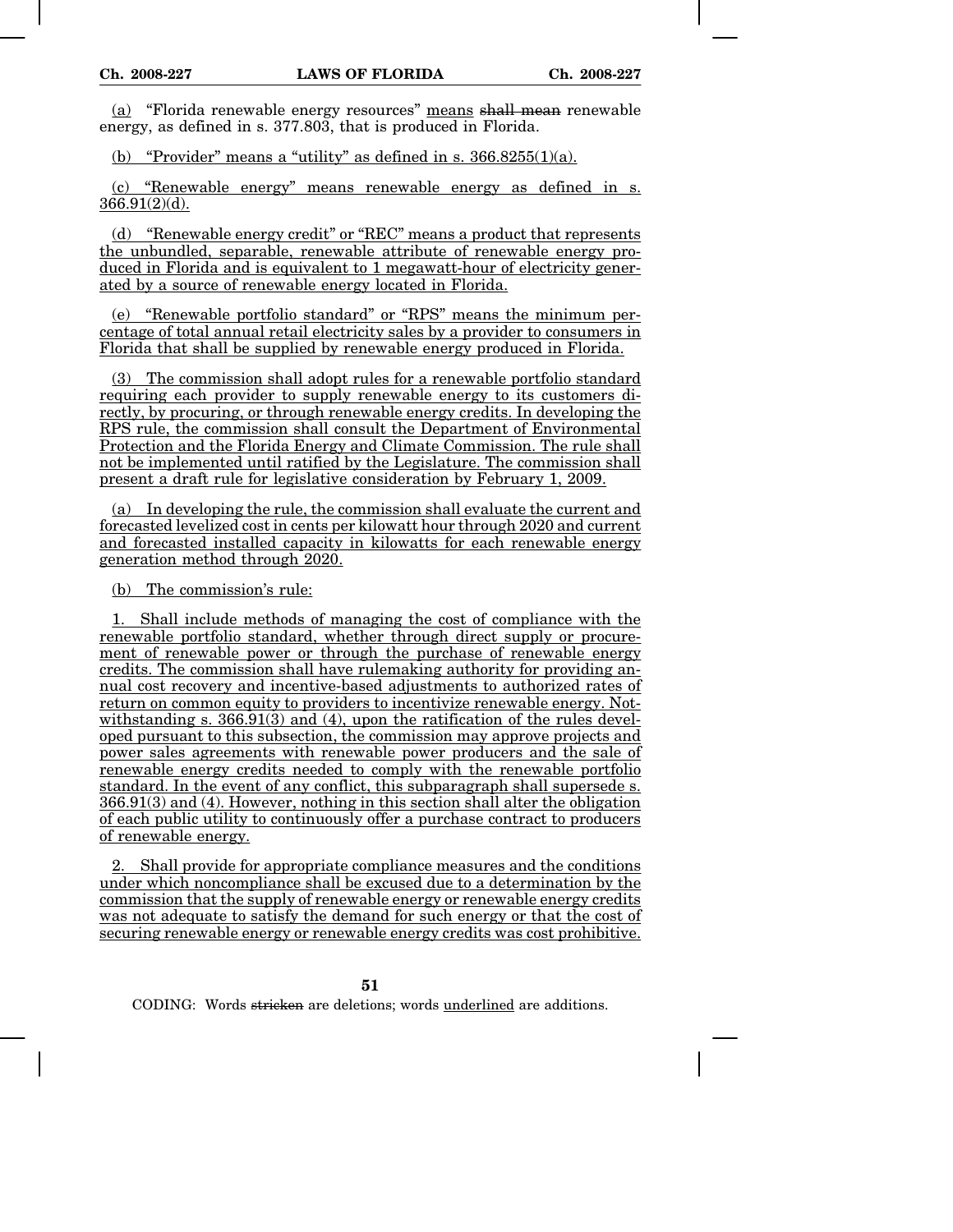May provide added weight to energy provided by wind and solar photovoltaic over other forms of renewable energy, whether directly supplied or procured or indirectly obtained through the purchase of renewable energy credits.

4. Shall determine an appropriate period of time for which renewable energy credits may be used for purposes of compliance with the renewable portfolio standard.

5. Shall provide for monitoring of compliance with and enforcement of the requirements of this section.

Shall ensure that energy credited toward compliance with the requirements of this section is not credited toward any other purpose.

7. Shall include procedures to track and account for renewable energy credits, including ownership of renewable energy credits that are derived from a customer-owned renewable energy facility as a result of any action by a customer of an electric power supplier that is independent of a program sponsored by the electric power supplier.

8. Shall provide for the conditions and options for the repeal or alteration of the rule in the event that new provisions of federal law supplant or conflict with the rule.

(c) Beginning on April 1 of the year following final adoption of the commission's renewable portfolio standard rule, each provider shall submit a report to the commission describing the steps that have been taken in the previous year and the steps that will be taken in the future to add renewable energy to the provider's energy supply portfolio. The report shall state whether the provider was in compliance with the renewable portfolio standard during the previous year and how it will comply with the renewable portfolio standard in the upcoming year.

(4) In order to demonstrate the feasibility and viability of clean energy systems, the commission shall provide for full cost recovery under the environmental cost-recovery clause of all reasonable and prudent costs incurred by a provider for renewable energy projects that are zero greenhouse gas emitting at the point of generation, up to a total of 110 megawatts statewide, and for which the provider has secured necessary land, zoning permits, and transmission rights within the state. Such costs shall be deemed reasonable and prudent for purposes of cost recovery so long as the provider has used reasonable and customary industry practices in the design, procurement, and construction of the project in a cost-effective manner appropriate to the location of the facility. The provider shall report to the commission as part of the cost-recovery proceedings the construction costs, in-service costs, operating and maintenance costs, hourly energy production of the renewable energy project, and any other information deemed relevant by the commission. Any provider constructing a clean energy facility pursuant to this section shall file for cost recovery no later than July 1, 2009.

(5) Each municipal electric utility and rural electric cooperative shall develop standards for the promotion, encouragement, and expansion of the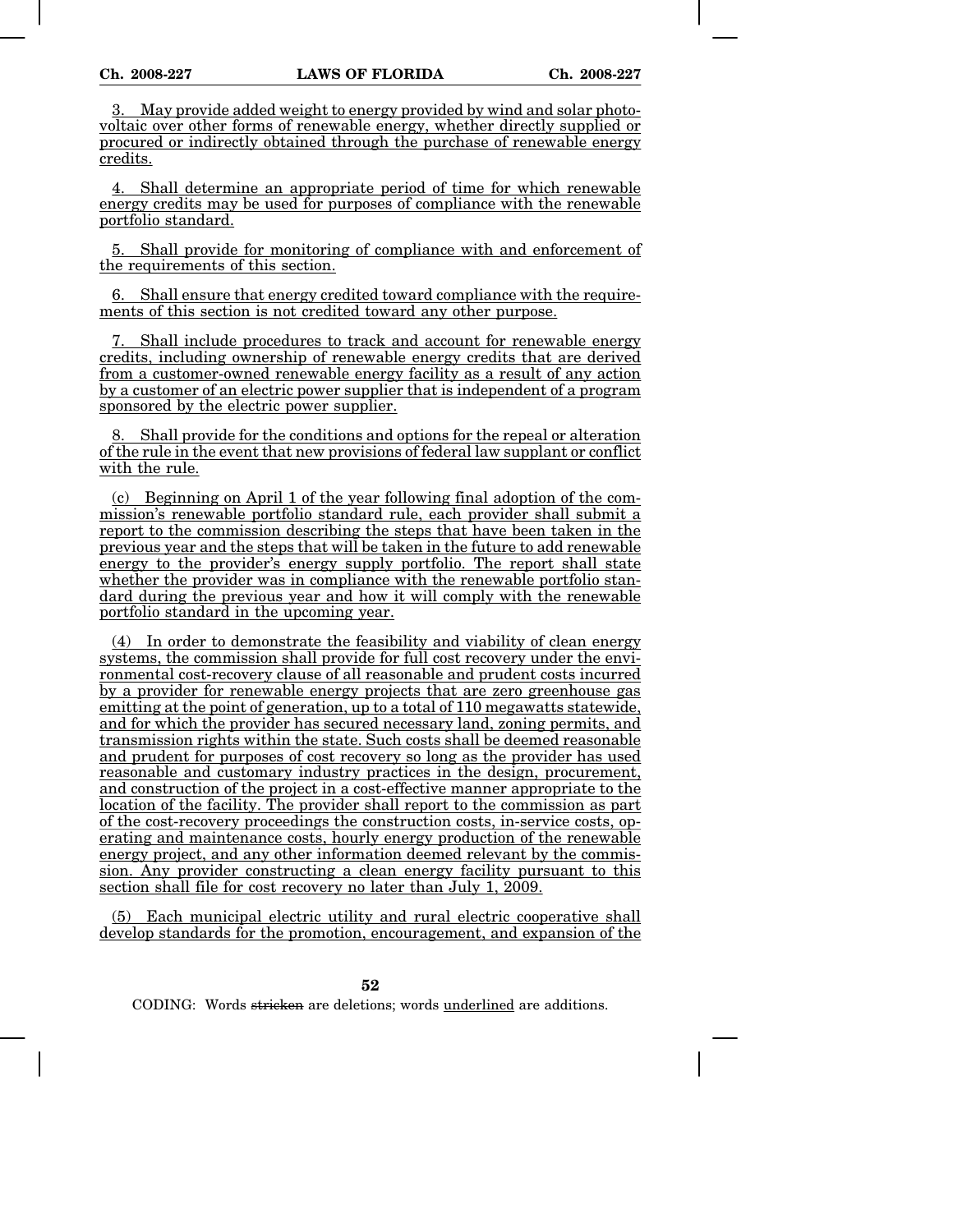use of renewable energy resources and energy conservation and efficiency measures. On or before April 1, 2009, and annually thereafter, each municipal electric utility and electric cooperative shall submit to the commission a report that identifies such standards.

(6) Nothing in this section shall be construed to impede or impair terms and conditions of existing contracts.

(3) The commission may adopt appropriate goals for increasing the use of existing, expanded, and new Florida renewable energy resources. The commission may change the goals. The commission may review and reestablish the goals at least once every 5 years.

 $(7)(4)$  The commission may adopt rules to administer and implement the provisions of this section.

Section 43. Subsections (1), (2), and (6) of section 366.93, Florida Statutes, are amended to read:

366.93 Cost recovery for the siting, design, licensing, and construction of nuclear and integrated gasification combined cycle power plants.—

(1) As used in this section, the term:

(a) "Cost" includes, but is not limited to, all capital investments, including rate of return, any applicable taxes, and all expenses, including operation and maintenance expenses, related to or resulting from the siting, licensing, design, construction, or operation of the nuclear power plant, including new, expanded, or relocated electrical transmission lines or facilities of any size that are necessary thereto, or of the integrated gasification combined cycle power plant.

(b) "Electric utility" or "utility" has the same meaning as that provided in s.  $366.8255(1)(a)$ .

(c) "Integrated gasification combined cycle power plant" or "plant" means is an electrical power plant as defined in s.  $403.503(14)(13)$  that uses synthesis gas produced by integrated gasification technology.

(d) "Nuclear power plant" or "plant" means is an electrical power plant as defined in s.  $403.50\overline{3}(14)(13)$  that uses nuclear materials for fuel.

(e) "Power plant" or "plant" means a nuclear power plant or an integrated gasification combined cycle power plant.

(f) "Preconstruction" is that period of time after a site, including any related electrical transmission lines or facilities, has been selected through and including the date the utility completes site clearing work. Preconstruction costs shall be afforded deferred accounting treatment and shall accrue a carrying charge equal to the utility's allowance for funds during construction (AFUDC) rate until recovered in rates.

(2) Within 6 months after the enactment of this act, the commission shall establish, by rule, alternative cost recovery mechanisms for the recovery of

**53**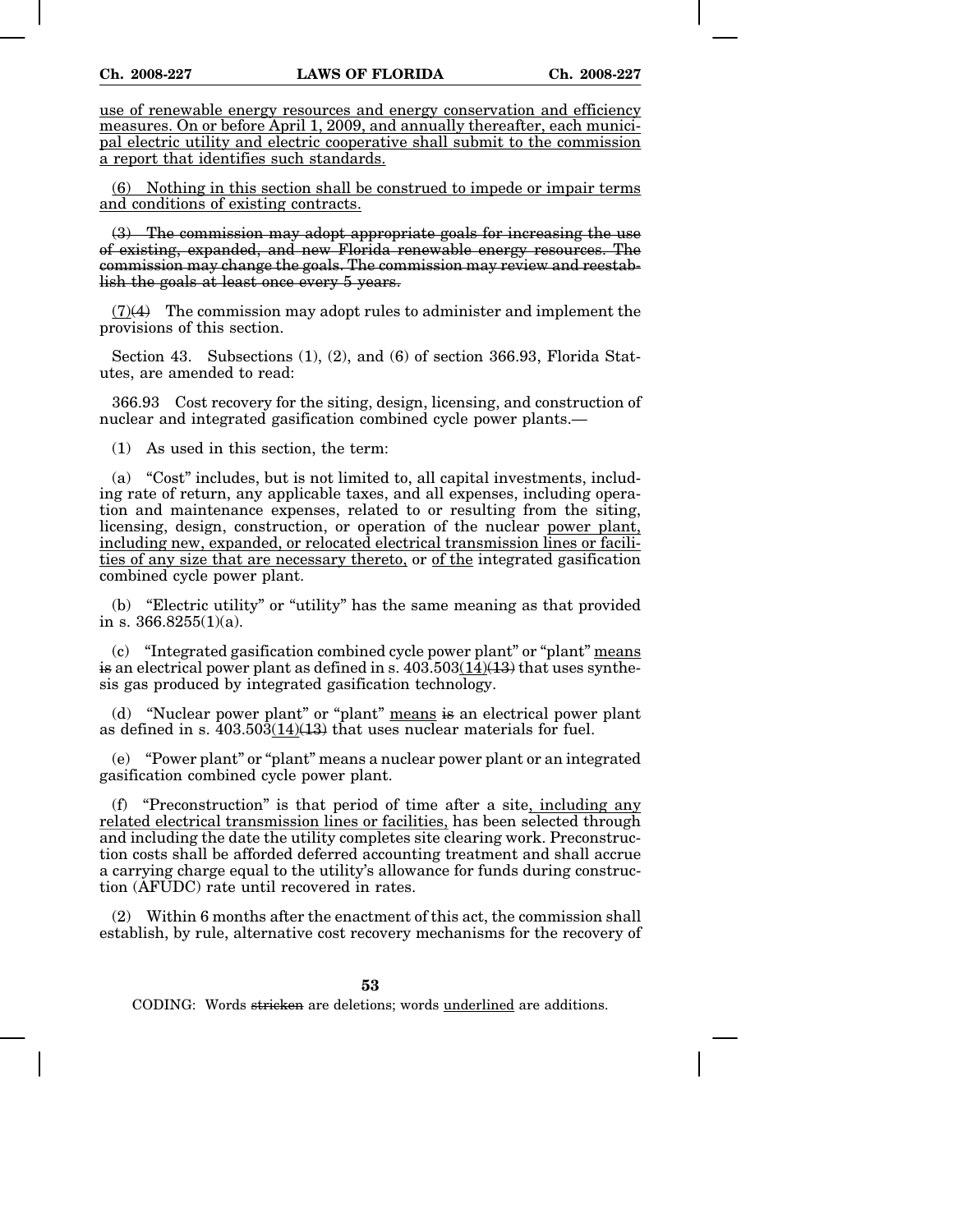costs incurred in the siting, design, licensing, and construction of a nuclear power plant, including new, expanded, or relocated electrical transmission lines and facilities that are necessary thereto, or of an integrated gasification combined cycle power plant. Such mechanisms shall be designed to promote utility investment in nuclear or integrated gasification combined cycle power plants and allow for the recovery in rates of all prudently incurred costs, and shall include, but are not be limited to:

(a) Recovery through the capacity cost recovery clause of any preconstruction costs.

(b) Recovery through an incremental increase in the utility's capacity cost recovery clause rates of the carrying costs on the utility's projected construction cost balance associated with the nuclear or integrated gasification combined cycle power plant. To encourage investment and provide certainty, for nuclear or integrated gasification combined cycle power plant need petitions submitted on or before December 31, 2010, associated carrying costs shall be equal to the pretax AFUDC in effect upon this act becoming law. For nuclear or integrated gasification combined cycle power plants for which need petitions are submitted after December 31, 2010, the utility's existing pretax AFUDC rate is presumed to be appropriate unless determined otherwise by the commission in the determination of need for the nuclear or integrated gasification combined cycle power plant.

(6) If In the event the utility elects not to complete or is precluded from completing construction of the nuclear power plant, including new, expanded, or relocated electrical transmission lines or facilities necessary thereto, or of the integrated gasification combined cycle power plant, the utility shall be allowed to recover all prudent preconstruction and construction costs incurred following the commission's issuance of a final order granting a determination of need for the nuclear power plant and electrical transmission lines and facilities necessary thereto or for the integrated gasification combined cycle power plant. The utility shall recover such costs through the capacity cost recovery clause over a period equal to the period during which the costs were incurred or 5 years, whichever is greater. The unrecovered balance during the recovery period will accrue interest at the utility's weighted average cost of capital as reported in the commission's earnings surveillance reporting requirement for the prior year.

Section 44. Section 377.601, Florida Statutes, is amended to read:

377.601 Legislative intent.—

(1) The Legislature finds that the  $state's$  energy security can be increased by lessening dependence on foreign oil; that the impacts of global climate change can be reduced through the reduction of greenhouse gas emissions; and that the implementation of alternative energy technologies can be a source of new jobs and employment opportunities for many Floridians. The Legislature further finds that the state is positioned at the front line against potential impacts of global climate change. Human and economic costs of those impacts can be averted by global actions and, where necessary, adapted to by a concerted effort to make Florida's communities more resilient and less vulnerable to these impacts. In focusing the government's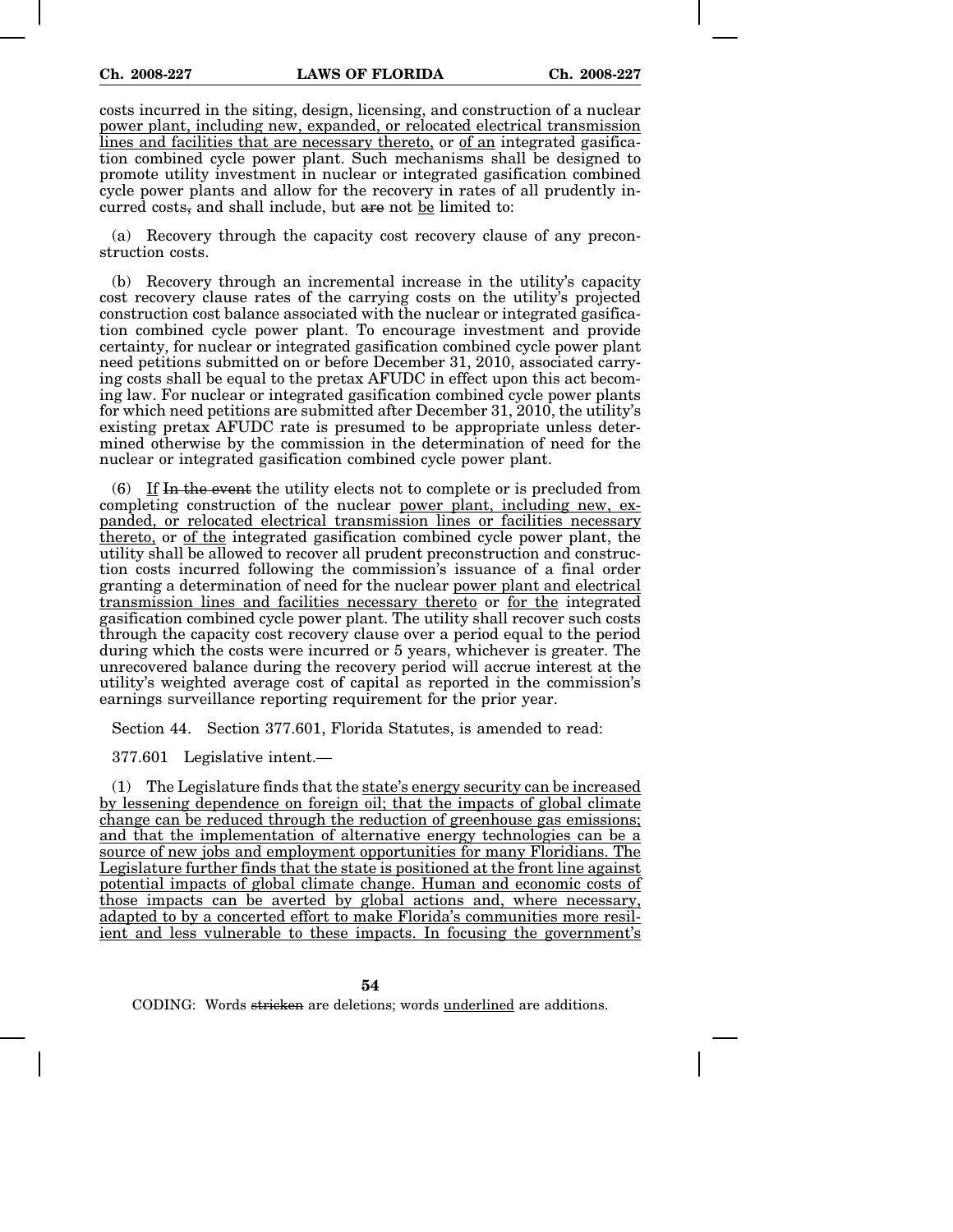policy and efforts to benefit and protect our state, its citizens, and its resources, the Legislature believes that a single government entity with a specific focus on energy and climate change is both desirable and advantageous. Further, the Legislature finds that energy infrastructure provides the foundation for secure and reliable access to the energy supplies and services on which Florida depends. Therefore, there is significant value to Florida consumers that comes from investment in Florida's energy infrastructure that increases system reliability, enhances energy independence and diversification, stabilizes energy costs, and reduces greenhouse gas emissions ability to deal effectively with present shortages of resources used in the production of energy is aggravated and intensified because of inadequate or nonexistent information and that intelligent response to these problems and to the development of a state energy policy demands accurate and relevant information concerning energy supply, distribution, and use. The Legislature finds and declares that a procedure for the collection and analysis of data on the energy flow in this state is essential to the development and maintenance of an energy profile defining the characteristics and magnitudes of present and future energy demands and availability so that the state may rationally deal with present energy problems and anticipate future energy problems.

(2) The Legislature further recognizes that every state official dealing with energy problems should have current and reliable information on the types and quantity of energy resources produced, imported, converted, distributed, exported, stored, held in reserve, or consumed within the state.

 $(3)$  It is the intent of the Legislature in the passage of this act to provide the necessary mechanisms for the effective development of information necessary to rectify the present lack of information which is seriously handicapping the state's ability to deal effectively with the energy problem. To this end, the provisions of ss. 377.601-377.608 should be given the broadest possible interpretation consistent with the stated legislative desire to procure vital information.

 $(2)(4)$  It is the policy of the State of Florida to:

(a) Develop and promote the effective use of energy in the state, and discourage all forms of energy waste, and recognize and address the potential of global climate change wherever possible.

(b) Play a leading role in developing and instituting energy management programs aimed at promoting energy conservation, energy security, and the reduction of greenhouse gas emissions.

(c) Include energy considerations in all state, regional, and local planning.

(d) Utilize and manage effectively energy resources used within state agencies.

(e) Encourage local governments to include energy considerations in all planning and to support their work in promoting energy management programs.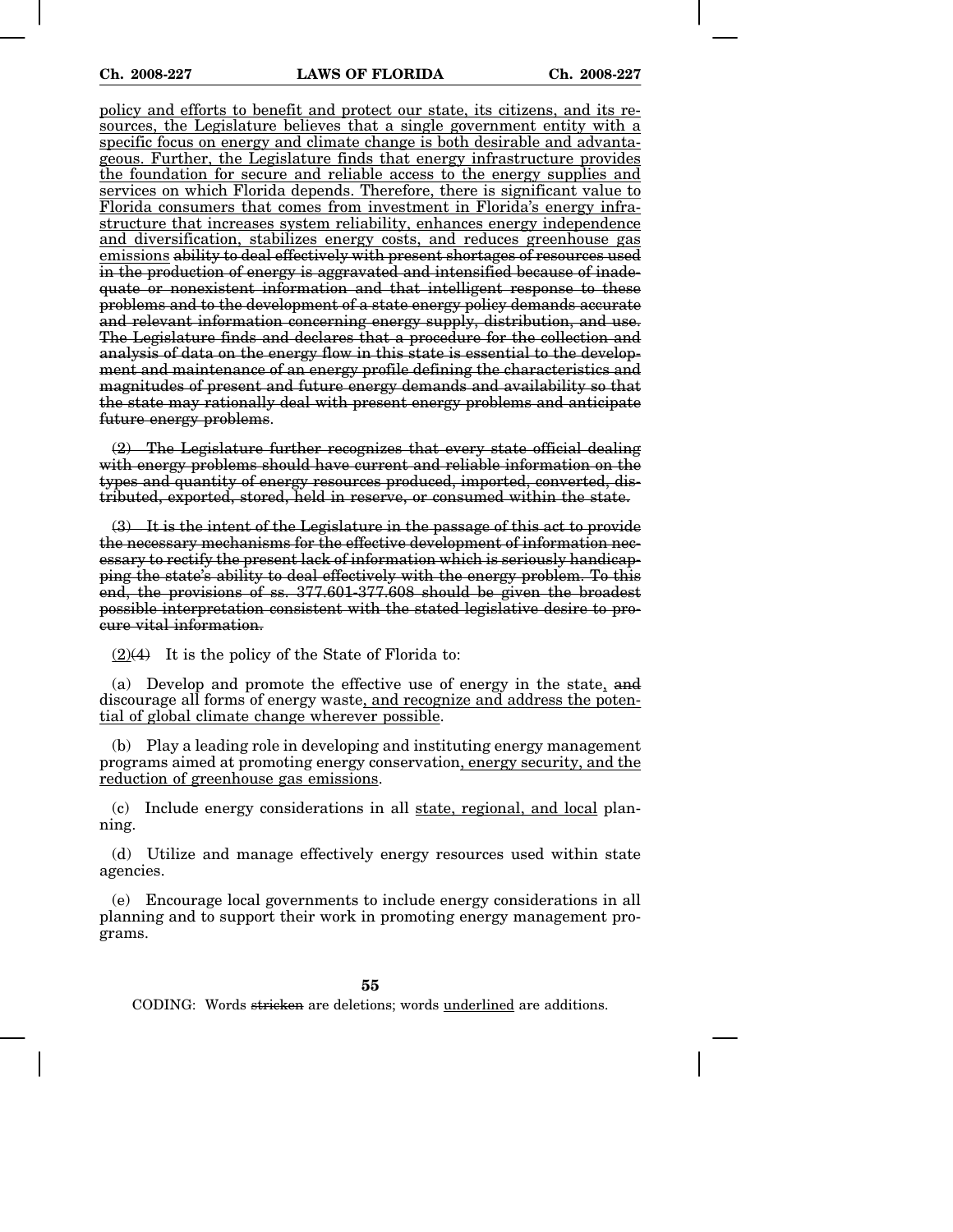(f) Include the full participation of citizens in the development and implementation of energy programs.

(g) Consider in its decisions the energy needs of each economic sector, including residential, industrial, commercial, agricultural, and governmental uses, and reduce those needs whenever possible.

(h) Promote energy education and the public dissemination of information on energy and its environmental, economic, and social impact.

(i) Encourage the research, development, demonstration, and application of alternative energy resources, particularly renewable energy resources.

(j) Consider, in its decisionmaking, the social, economic, and environmental impacts of energy-related activities, including the whole-life-cycle impacts of any potential energy use choices, so that detrimental effects of these activities are understood and minimized.

(k) Develop and maintain energy emergency preparedness plans to minimize the effects of an energy shortage within Florida.

Section 45. All of the records, property, unexpended balances of appropriations, and personnel related to the Florida Energy Commission for the administration and implementation of s. 377.901, Florida Statutes, shall be transferred from the Office of Legislative Services to the Florida Energy and Climate Commission in the Executive Office of the Governor. The Executive Office of the Governor is authorized to establish four full-time equivalent positions to staff the Florida Energy and Climate Commission.

Section 46. Section 377.6015, Florida Statutes, is created to read:

377.6015 Florida Energy and Climate Commission.—

(1) The Florida Energy and Climate Commission is created within the Executive Office of the Governor. The commission shall be comprised of nine members appointed by the Governor, the Commissioner of Agriculture, and the Chief Financial Officer.

(a) The Governor shall appoint one member from three persons nominated by the Florida Public Service Commission Nominating Council, created in s. 350.031, to each of seven seats on the commission. The Commissioner of Agriculture shall appoint one member from three persons nominated by the council to one seat on the commission. The Chief Financial Officer shall appoint one member from three persons nominated by the council to one seat on the commission.

1. The council shall submit the recommendations to the Governor, the Commissioner of Agriculture, and the Chief Financial Officer by September 1 of those years in which the terms are to begin the following October or within 60 days after a vacancy occurs for any reason other than the expiration of the term. The Governor, the Commissioner of Agriculture, and the Chief Financial Officer may proffer names of persons to be considered for nomination by the council.

**56**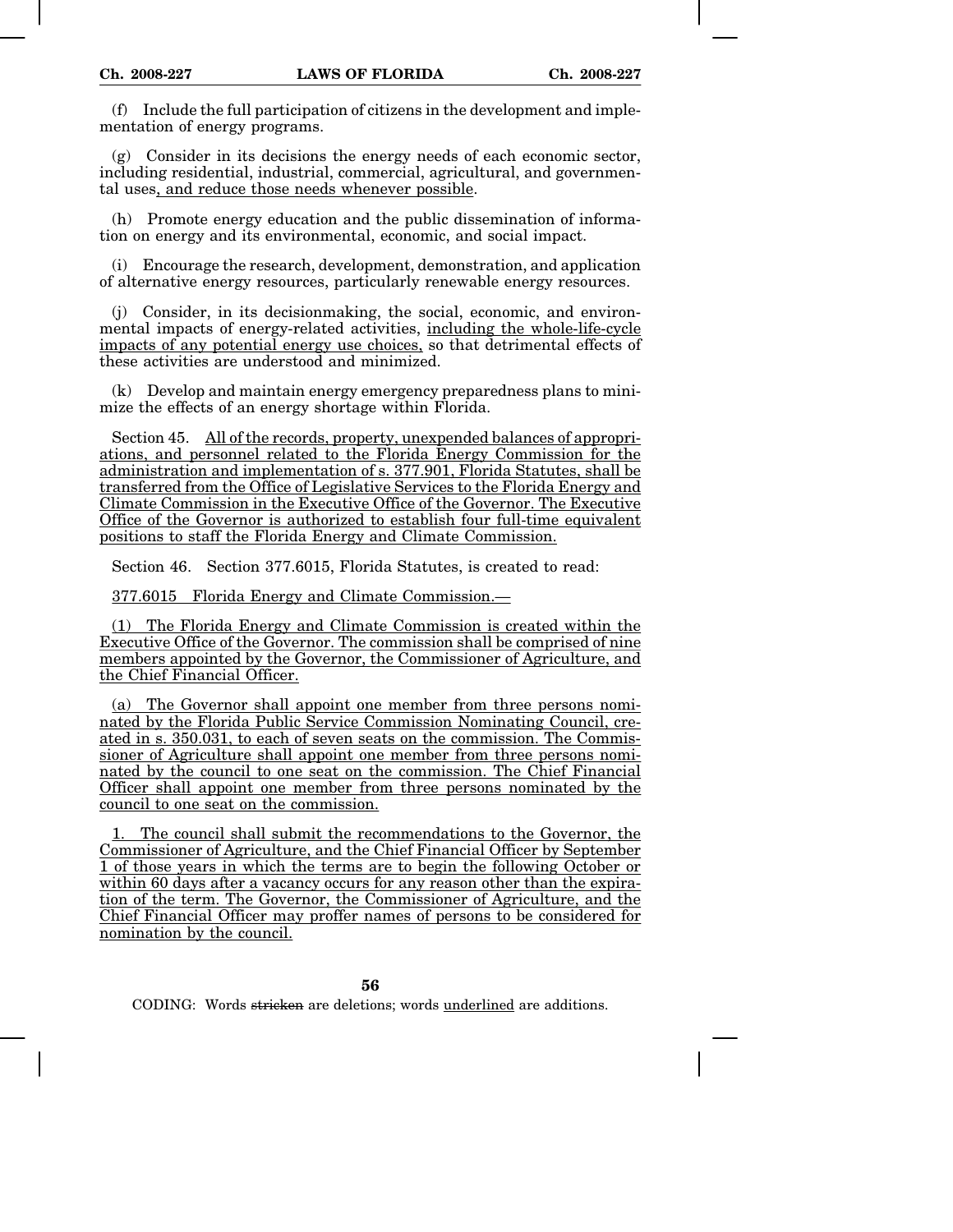The Governor, the Commissioner of Agriculture, and the Chief Financial Officer shall fill a vacancy occurring on the commission by appointment of one of the applicants nominated by the council only after a background investigation of such applicant has been conducted by the Department of Law Enforcement.

3. Members shall be appointed to 3-year terms; however, in order to establish staggered terms, for the initial appointments, the Governor shall appoint four members to 3-year terms, two members to 2-year terms, and one member to a 1-year term, and the Commissioner of Agriculture and the Chief Financial Officer shall each appoint one member to a 3-year term and shall appoint a successor when that appointee's term expires in the same manner as the original appointment.

4. The Governor shall select from the membership of the commission one person to serve as chair.

5. A vacancy on the commission shall be filled for the unexpired portion of the term in the same manner as the original appointment.

6. If the Governor, the Commissioner of Agriculture, or the Chief Financial Officer has not made an appointment within 30 consecutive calendar days after the receipt of the recommendations, the council shall initiate, in accordance with this section, the nominating process within 30 days.

7. Each appointment to the commission shall be subject to confirmation by the Senate during the next regular session after the vacancy occurs. If the Senate refuses to confirm or fails to consider the appointment of the Governor, the Commissioner of Agriculture, or the Chief Financial Officer, the council shall initiate, in accordance with this section, the nominating process within 30 days.

8. The Governor or the Governor's successor may recall an appointee.

(b) Members must meet the following qualifications and restrictions:

1. A member must be an expert in one or more of the following fields: energy, natural resource conservation, economics, engineering, finance, law, transportation and land use, consumer protection, state energy policy, or another field substantially related to the duties and functions of the commission. The commission shall fairly represent the fields specified in this subparagraph.

2. Each member shall, at the time of appointment and at each commission meeting during his or her term of office, disclose:

a. Whether he or she has any financial interest, other than ownership of shares in a mutual fund, in any business entity that, directly or indirectly, owns or controls, or is an affiliate or subsidiary of, any business entity that may be affected by the policy recommendations developed by the commission.

b. Whether he or she is employed by or is engaged in any business activity with any business entity that, directly or indirectly, owns or con-

**57**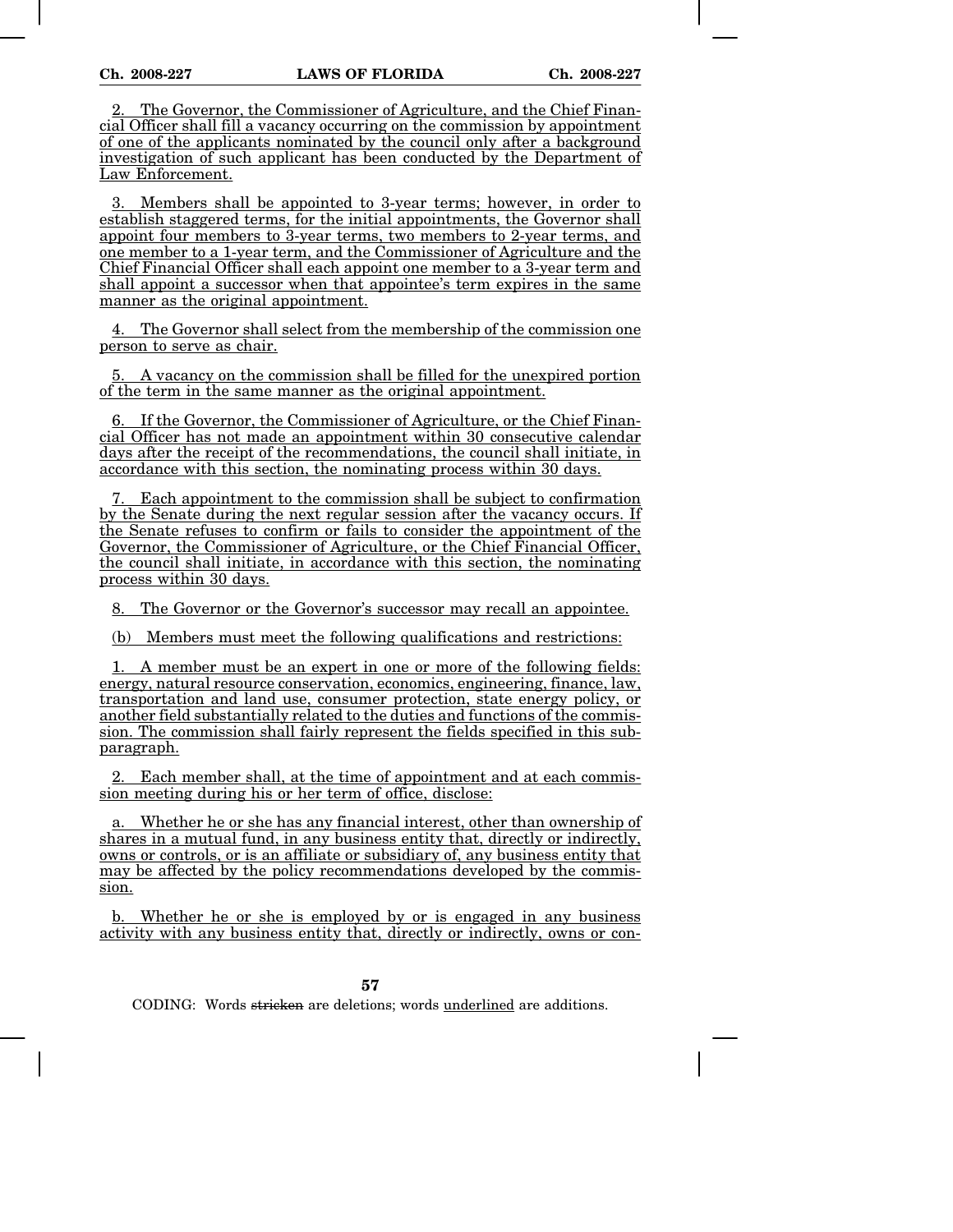trols, or is an affiliate or subsidiary of, any business entity that may be affected by the policy recommendations developed by the commission.

(c) The chair may designate the following ex officio, nonvoting members to provide information and advice to the commission at the request of the chair:

1. The chair of the Florida Public Service Commission, or his or her designee.

2. The Public Counsel, or his or her designee.

3. A representative of the Department of Agriculture and Consumer Services.

4. A representative of the Department of Financial Services.

5. A representative of the Department of Environmental Protection.

6. A representative of the Department of Community Affairs.

7. A representative of the Board of Governors of the State University System.

8. A representative of the Department of Transportation.

(2) Members shall serve without compensation but are entitled to reimbursement for per diem and travel expenses as provided in s. 112.061.

(3) Meetings of the commission may be held in various locations around the state and at the call of the chair; however, the commission must meet at least six times each year.

(4) The commission may:

(a) Employ staff and counsel as needed in the performance of its duties.

(b) Prosecute and defend legal actions in its own name.

(c) Form advisory groups consisting of members of the public to provide information on specific issues.

(5) The commission shall:

(a) Administer the Florida Renewable Energy and Energy Efficient Technologies Grants Program pursuant to s. 377.804 to assure a robust grant portfolio.

(b) Develop policy for requiring grantees to provide royalty-sharing or licensing agreements with state government for commercialized products developed under a state grant.

(c) Administer the Florida Green Government Grants Act pursuant to s. 377.808 and set annual priorities for grants.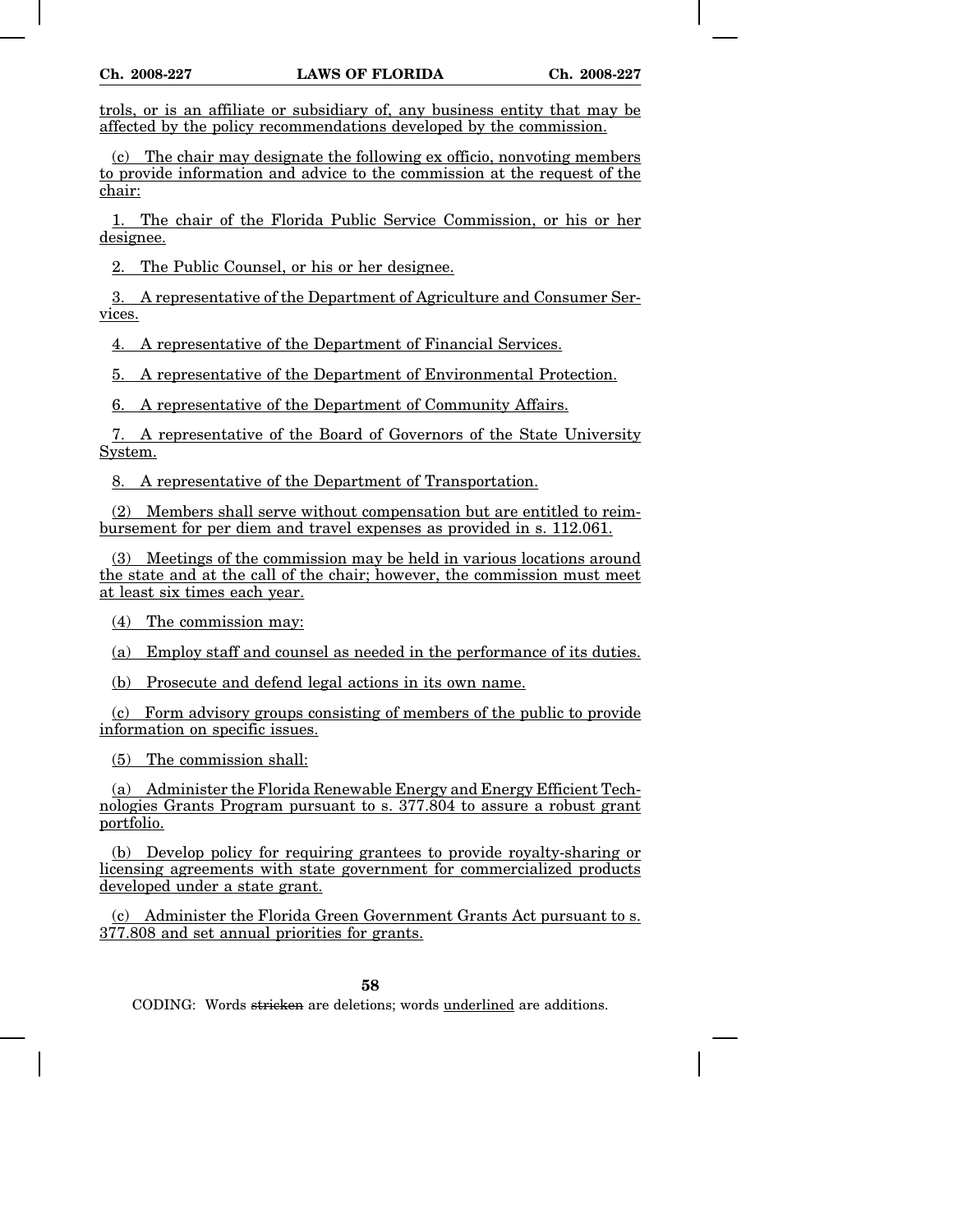(d) Administer the information gathering and reporting functions pursuant to ss. 377.601-377.608.

(e) Administer petroleum planning and emergency contingency planning pursuant to ss. 377.701, 377.703, and 377.704.

(f) Represent Florida in the Southern States Energy Compact pursuant to ss. 377.71-377.712.

(g) Complete the annual assessment of the efficacy of Florida's Energy and Climate Change Action Plan, upon completion by the Governor's Action Team on Energy and Climate Change pursuant to the Governor's Executive Order 2007-128, and provide specific recommendations to the Governor and the Legislature each year to improve results.

(h) Administer the provisions of the Florida Energy and Climate Protection Act pursuant to ss. 377.801-377.806.

(i) Advocate for energy and climate change issues and provide educational outreach and technical assistance in cooperation with the state's academic institutions.

(j) Be a party in the proceedings to adopt goals and submit comments to the Public Service Commission pursuant to s. 366.82.

(k) Adopt rules pursuant to chapter 120 in order to implement all powers and duties described in this section.

Section 47. Section 377.602, Florida Statutes, is amended to read:

377.602 Definitions.—As used in ss. 377.601-377.608:

(1) "Commission" means the Florida Energy and Climate Commission.

 $(2)(1)$  "Energy resources" includes, but shall not be limited to:

(a) Energy converted from solar radiation, wind, hydraulic potential, tidal movements, biomass, geothermal sources, and other energy resources the commission determines to be important to the production or supply of energy.

 $(b)(a)$  Propane, butane, motor gasoline, kerosene, home heating oil, diesel fuel, other middle distillates, aviation gasoline, kerosene-type jet fuel, naphtha-type jet fuel, residual fuels, crude oil, and other petroleum products and hydrocarbons as may be determined by the commission department to be of importance.

 $(c)(b)$  All natural gas, including casinghead gas, all other hydrocarbons not defined as petroleum products in paragraph  $(b)$   $(a)$ , and liquefied petroleum gas as defined in s. 527.01.

 $(d)$ (e) All types of coal and products derived from its conversion and used as fuel.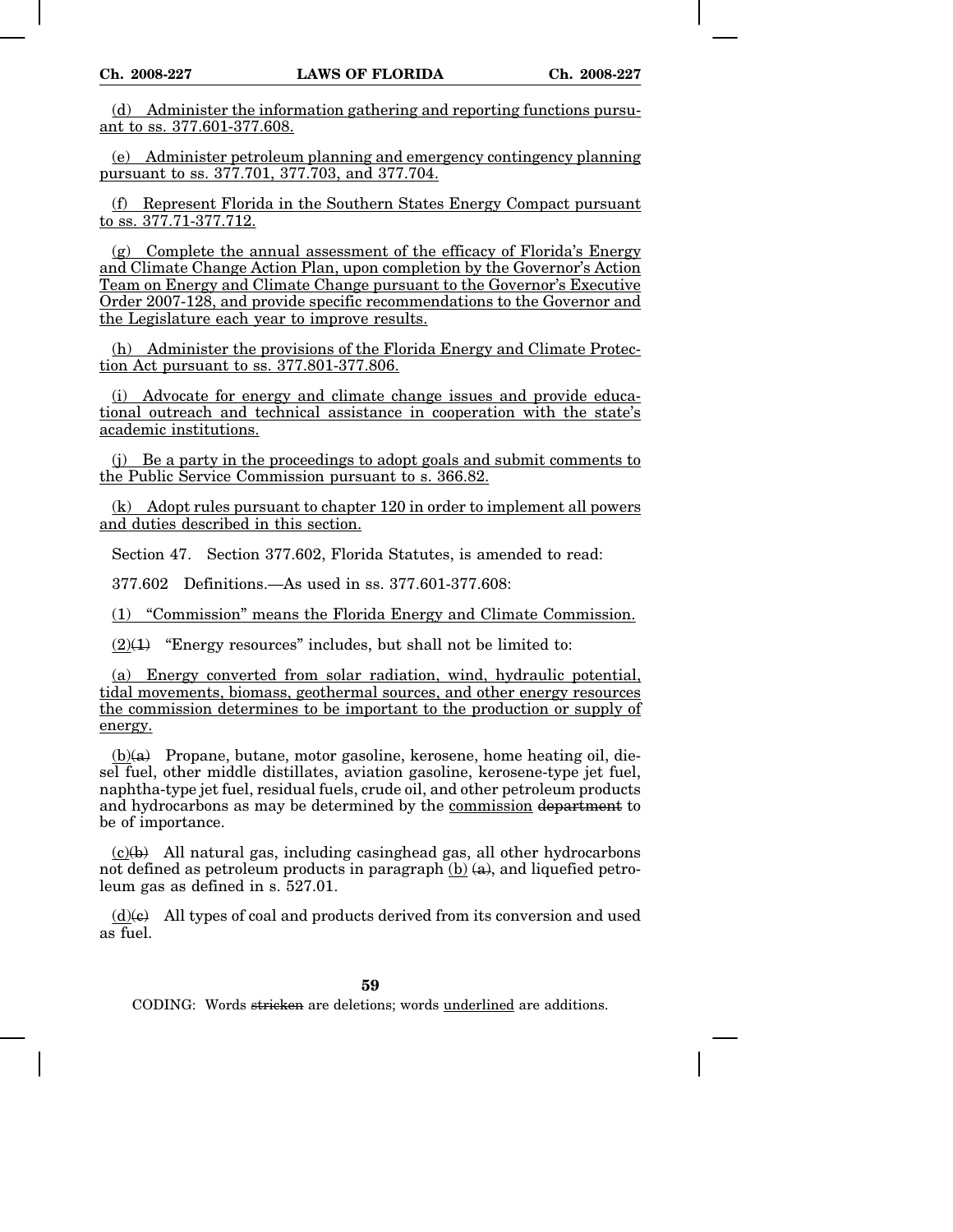$(e)(d)$  All types of nuclear energy, special nuclear material, and source material, as defined in former s. 290.07.

(e) Every other energy resource, whether natural or manmade which the department determines to be important to the production or supply of energy, including, but not limited to, energy converted from solar radiation, wind, hydraulic potential, tidal movements, and geothermal sources.

(f) All electrical energy.

(2) "Department" means the Department of Environmental Protection.

(3) "Person" means producer, refiner, wholesaler, marketer, consignee, jobber, distributor, storage operator, importer, exporter, firm, corporation, broker, cooperative, public utility as defined in s. 366.02, rural electrification cooperative, municipality engaged in the business of providing electricity or other energy resources to the public, pipeline company, person transporting any energy resources as defined in subsection  $(2)$   $(1)$ , and person holding energy reserves for further production; however, "person" does not include persons exclusively engaged in the retail sale of petroleum products.

Section 48. All of the powers, duties, functions, records, personnel, and property; unexpended balances of appropriations, allocations, and other funds; administrative authority; administrative rules; pending issues; and existing contracts of the state energy program in the Department of Environmental Protection, as authorized and governed by ss. 20.255, 288.041, 377.601-377.608, 377.703, and 377.801-377.806, Florida Statutes, are transferred by a type two transfer, pursuant to s. 20.06(2), Florida Statutes, to the Florida Energy and Climate Commission in the Executive Office of the Governor.

Section 49. Section 377.603, Florida Statutes, is amended to read:

377.603 Energy data collection; powers and duties of the commission Department of Environmental Protection.—

(1) The commission may department shall collect data on the extraction, production, importation, exportation, refinement, transportation, transmission, conversion, storage, sale, or reserves of energy resources in this state in an efficient and expeditious manner.

(2) The commission may department shall prepare periodic reports of energy data it collects.

(3) The department shall prescribe and furnish forms for the collection of information as required by ss. 377.601-377.608 and shall consult with other state entities to assure that such data collected will meet their data requirements.

 $(3)(4)$  The commission department may adopt and promulgate such rules and regulations as are necessary to carry out the provisions of ss. 377.601- 377.608. Such rules shall be pursuant to chapter 120.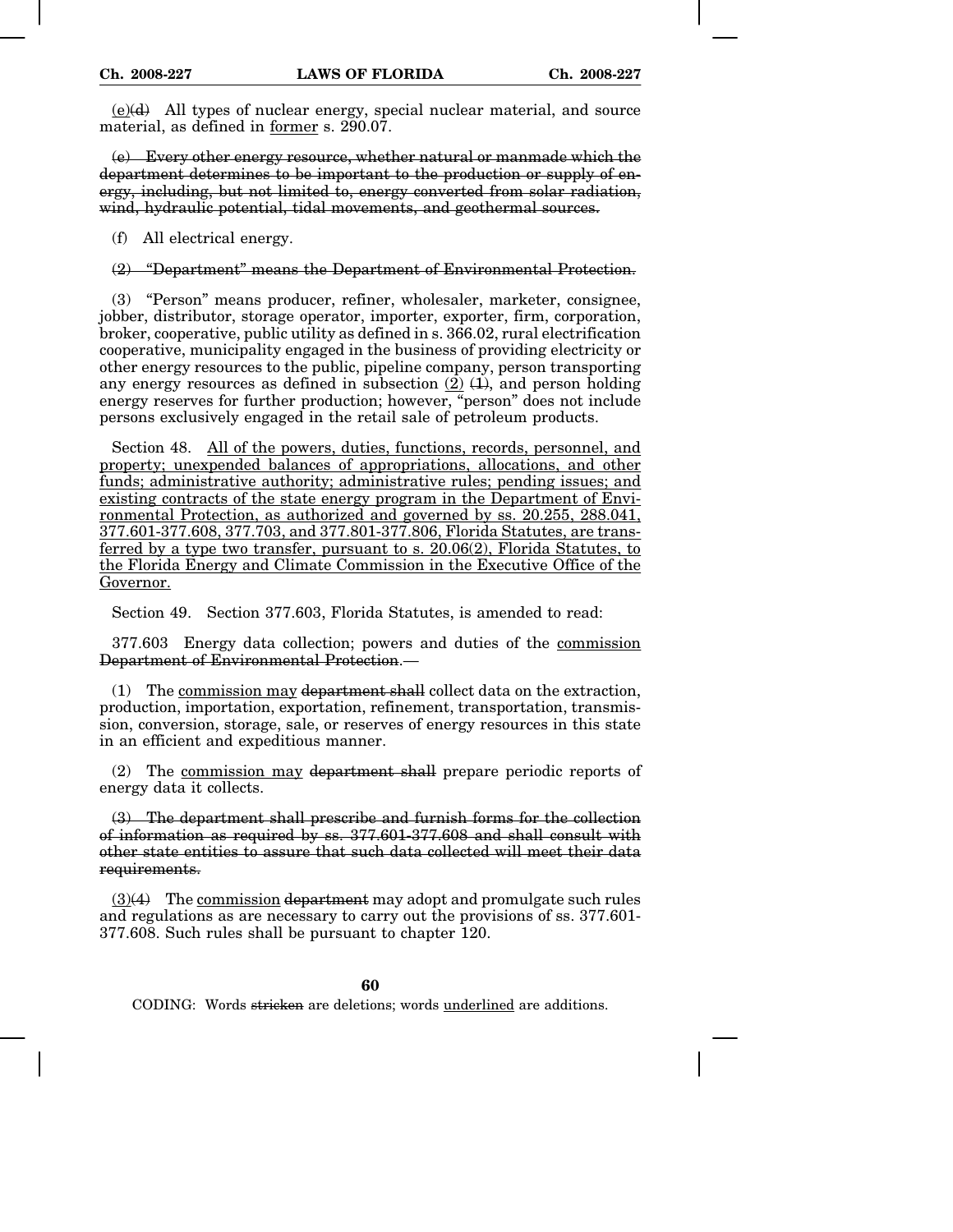$(4)(5)$  The commission department shall maintain internal validation procedures to assure the accuracy of information received.

Section 50. Section 377.604, Florida Statutes, is amended to read:

377.604 Required reports.—Every person who produces, imports, exports, refines, transports, transmits, converts, stores, sells, or holds known reserves of any form of energy resources used as fuel shall report to the commission, at the request of department at a frequency set, and in a manner prescribed, by the commission department, on forms provided by the commission department and prepared with the advice of representatives of the energy industry. Such forms shall be designed in such a manner as to indicate:

(1) The identity of the person or persons making the report.

(2) The quantity of energy resources extracted, produced, imported, exported, refined, transported, transmitted, converted, stored, or sold except at retail.

(3) The quantity of energy resources known to be held in reserve in the state.

(4) The identity of each refinery from which petroleum products have normally been obtained and the type and quantity of products secured from that refinery for sale or resale in this state.

(5) Any other information which the commission department deems proper pursuant to the intent of ss. 377.601-377.608.

Section 51. Section 377.605, Florida Statutes, is amended to read:

377.605 Use of existing information.—The commission may department shall utilize to the fullest extent possible any existing energy information already prepared for state or federal agencies. Every state, county, and municipal agency shall cooperate with the commission department and shall submit any information on energy to the commission department upon request.

Section 52. Section 377.606, Florida Statutes, is amended to read:

377.606 Records of the commission department; limits of confidentiality.—The information or records of individual persons, as defined in this section herein, obtained by the commission department as a result of a report, investigation, or verification required by the commission department, shall be open to the public, except such information the disclosure of which would be likely to cause substantial harm to the competitive position of the person providing such information and which is requested to be held confidential by the person providing such information. Such proprietary information is confidential and exempt from the provisions of s. 119.07(1). Information reported by entities other than the commission department in documents or reports open to public inspection shall under no circumstances be classified as confidential by the commission department. Divulgence of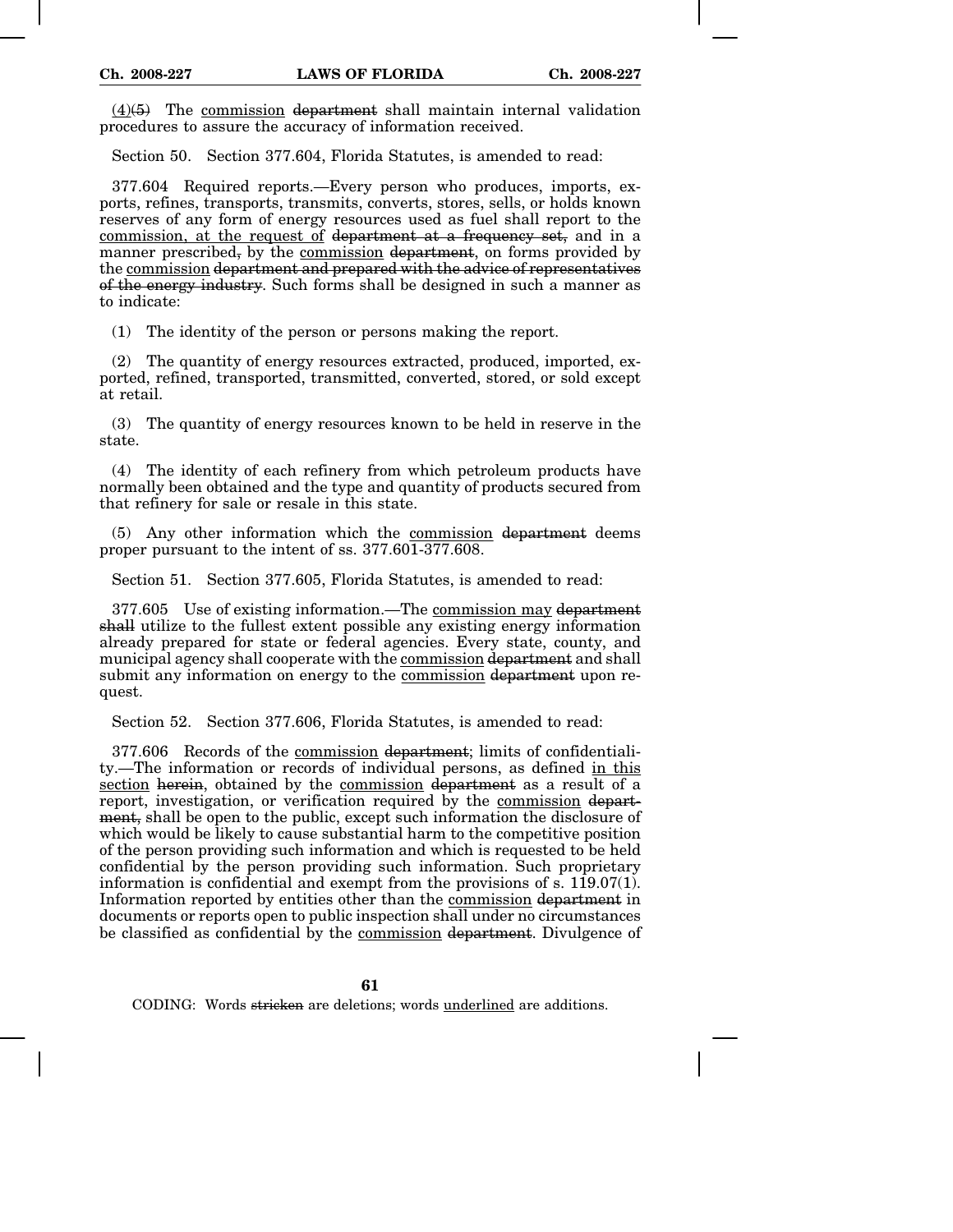proprietary information as is requested to be held confidential, except upon order of a court of competent jurisdiction or except to an officer of the state entitled to receive the same in his or her official capacity, shall be a misdemeanor of the second degree, punishable as provided in ss. 775.082 and 775.083. Nothing in this section herein shall be construed to prohibit the publication or divulgence by other means of data so classified as to prevent identification of particular accounts or reports made to the commission department in compliance with s. 377.603 or to prohibit the disclosure of such information to properly qualified legislative committees. The commission department shall establish a system which permits reasonable access to information developed.

Section 53. Section 377.608, Florida Statutes, is amended to read:

377.608 Prosecution of cases by state attorney.—The state attorney shall prosecute all cases certified to him or her for prosecution by the commission department immediately upon receipt of the evidence transmitted by the commission department, or as soon thereafter as practicable.

Section 54. Section 377.701, Florida Statutes, is amended to read:

377.701 Petroleum allocation.—

(1) The Florida Energy and Climate Commission Department of Environmental Protection shall assume the state's role in petroleum allocation and conservation, including the development of a fair and equitable petroleum plan. The commission department shall constitute the responsible state agency for performing the functions of any federal program delegated to the state, which relates to petroleum supply, demand, and allocation.

 $(2)$  The commission department shall, in addition to assuming the duties and responsibilities provided by subsection (1), perform the following:

(a) In projecting available supplies of petroleum, coordinate with the Department of Revenue to secure information necessary to assure the sufficiency and accuracy of data submitted by persons affected by any federal fuel allocation program.

(b) Require such periodic reports from public and private sources as may be necessary to the fulfillment of its responsibilities under this act. Such reports may include: petroleum use; all sales, including end-user sales, except retail gasoline and retail fuel oil sales; inventories; expected supplies and allocations; and petroleum conservation measures.

(c) In cooperation with the Department of Revenue and other relevant state agencies, provide for long-range studies regarding the usage of petroleum in the state in order to:

1. Comprehend the consumption of petroleum resources.

2. Predict future petroleum demands in relation to available resources.

3. Report the results of such studies to the Legislature.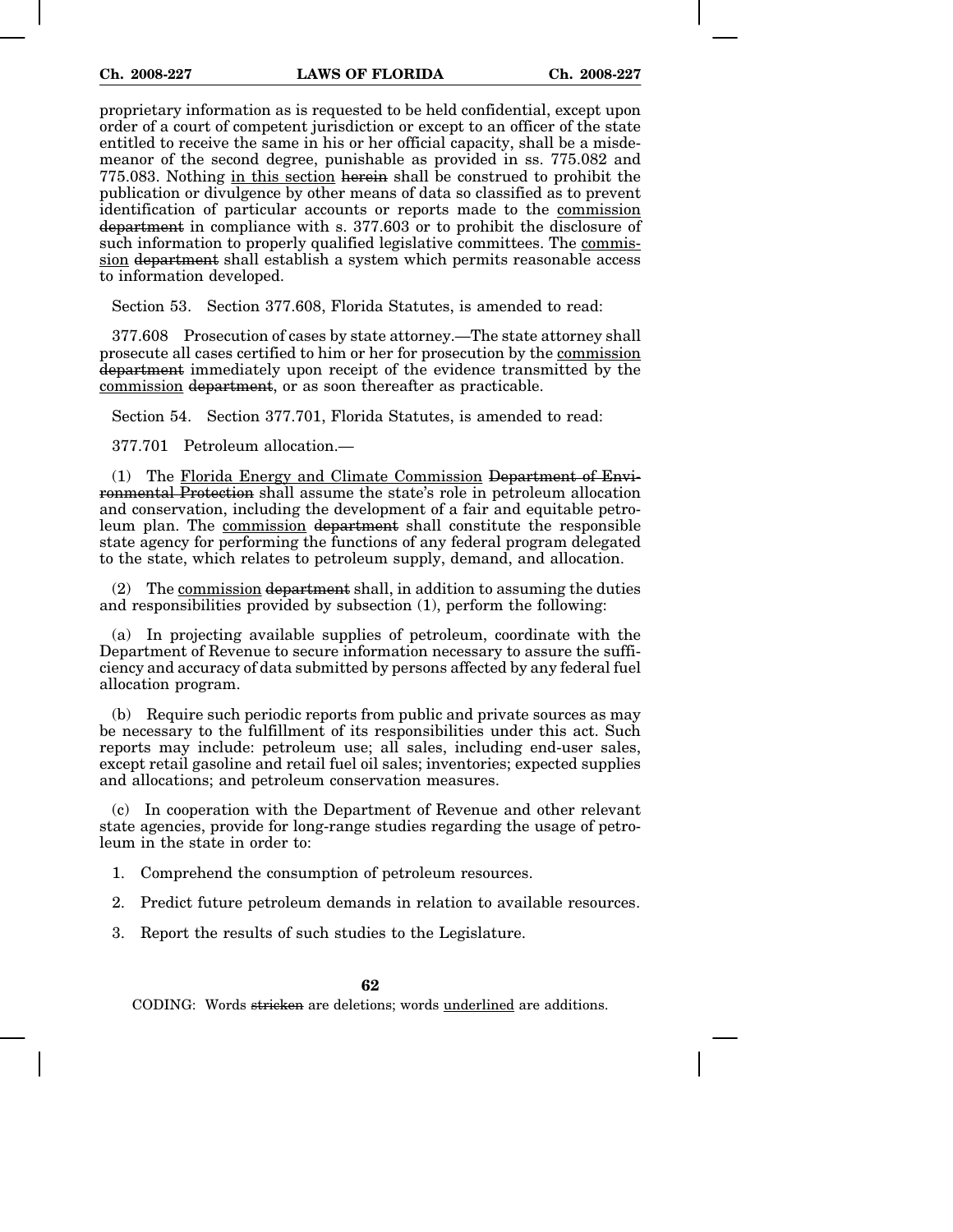(3) For the purpose of determining accuracy of data, all state agencies shall timely provide the commission department with petroleum-use information in a format suitable to the needs of the allocation program.

(4) A No state employee may not shall divulge or make known in any manner any proprietary information acquired under this act if the disclosure of such information would be likely to cause substantial harm to the competitive position of the person providing such information and if the person requests that such information be held confidential, except in accordance with a court order or in the publication of statistical information compiled by methods which do would not disclose the identity of individual suppliers or companies. Such proprietary information is confidential and exempt from the provisions of s. 119.07(1). Nothing in this subsection shall be construed to prevent inspection of reports by the Attorney General, members of the Legislature, and interested state agencies; however, such agencies and their employees and members are bound by the requirements set forth in this subsection.

(5) Any person who willfully fails to submit information required by this act or submits false information or who violates any provision of this act commits is guilty of a misdemeanor of the first degree and shall be punished as provided in ss. 775.082 and 775.083.

Section 55. Section 377.703, Florida Statutes, is amended to read:

377.703 Additional functions of the Florida Energy and Climate Commission Department of Environmental Protection; energy emergency contingency plan; federal and state conservation programs.—

(1) LEGISLATIVE INTENT.—Recognizing that energy supply and demand questions have become a major area of concern to the state which must be dealt with by effective and well-coordinated state action, it is the intent of the Legislature to promote the efficient, effective, and economical management of energy problems, centralize energy coordination responsibilities, pinpoint responsibility for conducting energy programs, and ensure the accountability of state agencies for the implementation of s.  $377.601(2)(4)$ , the state energy policy. It is the specific intent of the Legislature that nothing in this act shall in any way change the powers, duties, and responsibilities assigned by the Florida Electrical Power Plant Siting Act, part II of chapter 403, or the powers, duties, and responsibilities of the Florida Public Service Commission.

## (2) DEFINITIONS.—

(a) "Coordinate," "coordination," or "coordinating" means the examination and evaluation of state plans and programs and the providing of recommendations to the Cabinet, Legislature, and appropriate state agency on any measures deemed necessary to ensure that such plans and programs are consistent with state energy policy.

(b) "Energy conservation" means increased efficiency in the utilization of energy.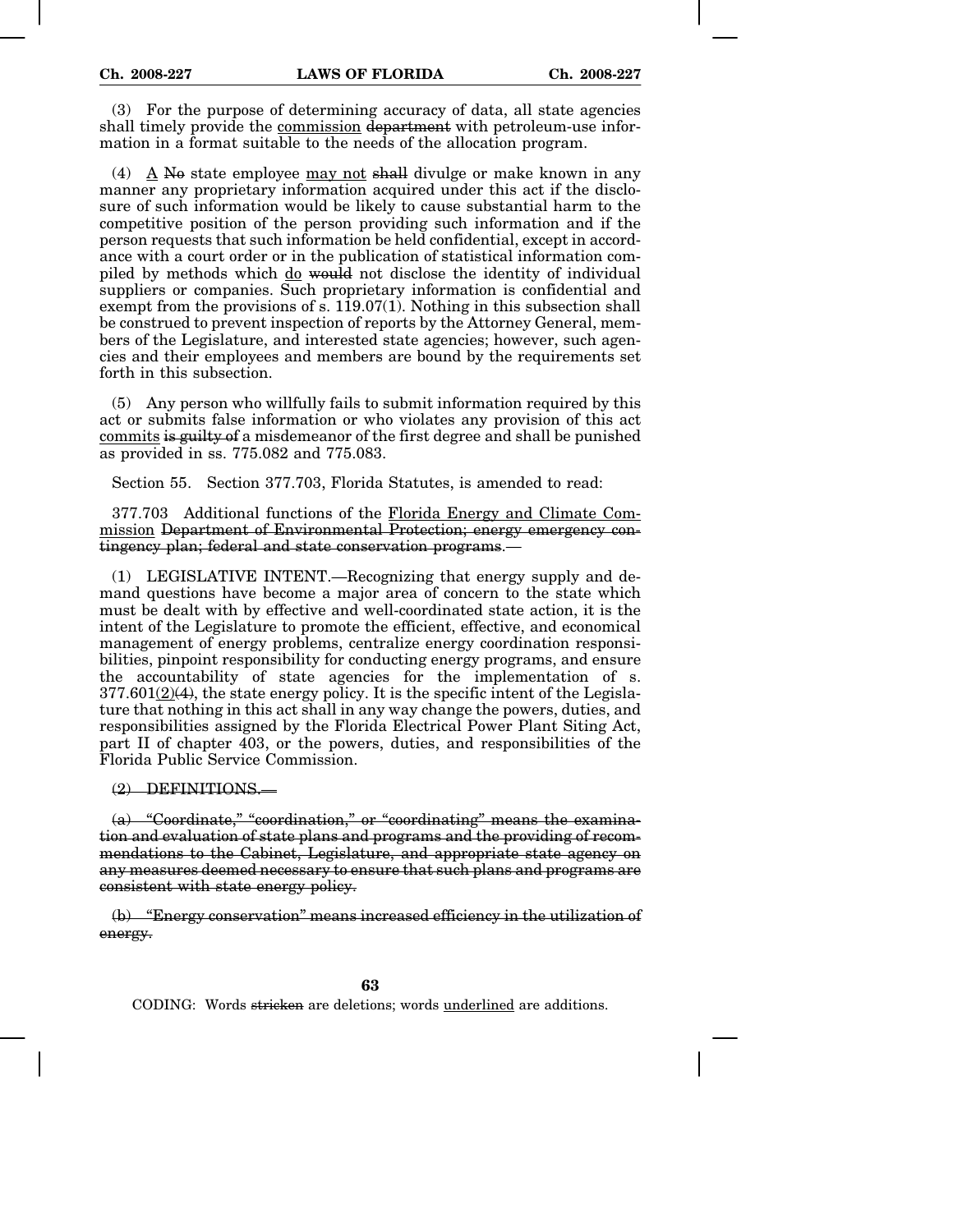(c) "Energy emergency" means an actual or impending shortage or curtailment of usable, necessary energy resources, such that the maintenance of necessary services, the protection of public health, safety, and welfare, or the maintenance of basic sound economy is imperiled in any geographical section of the state or throughout the entire state.

(d) "Energy source" means electricity, fossil fuels, solar power, wind power, hydroelectric power, nuclear power, or any other resource which has the capacity to do work.

(e) "Facilities" means any building or structure not otherwise exempted by the provisions of this act.

(f) "Fuel" means petroleum, crude oil, petroleum product, coal, natural gas, or any other substance used primarily for its energy content.

(g) "Local government" means any county, municipality, regional planning agency, or other special district or local governmental entity the policies or programs of which may affect the supply or demand, or both, for energy in the state.

(h) "Promotion" or "promote" means to encourage, aid, assist, provide technical and financial assistance, or otherwise seek to plan, develop, and expand.

(i) "Regional planning agency" means those agencies designated as regional planning agencies by the Department of Community Affairs.

(j) "Renewable energy resource" means any method, process, or substance the use of which does not diminish its availability or abundance, including, but not limited to, biomass conversion, geothermal energy, solar energy, wind energy, wood fuels derived from waste, ocean thermal gradient power, hydroelectric power, and fuels derived from agricultural products.

(2)(3) FLORIDA ENERGY AND CLIMATE COMMISSION DEPART-MENT OF ENVIRONMENTAL PROTECTION; DUTIES.—The commission Department of Environmental Protection shall, in addition to assuming the duties and responsibilities provided by ss. 20.255 and 377.701, perform the following functions consistent with the development of a state energy policy:

(a) The commission department shall assume the responsibility for development of an energy emergency contingency plan to respond to serious shortages of primary and secondary energy sources. Upon a finding by the Governor, implementation of any emergency program shall be upon order of the Governor that a particular kind or type of fuel is, or that the occurrence of an event which is reasonably expected within 30 days will make the fuel, in short supply. The commission department shall then respond by instituting the appropriate measures of the contingency plan to meet the given emergency or energy shortage. The Governor may utilize the provisions of s. 252.36(5) to carry out any emergency actions required by a serious shortage of energy sources.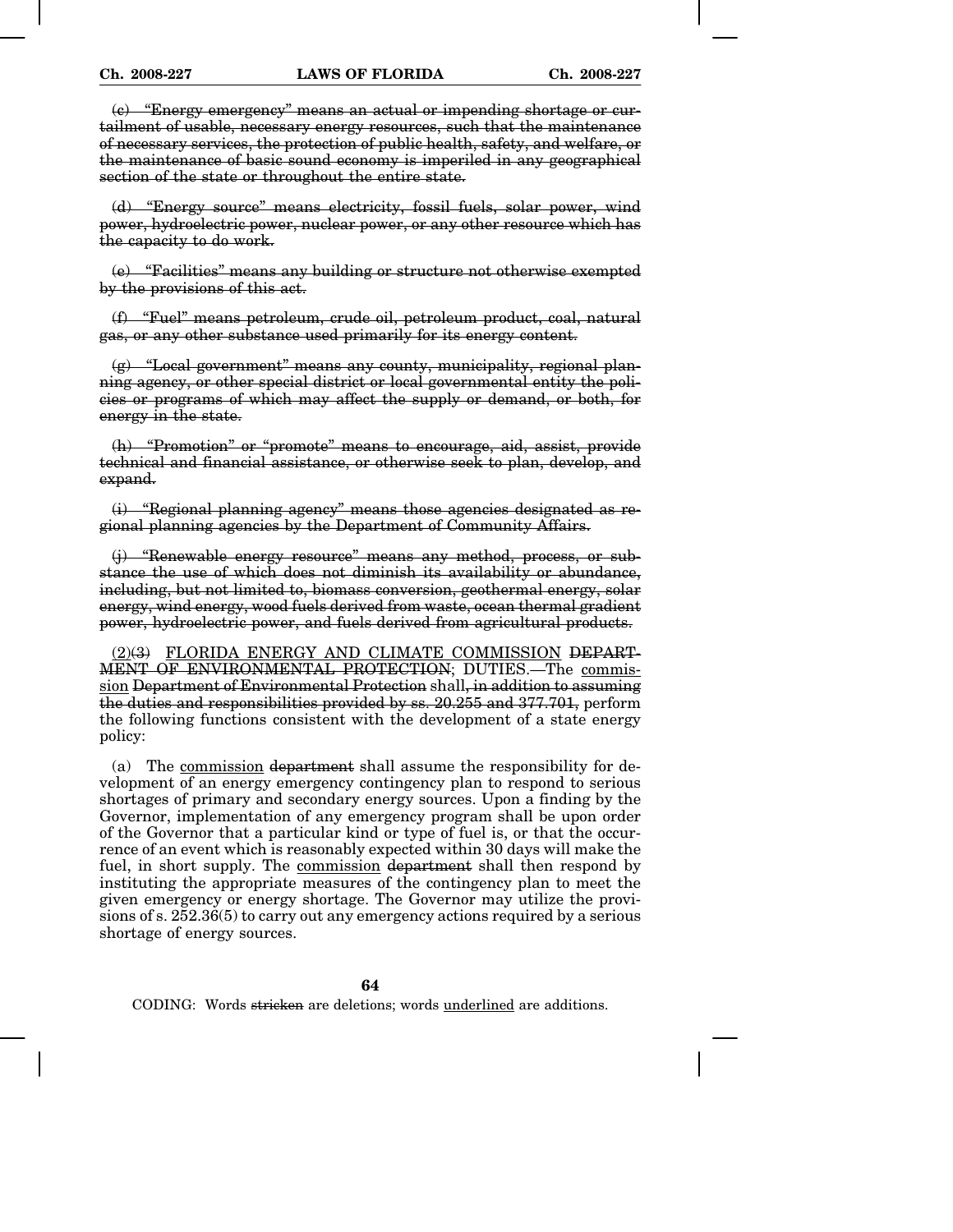(b) The commission department shall be constitute the responsible state agency for performing or coordinating the functions of any federal energy programs delegated to the state, including energy supply, demand, conservation, or allocation.

(c) The commission department shall analyze present and proposed federal energy programs and make recommendations regarding those programs to the Governor and the Legislature.

(d) The commission department shall coordinate efforts to seek federal support or other support for state energy activities, including energy conservation, research, or development, and shall be the state agency responsible for the coordination of multiagency energy conservation programs and plans.

(e) The commission department shall analyze energy data collected and prepare long-range forecasts of energy supply and demand in coordination with the Florida Public Service Commission, which shall have responsibility for electricity and natural gas forecasts. To this end, the forecasts shall contain:

1. An analysis of the relationship of state economic growth and development to energy supply and demand, including the constraints to economic growth resulting from energy supply constraints.

2. Plans for the development of renewable energy resources and reduction in dependence on depletable energy resources, particularly oil and natural gas, and an analysis of the extent to which renewable energy sources are being utilized in the state.

3. Consideration of alternative scenarios of statewide energy supply and demand for 5, 10, and 20 years, to identify strategies for long-range action, including identification of potential social, economic, and environmental effects.

4. An assessment of the state's energy resources, including examination of the availability of commercially developable and imported fuels, and an analysis of anticipated effects on the state's environment and social services resulting from energy resource development activities or from energy supply constraints, or both.

(f) The commission department shall submit an annual report to make a report, as requested by the Governor and or the Legislature, reflecting its activities and making recommendations of policies for improvement of the state's response to energy supply and demand and its effect on the health, safety, and welfare of the people of Florida. The report shall include a report from the Florida Public Service Commission on electricity and natural gas and information on energy conservation programs conducted and underway under way in the past year and shall include recommendations for energy conservation programs for the state, including, but not limited to, the following factors: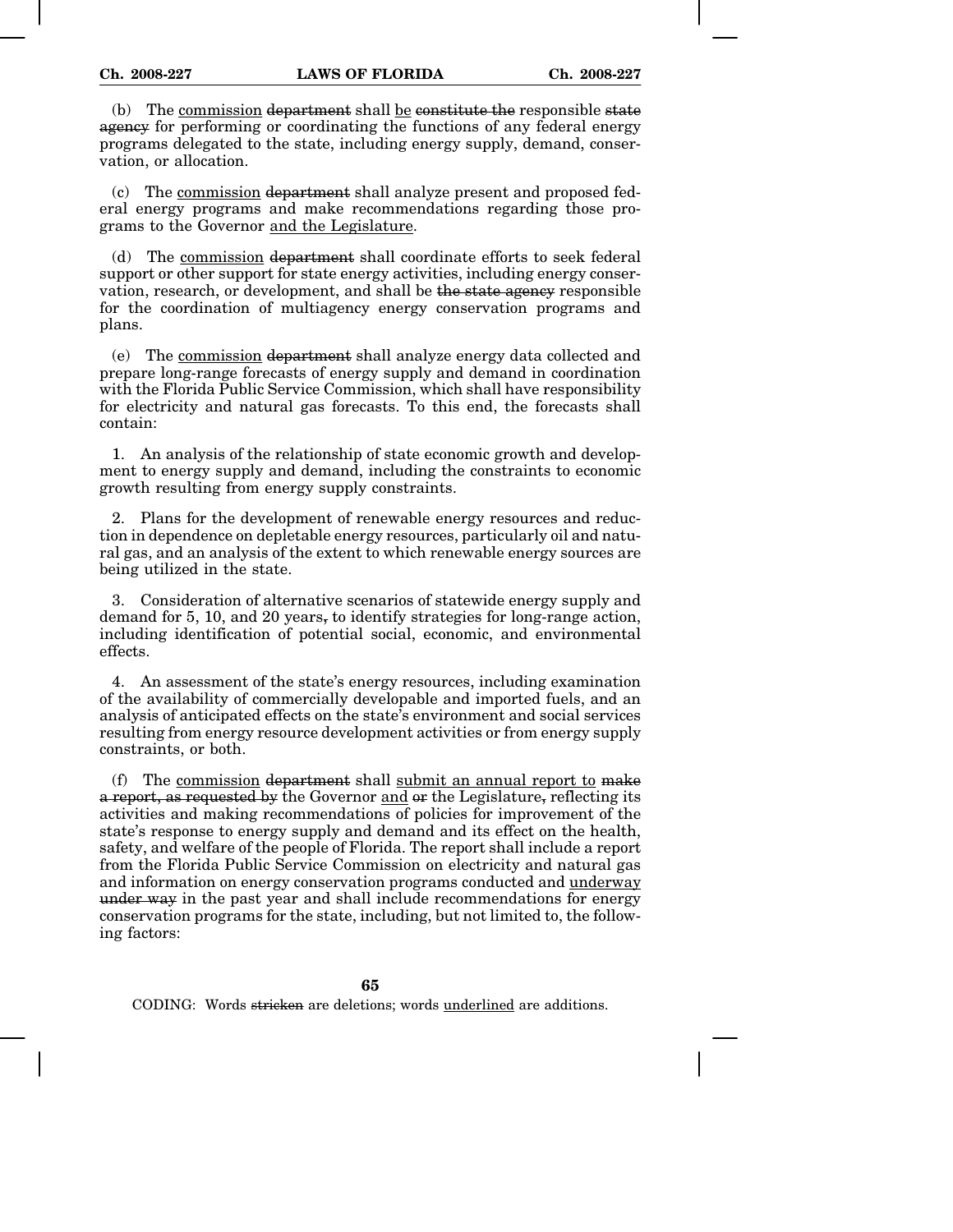1. Formulation of specific recommendations for improvement in the efficiency of energy utilization in governmental, residential, commercial, industrial, and transportation sectors.

2. Collection and dissemination of information relating to energy conservation.

3. Development and conduct of educational and training programs relating to energy conservation.

4. An analysis of the ways in which state agencies are seeking to implement s. 377.601(2)(4), the state energy policy, and recommendations for better fulfilling this policy.

 $(g)$  The commission department has authority to adopt rules pursuant to ss.  $120.536(1)$  and  $120.54$  to implement the provisions of this act.

(h) The commission shall promote the development and use of renewable energy resources, in conformance with the provisions of chapter 187 and s. 377.601, by:

1. Establishing goals and strategies for increasing the use of solar energy in this state.

2. Aiding and promoting the commercialization of solar energy technology, in cooperation with the Florida Solar Energy Center, Enterprise Florida, Inc., and any other federal, state, or local governmental agency which may seek to promote research, development, and demonstration of solar energy equipment and technology.

3. Identifying barriers to greater use of solar energy systems in this state, and developing specific recommendations for overcoming identified barriers, with findings and recommendations to be submitted annually in the report to the Governor and Legislature required under paragraph (f).

4. In cooperation with the Department of Environmental Protection, the Department of Transportation, the Department of Community Affairs, Enterprise Florida, Inc., the Florida Solar Energy Center, and the Florida Solar Energy Industries Association, investigating opportunities, pursuant to the National Energy Policy Act of 1992, and the Housing and Community Development Act of 1992, and any subsequent federal legislation, for solar electric vehicles and other solar energy manufacturing, distribution, installation, and financing efforts which will enhance this state's position as the leader in solar energy research, development, and use.

5. Undertaking other initiatives to advance the development and use of renewable energy resources in this state.

In the exercise of its responsibilities under this paragraph, the commission department shall seek the assistance of the solar energy industry in this state and other interested parties and is authorized to enter into contracts, retain professional consulting services, and expend funds appropriated by the Legislature for such purposes.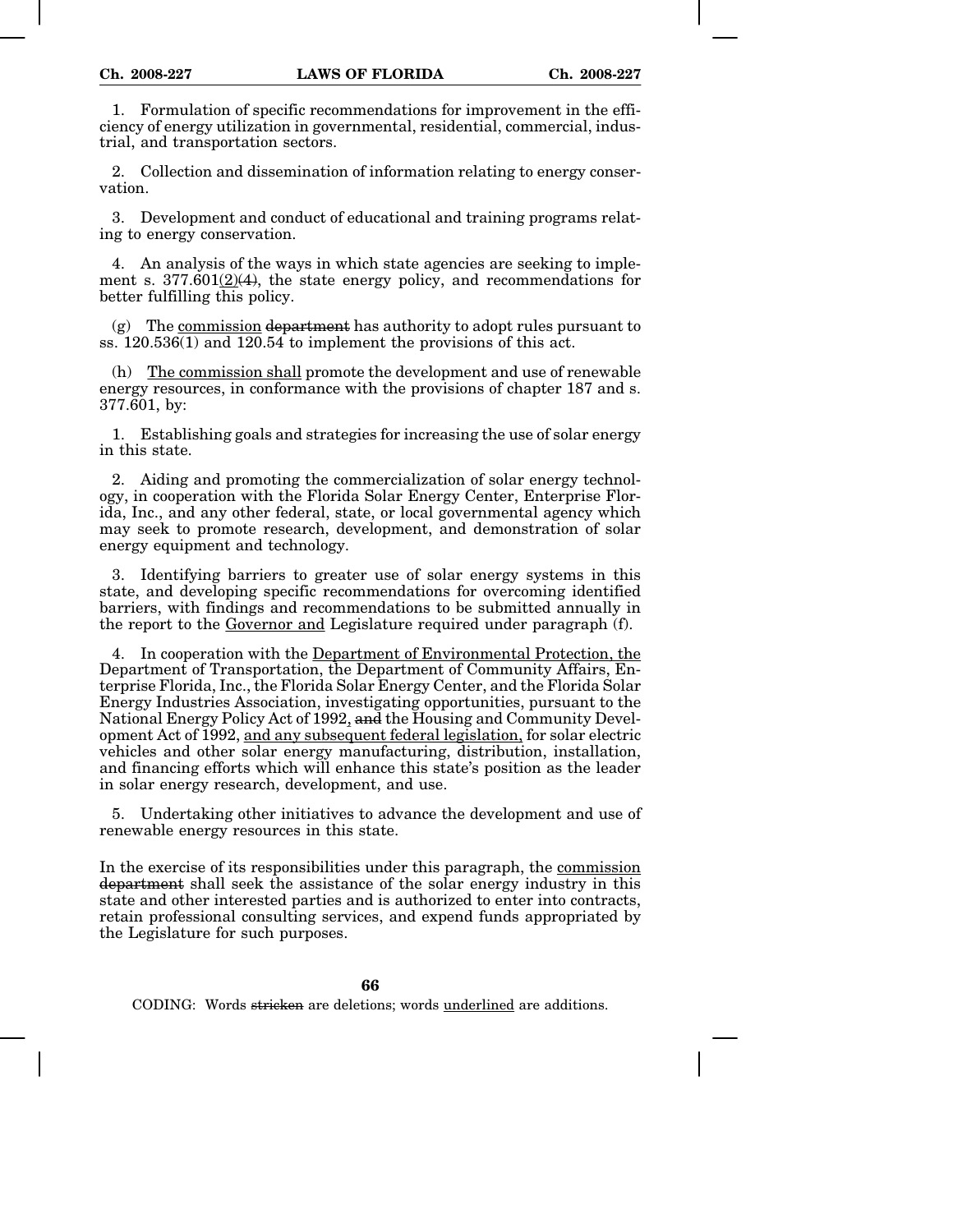(i) The commission department shall promote energy conservation in all energy use sectors throughout the state and shall constitute the state agency primarily responsible for this function. To this end, the commission department shall coordinate the energy conservation programs of all state agencies and review and comment on the energy conservation programs of all state agencies.

(j) The commission department shall serve as the state clearinghouse for indexing and gathering all information related to energy programs in state universities, in private universities, in federal, state, and local government agencies, and in private industry and shall prepare and distribute such information in any manner necessary to inform and advise the citizens of the state of such programs and activities. This shall include developing and maintaining a current index and profile of all research activities, which shall be identified by energy area and may include a summary of the project, the amount and sources of funding, anticipated completion dates, or, in case of completed research, conclusions, recommendations, and applicability to state government and private sector functions. The commission department shall coordinate, promote, and respond to efforts by all sectors of the economy to seek financial support for energy activities. The commission department shall provide information to consumers regarding the anticipated energy-use and energy-saving characteristics of products and services in coordination with any federal, state, or local governmental agencies as may provide such information to consumers.

(k) The commission department shall coordinate energy-related programs of state government, including, but not limited to, the programs provided in this section. To this end, the commission department shall:

1. Provide assistance to other state agencies, counties, municipalities, and regional planning agencies to further and promote their energy planning activities.

2. Require, in cooperation with the Department of Management Services, all state agencies to operate state-owned and state-leased buildings in accordance with energy conservation standards as adopted by the Department of Management Services. Every 3 months, the Department of Management Services shall furnish the commission department data on agencies' energy consumption and emissions of greenhouse gases in a format prescribed by the commission mutually agreed upon by the two departments.

3. Promote the development and use of renewable energy resources, energy efficiency technologies, and conservation measures.

4. Promote the recovery of energy from wastes, including, but not limited to, the use of waste heat, the use of agricultural products as a source of energy, and recycling of manufactured products. Such promotion shall be conducted in conjunction with, and after consultation with, the Department of Environmental Protection and, the Florida Public Service Commission where electrical generation or natural gas is involved, and any other relevant federal, state, or local governmental agency having responsibility for resource recovery programs.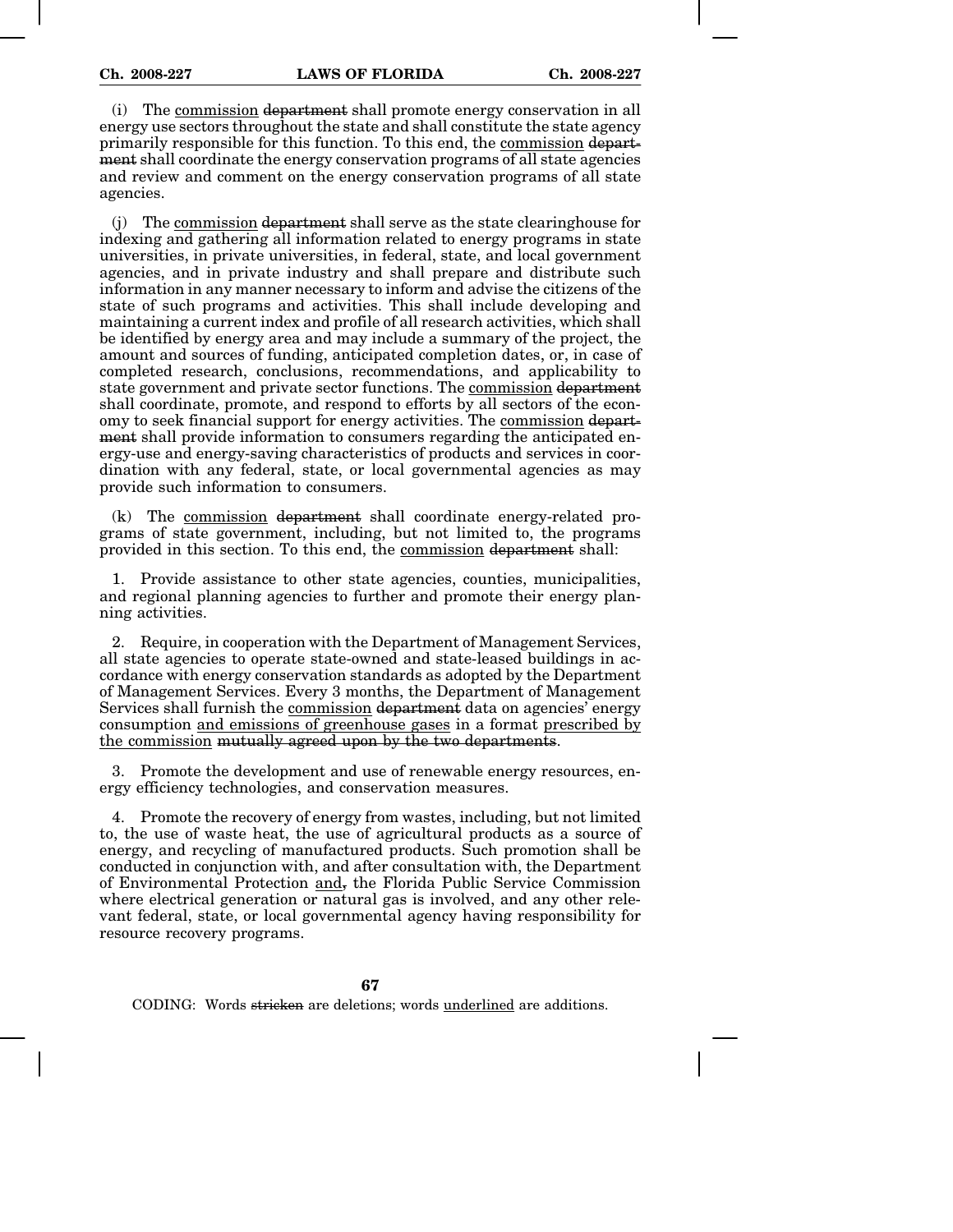(l) The commission department shall develop, coordinate, and promote a comprehensive research plan for state programs. Such plan shall be consistent with state energy policy and shall be updated on a biennial basis.

(m) In recognition of the devastation to the economy of this state and the dangers to the health and welfare of residents of this state caused by severe hurricanes Hurricane Andrew, and the potential for such impacts caused by other natural disasters, the commission department shall include in its energy emergency contingency plan and provide to the Florida Building Commission Department of Community Affairs for inclusion in the Florida Energy Efficiency Code for Building Construction state model energy efficiency building code specific provisions to facilitate the use of cost-effective solar energy technologies as emergency remedial and preventive measures for providing electric power, street lighting, and water heating service in the event of electric power outages.

 $(3)(4)$  The commission department shall be responsible for the administration of the Coastal Energy Impact Program provided for and described in Pub. L. No. 94-370, 16 U.S.C. s. 1456a.

Section 56. Paragraph (a) of subsection (2) of section 377.705, Florida Statutes, is amended to read:

377.705 Solar Energy Center; development of solar energy standards.—

(2) LEGISLATIVE FINDINGS AND INTENT.—

(a) The Legislature recognizes that if present trends continue, Florida will increase present energy consumption sixfold by the year 2000. Because of this dramatic increase and because existing domestic conventional energy resources will not provide sufficient energy to meet the nation's future needs, new sources of energy must be developed and applied. One such source, solar energy, has been in limited use in Florida for 30 years. Applications of incident solar energy, the use of solar radiation to provide energy for water heating, space heating, space cooling, and other uses, through suitable absorbing equipment on or near a residence or commercial structure, must be extensively expanded. Unfortunately, the initial costs with regard to the production of solar energy have been prohibitively expensive. However, Because of increases in the cost of conventional fuel, certain applications of solar energy are becoming competitive, particularly when lifecycle costs are considered. It is the intent of the Legislature in formulating a sound and balanced energy policy for the state to encourage the development of an alternative energy capability in the form of incident solar energy.

Section 57. Section 377.801, Florida Statutes, is amended to read:

377.801 Short title.—Sections 377.801-377.806 may be cited as the "Florida Energy and Climate Protection Renewable Energy Technologies and Energy Efficiency Act."

Section 58. Section 377.802, Florida Statutes, is amended to read:

377.802 Purpose.—This act is intended to provide incentives for Florida's citizens, businesses, school districts, and local governments to take action

**68**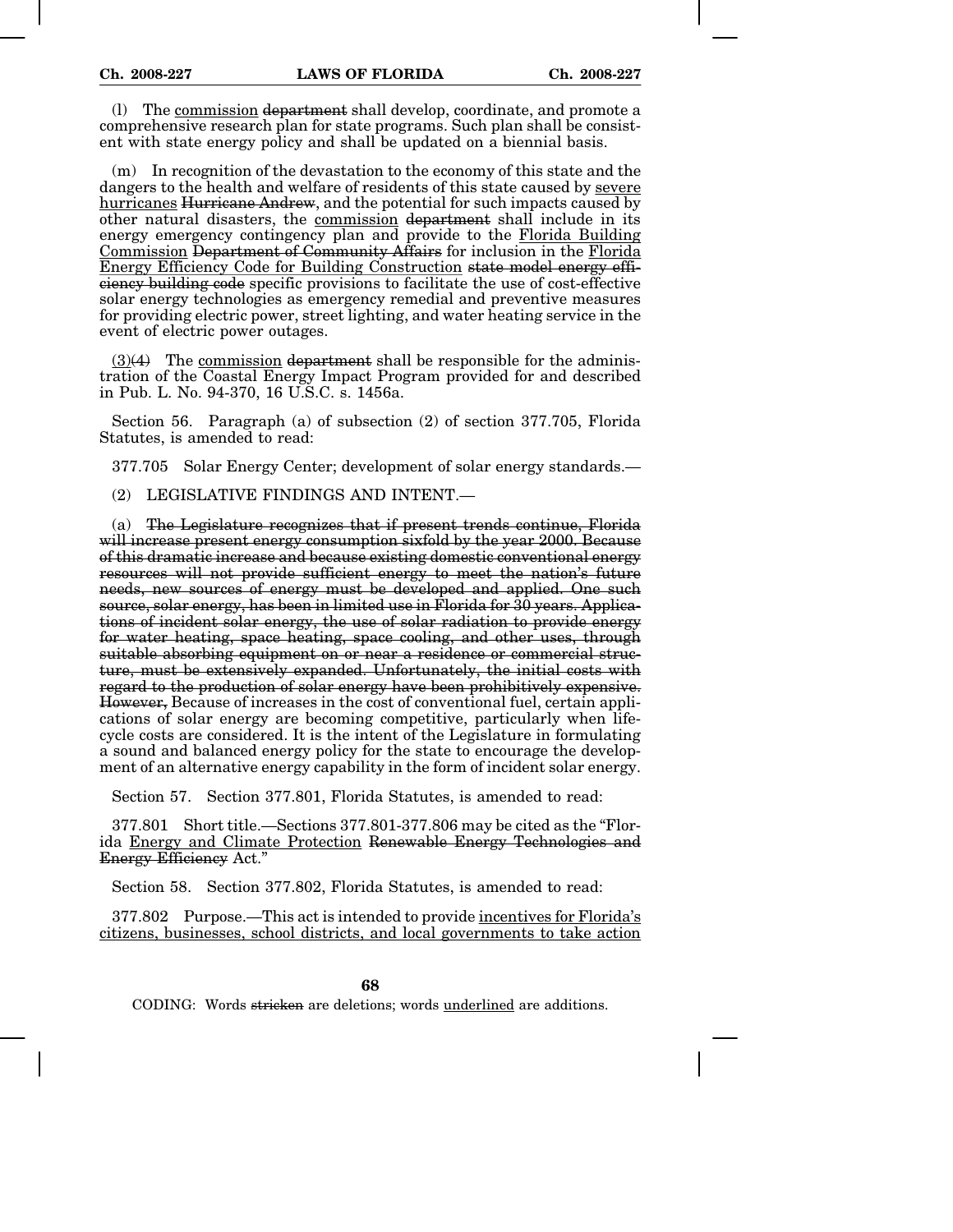to diversify the state's energy supplies, reduce dependence on foreign oil, and mitigate the effects of climate change by providing funding for activities designed to achieve these goals. The grant programs in this act are intended matching grants to stimulate capital investment in the state and to enhance the market for and promote the statewide utilization of renewable energy technologies and technologies intended to diversify Florida's energy supplies, reduce dependence on foreign oil, and combat or limit climate change impacts. The targeted grants program is designed to advance the already growing establishment of renewable energy technologies in the state and encourage the use of other incentives such as tax exemptions and regulatory certainty to attract additional renewable energy technology producers, developers, and users to the state. This act is also intended to provide incentives for the purchase of energy-efficient appliances and rebates for solar energy equipment installations for residential and commercial buildings.

Section 59. Section 377.803, Florida Statutes, is amended to read:

377.803 Definitions.—As used in ss. 377.801-377.806, the term:

(1) "Act" means the Florida Energy and Climate Protection Renewable Energy Technologies and Energy Efficiency Act.

 $(2)$  "Approved metering equipment" means a device capable of measuring the energy output of a solar thermal system that has been approved by the commission.

 $(2)(3)$  "Commission" means the Florida Energy and Climate Public Service Commission.

## (4) "Department" means the Department of Environmental Protection.

 $(3)(5)$  "Person" means an individual, partnership, joint venture, private or public corporation, association, firm, public service company, or any other public or private entity.

 $(4)(6)$  "Renewable energy" means electrical, mechanical, or thermal energy produced from a method that uses one or more of the following fuels or energy sources: hydrogen, biomass, as defined in s. 366.91, solar energy, geothermal energy, wind energy, ocean energy, waste heat, or hydroelectric power.

 $(5)(7)$  "Renewable energy technology" means any technology that generates or utilizes a renewable energy resource.

(6)(8) "Solar energy system" means equipment that provides for the collection and use of incident solar energy for water heating, space heating or cooling, or other applications that would normally require a conventional source of energy such as petroleum products, natural gas, or electricity that performs primarily with solar energy. In other systems in which solar energy is used in a supplemental way, only those components that collect and transfer solar energy shall be included in this definition.

 $(7)(9)$  "Solar photovoltaic system" means a device that converts incident sunlight into electrical current.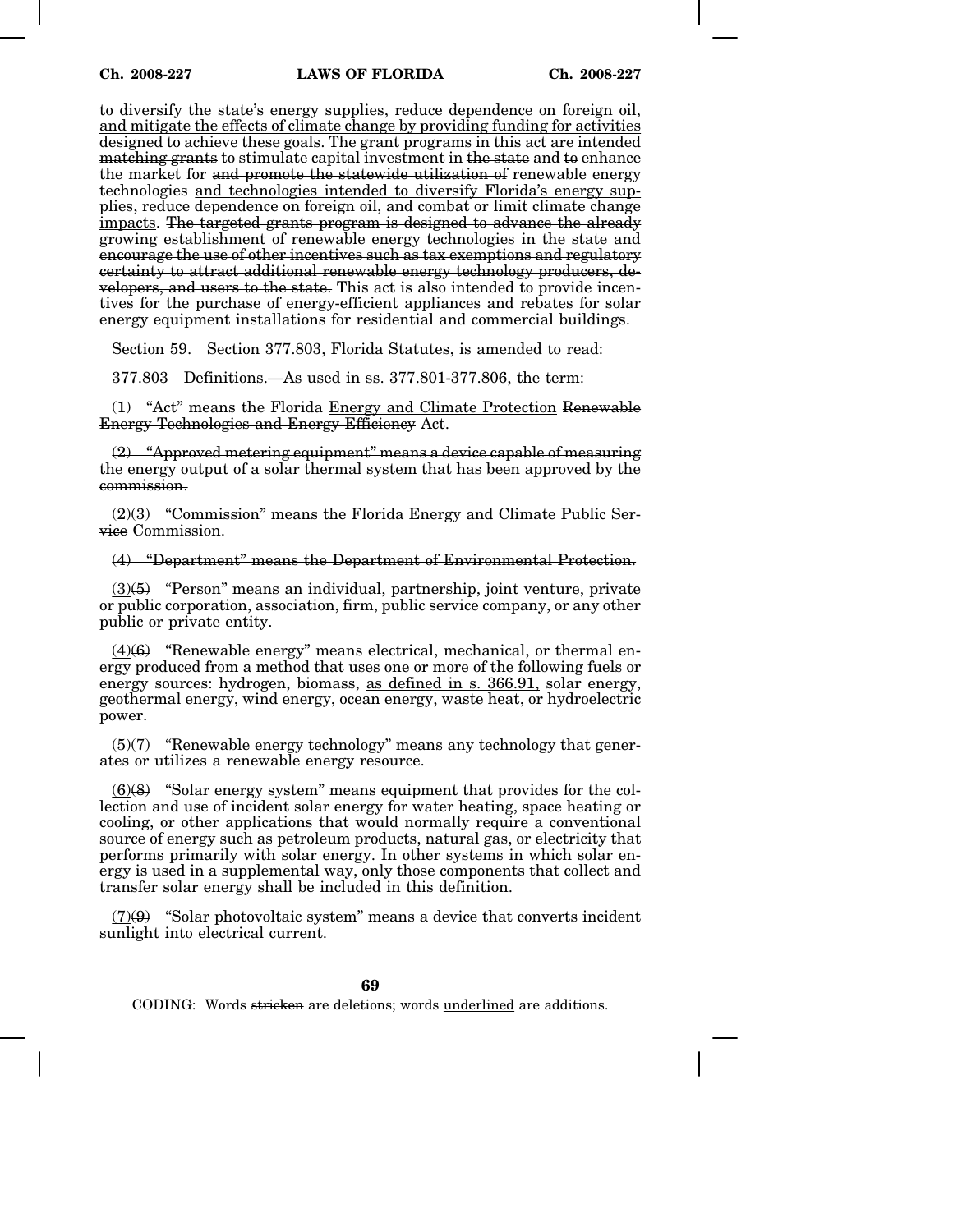$(8)(10)$  "Solar thermal system" means a device that traps heat from incident sunlight in order to heat water.

Section 60. Section 377.804, Florida Statutes, as amended by section 52 of chapter 2007-73, Laws of Florida, is amended to read:

377.804 Renewable Energy and Energy-Efficient Technologies Grants Program.—

(1) The Renewable Energy and Energy-Efficient Technologies Grants Program is established within the commission department to provide renewable energy matching grants for demonstration, commercialization, research, and development projects relating to renewable energy technologies and innovative technologies that significantly increase energy efficiency for vehicles and commercial buildings.

(2) Matching grants for renewable energy technology demonstration, commercialization, research, and development projects described in subsection (1) may be made to any of the following:

(a) Municipalities and county governments.

- (b) Established for-profit companies licensed to do business in the state.
- (c) Universities and colleges in the state.
- (d) Utilities located and operating within the state.
- (e) Not-for-profit organizations.

(f) Other qualified persons, as determined by the commission department.

(3) The commission department may adopt rules pursuant to ss. 120.536(1) and 120.54 to provide for application requirements, provide for ranking of applications, and administer the awarding of grants under this program.

(4) Factors the commission department shall consider in awarding grants include, but are not limited to:

(a) The availability of matching funds or other in-kind contributions applied to the total project from an applicant. The commission department shall give greater preference to projects that provide such matching funds or other in-kind contributions.

(b) The degree to which the project stimulates in-state capital investment and economic development in metropolitan and rural areas, including the creation of jobs and the future development of a commercial market for renewable energy technologies.

(c) The extent to which the proposed project has been demonstrated to be technically feasible based on pilot project demonstrations, laboratory testing, scientific modeling, or engineering or chemical theory that supports the proposal.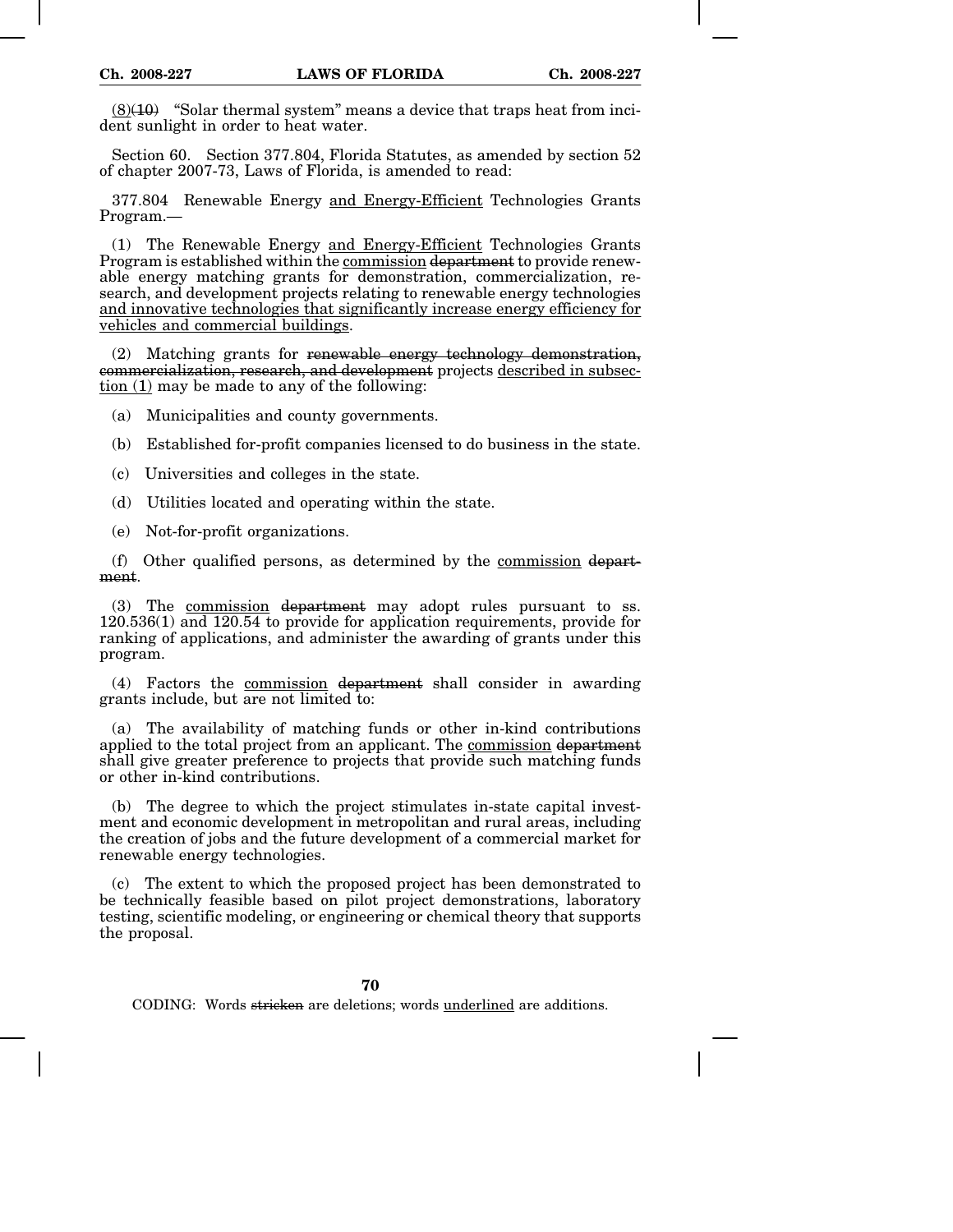(d) The degree to which the project incorporates an innovative new technology or an innovative application of an existing technology.

(e) The degree to which a project generates thermal, mechanical, or electrical energy by means of a renewable energy resource that has substantial long-term production potential.

(f) The degree to which a project demonstrates efficient use of energy and material resources.

(g) The degree to which the project fosters overall understanding and appreciation of renewable energy technologies.

(h) The ability to administer a complete project.

(i) Project duration and timeline for expenditures.

(j) The geographic area in which the project is to be conducted in relation to other projects.

(k) The degree of public visibility and interaction.

(5) The commission department shall solicit the expertise of other state agencies, Enterprise Florida, Inc., and state universities, and may solicit the expertise of other public and private entities it deems appropriate, in evaluating project proposals. State agencies shall cooperate with the commission Department of Environmental Protection and provide such assistance as requested.

(6) The commission department shall coordinate and actively consult with the Department of Agriculture and Consumer Services during the review and approval process of grants relating to bioenergy projects for renewable energy technology<del>, and the departments shall jointly determine</del> the grant awards to these bioenergy projects. No grant funding shall be awarded to any bioenergy project without such joint approval. Factors for consideration in awarding grants may include, but are not limited to, the degree to which:

(a) The project stimulates in-state capital investment and economic development in metropolitan and rural areas, including the creation of jobs and the future development of a commercial market for bioenergy.

(b) The project produces bioenergy from Florida-grown crops or biomass.

(c) The project demonstrates efficient use of energy and material resources.

(d) The project fosters overall understanding and appreciation of bioenergy technologies.

(e) Matching funds and in-kind contributions from an applicant are available.

(f) The project duration and the timeline for expenditures are acceptable.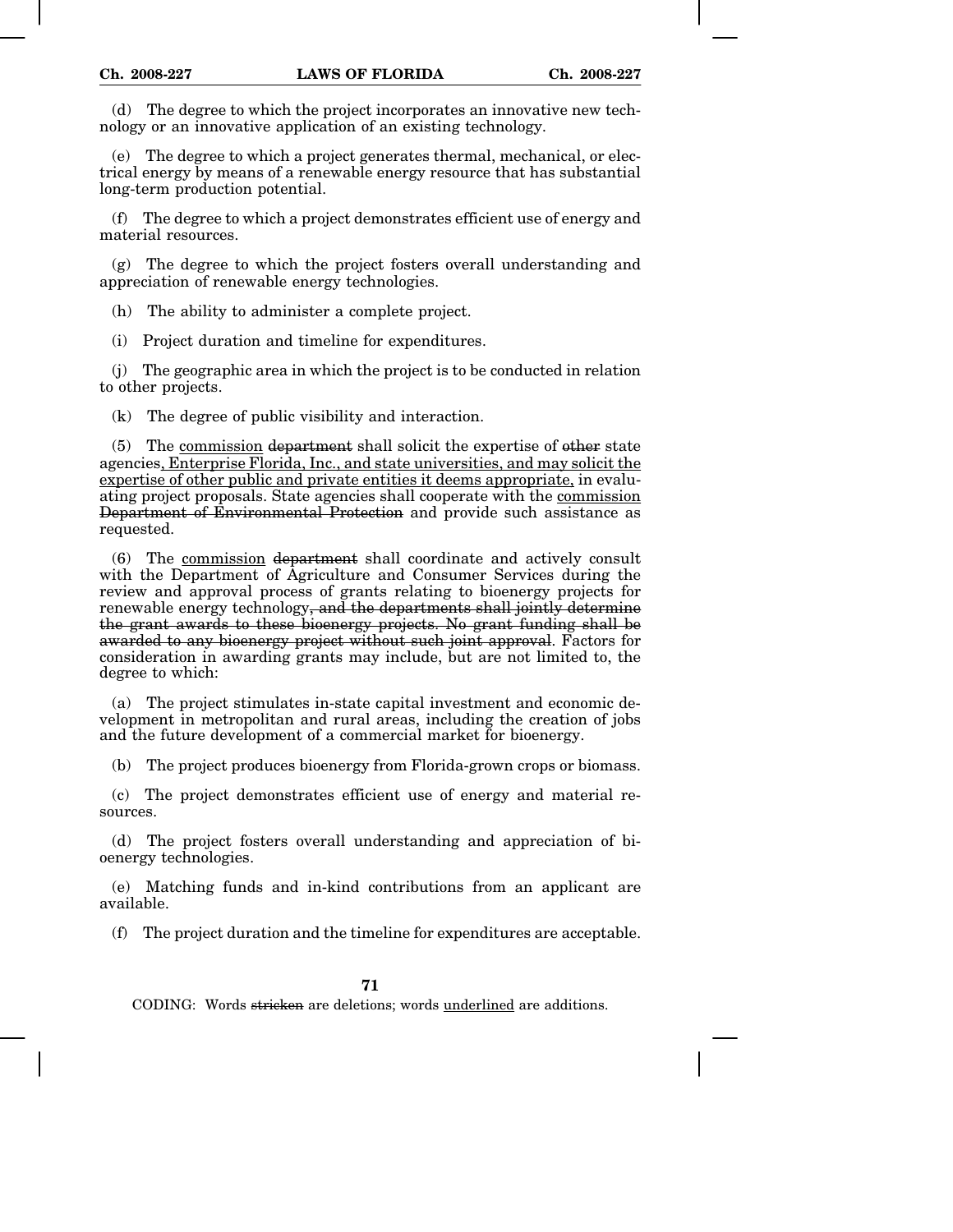(g) The project has a reasonable assurance of enhancing the value of agricultural products or will expand agribusiness in the state.

(h) Preliminary market and feasibility research has been conducted by the applicant or others and shows there is a reasonable assurance of a potential market.

(7) Each grant application shall be accompanied by an affidavit from the applicant attesting to the accuracy of the statements contained in the application.

Section 61. Section 377.806, Florida Statutes, is amended to read:

377.806 Solar Energy System Incentives Program.—

(1) PURPOSE.—The Solar Energy System Incentives Program is established within the commission department to provide financial incentives for the purchase and installation of solar energy systems. Any resident of the state who purchases and installs a new solar energy system of 2 kilowatts or larger for a solar photovoltaic system, a solar energy system that provides at least 50 percent of a building's hot water consumption for a solar thermal system, or a solar thermal pool heater, from July 1, 2006, through June 30, 2010, is eligible for a rebate on a portion of the purchase price of that solar energy system.

(2) SOLAR PHOTOVOLTAIC SYSTEM INCENTIVE.—

(a) Eligibility requirements.—A solar photovoltaic system qualifies for a rebate if:

1. The system is installed by a state-licensed master electrician, electrical contractor, or solar contractor.

2. The system complies with state interconnection standards as provided by the Florida Public Service Commission.

3. The system complies with all applicable building codes as defined by the Florida Building Code local jurisdictional authority.

(b) Rebate amounts.—The rebate amount shall be set at \$4 per watt based on the total wattage rating of the system. The maximum allowable rebate per solar photovoltaic system installation shall be as follows:

1. Twenty thousand dollars for a residence.

2. One hundred thousand dollars for a place of business, a publicly owned or operated facility, or a facility owned or operated by a private, not-forprofit organization, including condominiums or apartment buildings.

(3) SOLAR THERMAL SYSTEM INCENTIVE.—

(a) Eligibility requirements.—A solar thermal system qualifies for a rebate if: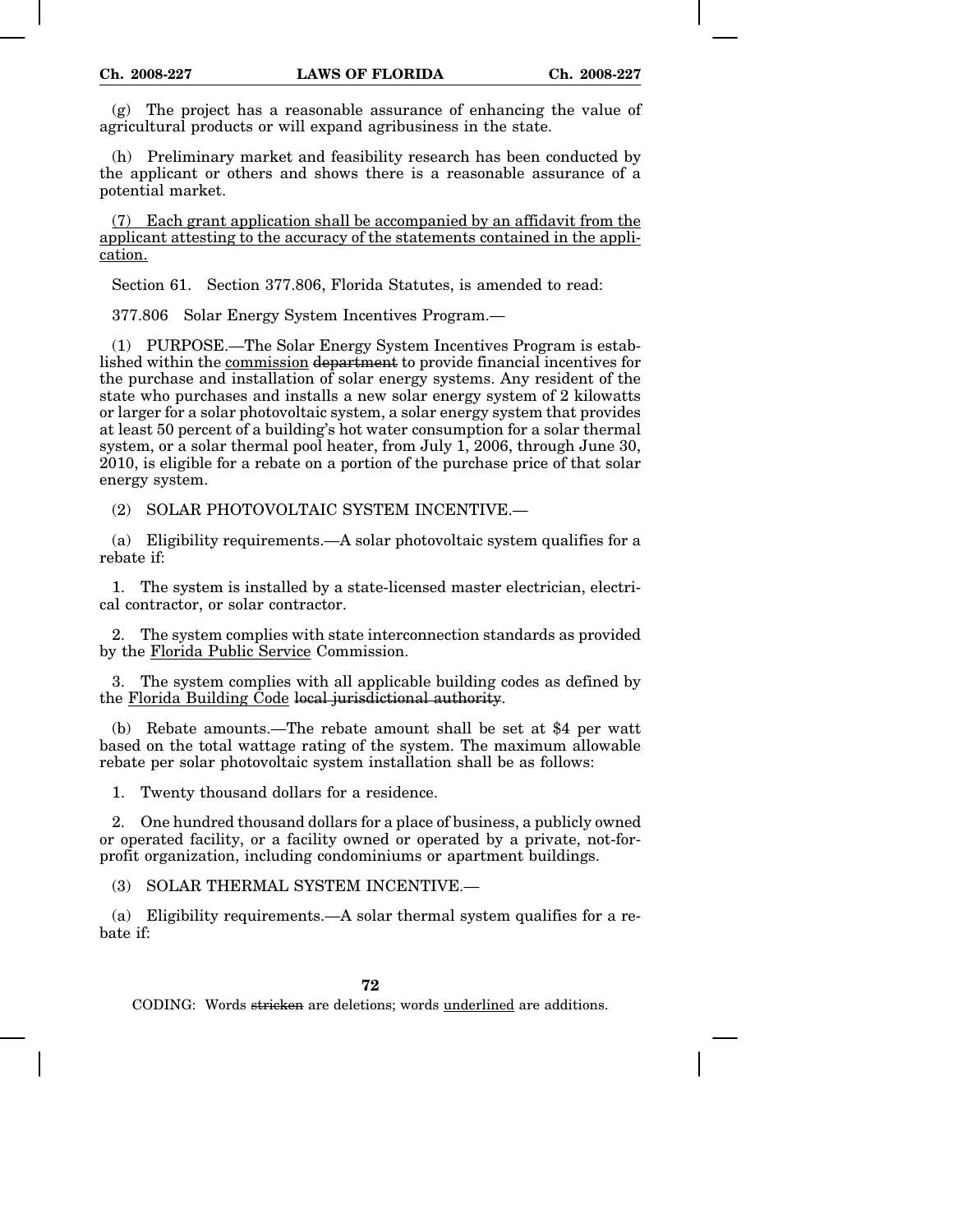1. The system is installed by a state-licensed solar or plumbing contractor, or for the installation of standing seam hybrid thermal roofs, a roofing contractor.

2. The system complies with all applicable building codes as defined by the Florida Building Code local jurisdictional authority.

(b) Rebate amounts.—Authorized rebates for installation of solar thermal systems shall be as follows:

1. Five hundred dollars for a residence.

2. Fifteen dollars per 1,000 Btu up to a maximum of \$5,000 for a place of business, a publicly owned or operated facility, or a facility owned or operated by a private, not-for-profit organization, including condominiums or apartment buildings. Btu must be verified by approved metering equipment.

(4) SOLAR THERMAL POOL HEATER INCENTIVE.—

(a) Eligibility requirements.—A solar thermal pool heater qualifies for a rebate if the system is installed by a state-licensed solar or plumbing contractor and the system complies with all applicable building codes as defined by the Florida Building Code local jurisdictional authority.

(b) Rebate amount.—Authorized rebates for installation of solar thermal pool heaters shall be \$100 per installation.

(5) APPLICATION.—Application for a rebate must be made within  $120$ 90 days after the purchase of the solar energy equipment.

(6) REBATE AVAILABILITY.—The commission department shall determine and publish on a regular basis the amount of rebate funds remaining in each fiscal year. The total dollar amount of all rebates issued by the department is subject to the total amount of appropriations in any fiscal year for this program. If funds are insufficient during the current fiscal year, any requests for rebates received during that fiscal year may be processed during the following fiscal year. Requests for rebates received in a fiscal year that are processed during the following fiscal year shall be given priority over requests for rebates received during the following fiscal year.

(7) RULES.—The commission department shall adopt rules pursuant to ss. 120.536(1) and 120.54 to develop rebate applications and administer the issuance of rebates.

Section 62. Section 377.808, Florida Statutes, is created to read:

377.808 Florida Green Government Grants Act.—

(1) This section may be cited as the "Florida Green Government Grants Act."

(2) The Florida Energy and Climate Commission shall use funds specifically appropriated to award grants under this section to assist local govern-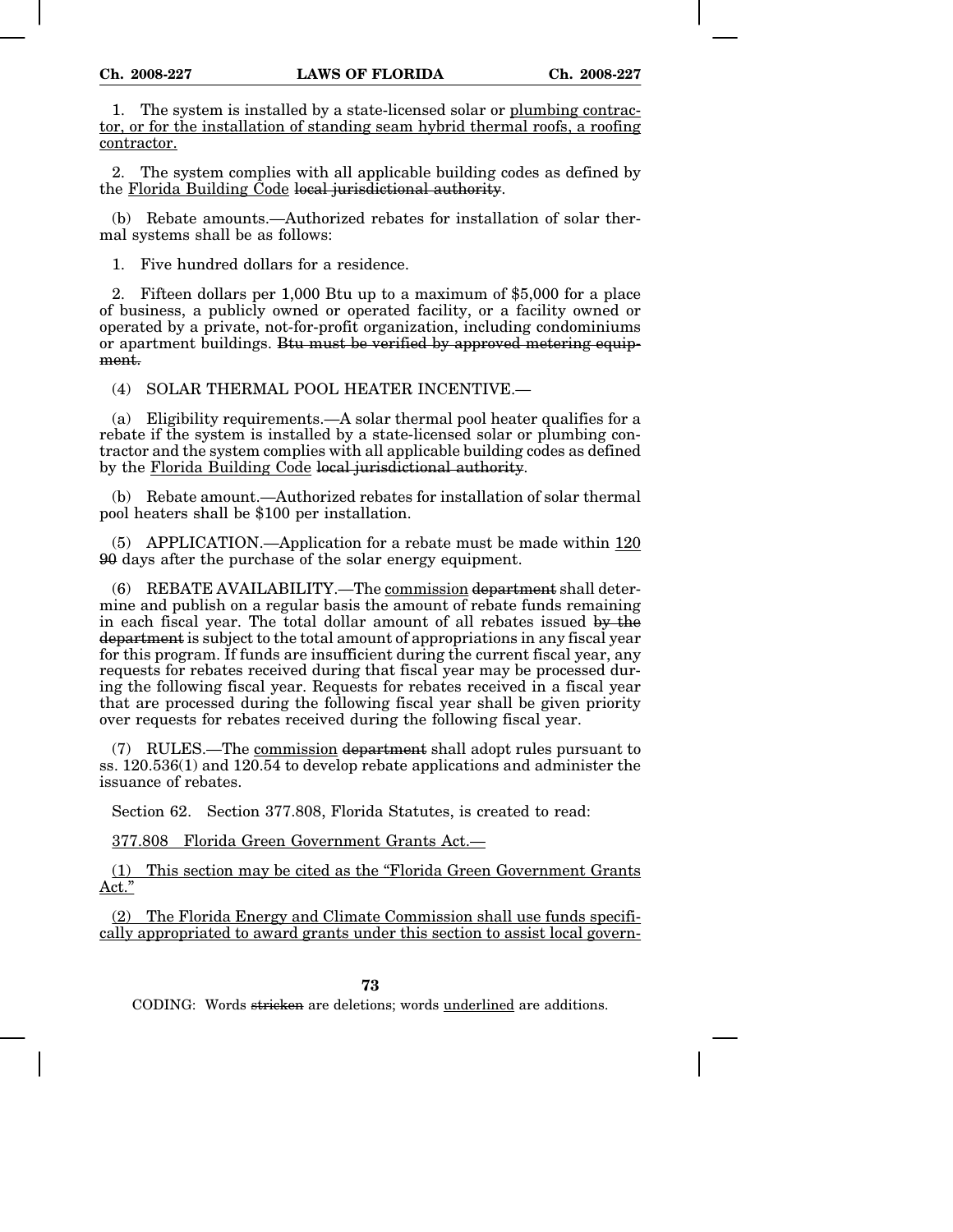ments, including municipalities, counties, and school districts, in the development and implementation of programs that achieve green standards. Green standards shall be determined by the commission and shall provide for cost-efficient solutions, reducing greenhouse gas emissions, improving quality of life, and strengthening the state's economy.

(3) The commission shall adopt rules pursuant to chapter 120 to administer the grants provided for in this section. In accordance with the rules adopted by the commission under this section, the commission may provide grants from funds specifically appropriated for this purpose to local governments for the costs of achieving green standards, including necessary administrative expenses. The rules of the commission shall:

(a) Designate one or more suitable green government standards frameworks from which local governments may develop a greening government initiative and from which projects may be eligible for funding pursuant to this section.

(b) Require that projects that plan, design, construct, upgrade, or replace facilities reduce greenhouse gas emissions and be cost-effective, environmentally sound, permittable, and implementable.

(c) Require local governments to match state funds with direct project cost sharing or in-kind services.

(d) Provide for a scale of matching requirements for local governments on the basis of population in order to assist rural and undeveloped areas of the state with any financial burden of addressing climate change impacts.

(e) Require grant applications to be submitted on appropriate forms developed and adopted by the commission with appropriate supporting documentation and require records to be maintained.

(f) Establish a system to determine the relative priority of grant applications. The system shall consider greenhouse gas reductions, energy savings and efficiencies, and proven technologies.

(g) Establish requirements for competitive procurement of engineering and construction services, materials, and equipment.

(h) Provide for termination of grants when program requirements are not met.

(4) Each local government is limited to not more than two grant applications during each application period announced by the commission. However, a local government may not have more than three active projects expending grant funds during any state fiscal year.

(5) The commission shall perform an adequate overview of each grant, which may include technical review, site inspections, disbursement approvals, and auditing to successfully implement this section.

Section 63. Paragraph (c) of subsection (3) of section 380.23, Florida Statutes, is amended to read:

**74**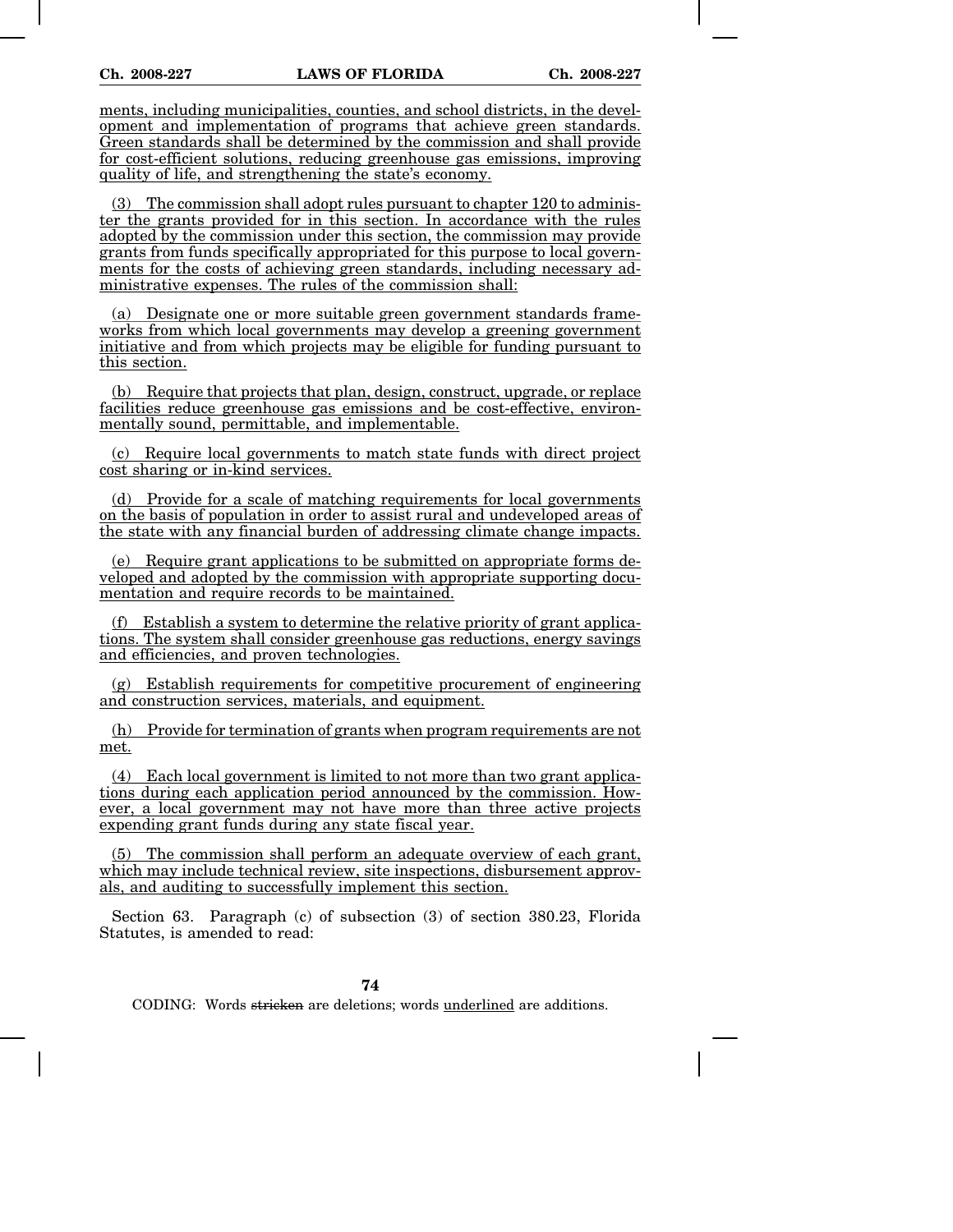380.23 Federal consistency.—

(3) Consistency review shall be limited to review of the following activities, uses, and projects to ensure that such activities, uses, and projects are conducted in accordance with the state's coastal management program:

(c) Federally licensed or permitted activities affecting land or water uses when such activities are in or seaward of the jurisdiction of local governments required to develop a coastal zone protection element as provided in s. 380.24 and when such activities involve:

1. Permits and licenses required under the Rivers and Harbors Act of 1899, 33 U.S.C. ss. 401 et seq., as amended.

2. Permits and licenses required under the Marine Protection, Research and Sanctuaries Act of 1972, 33 U.S.C. ss. 1401-1445 and 16 U.S.C. ss. 1431- 1445, as amended.

3. Permits and licenses required under the Federal Water Pollution Control Act of 1972, 33 U.S.C. ss. 1251 et seq., as amended, unless such permitting activities have been delegated to the state pursuant to said act.

4. Permits and licenses relating to the transportation of hazardous substance materials or transportation and dumping which are issued pursuant to the Hazardous Materials Transportation Act, 49 U.S.C. ss. 1501 et seq., as amended, or 33 U.S.C. s. 1321, as amended.

5. Permits and licenses required under 15 U.S.C. ss. 717-717w, 3301- 3432, 42 U.S.C. ss. 7101-7352, and 43 U.S.C. ss. 1331-1356 for construction and operation of interstate gas pipelines and storage facilities.

6. Permits and licenses required for the siting and construction of any new electrical power plants as defined in s. 403.503(14)(13), as amended, and the licensing and relicensing of hydroelectric power plants under the Federal Power Act, 16 U.S.C. ss. 791a et seq., as amended.

7. Permits and licenses required under the Mining Law of 1872, 30 U.S.C. ss. 21 et seq., as amended; the Mineral Lands Leasing Act, 30 U.S.C. ss. 181 et seq., as amended; the Mineral Leasing Act for Acquired Lands, 30 U.S.C. ss. 351 et seq., as amended; the Federal Land Policy and Management Act, 43 U.S.C. ss. 1701 et seq., as amended; the Mining in the Parks Act, 16 U.S.C. ss. 1901 et seq., as amended; and the OCS Lands Act, 43 U.S.C. ss. 1331 et seq., as amended, for drilling, mining, pipelines, geological and geophysical activities, or rights-of-way on public lands and permits and licenses required under the Indian Mineral Development Act, 25 U.S.C. ss. 2101 et seq., as amended.

8. Permits and licenses for areas leased under the OCS Lands Act, 43 U.S.C. ss. 1331 et seq., as amended, including leases and approvals of exploration, development, and production plans.

9. Permits and licenses required under the Deepwater Port Act of 1974, 33 U.S.C. ss. 1501 et seq., as amended.

**75**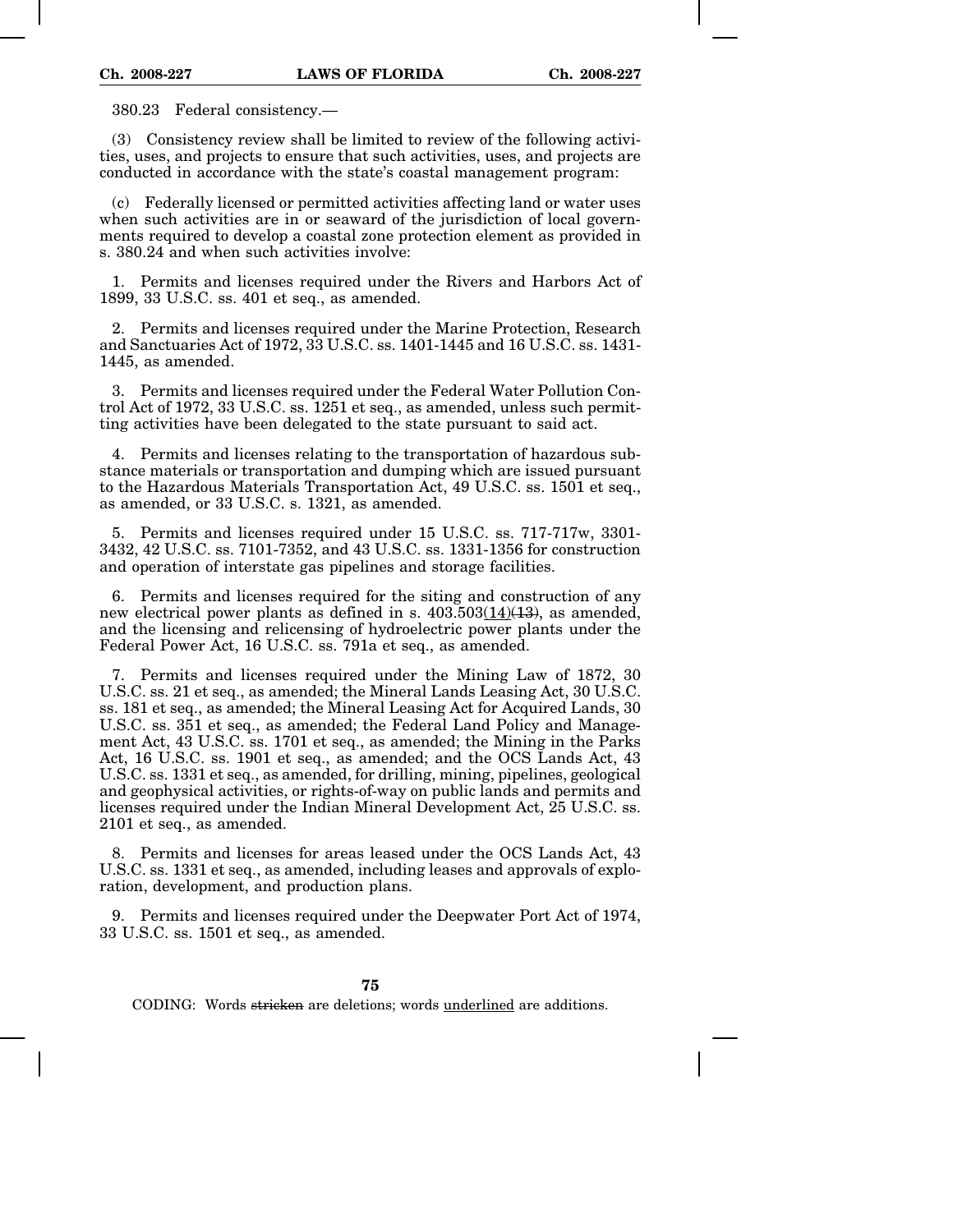10. Permits required for the taking of marine mammals under the Marine Mammal Protection Act of 1972, as amended, 16 U.S.C. s. 1374.

Section 64. Subsection (20) of section 403.031, Florida Statutes, is amended to read:

403.031 Definitions.—In construing this chapter, or rules and regulations adopted pursuant hereto, the following words, phrases, or terms, unless the context otherwise indicates, have the following meanings:

(20) "Electrical power plant" means, for purposes of this part of this chapter, any electrical generating facility that uses any process or fuel and that is owned or operated by an electric utility, as defined in s. 403.503(14)(13), and includes any associated facility that directly supports the operation of the electrical power plant.

Section 65. Section 403.44, Florida Statutes, is created to read:

403.44 Florida Climate Protection Act.—

(1) The Legislature finds it is in the best interest of the state to document, to the greatest extent practicable, greenhouse gas emissions and to pursue a market-based emissions abatement program, such as cap and trade, to address greenhouse gas emissions reductions.

(2) As used in this section, the term:

(a) "Allowance" means a credit issued by the department through allotments or auction which represents an authorization to emit specific amounts of greenhouse gases, as further defined in department rule.

(b) "Cap and trade" or "emissions trading" means an administrative approach used to control pollution by providing a limit on total allowable emissions, providing for allowances to emit pollutants, and providing for the transfer of the allowances among pollutant sources as a means of compliance with emission limits.

(c) "Greenhouse gas" or "GHG" means carbon dioxide, methane, nitrous oxide, and fluorinated gases such as hydrofluorocarbons, perfluorocarbons, and sulfur hexafluoride.

(d) "Leakage" means the offset of emission abatement that is achieved in one location subject to emission control regulation by increased emissions in unregulated locations.

(e) "Major emitter" means an electric utility regulated under this chapter.

(3) A major emitter shall be required to use The Climate Registry for purposes of emission registration and reporting.

(4) The department shall establish the methodologies, reporting periods, and reporting systems that shall be used when major emitters report to The Climate Registry. The department may require the use of quality-assured data from continuous emissions monitoring systems.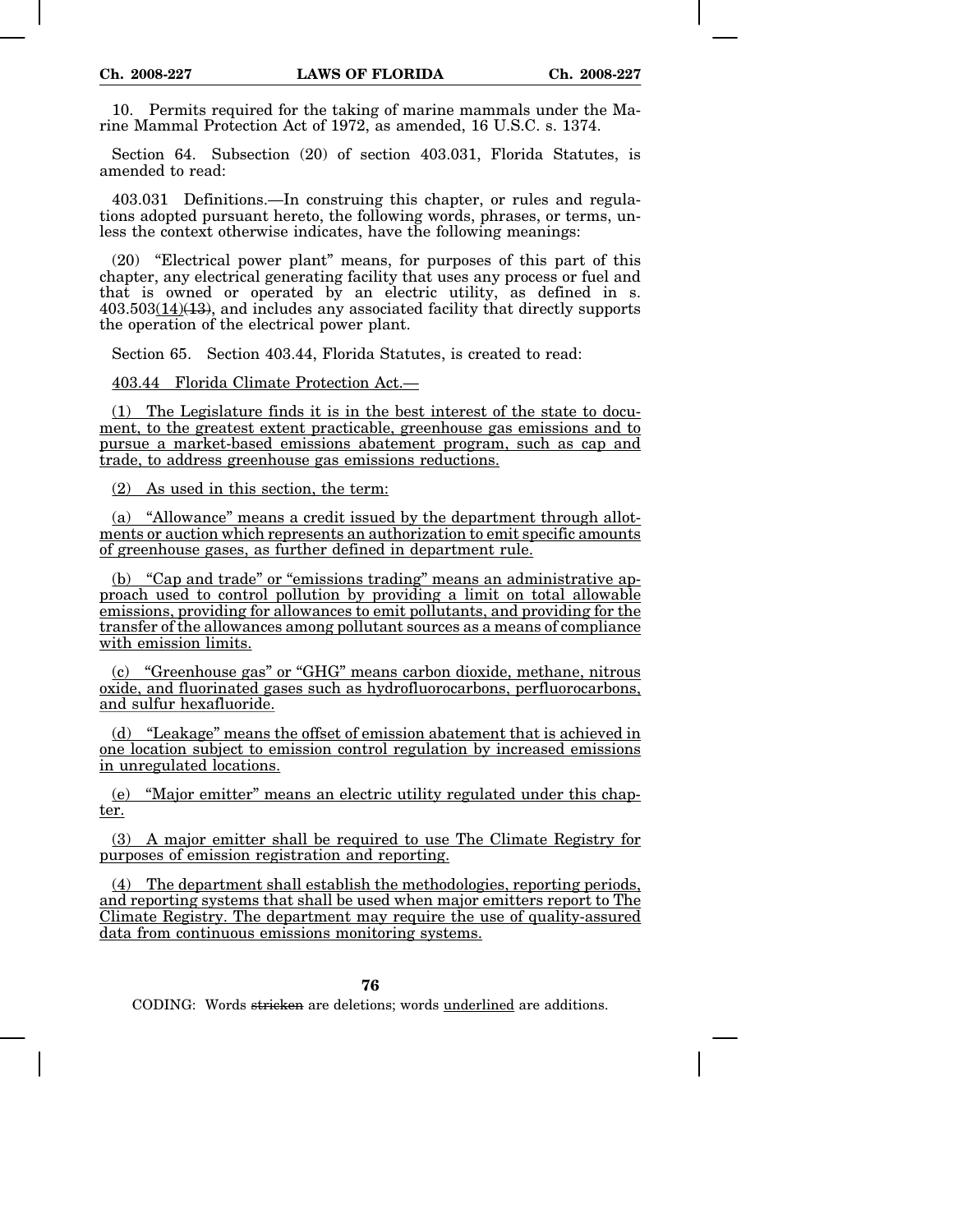(5) The department may adopt rules for a cap-and-trade regulatory program to reduce greenhouse gas emissions from major emitters. When developing the rules, the department shall consult with the Florida Energy and Climate Commission and the Florida Public Service Commission and may consult with the Governor's Action Team for Energy and Climate Change. The department shall not adopt rules until after January 1, 2010. The rules shall not become effective until ratified by the Legislature.

(6) The rules of the cap-and-trade regulatory program shall include, but are not limited to:

(a) A statewide limit or cap on the amount of greenhouse gases emitted by major emitters.

(b) Methods, requirements, and conditions for allocating the cap among major emitters.

(c) Methods, requirements, and conditions for emissions allowances and the process for issuing emissions allowances.

(d) The relationship between allowances and the specific amounts of greenhouse gas emissions they represent.

(e) The length of allowance periods and the time over which entities must account for emissions and surrender allowances equal to emissions.

(f) The timeline of allowances from the initiation of the program through to  $20\overline{50}$ .

 $(g)$  A process for the trade of allowances between major emitters, including a registry, tracking, or accounting system for such trades.

(h) Cost containment mechanisms to reduce price and cost risks associated with the electric generation market in this state. Cost containment mechanisms to be considered for inclusion in the rules include, but are not limited to:

1. Allowing major emitters to borrow allowances from future time periods to meet their greenhouse gas emission limits.

2. Allowing major emitters to bank greenhouse gas emission reductions in the current year to be used to meet emission limits in future years.

3. Allowing major emitters to purchase emissions offsets from other entities that produce verifiable reductions in unregulated greenhouse gas emissions or that produce verifiable reductions in greenhouse gas emissions through voluntary practices that capture and store greenhouse gases that otherwise would be released into the atmosphere. In considering this cost containment mechanism, the department shall identify sectors and activities outside of the capped sectors, including other state, federal, or international activities, and the conditions under which reductions there can be credited against emissions of capped entities in place of allowances issued by the department. The department shall also consider potential methods and their effectiveness to avoid double-incentivizing such activities.

**77**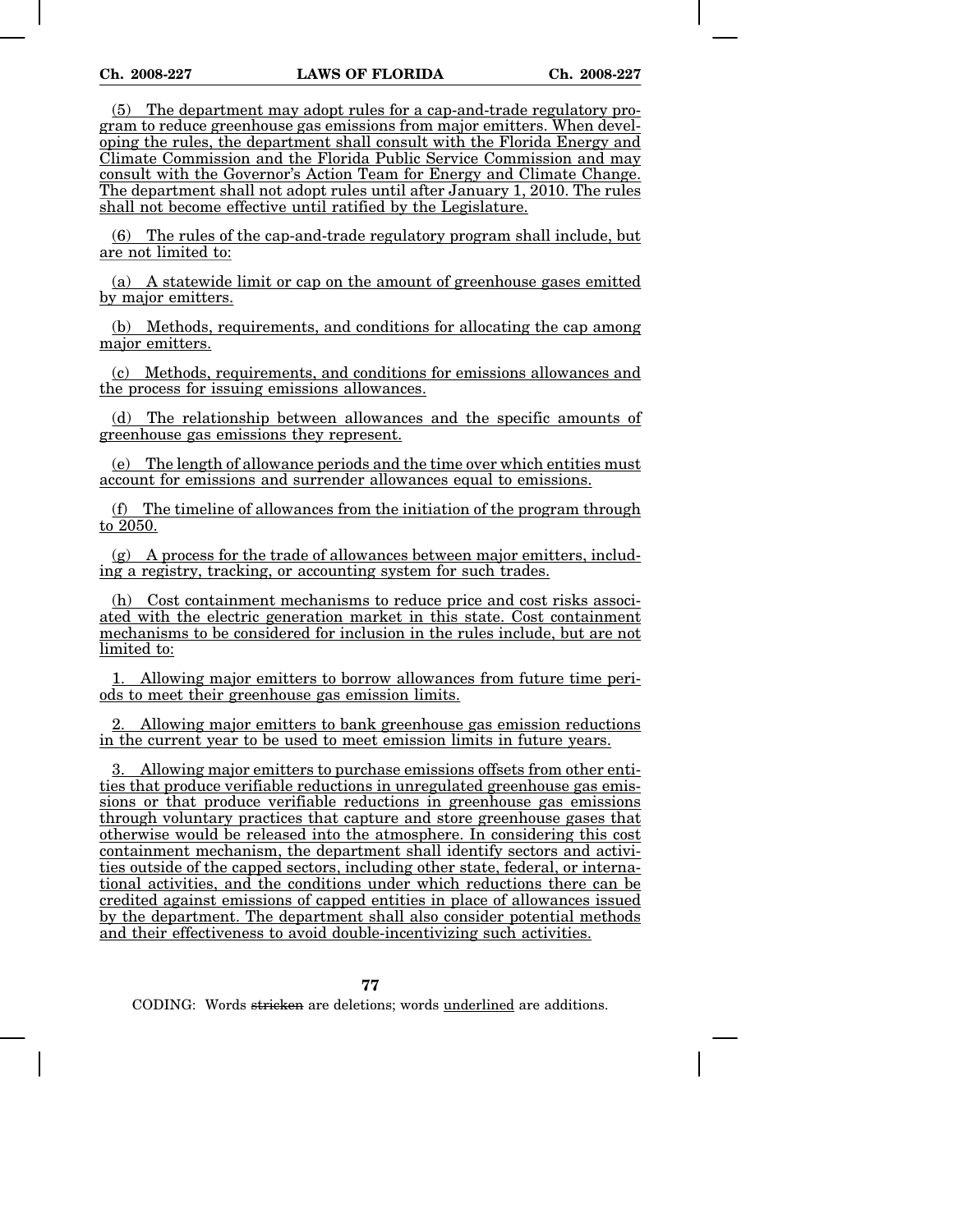4. Providing a safety valve mechanism to ensure that the market prices for allowances or offsets do not surpass a predetermined level compatible with the affordability of electric utility rates and the well-being of the state's economy. In considering this cost containment mechanism, the department shall evaluate different price levels for the safety valve and methods to change the price level over time to reflect changing state, federal, and international markets, regulatory environments, and technological advancements.

In considering cost containment mechanisms for inclusion in the rules, the department shall evaluate the anticipated overall effect of each mechanism on the abatement of greenhouse gas emissions and on electricity ratepayers and the benefits and costs of each to the state's economy, and shall also consider the interrelationships between the mechanisms under consideration.

(i) A process to allow the department to exercise its authority to discourage leakage of GHG emissions to neighboring states attributable to the implementation of this program.

(j) Provisions for a trial period on the trading of allowances before full implementation of a trading system.

(7) In recommending and evaluating proposed features of the cap-andtrade system, the following factors shall be considered:

(a) The overall cost-effectiveness of the cap-and-trade system in combination with other policies and measures in meeting statewide targets.

(b) Minimizing the administrative burden to the state of implementing, monitoring, and enforcing the program.

(c) Minimizing the administrative burden on entities covered under the cap.

(d) The impacts on electricity prices for consumers.

(e) The specific benefits to the state's economy for early adoption of a capand-trade system for greenhouse gases in the context of federal climate change legislation and the development of new international compacts.

The specific benefits to the state's economy associated with the creation and sale of emissions offsets from economic sectors outside of the emissions cap.

(g) The potential effects on leakage if economic activity relocates out of the state.

(h) The effectiveness of the combination of measures in meeting identified targets.

(i) The implications for near-term periods of long-term targets specified in the overall policy.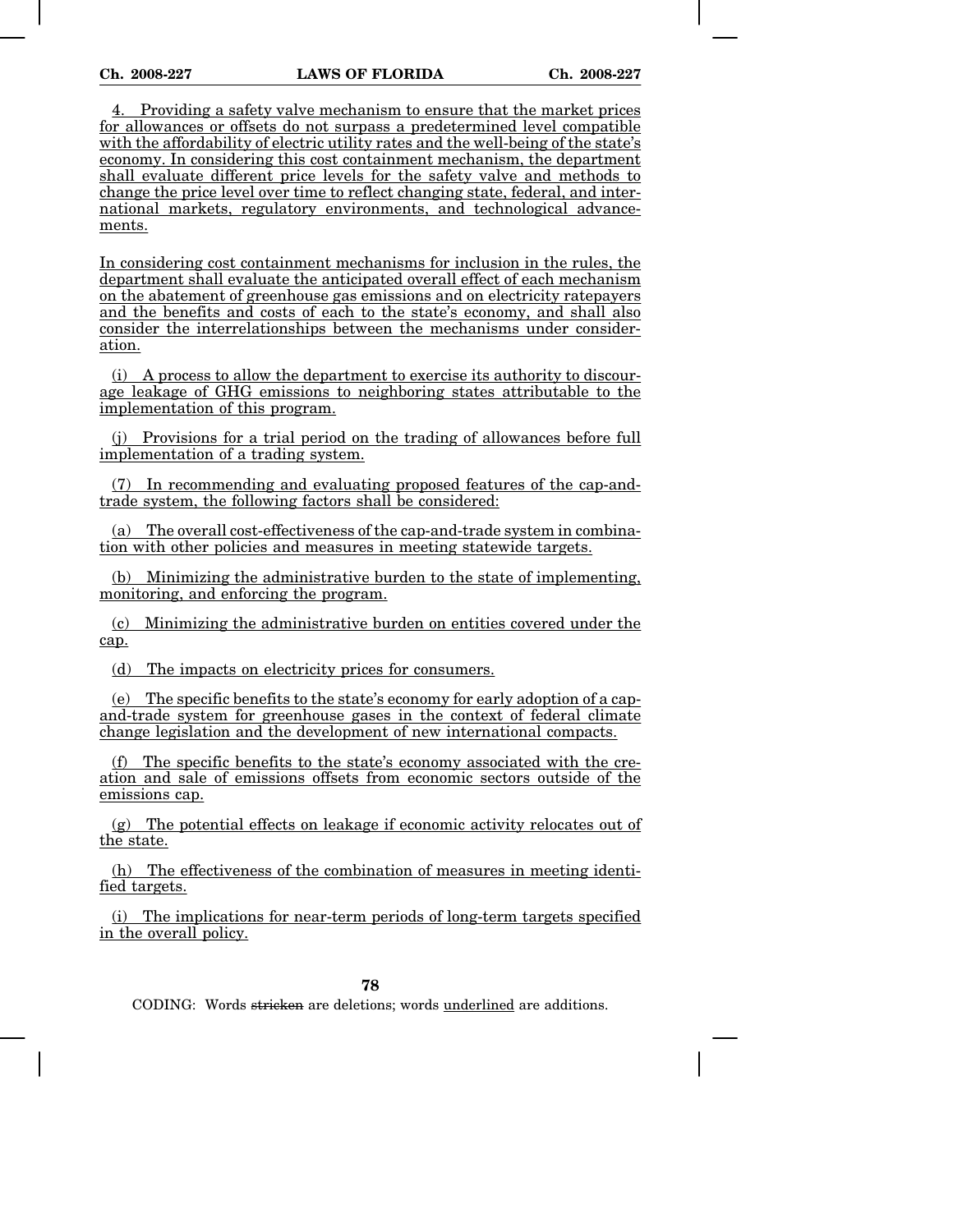(j) The overall costs and benefits of a cap-and-trade system to the state economy.

(k) How to moderate impacts on low-income consumers that result from energy price increases.

(l) Consistency of the program with other state and possible federal efforts.

(m) The feasibility and cost-effectiveness of extending the program scope as broadly as possible among emitting activities and sinks in Florida.

(n) Evaluation of the conditions under which Florida should consider linking its trading system to the systems of other states or other countries and how that might be affected by the potential inclusion in the rule of a safety valve.

(8) Recognizing that the international, national, and neighboring state policies and the science of climate change will evolve, prior to submitting the proposed rules to the Legislature for consideration, the department shall submit the proposed rules to the Florida Energy and Climate Commission, which shall review the proposed rules and submit a report to the Governor, the President of the Senate, the Speaker of the House of Representatives, and the department. The report shall address:

(a) The overall cost-effectiveness of the proposed cap-and-trade system in combination with other policies and measures in meeting statewide targets.

(b) The administrative burden to the state of implementing, monitoring, and enforcing the program.

(c) The administrative burden on entities covered under the cap.

(d) The impacts on electricity prices for consumers.

(e) The specific benefits to the state's economy for early adoption of a capand-trade system for greenhouse gases in the context of federal climate change legislation and the development of new international compacts.

(f) The specific benefits to the state's economy associated with the creation and sale of emissions offsets from economic sectors outside of the emissions cap.

(g) The potential effects on leakage if economic activity relocates out of the state.

(h) The effectiveness of the combination of measures in meeting identified targets.

(i) The economic implications for near-term periods of short-term and long-term targets specified in the overall policy.

(j) The overall costs and benefits of a cap-and-trade system to the economy of the state.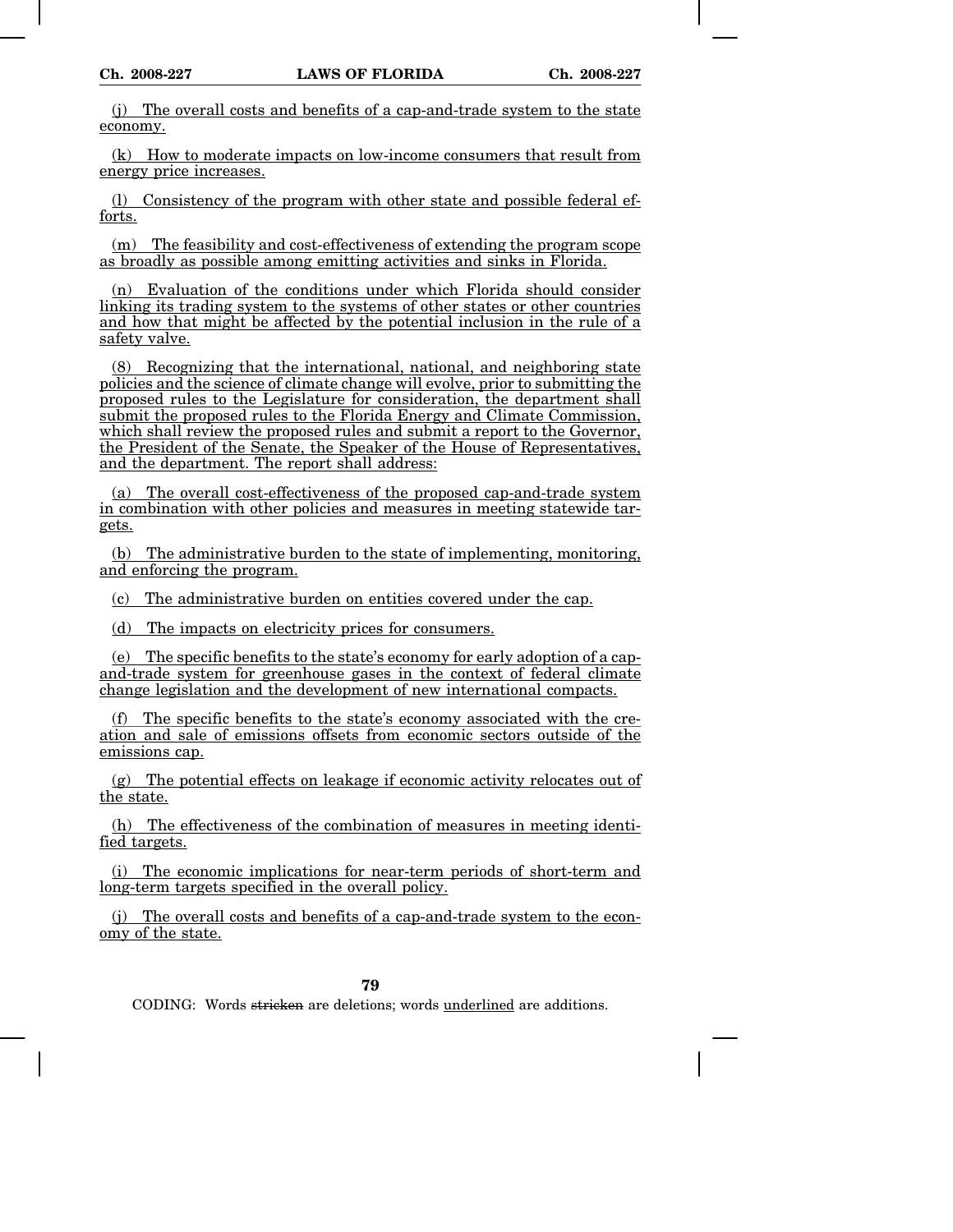(k) The impacts on low-income consumers that result from energy price increases.

(l) The consistency of the program with other state and possible federal efforts.

(m) The evaluation of the conditions under which the state should consider linking its trading system to the systems of other states or other countries and how that might be affected by the potential inclusion in the rule of a safety valve.

(n) The timing and changes in the external environment, such as proposals by other states or implementation of a federal program that would spur reevaluation of the Florida program.

(o) The conditions and options for eliminating the Florida program if a federal program were to supplant it.

(p) The need for a regular reevaluation of the progress of other emitting regions of the country and of the world, and whether other regions are abating emissions in a commensurate manner.

(q) The desirability of and possibilities of broadening the scope of the state's cap-and-trade system at a later date to include more emitting activities as well as sinks in Florida, the conditions that would need to be met to do so, and how the program would encourage these conditions to be met, including developing monitoring and measuring techniques for land use emissions and sinks, regulating sources upstream, and other considerations.

Section 66. Section 403.502, Florida Statutes, is amended to read:

403.502 Legislative intent.—The Legislature finds that the present and predicted growth in electric power demands in this state requires the development of a procedure for the selection and utilization of sites for electrical generating facilities and the identification of a state position with respect to each proposed site and its associated facilities. The Legislature recognizes that the selection of sites and the routing of associated facilities, including transmission lines, will have a significant impact upon the welfare of the population, the location and growth of industry, and the use of the natural resources of the state. The Legislature finds that the efficiency of the permit application and review process at both the state and local level would be improved with the implementation of a process whereby a permit application would be centrally coordinated and all permit decisions could be reviewed on the basis of standards and recommendations of the deciding agencies. It is the policy of this state that, while recognizing the pressing need for increased power generation facilities, the state shall ensure through available and reasonable methods that the location and operation of electrical power plants will produce minimal adverse effects on human health, the environment, the ecology of the land and its wildlife, and the ecology of state waters and their aquatic life and will not unduly conflict with the goals established by the applicable local comprehensive plans. It is the intent to seek courses of action that will fully balance the increasing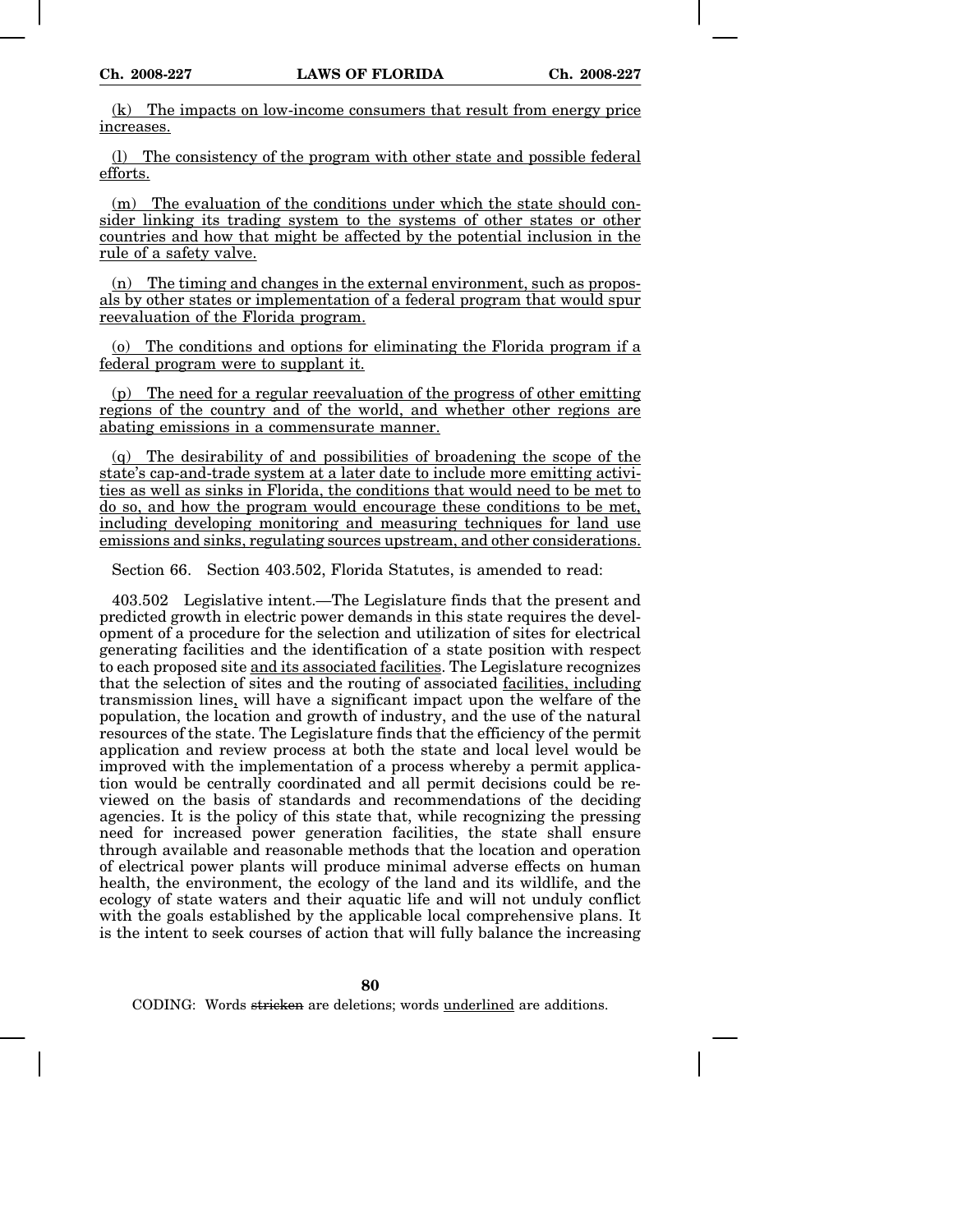demands for electrical power plant location and operation with the broad interests of the public. Such action will be based on these premises:

(1) To assure the citizens of Florida that operation safeguards are technically sufficient for their welfare and protection.

(2) To effect a reasonable balance between the need for the facility and the environmental impact resulting from construction and operation of the facility, including air and water quality, fish and wildlife, and the water resources and other natural resources of the state.

(3) To meet the need for electrical energy as established pursuant to s. 403.519.

(4) To assure the citizens of Florida that renewable energy sources and technologies, as well as conservation measures, are utilized to the extent reasonably available.

Section 67. Subsections (3) through (30) of section 403.503, Florida Statutes, are renumbered as subsections (4) through (31), respectively, present subsections  $(6)$ ,  $(8)$ ,  $(10)$ ,  $(13)$ ,  $(27)$ , and  $(29)$  are amended, and a new subsection (3) is added to that section, to read:

403.503 Definitions relating to Florida Electrical Power Plant Siting Act.—As used in this act:

(3) "Alternate corridor" means an area that is proposed by the applicant or a third party within which all or part of an associated electrical transmission line right-of-way is to be located and that is different from the preferred transmission line corridor proposed by the applicant. The width of the alternate corridor proposed for certification for an associated electrical transmission line may be the width of the proposed right-of-way or a wider boundary not to exceed a width of 1 mile. The area within the alternate corridor may be further restricted as a condition of certification. The alternate corridor may include alternate electrical substation sites if the applicant has proposed an electrical substation as part of the portion of the proposed electrical transmission line.

(7)(6) "Associated facilities" means, for the purpose of certification, those onsite and offsite facilities which directly support the construction and operation of the electrical power plant such as electrical transmission lines, substations, and fuel unloading facilities; pipelines necessary for transporting fuel for the operation of the facility or other fuel transportation facilities; water or wastewater transport pipelines; construction, maintenance, and access roads; and railway lines necessary for transport of construction equipment or fuel for the operation of the facility.

 $(9)(8)$  "Certification" means the written order of the board, or secretary when applicable, approving an application for the licensing of an electrical power plant, in whole or with such changes or conditions as the board may deem appropriate.

 $(11)(10)$  "Corridor" means the proposed area within which an associated linear facility right-of-way is to be located. The width of the corridor pro-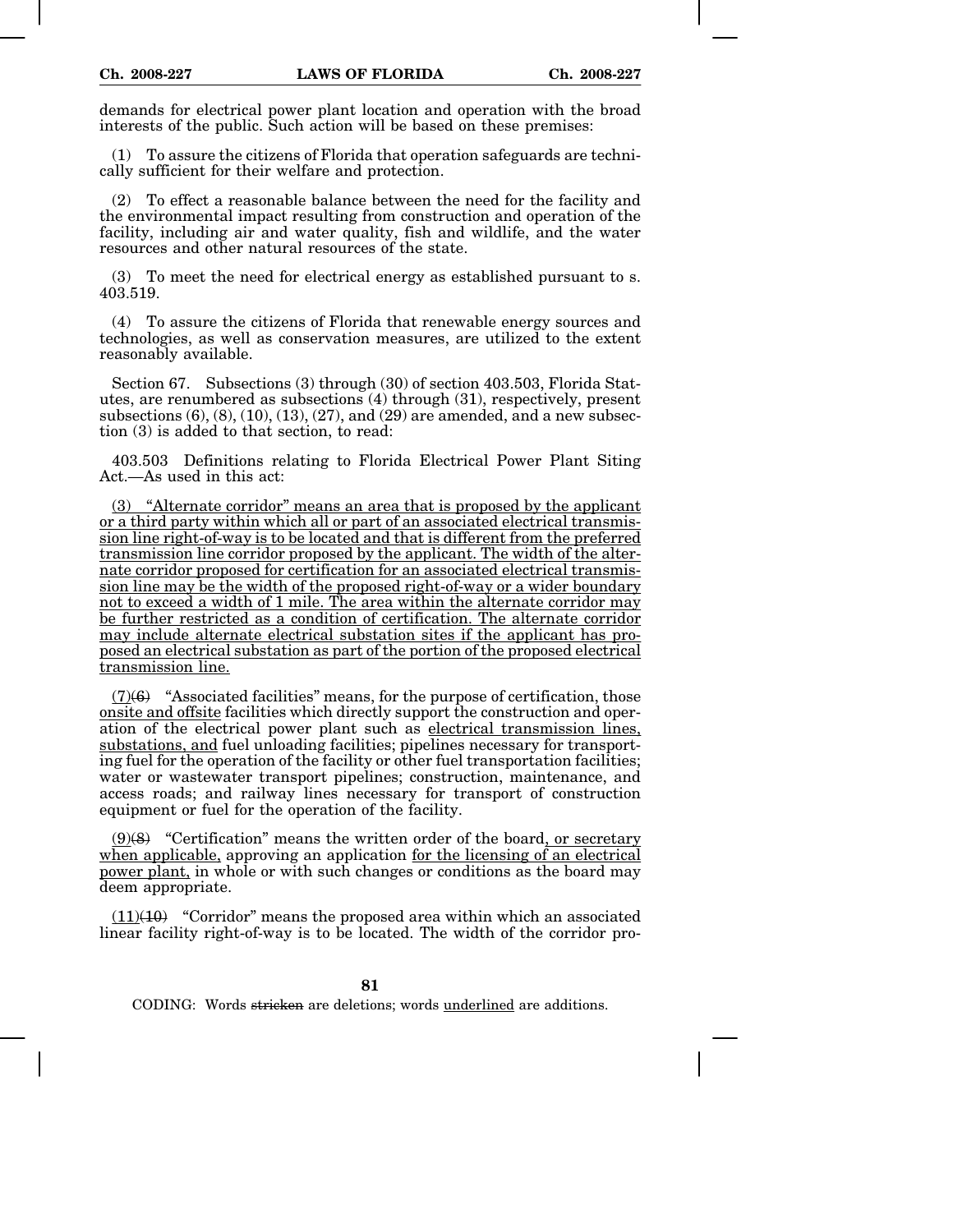posed for certification as an associated facility, at the option of the applicant, may be the width of the right-of-way or a wider boundary, not to exceed a width of 1 mile. The area within the corridor in which a right-of-way may be located may be further restricted by a condition of certification. After all property interests required for the right-of-way have been acquired by the licensee, the boundaries of the area certified shall narrow to only that land within the boundaries of the right-of-way. The corridors proper for certification shall be those addressed in the application, in amendments to the application filed under s. 403.5064, and in notices of acceptance of proposed alternate corridors filed by an applicant and the department pursuant to s.  $403.5271$  as incorporated by reference in s.  $403.5064(1)(b)$  for which the required information for the preparation of agency supplemental reports was filed.

 $(14)(13)$  "Electrical power plant" means, for the purpose of certification, any steam or solar electrical generating facility using any process or fuel, including nuclear materials, except that this term does not include any steam or solar electrical generating facility of less than 75 megawatts in capacity unless the applicant for such a facility elects to apply for certification under this act. This term also includes the site; all associated facilities that will to be owned by the applicant that which are physically connected to the electrical power plant site; all associated facilities that or which are indirectly directly connected to the electrical power plant site by other proposed associated facilities that will to be owned by the applicant;, and associated transmission lines that will to be owned by the applicant which connect the electrical power plant to an existing transmission network or rights-ofway to of which the applicant intends to connect. At the applicant's option, this term may include any offsite associated facilities that which will not be owned by the applicant; offsite associated facilities that which are owned by the applicant but that which are not directly connected to the electrical power plant site; any proposed terminal or intermediate substations or substation expansions connected to the associated transmission line; or new transmission lines, upgrades, or improvements of an existing transmission line on any portion of the applicant's electrical transmission system necessary to support the generation injected into the system from the proposed electrical power plant.

 $(28)(27)$  "Site" means any proposed location within which will be located wherein an electrical power plant's generating facility and onsite support facilities plant, or an electrical power plant alteration or addition of electrical generating facilities and onsite support facilities resulting in an increase in generating capacity, will be located, including offshore sites within state jurisdiction.

 $(30)(29)$  "Ultimate site capacity" means the maximum gross generating capacity for a site as certified by the board, unless otherwise specified as net generating capacity.

Section 68. Subsections (2) through (5), (9), and (11) of section 403.504, Florida Statutes, are amended to read:

403.504 Department of Environmental Protection; powers and duties enumerated.—The department shall have the following powers and duties in relation to this act: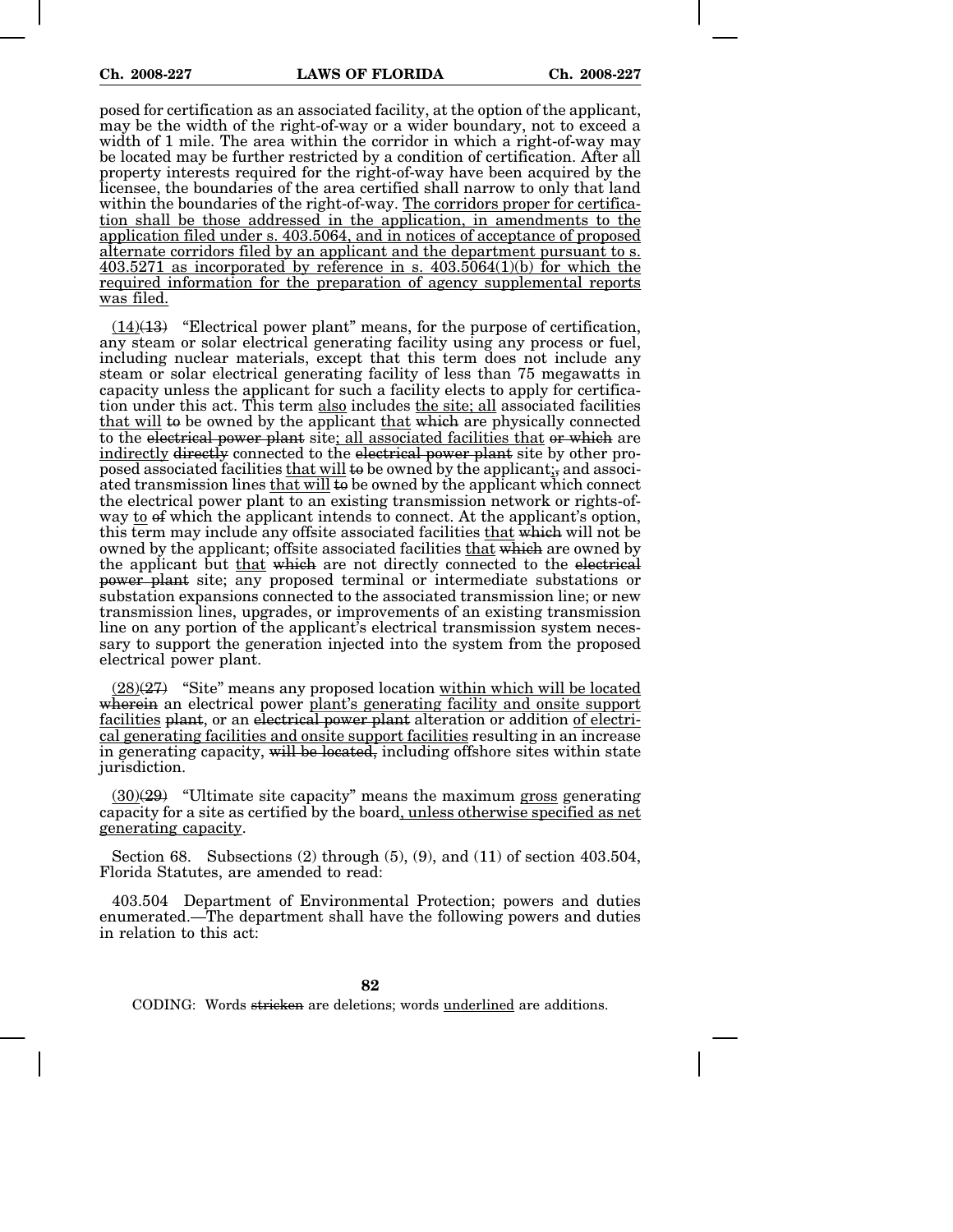(2) To prescribe the form and content of the public notices and the notice of intent and the form, content, and necessary supporting documentation and studies to be prepared by the applicant for electrical power plant site certification applications.

(3) To receive applications for electrical power plant site certifications and to determine the completeness and sufficiency thereof.

(4) To make, or contract for, studies of electrical power plant site certification applications.

(5) To administer the processing of applications for electric power plant site certifications and to ensure that the applications are processed as expeditiously as possible.

(9) To determine whether an alternate corridor proposed for consideration under s. 403.5064(4) is acceptable issue final orders after receipt of the administrative law judge's order relinquishing jurisdiction pursuant to s. 403.508(6).

(11) To administer and manage the terms and conditions of the certification order and supporting documents and records for the life of the electrical power plant facility.

Section 69. Subsection (1) of section 403.506, Florida Statutes, is amended, and subsection (3) is added that section, to read:

403.506 Applicability, thresholds, and certification.—

(1) The provisions of this act shall apply to any electrical power plant as defined herein, except that the provisions of this act shall not apply to any electrical power plant or steam generating plant of less than 75 megawatts in gross capacity, including its associated facilities, or to any substation to be constructed as part of an associated transmission line unless the applicant has elected to apply for certification of such electrical power plant or substation under this act. The provisions of this act shall not apply to any unit capacity expansions expansion of 75 35 megawatts or less, in the aggregate, of an existing exothermic reaction cogeneration electrical generating facility unit that was exempt from this act when it was originally built; however, this exemption shall not apply if the unit uses oil or natural gas for purposes other than unit startup. No construction of any new electrical power plant or expansion in steam generating capacity as measured by an increase in the maximum electrical generator rating of any existing electrical power plant may be undertaken after October 1, 1973, without first obtaining certification in the manner as herein provided, except that this act shall not apply to any such electrical power plant which is presently operating or under construction or which has, upon the effective date of chapter 73-33, Laws of Florida, applied for a permit or certification under requirements in force prior to the effective date of such act.

(3) An electric utility may obtain separate licenses, permits, and approvals for the construction of facilities necessary to construct an electrical power plant without first obtaining certification under this act if the utility intends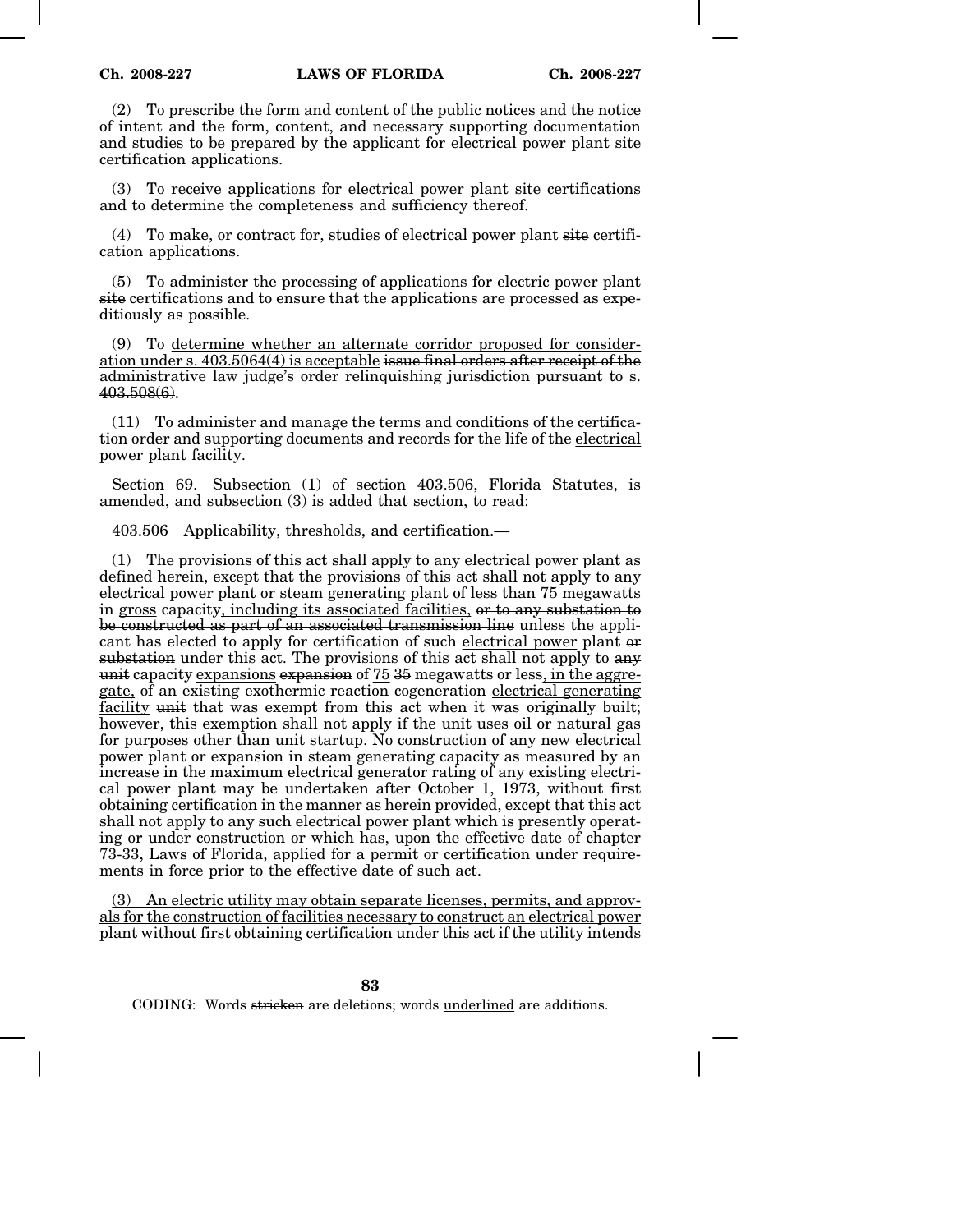to locate, license, and construct a proposed or expanded electrical power plant that uses nuclear materials as fuel. Such facilities may include, but are not limited to, access and onsite roads, rail lines, electrical transmission facilities to support construction, and facilities necessary for waterborne delivery of construction materials and project components. This exemption applies to such facilities regardless of whether the facilities are used for operation of the power plant. The applicant shall file with the department a statement that declares that the construction of such facilities is necessary for the timely construction of the proposed electrical power plant and identifies those facilities that the applicant intends to seek licenses for and construct prior to or separate from certification of the project. The facilities may be located within or off the site for the proposed electrical power plant. The filing of an application under this act shall not affect other applications for separate licenses which are pending at the time of filing the application. Furthermore, the filing of an application shall not prevent an electric utility from seeking separate licenses for facilities that are necessary to construct the electrical power plant. Licenses, permits, or approvals issued by any state, regional, or local agency for such facilities shall be incorporated by the department into a final certification upon completion of construction. Any facilities necessary for construction of the electrical power plant shall become part of the certified electrical power plant upon completion of the electrical power plant's construction. The exemption in this subsection shall not require or authorize agency rulemaking, and any action taken under this subsection shall not be subject to the provisions of chapter 120. This subsection shall be given retroactive effect and shall apply to applications filed after May 1, 2008.

Section 70. Subsections (1) and (4) of section 403.5064, Florida Statutes, are amended to read:

403.5064 Application; schedules.—

(1) The formal date of filing of a certification application and commencement of the certification review process shall be when the applicant submits:

(a) Copies of the certification application in a quantity and format as prescribed by rule to the department and other agencies identified in s.  $403.507(2)(a)$ .

(b) A statement affirming that the applicant is opting to allow consideration of alternate corridors for an associated transmission line corridor. If alternate corridors are allowed, at the applicant's option, the portion of the application addressing associated transmission line corridors shall be processed under the schedule set forth in ss. 403.521-403.526, 403.527(4), and 403.5271, including the opportunity for the filing of alternate corridors by third parties; however, if such alternate corridors are filed, the certification hearing shall not be rescheduled as allowed by s.  $403.5271(1)(b)$ .

 $(c)(b)$  The application fee specified under s. 403.518 to the department.

(4) Within 7 days after the filing of an application, the department shall prepare a proposed schedule of dates for determination of completeness, submission of statements of issues, submittal of final reports, and other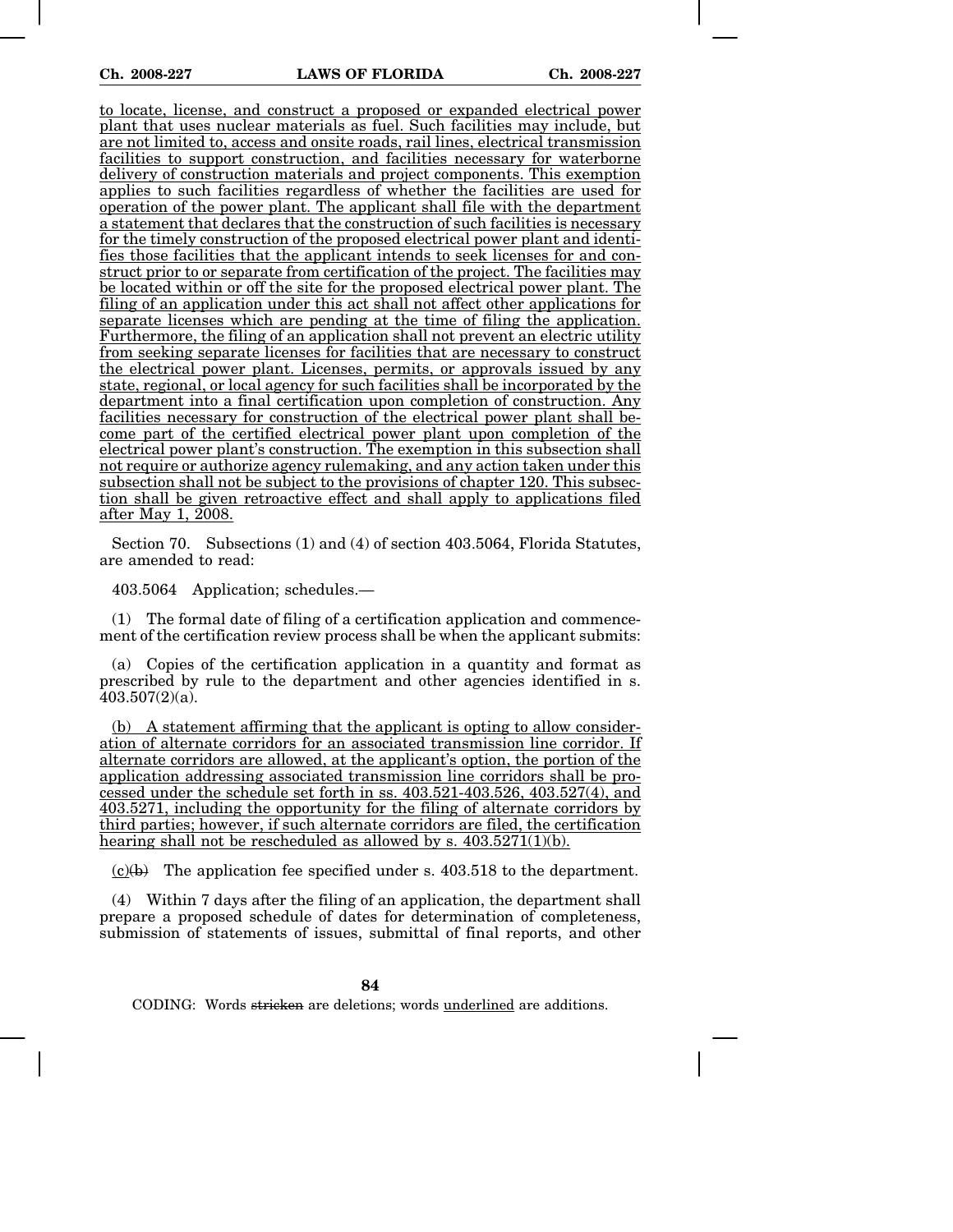significant dates to be followed during the certification process, including dates for filing notices of appearance to be a party pursuant to s. 403.508(3). If the application includes one or more associated transmission line corridors, at the request of the applicant filed concurrently with the application, the department shall use the application processing schedule set forth in ss. 403.521-403.526, 403.527(4), and 403.5271 for the associated transmission line corridors, including the opportunity for the filing and review of alternate corridors, if a party proposes alternate transmission line corridor routes for consideration no later than 165 days before the scheduled certification hearing. Notwithstanding an applicant's option for the transmission line corridor portion of its application to be processed under the proposed schedule, only one certification hearing shall be held for the entire plant in accordance with s. 403.508(2). The proposed This schedule shall be timely provided by the department to the applicant, the administrative law judge, all agencies identified pursuant to subsection (2), and all parties. Within 7 days after the filing of the proposed schedule, the administrative law judge shall issue an order establishing a schedule for the matters addressed in the department's proposed schedule and other appropriate matters, if any.

Section 71. Subsection (1) of section 403.5065, Florida Statutes, is amended to read:

403.5065 Appointment of administrative law judge; powers and duties.—

(1) Within 7 days after receipt of an application, the department shall request the Division of Administrative Hearings to designate an administrative law judge to conduct the hearings required by this act. The division director shall designate an administrative law judge within 7 days after receipt of the request from the department. In designating an administrative law judge for this purpose, the division director shall, whenever practicable, assign an administrative law judge who has had prior experience or training in electrical power plant site certification proceedings. Upon being advised that an administrative law judge has been appointed, the department shall immediately file a copy of the application and all supporting documents with the designated administrative law judge, who shall docket the application.

Section 72. Subsection (3) of section 403.50663, Florida Statutes, is amended to read:

403.50663 Informational public meetings.—

(3) A local government or regional planning council that intends to conduct an informational public meeting must provide notice of the meeting to all parties not less than 5 days prior to the meeting and to the general public in accordance with s. 403.5115(5). The expense for such notice is eligible for reimbursement under s.  $403.518(2)(c)1$ .

Section 73. Section 403.50665, Florida Statutes, is amended to read:

403.50665 Land use consistency.—

(1) The applicant shall include in the application a statement on the consistency of the site and  $\theta$  any directly associated facilities that constitute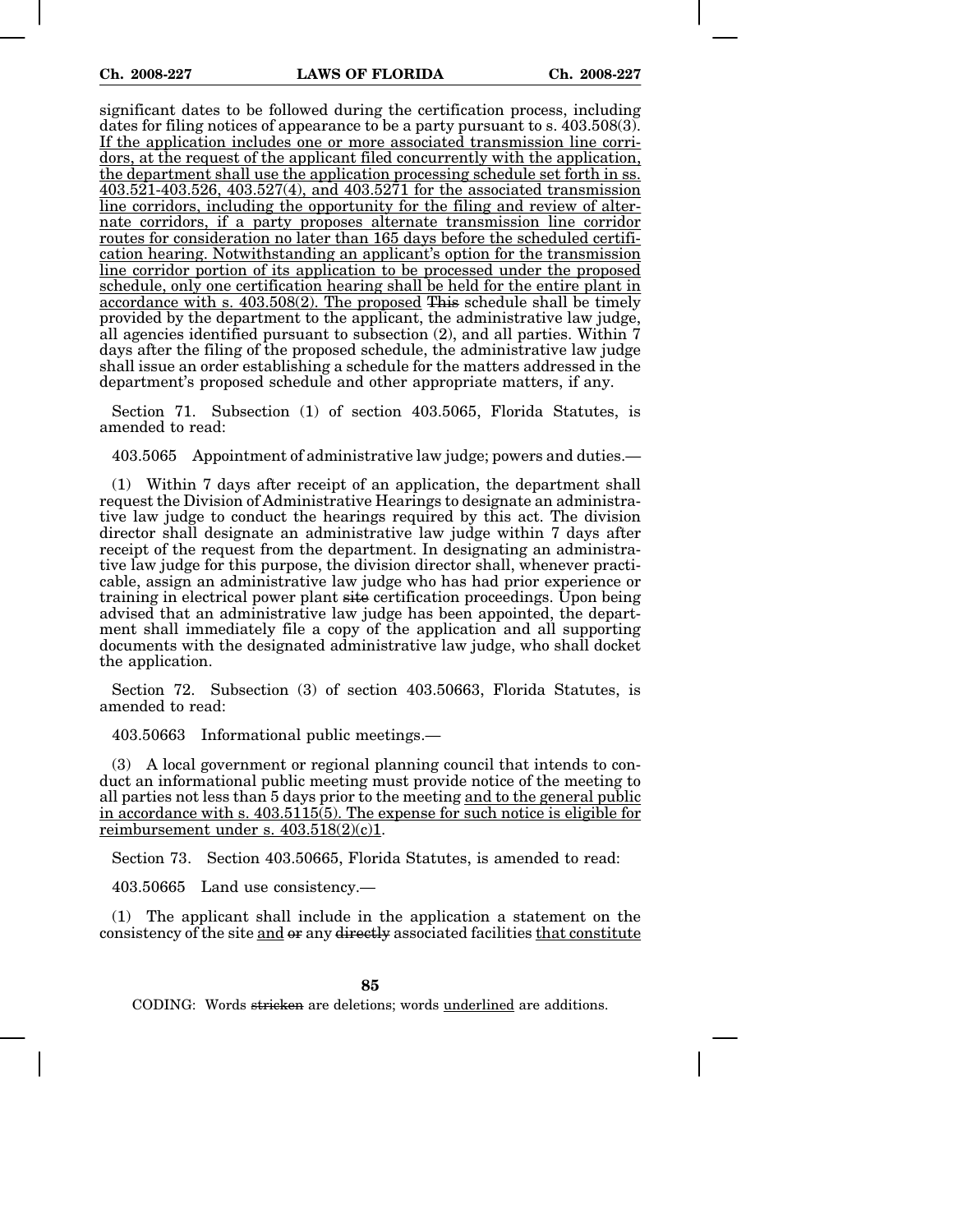a "development," as defined in s. 380.04, with existing land use plans and zoning ordinances that were in effect on the date the application was filed and a full description of such consistency. This information shall include an identification of those associated facilities that the applicant believes are exempt from the requirements of land use plans and zoning ordinances under the provisions of the Local Government Comprehensive Planning and Land Development Regulation Act provisions of chapter 163 and s. 380.04(3).

 $(2)(a)$  Within 45 days after the filing of the application, each local government shall file a determination with the department, the applicant, the administrative law judge, and all parties on the consistency of the site, and or any directly associated facilities that are not exempt from the requirements of land use plans and zoning ordinances under chapter 163 and s. 380.04(3), with existing land use plans and zoning ordinances that were in effect on the date the application was filed, based on the information provided in the application. However, this requirement does not apply to any new electrical generation unit proposed to be constructed and operated on the site of a previously certified electrical power plant or on the site of a power plant that was not previously certified that will be wholly contained within the boundaries of the existing site.

(b) The local government may issue its determination up to 55 35 days later if the application has been determined incomplete based in whole or in part upon a local government request for has requested additional information on land use and zoning consistency as part of the local government's statement on completeness of the application submitted pursuant to s.  $403.5066(1)(a)$ . Incompleteness of information necessary for a local government to evaluate an application may be claimed by the local government as cause for a statement of inconsistency with existing land use plans and zoning ordinances.

(c) Notice of the consistency determination shall be published in accordance with the requirements of s. 403.5115.

(3)(a) If the local government issues a determination that the proposed site and any nonexempt associated facilities are electrical power plant is not consistent or in compliance with local land use plans and zoning ordinances, the applicant may apply to the local government for the necessary local approval to address the inconsistencies identified in the local government's determination.

(b) If the applicant makes such an application to the local government, the time schedules under this act shall be tolled until the local government issues its revised determination on land use and zoning or the applicant otherwise withdraws its application to the local government.

(c) If the applicant applies to the local government for necessary local land use or zoning approval, the local government shall commence a proceeding to consider the application for land use or zoning approval within 45 days after receipt of the complete request and shall issue a revised determination within 30 days following the conclusion of that local proceed-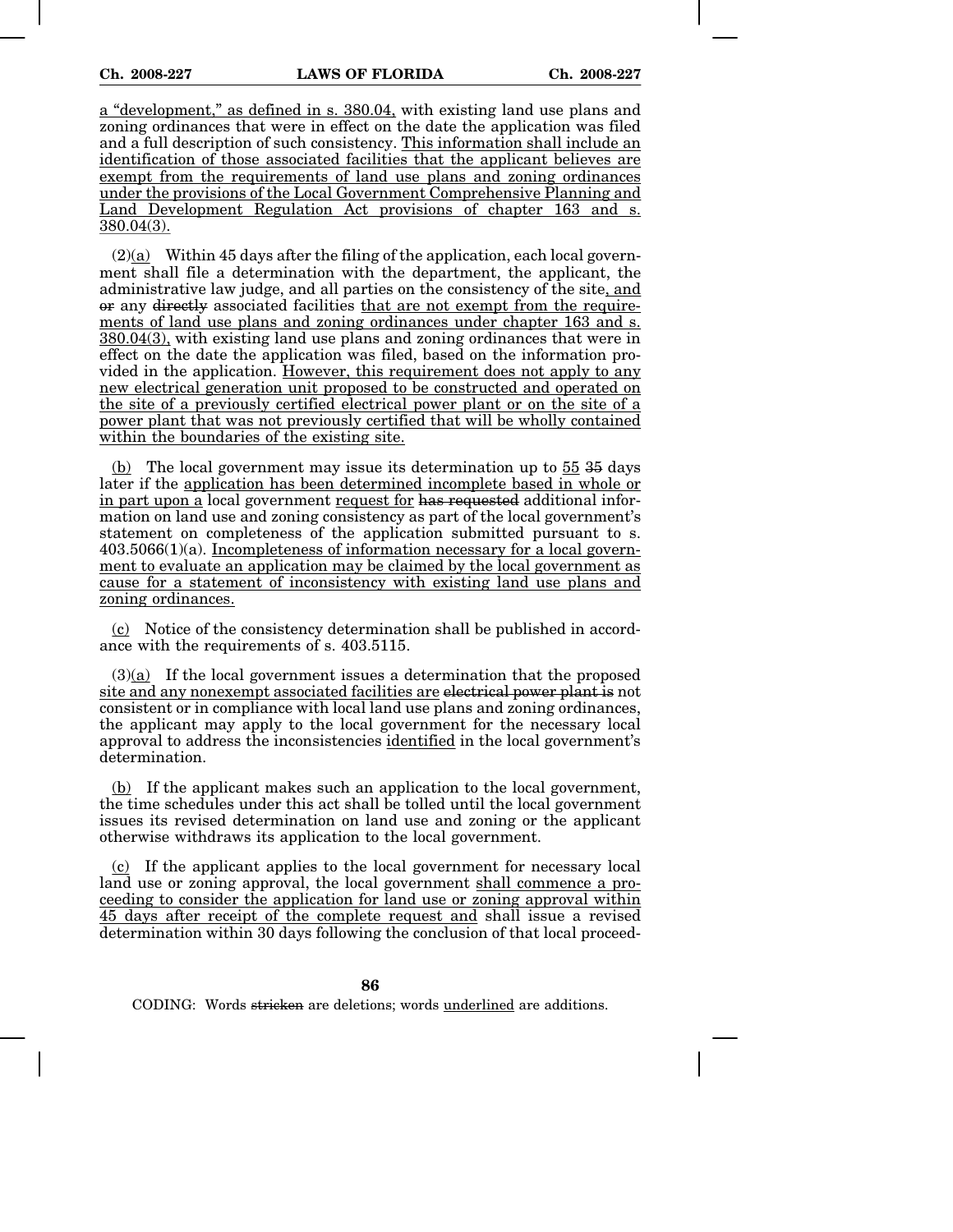ing<sub>:</sub>, and The time schedules and notice requirements under this act shall apply to such revised determination.

(4) If any substantially affected person wishes to dispute the local government's determination, he or she shall file a petition with the designated administrative law judge department within 21 days after the publication of notice of the local government's determination. If a hearing is requested, the provisions of s. 403.508(1) shall apply.

(5) The dates in this section may be altered upon agreement between the applicant, the local government, and the department pursuant to s.  $403.5095$ 

(6) If it is determined by the local government that the proposed site or nonexempt directly associated facility does conform with existing land use plans and zoning ordinances in effect as of the date of the application and no petition has been filed, the responsible zoning or planning authority shall not thereafter change such land use plans or zoning ordinances so as to foreclose construction and operation of the proposed site or directly associated facilities unless certification is subsequently denied or withdrawn.

(7) The issue of land use and zoning consistency for any proposed alternate intermediate electrical substation which is proposed as part of an alternate electrical transmission line corridor which is accepted by the applicant and the department under s.  $403.5271(1)(b)$  shall be addressed in the supplementary report prepared by the local government on the proposed alternate corridor and shall be considered as an issue at any final certification hearing. If such a proposed alternate intermediate electrical substation is determined not to be consistent with local land use plans and zoning ordinances, then that alternate intermediate electrical substation shall not be certified.

Section 74. Paragraph (a) of subsection (2) of section 403.507, Florida Statutes, is amended to read:

403.507 Preliminary statements of issues, reports, project analyses, and studies.—

 $(2)(a)$  No later than 100 days after the certification application has been determined complete, the following agencies shall prepare reports as provided below and shall submit them to the department and the applicant, unless a final order denying the determination of need has been issued under s. 403.519:

1. The Department of Community Affairs shall prepare a report containing recommendations which address the impact upon the public of the proposed electrical power plant, based on the degree to which the electrical power plant is consistent with the applicable portions of the state comprehensive plan, emergency management, and other such matters within its jurisdiction. The Department of Community Affairs may also comment on the consistency of the proposed electrical power plant with applicable strategic regional policy plans or local comprehensive plans and land development regulations.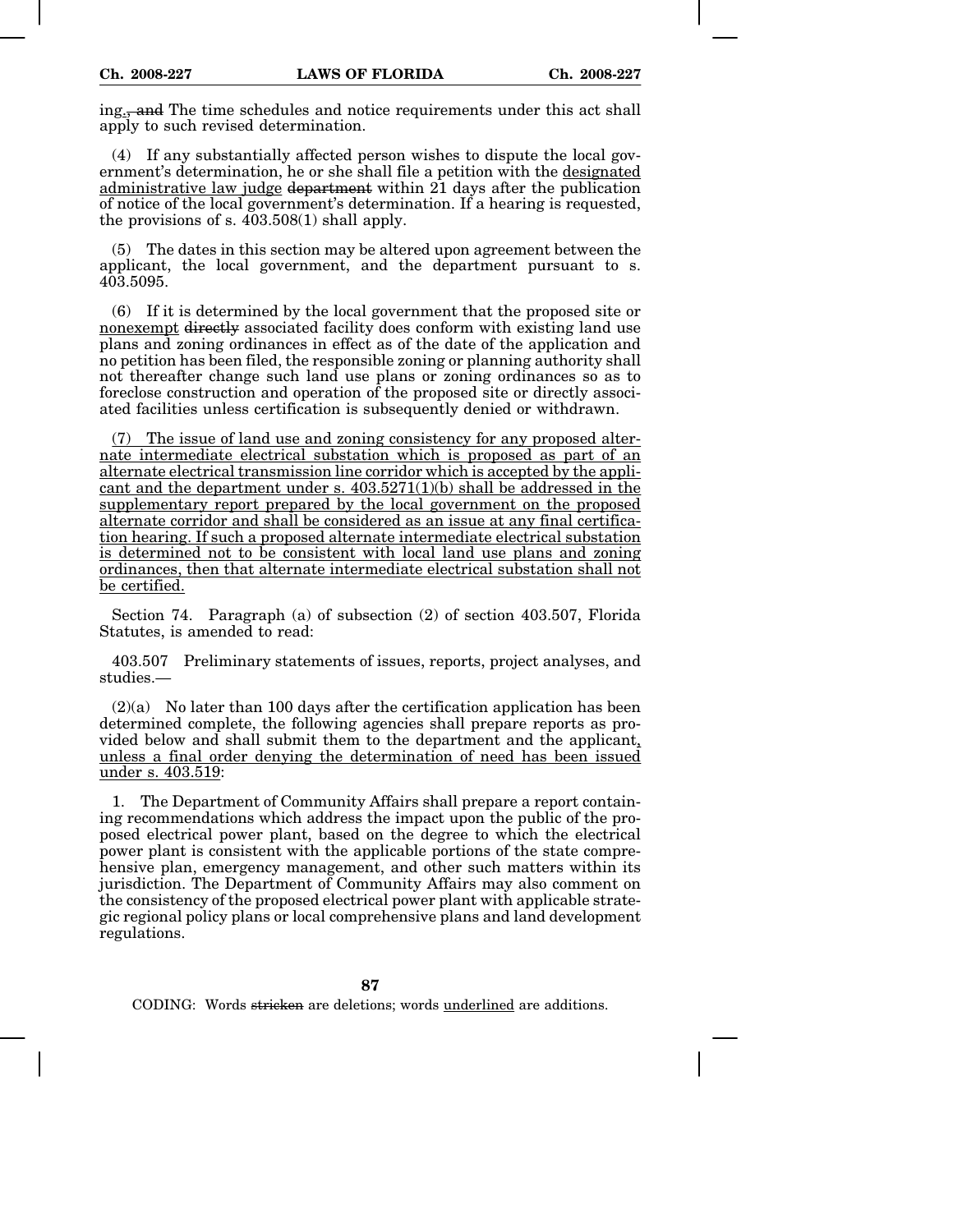2. The water management district shall prepare a report as to matters within its jurisdiction, including but not limited to, the impact of the proposed electrical power plant on water resources, regional water supply planning, and district-owned lands and works.

3. Each local government in whose jurisdiction the proposed electrical power plant is to be located shall prepare a report as to the consistency of the proposed electrical power plant with all applicable local ordinances, regulations, standards, or criteria that apply to the proposed electrical power plant, including any applicable local environmental regulations adopted pursuant to s. 403.182 or by other means.

4. The Fish and Wildlife Conservation Commission shall prepare a report as to matters within its jurisdiction.

5. Each regional planning council shall prepare a report containing recommendations that address the impact upon the public of the proposed electrical power plant, based on the degree to which the electrical power plant is consistent with the applicable provisions of the strategic regional policy plan adopted pursuant to chapter 186 and other matters within its jurisdiction.

6. The Department of Transportation shall address the impact of the proposed electrical power plant on matters within its jurisdiction.

Section 75. Subsection (1), paragraph (a) of subsection (2), and paragraph (f) of subsection (3) of section 403.508, Florida Statutes, are amended to read:

403.508 Land use and certification hearings, parties, participants.—

 $(1)(a)$  Within 5 days after the filing of H a petition for a hearing on land use has been filed pursuant to s. 403.50665, the designated administrative law judge shall schedule conduct a land use hearing to be conducted in the county of the proposed site or directly associated facility that is not exempt from the requirements of land use plans and zoning ordinances under chapter 163 and s. 380.04(3), as applicable, as expeditiously as possible, but not later than 30 days after the designated administrative law judge's department's receipt of the petition. The place of such hearing shall be as close as possible to the proposed site or directly associated facility. If a petition is filed, the hearing shall be held regardless of the status of the completeness of the application. However, incompleteness of information necessary for a local government to evaluate an application may be claimed by the local government as cause for a statement of inconsistency with existing land use plans and zoning ordinances under s. 403.50665.

(b) Notice of the land use hearing shall be published in accordance with the requirements of s. 403.5115.

(c) The sole issue for determination at the land use hearing shall be whether or not the proposed site <u>or nonexempt</u> associated facility is consistent and in compliance with existing land use plans and zoning ordinances. If the administrative law judge concludes that the proposed site or nonexempt associated facility is not consistent or in compliance with existing land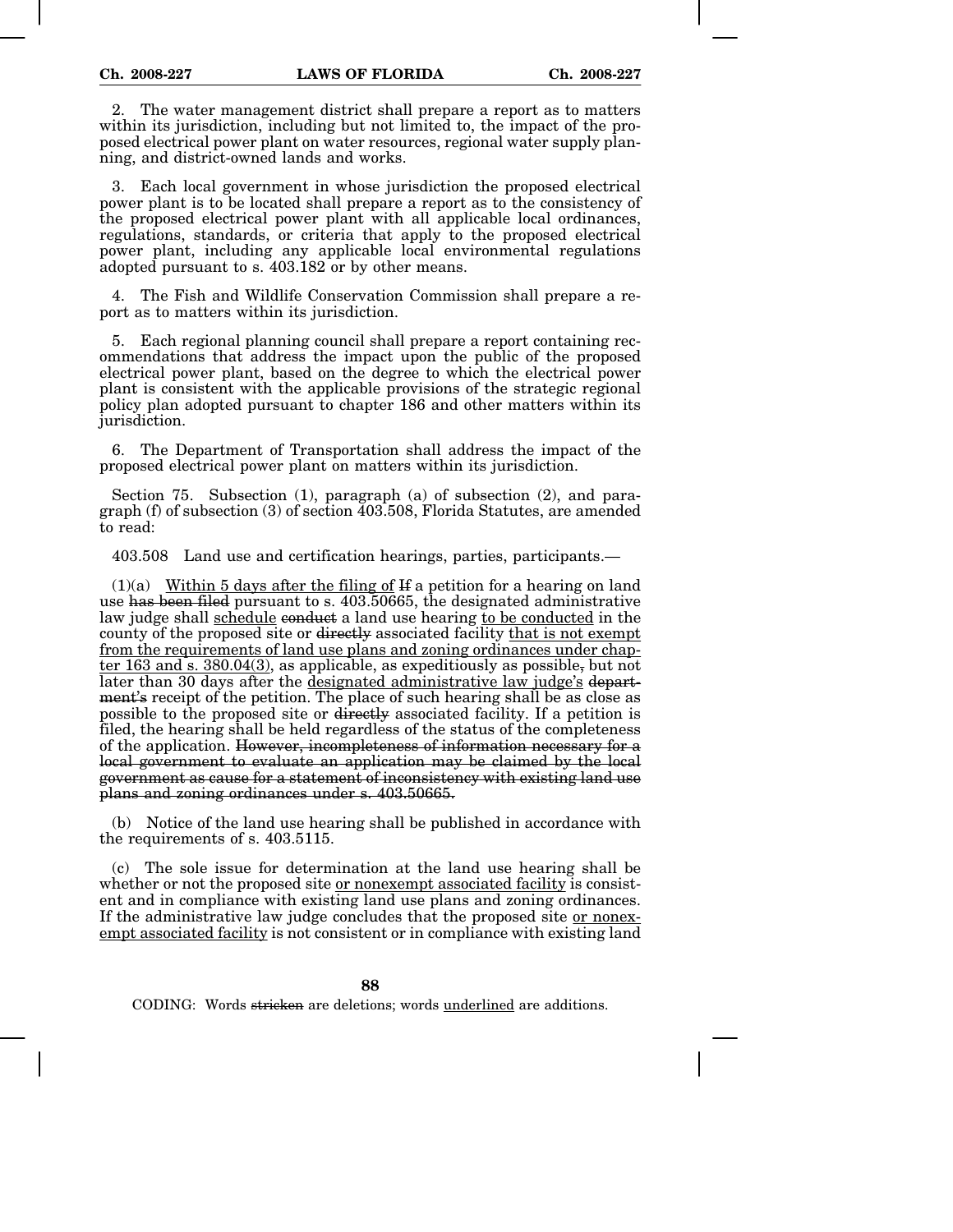use plans and zoning ordinances, the administrative law judge shall receive at the hearing evidence on, and address in the recommended order any changes to or approvals or variances under, the applicable land use plans or zoning ordinances which will render the proposed site or nonexempt associated facility consistent and in compliance with the local land use plans and zoning ordinances.

(d) The designated administrative law judge's recommended order shall be issued within 30 days after completion of the hearing and shall be reviewed by the board within 60 days after receipt of the recommended order by the board.

(e) If it is determined by the board that the proposed site or nonexempt associated facility does conform with existing land use plans and zoning ordinances in effect as of the date of the application, or as otherwise provided by this act, the responsible zoning or planning authority shall not thereafter change such land use plans or zoning ordinances so as to foreclose construction and operation of the proposed electrical power plant on the proposed site or directly associated facilities unless certification is subsequently denied or withdrawn.

(f) If it is determined by the board that the proposed site or nonexempt associated facility does not conform with existing land use plans and zoning ordinances, the board may, if it determines after notice and hearing and upon consideration of the recommended order on land use and zoning issues that it is in the public interest to authorize the use of the land as a site for a site or associated facility an electrical power plant, authorize a variance or other necessary approval to the adopted land use plan and zoning ordinances required to render the proposed site or associated facility consistent with local land use plans and zoning ordinances. The board's action shall not be controlled by any other procedural requirements of law. In the event a variance or other approval is denied by the board, it shall be the responsibility of the applicant to make the necessary application for any approvals determined by the board as required to make the proposed site or associated facility consistent and in compliance with local land use plans and zoning ordinances. No further action may be taken on the complete application until the proposed site or associated facility conforms to the adopted land use plan or zoning ordinances or the board grants relief as provided under this act.

 $(2)(a)$  A certification hearing shall be held by the designated administrative law judge no later than 265 days after the application is filed with the department. The certification hearing shall be held at a location in proximity to the proposed site. At the conclusion of the certification hearing, the designated administrative law judge shall, after consideration of all evidence of record, submit to the board a recommended order no later than 45 days after the filing of the hearing transcript.

(3)

(f) Any agency, including those whose properties or works are being affected pursuant to s.  $403.509(5)(4)$ , shall be made a party upon the request of the department or the applicant.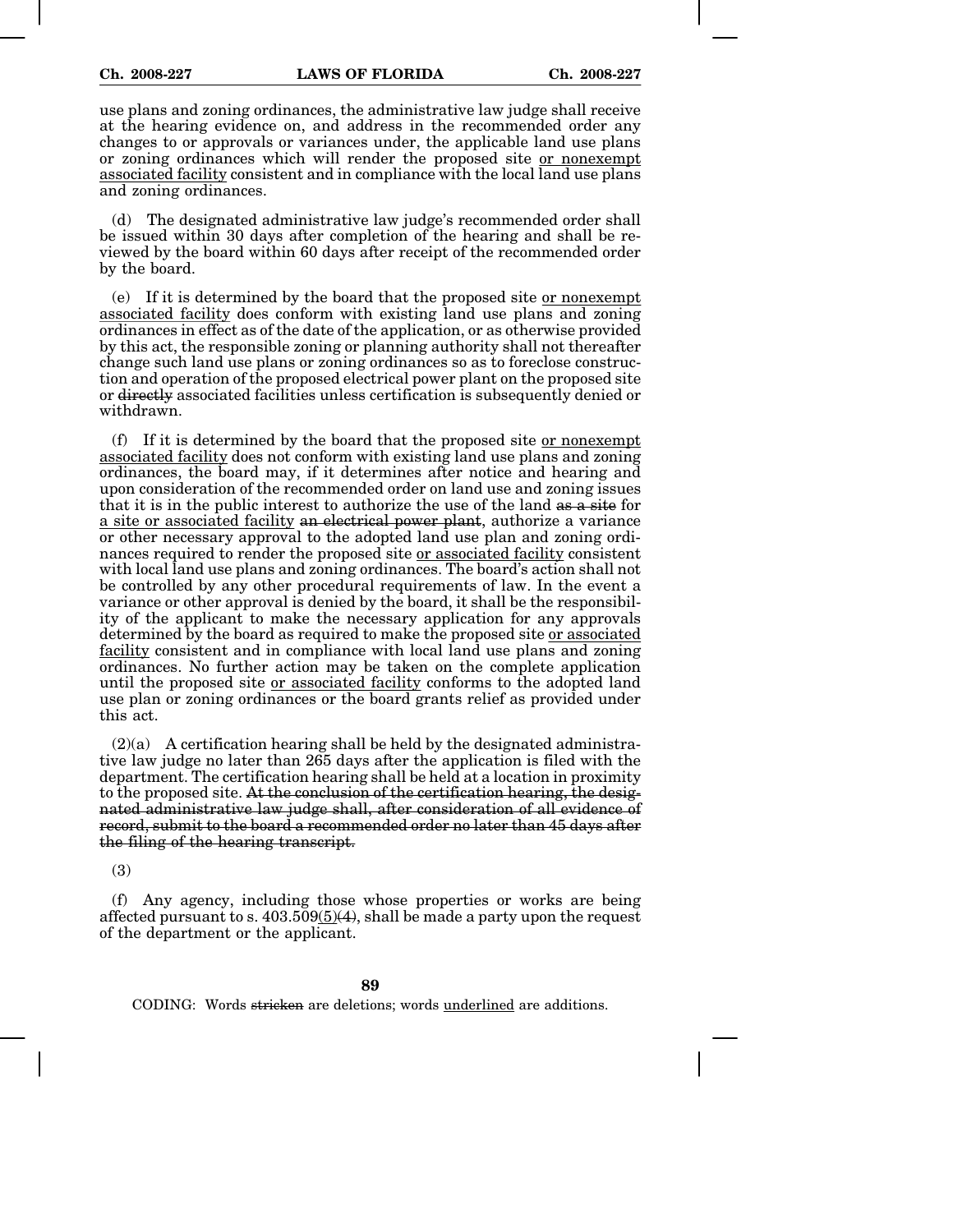Section 76. Subsection (3) of section 403.509, Florida Statutes, is amended, subsection (4) is renumbered as subsection (5), a new subsection (4) is added to that section, and subsection (5) is renumbered as subsection (6) and amended, to read:

403.509 Final disposition of application.—

(3) In determining whether an application should be approved in whole, approved with modifications or conditions, or denied, the board, or secretary when applicable, shall consider whether, and the extent to which, the location, construction, and operation of the electrical power plant and directly associated facilities and their construction and operation will:

(a) Provide reasonable assurance that operational safeguards are technically sufficient for the public welfare and protection.

(b) Comply with applicable nonprocedural requirements of agencies.

(c) Be consistent with applicable local government comprehensive plans and land development regulations.

(d) Meet the electrical energy needs of the state in an orderly, reliable, and timely fashion.

(e) Effect a reasonable balance between the need for the facility as established pursuant to s. 403.519 and the impacts upon air and water quality, fish and wildlife, water resources, and other natural resources of the state resulting from the construction and operation of the facility.

(f) Minimize, through the use of reasonable and available methods, the adverse effects on human health, the environment, and the ecology of the land and its wildlife and the ecology of state waters and their aquatic life.

(g) Serve and protect the broad interests of the public.

(4)(a) Any transmission line corridor certified by the board, or secretary if applicable, shall meet the criteria of this section. When more than one transmission line corridor is proper for certification under s. 403.503(11) and meets the criteria of this section, the board, or secretary if applicable, shall certify the transmission line corridor that has the least adverse impact regarding the criteria in subsection (3), including costs.

(b) If the board, or secretary if applicable, finds that an alternate corridor rejected pursuant to s.  $40\overline{3.5271}$  as incorporated by reference in s. 403.5064(1)(b) meets the criteria of subsection (3) and has the least adverse impact regarding the criteria in subsection (3), the board, or secretary if applicable, shall deny certification or shall allow the applicant to submit an amended application to include the corridor.

(c) If the board, or secretary if applicable, finds that two or more of the corridors that comply with subsection (3) have the least adverse impacts regarding the criteria in subsection (3), including costs, and that the corridors are substantially equal in adverse impacts regarding the criteria in subsection (3), including costs, the board, or secretary if applicable, shall

**90**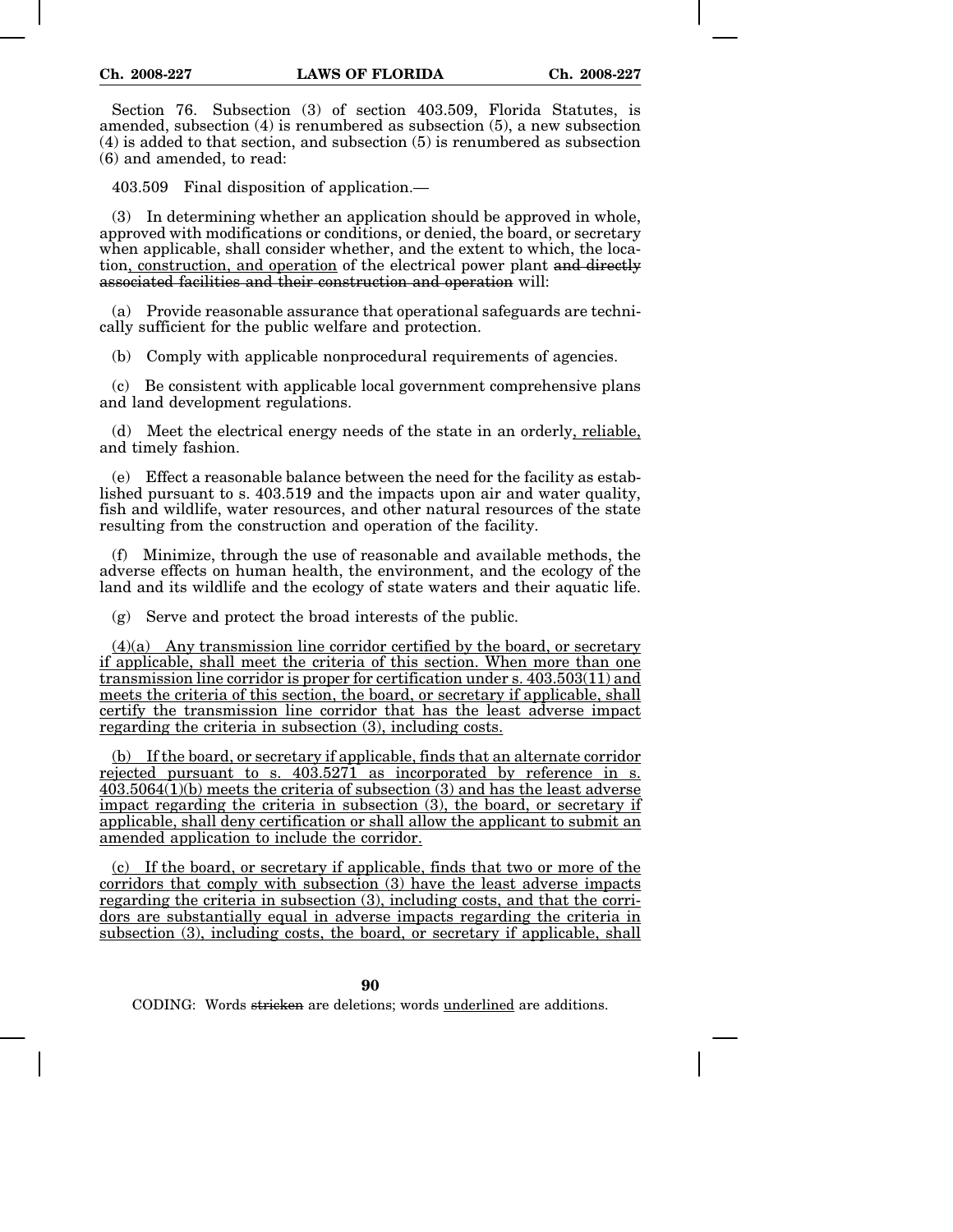certify the corridor preferred by the applicant if the corridor is one proper for certification under s. 403.503(11).

 $(6)(5)$  For certifications issued by the board in regard to the properties and works of any agency which is a party to the certification hearing, the board shall have the authority to decide issues relating to the use, the connection thereto, or the crossing thereof, for the electrical power plant and directly associated facilities and to direct any such agency to execute, within 30 days after the entry of certification, the necessary license or easement for such use, connection, or crossing, subject only to the conditions set forth in such certification. For certifications issued by the department in regard to the properties and works of any agency that is a party to the proceeding, any stipulation filed pursuant to s.  $403.508(6)(a)$  must include a stipulation regarding any issues relating to the use, the connection thereto, or the crossing thereof, for the electrical power plant. Any agency stipulating to the use of, connection to, or crossing of its property must agree to execute, within 30 days after the entry of certification, the necessary license or easement for such use, connection, or crossing, subject only to the conditions set forth in such certification.

Section 77. Subsections (1) and (6) of section 403.511, Florida Statutes, are amended to read:

 $403.511$  Effect of certification  $-$ 

(1) Subject to the conditions set forth therein, any certification shall constitute the sole license of the state and any agency as to the approval of the location of the site and any associated facility and the construction and operation of the proposed electrical power plant, except for the issuance of department licenses required under any federally delegated or approved permit program and except as otherwise provided in subsection (4).

(6) No term or condition of an electrical power plant a site certification shall be interpreted to supersede or control the provisions of a final operation permit for a major source of air pollution issued by the department pursuant to s. 403.0872 to a facility certified under this part.

Section 78. Subsection (1) of section 403.5112, Florida Statutes, is amended to read:

403.5112 Filing of notice of certified corridor route.—

(1) Within 60 days after certification of an a directly associated linear facility pursuant to this act, the applicant shall file, in accordance with s. 28.222, with the department and the clerk of the circuit court for each county through which the corridor will pass, a notice of the certified route.

Section 79. Section 403.5113, Florida Statutes, is amended to read:

403.5113 Postcertification amendments and review.—

(1) POSTCERTIFICATION AMENDMENTS.—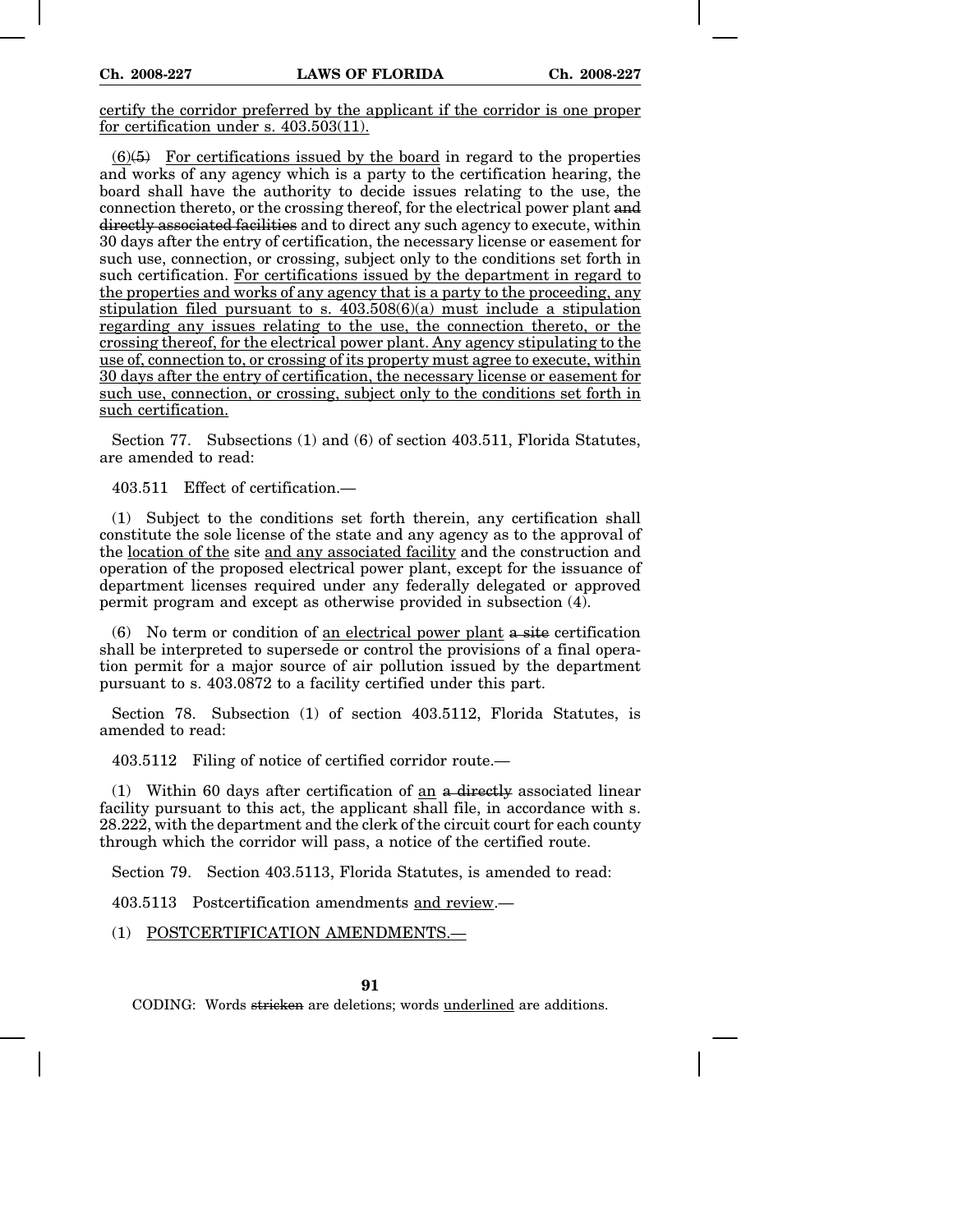(a) If, subsequent to certification by the board, a licensee proposes any material change to the application and revisions or amendments thereto, as certified, the licensee shall submit a written request for amendment and a description of the proposed change to the application to the department. Within 30 days after the receipt of the request for the amendment, the department shall determine whether the proposed change to the application requires a modification of the conditions of certification.

 $(b)(2)$  If the department concludes that the change would not require a modification of the conditions of certification, the department shall provide written notification of the approval of the proposed amendment to the licensee, all agencies, and all other parties.

 $(c)(3)$  If the department concludes that the change would require a modification of the conditions of certification, the department shall provide written notification to the licensee that the proposed change to the application requires a request for modification pursuant to s. 403.516.

(2)(4) POSTCERTIFICATION REVIEW.—Postcertification submittals filed by the licensee with one or more agencies are for the purpose of monitoring for compliance with the issued certification and must be reviewed by the agencies on an expedited and priority basis because each facility certified under this act is a critical infrastructure facility. In no event shall a postcertification review be completed in more than 90 days after complete information is submitted to the reviewing agencies.

Section 80. Section 403.5115, Florida Statutes, is amended to read:

403.5115 Public notice.—

(1) The following notices are to be published by the applicant for all applications:

(a) Notice of the filing of a notice of intent under s. 403.5063, which shall be published within 21 days after the filing of the notice. The notice shall be published as specified by subsection (2), except that the newspaper notice shall be one-fourth page in size in a standard size newspaper or one-half page in size in a tabloid size newspaper.

(b) Notice of filing of the application, which shall include a description of the proceedings required by this act, within 21 days after the date of the application filing. Such notice shall give notice of the provisions of s. 403.511(1) and (2).

(c) If applicable, notice of the land use determination made pursuant to s.  $403.50665(2)(1)$  within 21 days after the deadline for the filing of the determination is filed.

(d) If applicable, notice of the land use hearing, which shall be published as specified in subsection (2), no later than 15 days before the hearing.

(e) Notice of the certification hearing and notice of the deadline for filing notice of intent to be a party, which shall be published as specified in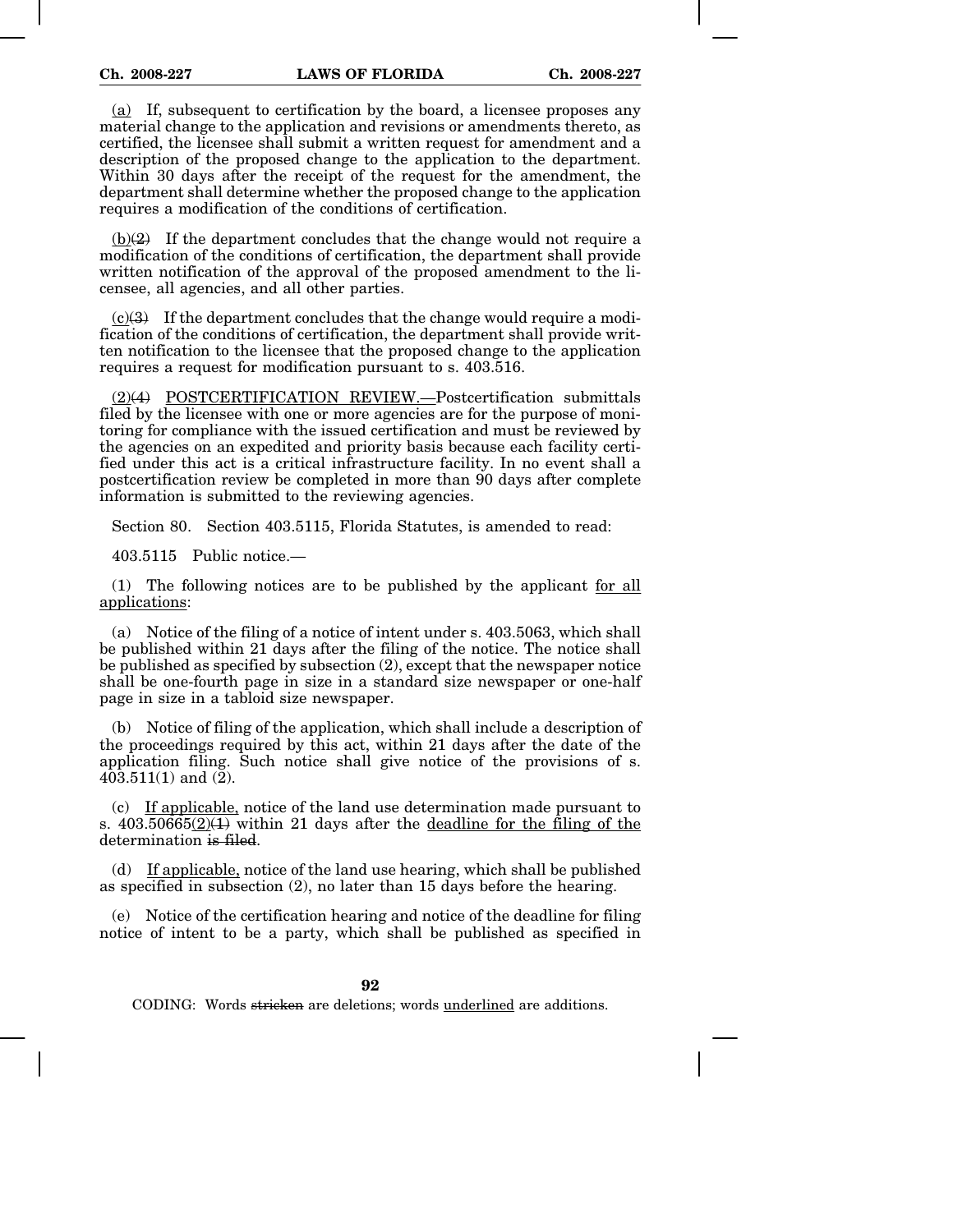subsection (2), at least 65 days before the date set for the certification hearing. If one or more alternate corridors have been accepted for consideration, the notice of the certification hearing shall include a map of all corridors proposed for certification.

(f) Notice of revised deadline for filing alternate corridors if the certification hearing is rescheduled to a date other than as published in the notice of filing of the application. This notice shall be published at least 185 days before the rescheduled certification hearing and as specified in subsection (2), except no map is required and the size of the notice shall be no smaller than 6 square inches.

 $(g)(f)$  Notice of the cancellation of the certification hearing, if applicable, no later than 3 days before the date of the originally scheduled certification hearing. The newspaper notice shall be one-fourth page in size in a standard-size newspaper or one-half page in size in a tabloid-size newspaper.

 $(h)(g)$  Notice of modification when required by the department, based on whether the requested modification of certification will significantly increase impacts to the environment or the public. Such notice shall be published as specified under subsection (2):

1. Within 21 days after receipt of a request for modification. The newspaper notice shall be of a size as directed by the department commensurate with the scope of the modification.

2. If a hearing is to be conducted in response to the request for modification, then notice shall be published no later than 30 days before the hearing.

(h) Notice of a supplemental application, which shall be published as specified in paragraph  $(b)$  and subsection  $(2)$ .

(i) Notice of existing site certification pursuant to s. 403.5175. Notices shall be published as specified in paragraph (b) and subsection (2).

(2) Notices provided by the applicant shall be published in newspapers of general circulation within the county or counties in which the proposed electrical power plant will be located. The newspaper notices, unless otherwise specified, shall be at least one-half page in size in a standard size newspaper or a full page in a tabloid size newspaper. These notices shall include a map generally depicting the project and all associated facilities corridors. A newspaper of general circulation shall be the newspaper which has the largest daily circulation in that county and has its principal office in that county. If the newspaper with the largest daily circulation has its principal office outside the county, the notices shall appear in both the newspaper having the largest circulation in that county and in a newspaper authorized to publish legal notices in that county.

(3) All notices published by the applicant shall be paid for by the applicant and shall be in addition to the application fee.

(4) The department shall arrange for publication of the following notices in the manner specified by chapter 120 and provide copies of those notices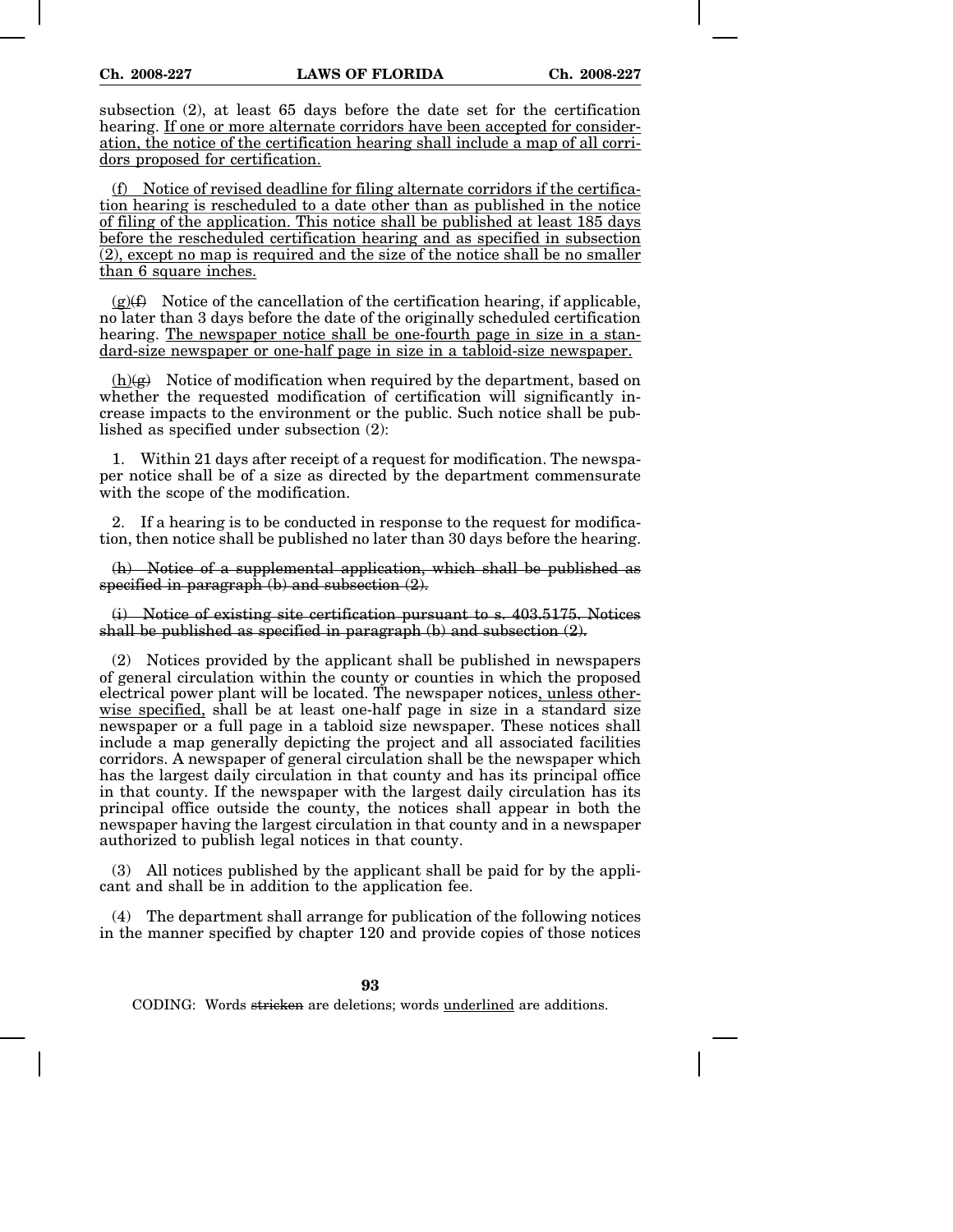to any persons who have requested to be placed on the departmental mailing list for this purpose:

(a) Notice of the filing of the notice of intent within 15 days after receipt of the notice.

(b) Notice of the filing of the application, no later than 21 days after the application filing.

(c) Notice of the land use determination made pursuant to s.  $403.50665(2)$ ( $\downarrow$ ) within 21 days after the determination is filed.

(d) Notice of the land use hearing before the administrative law judge, if applicable, no later than 15 days before the hearing.

(e) Notice of the land use hearing before the board, if applicable.

(f) Notice of the certification hearing at least 45 days before the date set for the certification hearing.

(g) Notice of the revised deadline for filing alternate corridors if the certification hearing is rescheduled to a date other than as published in the notice of filing of the application. This notice shall be published at least 185 days before the rescheduled certification hearing.

 $(h)(g)$  Notice of the cancellation of the certification hearing, if applicable, no later than 3 days prior to the date of the originally scheduled certification hearing.

 $(i)(h)$  Notice of the hearing before the board, if applicable.

 $(i)(i)$  Notice of stipulations, proposed agency action, or petitions for modification.

(5) A local government or regional planning council that proposes to conduct an informational public meeting pursuant to s. 403.50663 must publish notice of the meeting in a newspaper of general circulation within the county or counties in which the proposed electrical power plant will be located no later than 7 days prior to the meeting. A newspaper of general circulation shall be the newspaper that has the largest daily circulation in that county and has its principal office in that county. If the newspaper with the largest daily circulation has its principal office outside the county, the notices shall appear in both the newspaper having the largest circulation in that county and in a newspaper authorized to publish legal notices in that county.

 $(6)(a)$  A good faith effort shall be made by the applicant to provide direct written notice of the filing of an application for certification by United States mail or hand delivery no later than 45 days after filing of the application to all local landowners whose property, as noted in the most recent local government tax records, and residences are located within the following distances of the proposed project: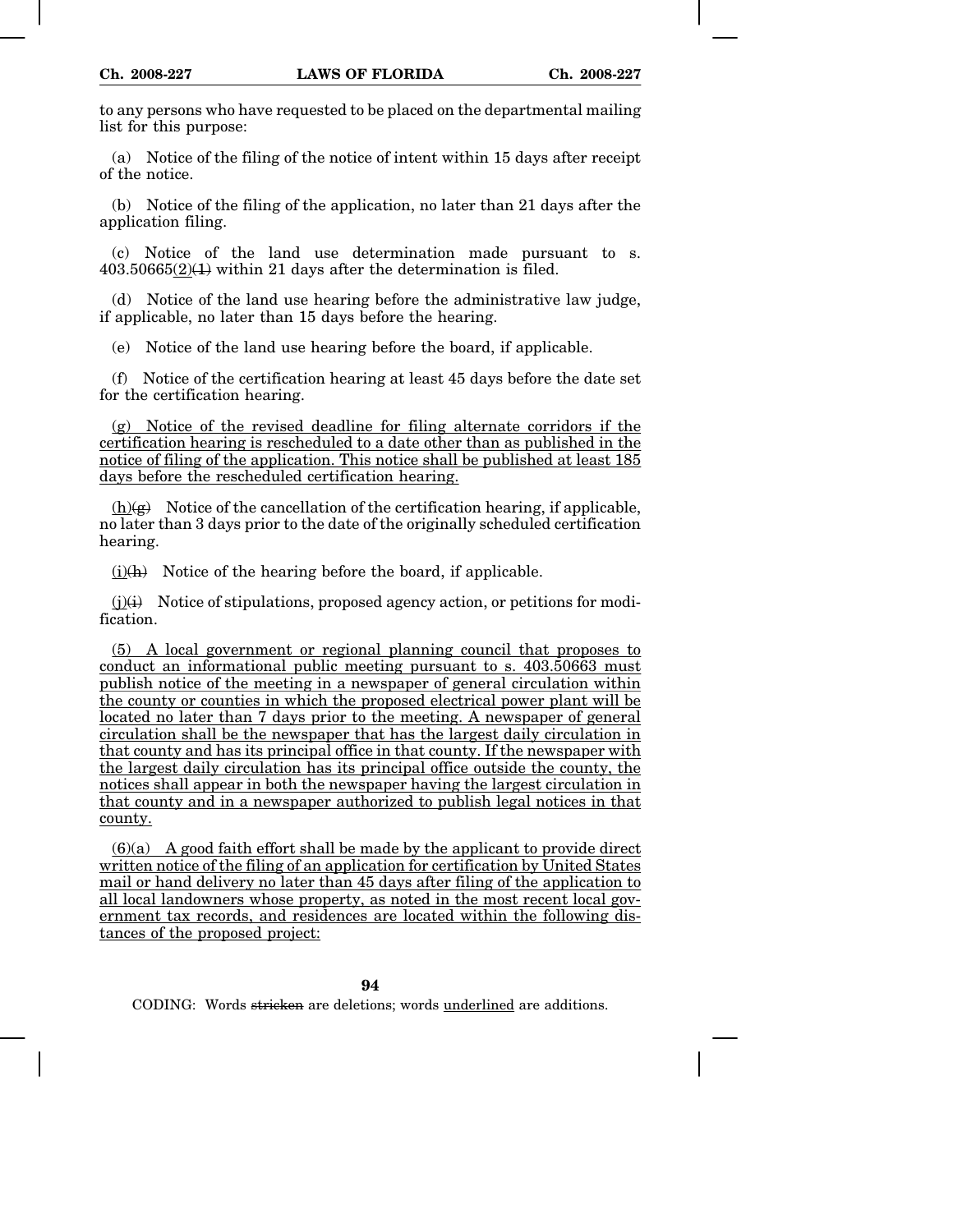1. Three miles of the proposed main site boundaries of the proposed electrical power plant.

2. One-quarter mile for a transmission line corridor that only includes a transmission line as defined by s. 403.522(22).

3. One-quarter mile for all other linear associated facilities extending away from the main site boundary except for a transmission line corridor that includes a transmission line that operates below those defined by s. 403.522(22).

 $(b)$  No later than 60 days from the filing of an application for certification, the applicant shall file a list with the department's Siting Coordination Office of landowners and residences that were notified.

 $(7)(a)$  A good faith effort shall be made by the proponent of an alternate corridor that includes a transmission line, as defined by s. 403.522(22), to provide direct written notice of the filing of an alternate corridor for certification by United States mail or hand delivery of the filing of no later than 30 days after filing of the alternate corridor to all local landowners whose property, as noted in the most recent local government tax records, and residences, are located within one-quarter mile of the proposed boundaries of a transmission line corridor that includes a transmission line as defined by s. 403.522(22).

(b) No later than 45 days from the filing of an alternate corridor for certification, the proponent of an alternate corridor shall file a list with the department's Siting Coordination Office of landowners and residences that were notified.

Section 81. Paragraph (b) of subsection (1) of section 403.516, Florida Statutes, is amended to read:

403.516 Modification of certification.—

(1) A certification may be modified after issuance in any one of the following ways:

(b)1. The department may modify specific conditions of a site certification which are inconsistent with the terms of any federally delegated or approved permit for the certified electrical power plant.

2. Such modification may be made without further notice if the matter has been previously noticed under the requirements for any federally delegated or approved permit program.

Section 82. Paragraphs (a) and (c) of subsection (1) of section 403.517, Florida Statutes, are amended to read:

403.517 Supplemental applications for sites certified for ultimate site capacity.—

(1)(a) Supplemental applications may be submitted for certification of the construction and operation of electrical power plants to be located at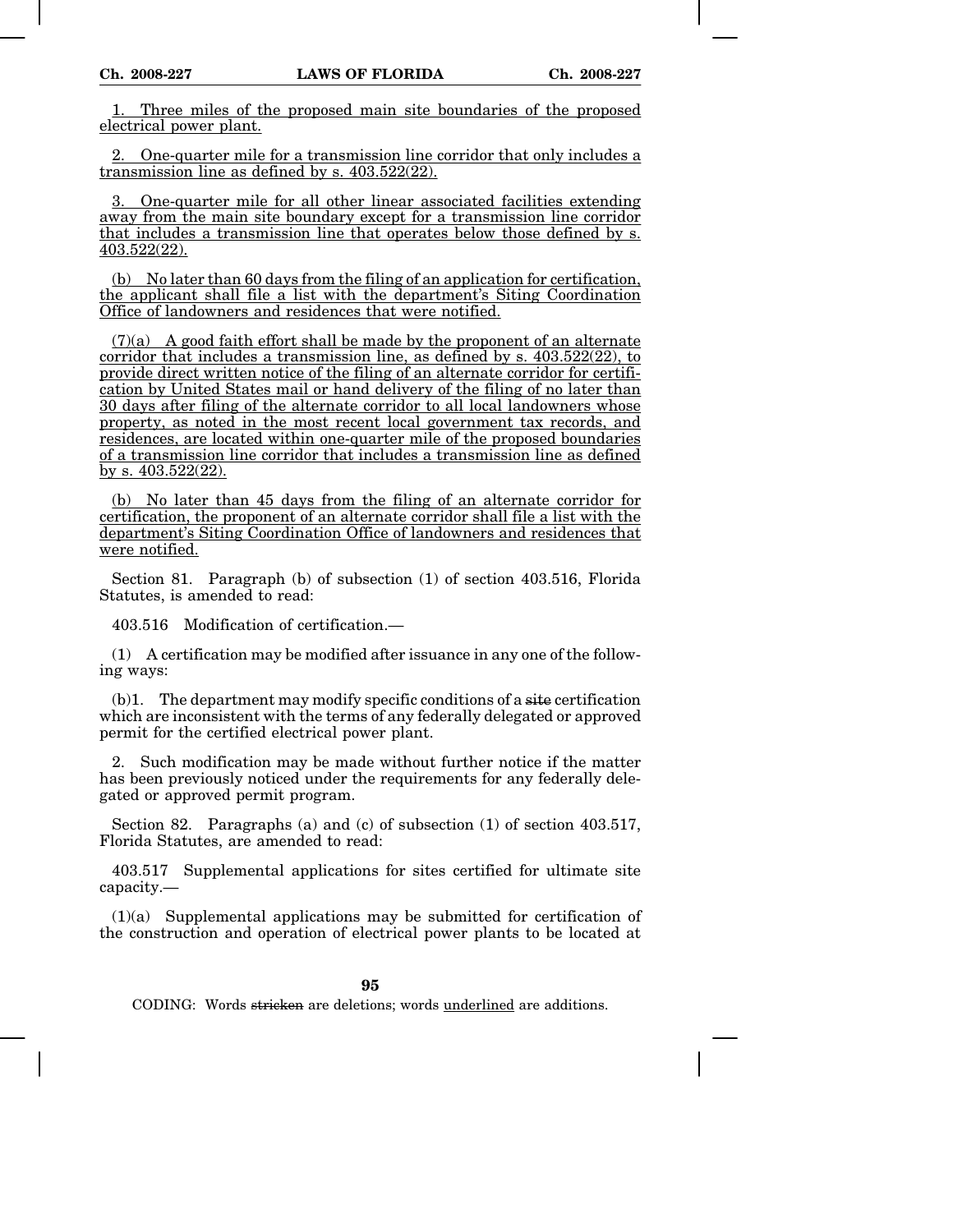sites which have been previously certified for an ultimate site capacity pursuant to this act. Supplemental applications shall be limited to electrical power plants using the fuel type previously certified for that site. Such applications shall include all new directly associated facilities that support the construction and operation of the electrical power plant.

(c) The time limits for the processing of a complete supplemental application shall be designated by the department commensurate with the scope of the supplemental application, but shall not exceed any time limitation governing the review of initial applications for site certification pursuant to this act, it being the legislative intent to provide shorter time limitations for the processing of supplemental applications for electrical power plants to be constructed and operated at sites which have been previously certified for an ultimate site capacity.

Section 83. Subsections (1), (2), and (3) of section 403.5175, Florida Statutes, are amended to read:

403.5175 Existing electrical power plant site certification.—

(1) An electric utility that owns or operates an existing electrical power plant as defined in s.  $403.503(14)(13)$  may apply for certification of an existing power plant and its site in order to obtain all agency licenses necessary to ensure compliance with federal or state environmental laws and regulation using the centrally coordinated, one-stop licensing process established by this part. An application for site certification under this section must be in the form prescribed by department rule. Applications must be reviewed and processed using the same procedural steps and notices as for an application for a new facility, except that a determination of need by the Public Service Commission is not required.

(2) An application for certification under this section must include:

(a) A description of the site and existing power plant installations and associated facilities;

(b) A description of all proposed changes or alterations to the site and  $\theta$ electrical power plant, including all new associated facilities that are the subject of the application;

(c) A description of the environmental and other impacts caused by the existing utilization of the site and directly associated facilities, and the operation of the electrical power plant that is the subject of the application, and of the environmental and other benefits, if any, to be realized as a result of the proposed changes or alterations if certification is approved and such other information as is necessary for the reviewing agencies to evaluate the proposed changes and the expected impacts;

(d) The justification for the proposed changes or alterations;

(e) Copies of all existing permits, licenses, and compliance plans authorizing utilization of the site and directly associated facilities or operation of the electrical power plant that is the subject of the application.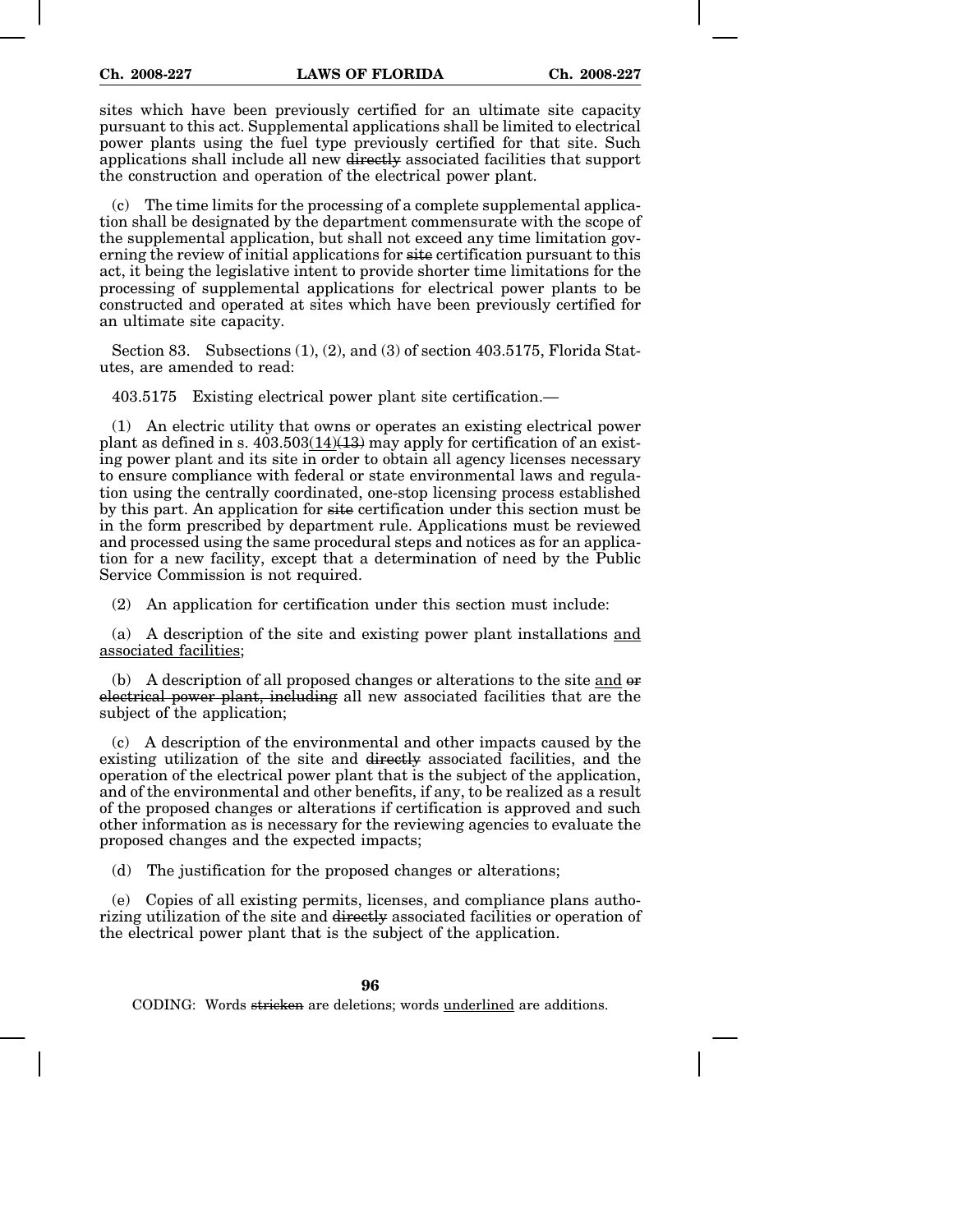(3) The land use and zoning determination requirements of s. 403.50665 do not apply to an application under this section if the applicant does not propose to expand the boundaries of the existing site or to add additional offsite associated facilities that are not exempt from the provisions of s. 403.50665. If the applicant proposes to expand the boundaries of the existing site or to add additional offsite associated facilities that are not exempt from the provisions of s. 403.50665 to accommodate portions of the electrical generating facility plant or associated facilities, a land use and zoning determination shall be made as specified in s. 403.50665; provided, however, that the sole issue for determination is whether the proposed site expansion or additional nonexempt associated facilities are is consistent and in compliance with the existing land use plans and zoning ordinances.

Section 84. Section 403.518, Florida Statutes, is amended to read:

403.518 Fees; disposition.—The department shall charge the applicant the following fees, as appropriate, which, unless otherwise specified, shall be paid into the Florida Permit Fee Trust Fund:

(1) A fee for a notice of intent pursuant to s. 403.5063, in the amount of \$2,500, to be submitted to the department at the time of filing of a notice of intent. The notice-of-intent fee shall be used and disbursed in the same manner as the application fee.

(2) An application fee, which shall not exceed \$200,000. The fee shall be fixed by rule on a sliding scale related to the size, type, ultimate site capacity, or increase in electrical generating capacity proposed by the application.

(a) Sixty percent of the fee shall go to the department to cover any costs associated with coordinating the review and acting upon the application, to cover any field services associated with monitoring construction and operation of the facility, and to cover the costs of the public notices published by the department.

(b) The following percentages shall be transferred to the Operating Trust Fund of the Division of Administrative Hearings of the Department of Management Services:

1. Five percent to compensate expenses from the initial exercise of duties associated with the filing of an application.

2. An additional 5 percent if a land use hearing is held pursuant to s. 403.508.

3. An additional 10 percent if a certification hearing is held pursuant to s. 403.508.

(c)1. Upon written request with proper itemized accounting within 90 days after final agency action by the board or department or withdrawal of the application, the agencies that prepared reports pursuant to s. 403.507 or participated in a hearing pursuant to s. 403.508 may submit a written request to the department for reimbursement of expenses incurred during the certification proceedings. The request shall contain an accounting of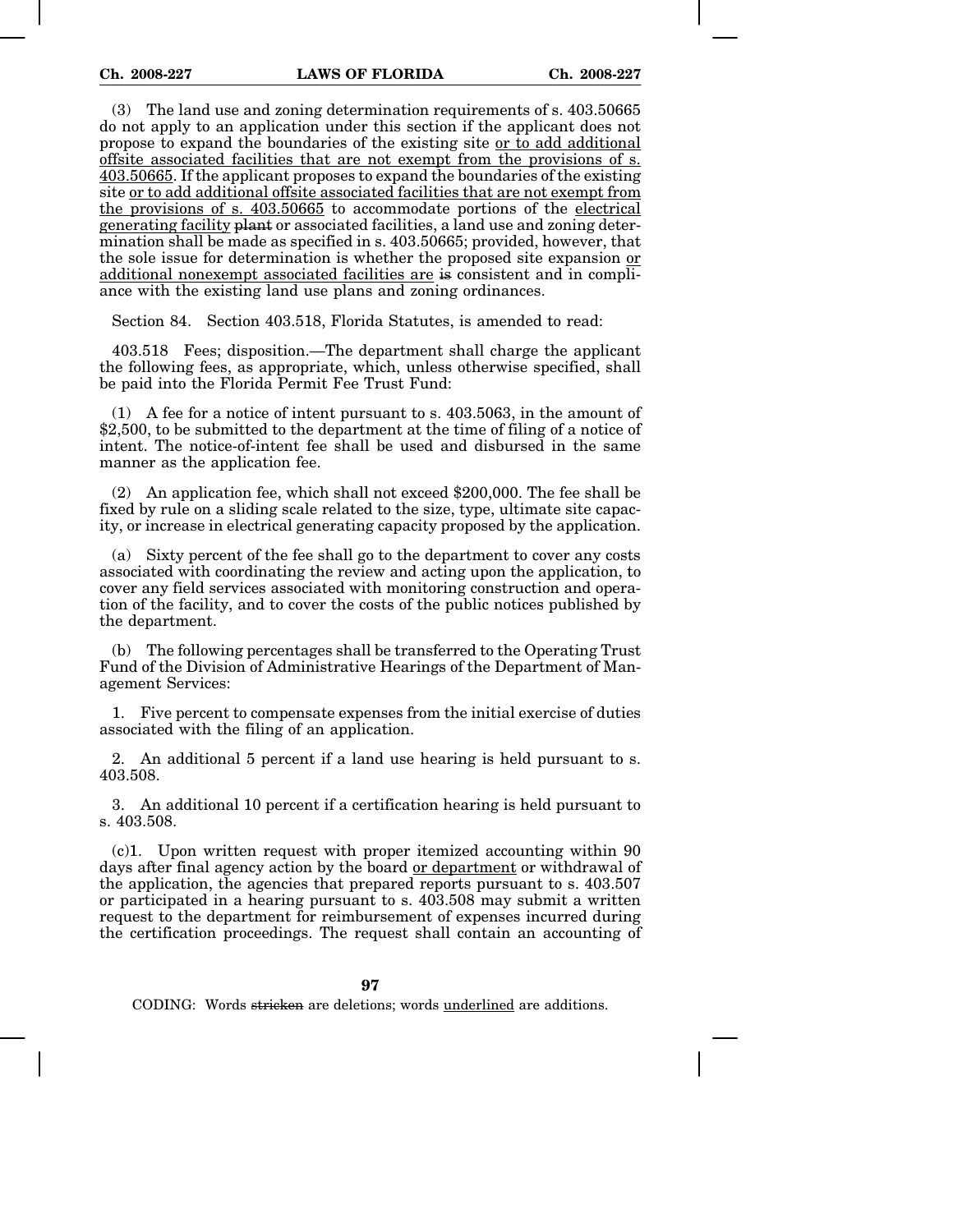expenses incurred which may include time spent reviewing the application, preparation of any studies required of the agencies by this act, agency travel and per diem to attend any hearing held pursuant to this act, and for any agency or local government's or regional planning council's provision of notice of public meetings or hearings required as a result of the application for certification. The department shall review the request and verify that the expenses are valid. Valid expenses shall be reimbursed; however, in the event the amount of funds available for reimbursement is insufficient to provide for full compensation to the agencies requesting reimbursement, reimbursement shall be on a prorated basis.

2. If the application review is held in abeyance for more than 1 year, the agencies may submit a request for reimbursement. This time period shall be measured from the date the applicant has provided written notification to the department that it desires to have the application review process placed on hold. The fee disbursement shall be processed in accordance with subparagraph 1.

(d) If any sums are remaining, the department shall retain them for its use in the same manner as is otherwise authorized by this act; provided, however, that if the certification application is withdrawn, the remaining sums shall be refunded to the applicant within 90 days after the submittal of the written notification of withdrawal.

(3)(a) A certification modification fee, which shall not exceed \$30,000. The department shall establish rules for determining such a fee based on the number of agencies involved in the review, equipment redesign, change in site size, type, increase in generating capacity proposed, or change in an associated linear facility location.

(b) The fee shall be submitted to the department with a petition for modification pursuant to s. 403.516. This fee shall be established, disbursed, and processed in the same manner as the application fee in subsection (2), except that the Division of Administrative Hearings shall not receive a portion of the fee unless the petition for certification modification is referred to the Division of Administrative Hearings for hearing. If the petition is so referred, only \$10,000 of the fee shall be transferred to the Operating Trust Fund of the Division of Administrative Hearings of the Department of Management Services.

(4) A supplemental application fee, not to exceed \$75,000, to cover all reasonable expenses and costs of the review, processing, and proceedings of a supplemental application. This fee shall be established, disbursed, and processed in the same manner as the certification application fee in subsection (2).

(5) An existing site certification application fee, not to exceed \$200,000, to cover all reasonable costs and expenses of the review processing and proceedings for certification of an existing power plant site under s. 403.5175. This fee must be established, disbursed, and processed in the same manner as the certification application fee in subsection (2).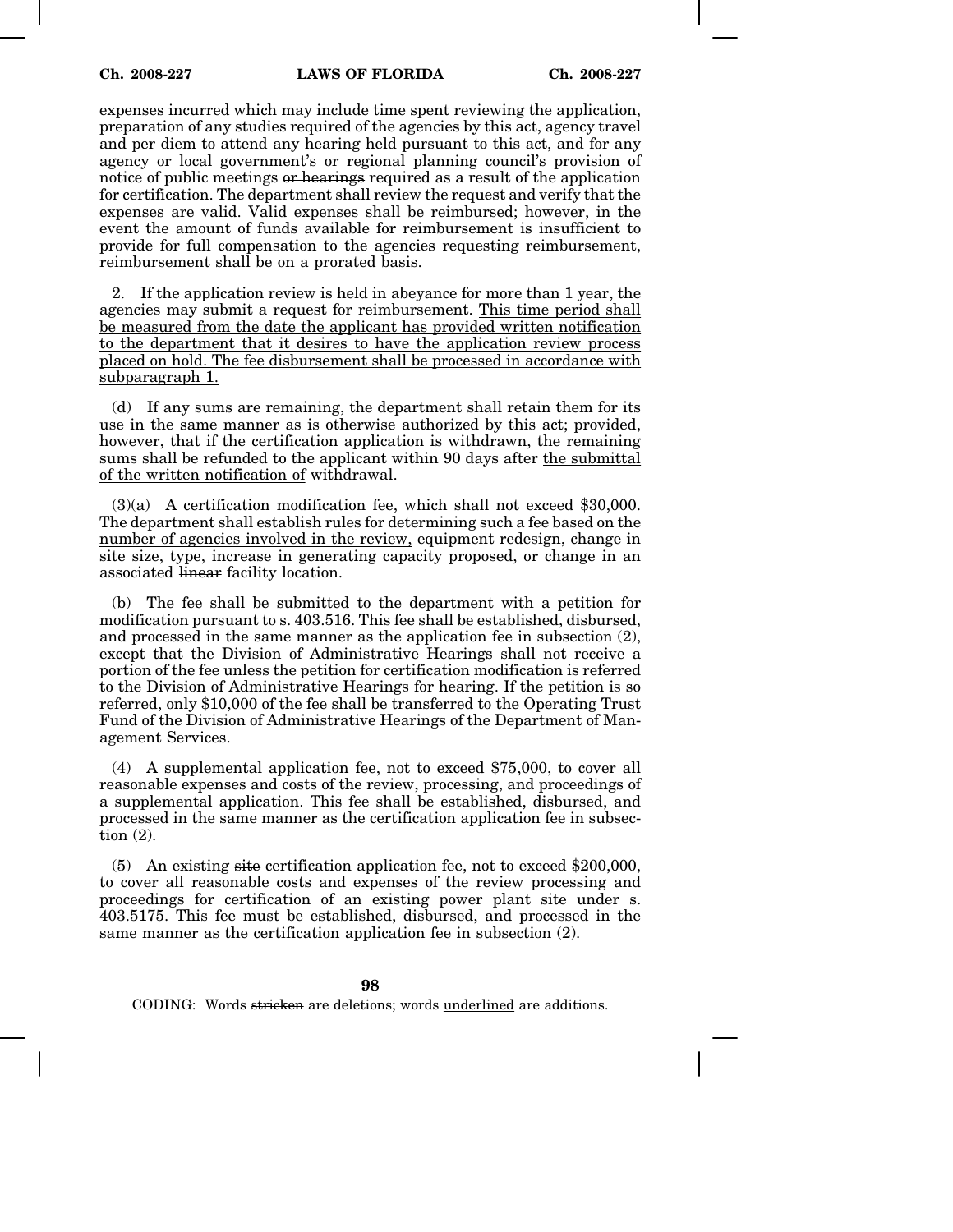(6) An application fee for an alternate corridor filed pursuant to s. 403.5064(4). The application fee shall be \$750 per mile for each mile of the alternate corridor located within an existing electric transmission line rightof-way or within an existing right-of-way for a road, highway, railroad, or other aboveground linear facility, or \$1,000 per mile for each mile of an electric transmission line corridor proposed to be located outside the existing right-of-way.

Section 85. Paragraphs (a) and (e) of subsection (4) of section 403.519, Florida Statutes, are amended to read:

403.519 Exclusive forum for determination of need.—

(4) In making its determination on a proposed electrical power plant using nuclear materials or synthesis gas produced by integrated gasification combined cycle power plant as fuel, the commission shall hold a hearing within 90 days after the filing of the petition to determine need and shall issue an order granting or denying the petition within 135 days after the date of the filing of the petition. The commission shall be the sole forum for the determination of this matter and the issues addressed in the petition, which accordingly shall not be reviewed in any other forum, or in the review of proceedings in such other forum. In making its determination to either grant or deny the petition, the commission shall consider the need for electric system reliability and integrity, including fuel diversity, the need for base-load generating capacity, the need for adequate electricity at a reasonable cost, and whether renewable energy sources and technologies, as well as conservation measures, are utilized to the extent reasonably available.

(a) The applicant's petition shall include:

1. A description of the need for the generation capacity.

2. A description of how the proposed nuclear or integrated gasification combined cycle power plant will enhance the reliability of electric power production within the state by improving the balance of power plant fuel diversity and reducing Florida's dependence on fuel oil and natural gas.

3. A description of and a nonbinding estimate of the cost of the nuclear or integrated gasification combined cycle power plant, including any costs associated with new, expanded, or relocated electrical transmission lines or facilities of any size that are necessary to serve the nuclear power plant.

4. The annualized base revenue requirement for the first 12 months of operation of the nuclear or integrated gasification combined cycle power plant.

5. Information on whether there were any discussions with any electric utilities regarding ownership of a portion of the nuclear or integrated gasification combined cycle power plant by such electric utilities.

(e) After a petition for determination of need for a nuclear or integrated gasification combined cycle power plant has been granted, the right of a utility to recover any costs incurred prior to commercial operation, including, but not limited to, costs associated with the siting, design, licensing, or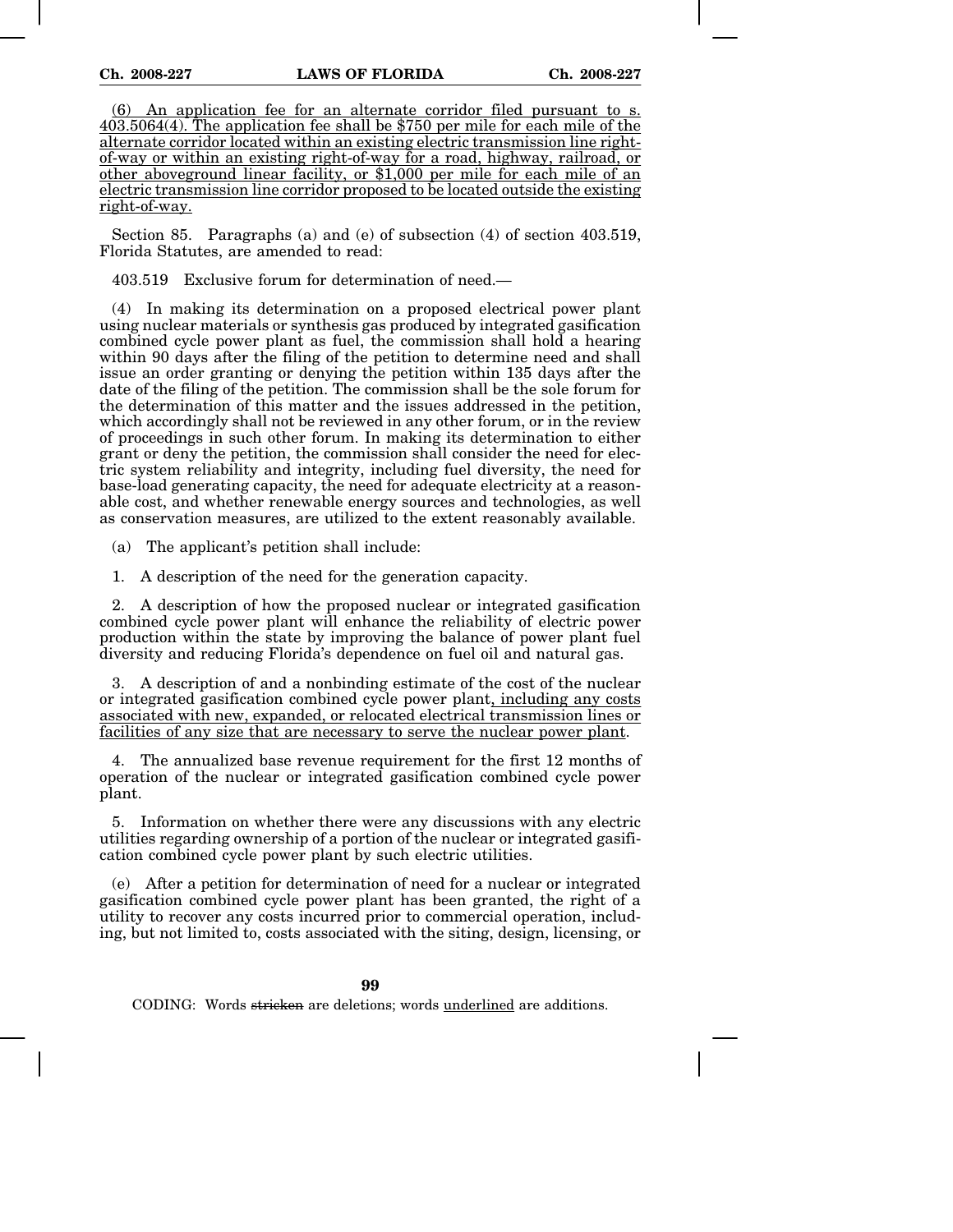construction of the plant and new, expanded, or relocated electrical transmission lines or facilities of any size that are necessary to serve the nuclear power plant, shall not be subject to challenge unless and only to the extent the commission finds, based on a preponderance of the evidence adduced at a hearing before the commission under s. 120.57, that certain costs were imprudently incurred. Proceeding with the construction of the nuclear or integrated gasification combined cycle power plant following an order by the commission approving the need for the nuclear or integrated gasification combined cycle power plant under this act shall not constitute or be evidence of imprudence. Imprudence shall not include any cost increases due to events beyond the utility's control. Further, a utility's right to recover costs associated with a nuclear or integrated gasification combined cycle power plant may not be raised in any other forum or in the review of proceedings in such other forum. Costs incurred prior to commercial operation shall be recovered pursuant to chapter 366.

Section 86. Subsection (1) of section 403.5252, Florida Statutes, is amended to read:

403.5252 Determination of completeness.—

 $(1)(a)$  Within 30 days after the filing distribution of an application, the affected agencies shall file a statement with the department containing the recommendations of each agency concerning the completeness of the application for certification.

(b) Within  $37.7$  days after the filing receipt of the application completeness statements of each agency, the department shall file a statement with the Division of Administrative Hearings, with the applicant, and with all parties declaring its position with regard to the completeness of the application. The statement of the department shall be based upon its consultation with the affected agencies.

Section 87. Subsection (1) and paragraph (a) of subsection (2) of section 403.526, Florida Statutes, are amended to read:

403.526 Preliminary statements of issues, reports, and project analyses; studies.—

(1) Each affected agency that is required to file a report in accordance with this section shall submit a preliminary statement of issues to the department and all parties no later than the submittal of each agency's recommendation that the application is complete 50 days after the filing of the application. Such statements of issues shall be made available to each local government for use as information for public meetings held under s. 403.5272. The failure to raise an issue in this preliminary statement of issues does not preclude the issue from being raised in the agency's report.

 $(2)(a)$  No later than 90 days after the filing of the application, the following agencies shall prepare reports as provided below, unless a final order denying the determination of need has been issued under s. 403.537 and shall submit them to the department and the applicant no later than 90 days after the filing of the application:

## **100**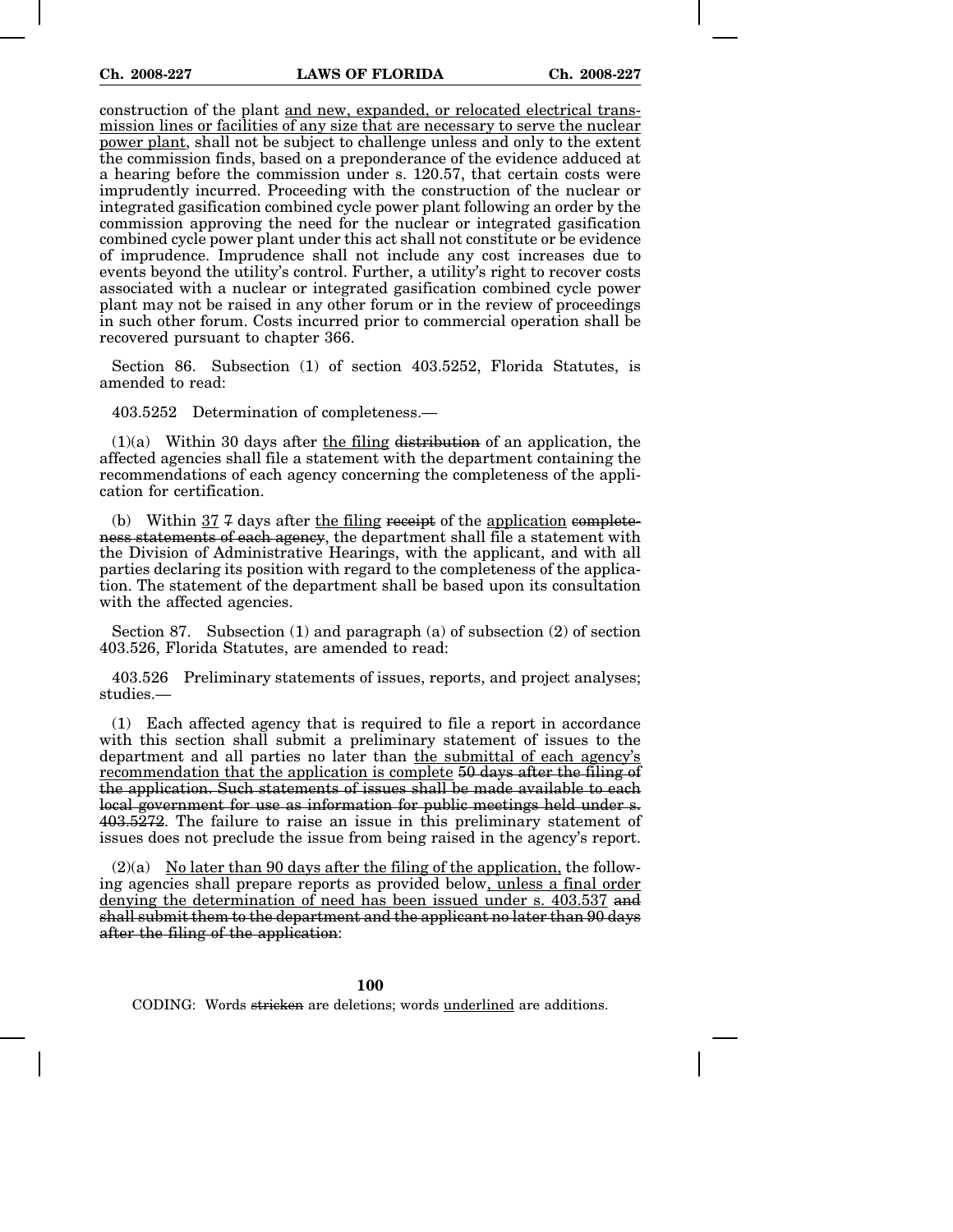1. The department shall prepare a report as to the impact of each proposed transmission line or corridor as it relates to matters within its jurisdiction.

2. Each water management district in the jurisdiction of which a proposed transmission line or corridor is to be located shall prepare a report as to the impact on water resources and other matters within its jurisdiction.

3. The Department of Community Affairs shall prepare a report containing recommendations which address the impact upon the public of the proposed transmission line or corridor, based on the degree to which the proposed transmission line or corridor is consistent with the applicable portions of the state comprehensive plan, emergency management, and other matters within its jurisdiction. The Department of Community Affairs may also comment on the consistency of the proposed transmission line or corridor with applicable strategic regional policy plans or local comprehensive plans and land development regulations.

4. The Fish and Wildlife Conservation Commission shall prepare a report as to the impact of each proposed transmission line or corridor on fish and wildlife resources and other matters within its jurisdiction.

5. Each local government shall prepare a report as to the impact of each proposed transmission line or corridor on matters within its jurisdiction, including the consistency of the proposed transmission line or corridor with all applicable local ordinances, regulations, standards, or criteria that apply to the proposed transmission line or corridor, including local comprehensive plans, zoning regulations, land development regulations, and any applicable local environmental regulations adopted pursuant to s. 403.182 or by other means. A change by the responsible local government or local agency in local comprehensive plans, zoning ordinances, or other regulations made after the date required for the filing of the local government's report required by this section is not applicable to the certification of the proposed transmission line or corridor unless the certification is denied or the application is withdrawn.

6. Each regional planning council shall present a report containing recommendations that address the impact upon the public of the proposed transmission line or corridor based on the degree to which the transmission line or corridor is consistent with the applicable provisions of the strategic regional policy plan adopted under chapter 186 and other impacts of each proposed transmission line or corridor on matters within its jurisdiction.

7. The Department of Transportation shall prepare a report as to the impact of the proposed transmission line or corridor on state roads, railroads, airports, aeronautics, seaports, and other matters within its jurisdiction.

8. The commission shall prepare a report containing its determination under s. 403.537, and the report may include the comments from the commission with respect to any other subject within its jurisdiction.

9. Any other agency, if requested by the department, shall also perform studies or prepare reports as to subjects within the jurisdiction of the agency which may potentially be affected by the proposed transmission line.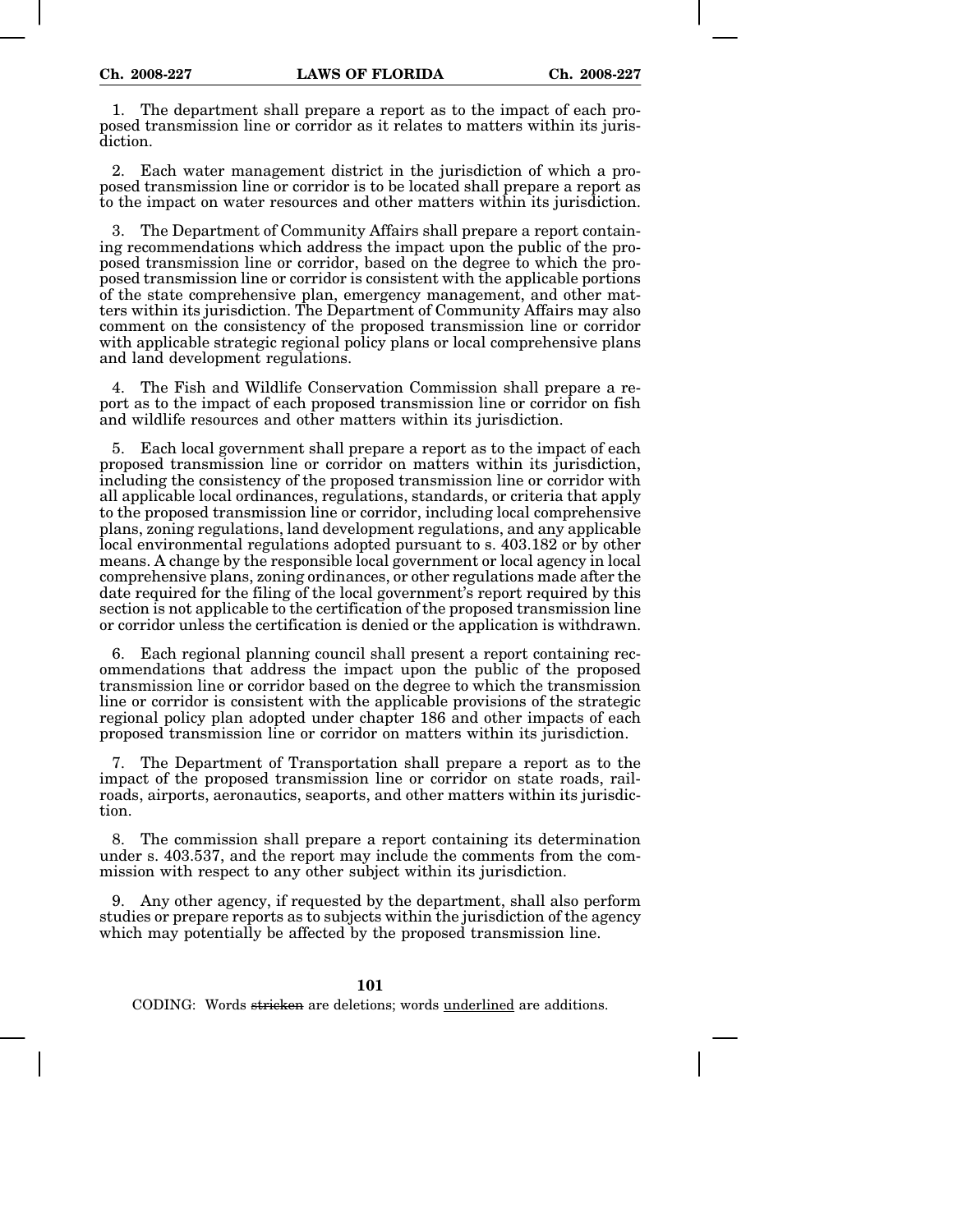Section 88. Subsection (4) and paragraph (a) of subsection (6) of section 403.527, Florida Statutes, are amended to read:

403.527 Certification hearing, parties, participants.—

 $(4)(a)$  One public hearing where members of the public who are not parties to the certification hearing may testify shall be held in conjunction with the certification hearing within the boundaries of each county, at the option of any local government.

(b) Upon the request of the local government, one public hearing where members of the public who are not parties to the certification hearing and who reside within the jurisdiction of the local government may testify shall be held within the boundaries of each county in which a local government that made such a request is located.

 $(c)(a)$  A local government shall notify the administrative law judge and all parties not later than 50 21 days after the filing of the application has been determined complete as to whether the local government wishes to have a public hearing within the boundaries of its county. If a filing for an alternate corridor is accepted for consideration under s. 403.5271(1) by the department and the applicant, any newly affected local government must notify the administrative law judge and all parties not later than 10 days after the data concerning the alternate corridor has been determined complete as to whether the local government wishes to have such a public hearing. The local government is responsible for providing the location of the public hearing if held separately from the certification hearing.

 $(d)$ (b) Within 5 days after notification, the administrative law judge shall determine the date of the public hearing, which shall be held before or during the certification hearing. If two or more local governments within one county request a public hearing, the hearing shall be consolidated so that only one public hearing is held in any county. The location of a consolidated hearing shall be determined by the administrative law judge.

 $(e)(e)$  If a local government does not request a public hearing within 50 21 days after the filing of the application has been determined complete, members of the public who are not parties to the certification hearing and who reside persons residing within the jurisdiction of the local government may testify during the that portion of the certification hearing held under paragraph (b) at which public testimony is heard.

 $(6)(a)$  No later than 29 25 days before the certification hearing, the department or the applicant may request that the administrative law judge cancel the certification hearing and relinquish jurisdiction to the department if all parties to the proceeding stipulate that there are no disputed issues of material fact or law to be raised at the certification hearing.

Section 89. Paragraphs (b), (c), and (e) of subsection (1) of section 403.5271, Florida Statutes, are amended to read:

403.5271 Alternate corridors.—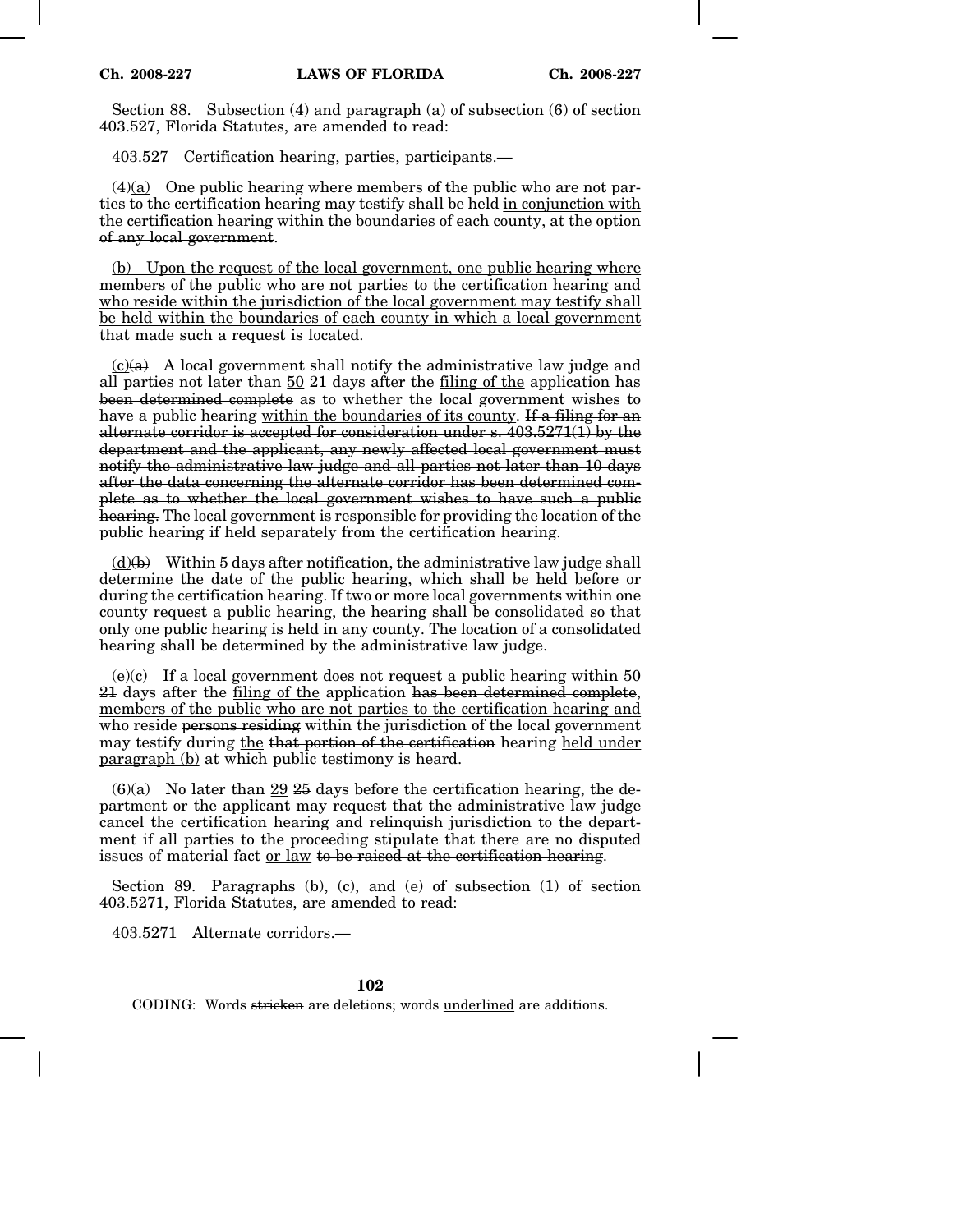(1) No later than 45 days before the originally scheduled certification hearing, any party may propose alternate transmission line corridor routes for consideration under the provisions of this act.

(b)1. Within 7 days after receipt of the notice, the applicant and the department shall file with the administrative law judge and all parties a notice of acceptance or rejection of a proposed alternate corridor for consideration. If the alternate corridor is rejected by the applicant or the department, the certification hearing and the public hearings shall be held as scheduled. If both the applicant and the department accept a proposed alternate corridor for consideration, the certification hearing and the public hearings shall be rescheduled, if necessary. If a filing for an alternate corridor is accepted for consideration by the department and the applicant, any newly affected local government must notify the administrative law judge and all parties not later than 10 days after the data concerning the alternate corridor has been determined complete as to whether the local government wishes to have such a public hearing. The local government is responsible for providing the location of the public hearing if held separately from the certification hearing. The provisions of s. 403.527(4)(b) and (c) shall apply. Notice of the local hearings shall be published in accordance with s. 403.5363.

2. If rescheduled, the certification hearing shall be held no more than 90 days after the previously scheduled certification hearing, unless the data submitted under paragraph (d) is determined to be incomplete, in which case the rescheduled certification hearing shall be held no more than 105 days after the previously scheduled certification hearing. If additional time is needed due to the alternate corridor crossing a local government jurisdiction that was not previously affected, the remainder of the schedule listed below shall be appropriately adjusted by the administrative law judge to allow that local government to prepare a report pursuant to s.  $403.526(2)(a)5$ . Notice that the certification hearing has been deferred due to the acceptance of the alternate corridor shall be published in accordance with s. 403.5363.

 $(c)$  Notice of the filing of the alternate corridor, of the revised time schedules, of the deadline for newly affected persons and agencies to file notice of intent to become a party, of the rescheduled hearing date, and of the proceedings shall be published by the alternate proponent in accordance with s. 403.5363(2). If the notice is not timely published or does not meet the notice requirements, the alternate shall be deemed withdrawn.

(e)1. Reviewing agencies shall advise the department of any issues concerning completeness no later than 15 days after the submittal of the data required by paragraph (d). Within 22 days after receipt of the data, the department shall issue a determination of completeness.

2. If the department determines that the data required by paragraph (d) is not complete, the party proposing the alternate corridor must file such additional data to correct the incompleteness. This additional data must be submitted within 14 days after the determination by the department.

Reviewing agencies may advise the department of any issues concerning completeness of the additional data within 10 days after the filing by the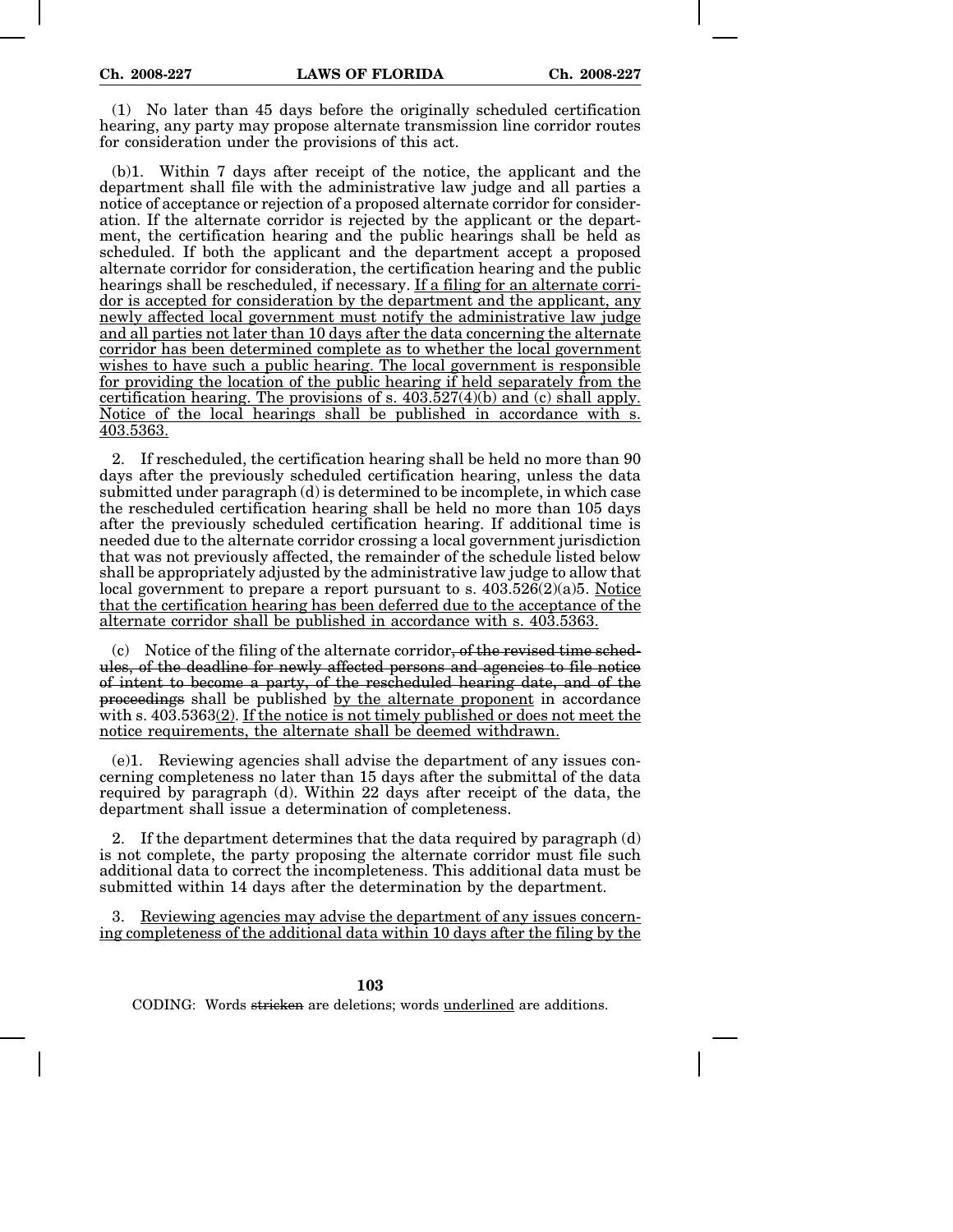party proposing the alternate corridor. If the department, within 14 days after receiving the additional data, determines that the data remains incomplete, the incompleteness of the data is deemed a withdrawal of the proposed alternate corridor. The department may make its determination based on recommendations made by other affected agencies.

Section 90. Subsection (3) of section 403.5272, Florida Statutes, is amended to read:

403.5272 Informational public meetings.—

(3) A local government or regional planning council that intends to conduct an informational public meeting must provide notice of the meeting, with notice sent to all parties listed in s.  $403.527(2)(a)$ , not less than  $15\overline{5}$ days before the meeting and to the general public in accordance with s. 403.5363(4).

Section 91. Subsection (1) of section 403.5312, Florida Statutes, is amended to read:

403.5312 Filing of notice of certified corridor route.—

(1) Within 60 days after certification of a directly associated transmission line under ss. 403.501-403.518 or a transmission line corridor under ss. 403.52-403.5365, the applicant shall file with the department and, in accordance with s. 28.222, with the clerk of the circuit court for each county through which the corridor will pass, a notice of the certified route.

Section 92. Section 403.5363, Florida Statutes, is amended to read:

403.5363 Public notices; requirements.—

 $(1)(a)$  The applicant shall arrange for the publication of the notices specified in paragraph (b).

1. The notices shall be published in newspapers of general circulation within counties crossed by the transmission line corridors proper for certification. The required newspaper notices for filing of an application and for the certification hearing shall be one-half page in size in a standard-size newspaper or a full page in a tabloid-size newspaper and published in a section of the newspaper other than the section for legal notices. These two notices must include a map generally depicting all transmission corridors proper for certification. A newspaper of general circulation shall be the newspaper within a county crossed by a transmission line corridor proper for certification which newspaper has the largest daily circulation in that county and has its principal office in that county. If the newspaper having the largest daily circulation has its principal office outside the county, the notices must appear in both the newspaper having the largest circulation in that county and in a newspaper authorized to publish legal notices in that county.

2. The department shall adopt rules specifying the content of the newspaper notices.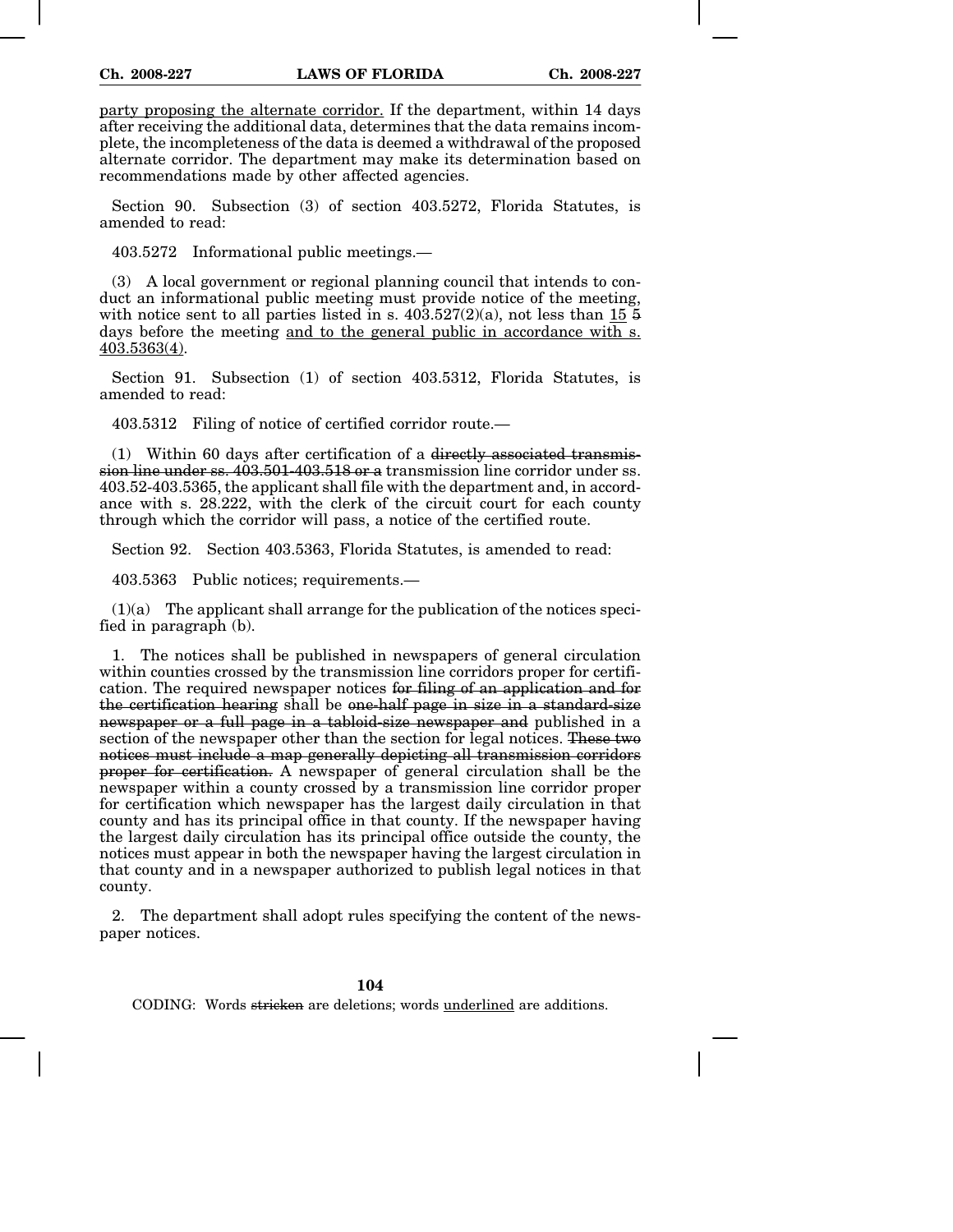3. All notices published by the applicant shall be paid for by the applicant and shall be in addition to the application fee.

(b) Public notices that must be published under this section include:

1. The notice of the filing of an application, which must include a description of the proceedings required by this act. The notice must describe the provisions of s.  $403.531(1)$  and (2) and give the date by which notice of intent to be a party or a petition to intervene in accordance with s. 403.527(2) must be filed. This notice must be published no more than 21 days after the application is filed. The notice shall, at a minimum, be one-half page in size in a standard-size newspaper or a full page in a tabloid-size newspaper. The notice must include a map generally depicting all transmission corridors proper for certification.

2. The notice of the certification hearing and any other public hearing held permitted under s. 403.527(4). The notice must include the date by which a person wishing to appear as a party must file the notice to do so. The notice of the originally scheduled certification hearing must be published at least 65 days before the date set for the certification hearing. The notice shall meet the size and map requirements set forth in subparagraph 1.

3. The notice of the cancellation of the certification hearing under s. 403.527(6), if applicable. The notice must be published at least 3 days before the date of the originally scheduled certification hearing. The notice shall, at a minimum, be one-fourth page in size in a standard-size newspaper or one-half page in a tabloid-size newspaper. The notice shall not require a map to be included.

4. The notice of the deferment of the certification hearing due to the acceptance of an alternate corridor under s. 403.5272(1)(b)2. The notice must be published at least 7 days before the date of the originally scheduled certification hearing. The notice shall, at a minimum, be one-eighth page in size in a standard-size newspaper or one-fourth page in a tabloid-size newspaper. The notice shall not require a map to be included.

5. If the notice of the rescheduled certification hearing required of an alternate proponent under s.  $403.5271(1)(c)$  is not timely published or does not meet the notice requirements such that an alternate corridor is withdrawn under the provisions of s.  $403.5271(1)(c)$ , the notice of the rescheduled hearing and any local hearings shall be provided by the applicant at least 30 days prior to the rescheduled certification hearing.

6.4. The notice of the filing of a proposal to modify the certification submitted under s. 403.5315, if the department determines that the modification would require relocation or expansion of the transmission line right-ofway or a certified substation.

 $(2)(a)$  Each The proponent of an alternate corridor shall arrange for newspaper notice of the publication of the filing of the proposal for an alternate corridor. If there is more than one alternate proponent, the propo-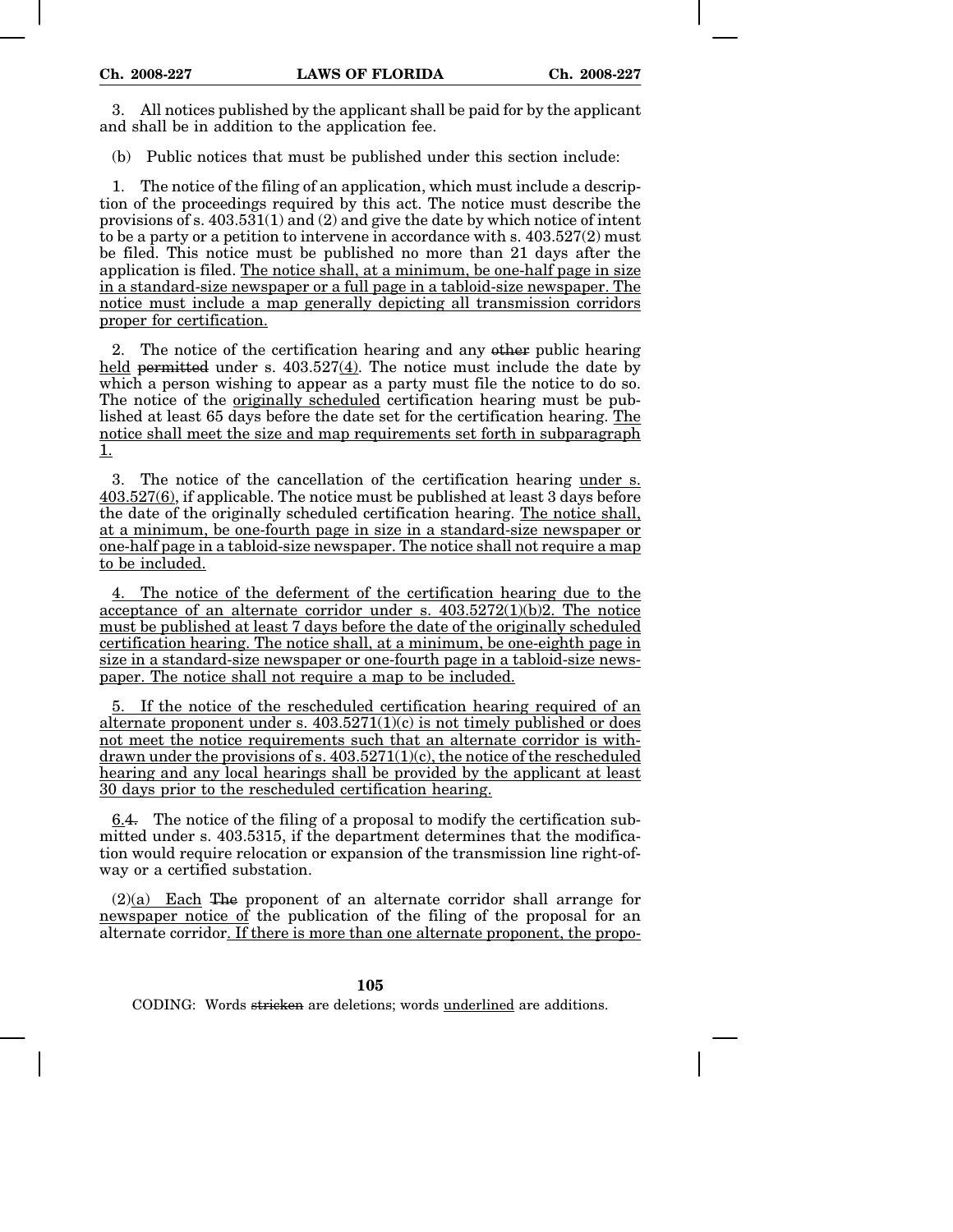nents may jointly publish notice, so long as the content requirements below are met and the maps are legible.

(b) The notice shall specify, the revised time schedules, the date by which newly affected persons or agencies may file the notice of intent to become a party, and the date of the rescheduled hearing, and the date of any public hearing held under s.  $403.5271(1)(b)1$ .

(c) A notice listed in this subsection must be published in a newspaper of general circulation within the county or counties crossed by the proposed alternate corridor and comply with the content, size, and map requirements set forth in this section paragraph  $(1)(a)$ .

(d) The notice of the alternate corridor proposal must be published not less than 45 50 days before the rescheduled certification hearing.

(3) The department shall arrange for the publication of the following notices in the manner specified by chapter 120:

(a) The notice of the filing of an application and the date by which a person intending to become a party must file a petition to intervene or a notice of intent to be a party. The notice must be published no later than 21 days after the application has been filed.

(b) The notice of any administrative hearing for certification, if applicable. The notice must be published not less than 65 days before the date set for a hearing, except that notice for a rescheduled certification hearing after acceptance of an alternative corridor must be published not less than 50 days before the date set for the hearing.

(c) The notice of the cancellation of a certification hearing under s.  $403.527(6)$ , if applicable. The notice must be published not later than 7 days before the date of the originally scheduled certification hearing.

(d) The notice of the deferment of the certification hearing due to the acceptance of an alternate corridor under s.  $403.5271(1)(b)2$ . The notice must be published at least 7 days before the date of the originally scheduled certification hearing.

 $(e)(d)$  The notice of the hearing before the siting board, if applicable.

 $(f)(e)$  The notice of stipulations, proposed agency action, or a petition for modification.

(4) A local government or regional planning council that proposes to conduct an informational public meeting pursuant to s. 403.5272 must publish notice of the meeting in a newspaper of general circulation within the county or counties in which the proposed electrical transmission line will be located no later than 7 days prior to the meeting. A newspaper of general circulation shall be the newspaper that has the largest daily circulation in that county and has its principal office in that county. If the newspaper with the largest daily circulation has its principal office outside the county, the notices shall appear in both the newspaper having the largest circulation in

## **106**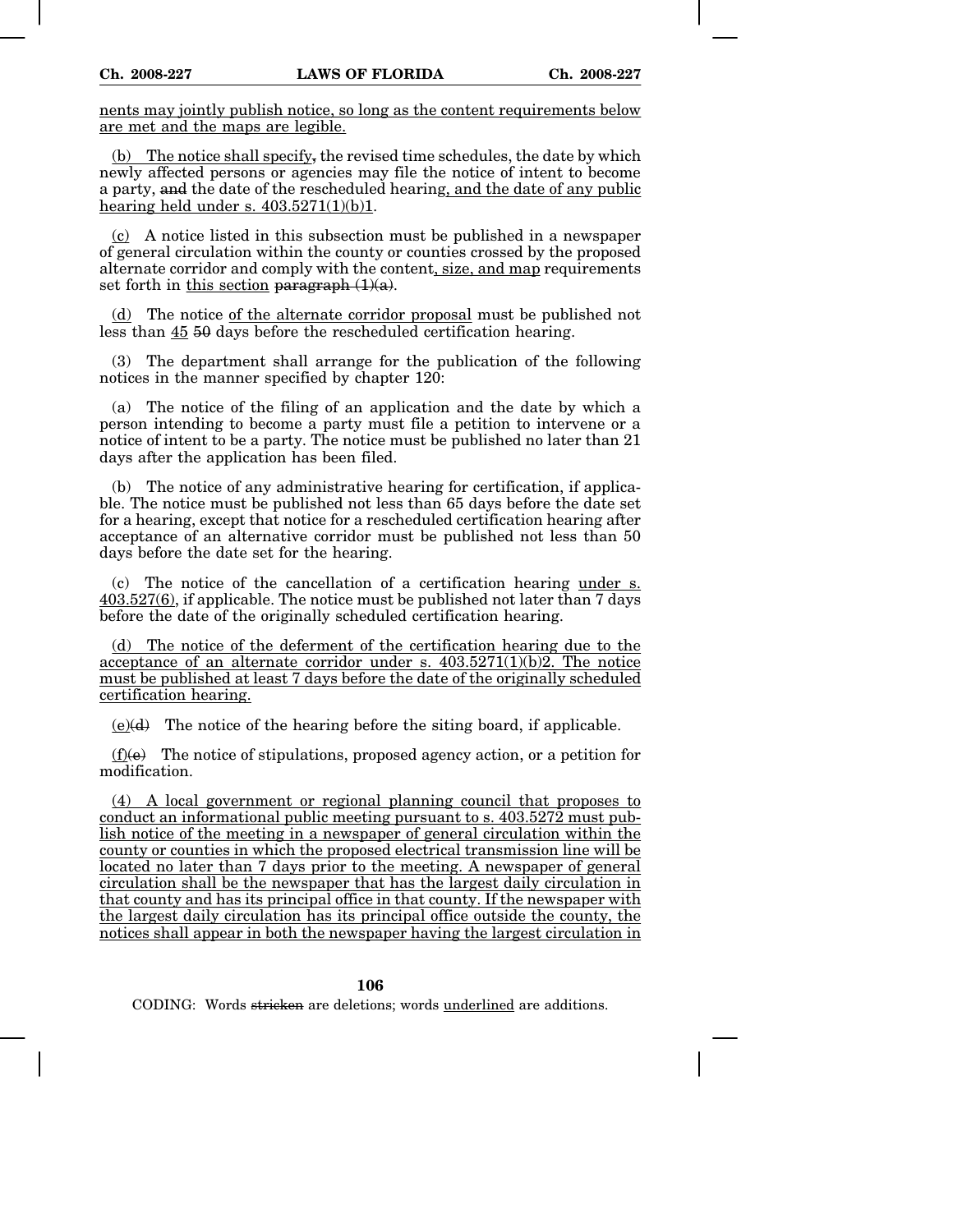that county and in a newspaper authorized to publish legal notices in that county.

 $(5)(a)$  A good faith effort shall be made by the applicant to provide direct notice of the filing of an application for certification by United States mail or hand delivery no later than 45 days after filing of the application to all local landowners whose property, as noted in the most recent local government tax records, and residences are located within one-quarter mile of the proposed boundaries of a transmission line corridor that only includes a transmission line as defined by s. 403.522(22).

(b) No later than 60 days after the filing of an application for certification, the applicant shall file a list with the department's Siting Coordination Office of landowners and residences that were notified.

 $(6)(a)$  A good faith effort shall be made by the proponent of an alternate corridor that includes a transmission line, as defined by s. 403.522(22), to provide direct notice of the filing of an alternate corridor for certification by United States mail or hand delivery of the filing no later than 30 days after filing of the alternate corridor to all local landowners whose property, as noted in the most recent local government tax records, and residences are located within one-quarter mile of the proposed boundaries of a transmission line corridor that includes a transmission line as defined by s. 403.522(22).

(b) No later than 45 days after the filing of an alternate corridor for certification, the proponent of an alternate corridor shall file a list with the department's Siting Coordination Office of landowners and residences that were notified.

Section 93. Paragraphs (d) and (e) of subsection (1) of section 403.5365, Florida Statutes, are amended to read:

403.5365 Fees; disposition.—The department shall charge the applicant the following fees, as appropriate, which, unless otherwise specified, shall be paid into the Florida Permit Fee Trust Fund:

(1) An application fee.

(d)1. Upon written request with proper itemized accounting within 90 days after final agency action by the siting board or the department or the written notification of the withdrawal of the application, the agencies that prepared reports under s. 403.526 or s. 403.5271 or participated in a hearing under s. 403.527 or s. 403.5271 may submit a written request to the department for reimbursement of expenses incurred during the certification proceedings. The request must contain an accounting of expenses incurred, which may include time spent reviewing the application, preparation of any studies required of the agencies by this act, agency travel and per diem to attend any hearing held under this act, and for the local government or regional planning council providing additional notice of the informational public meeting. The department shall review the request and verify whether a claimed expense is valid. Valid expenses shall be reimbursed; however, if the amount of funds available for reimbursement is insufficient to provide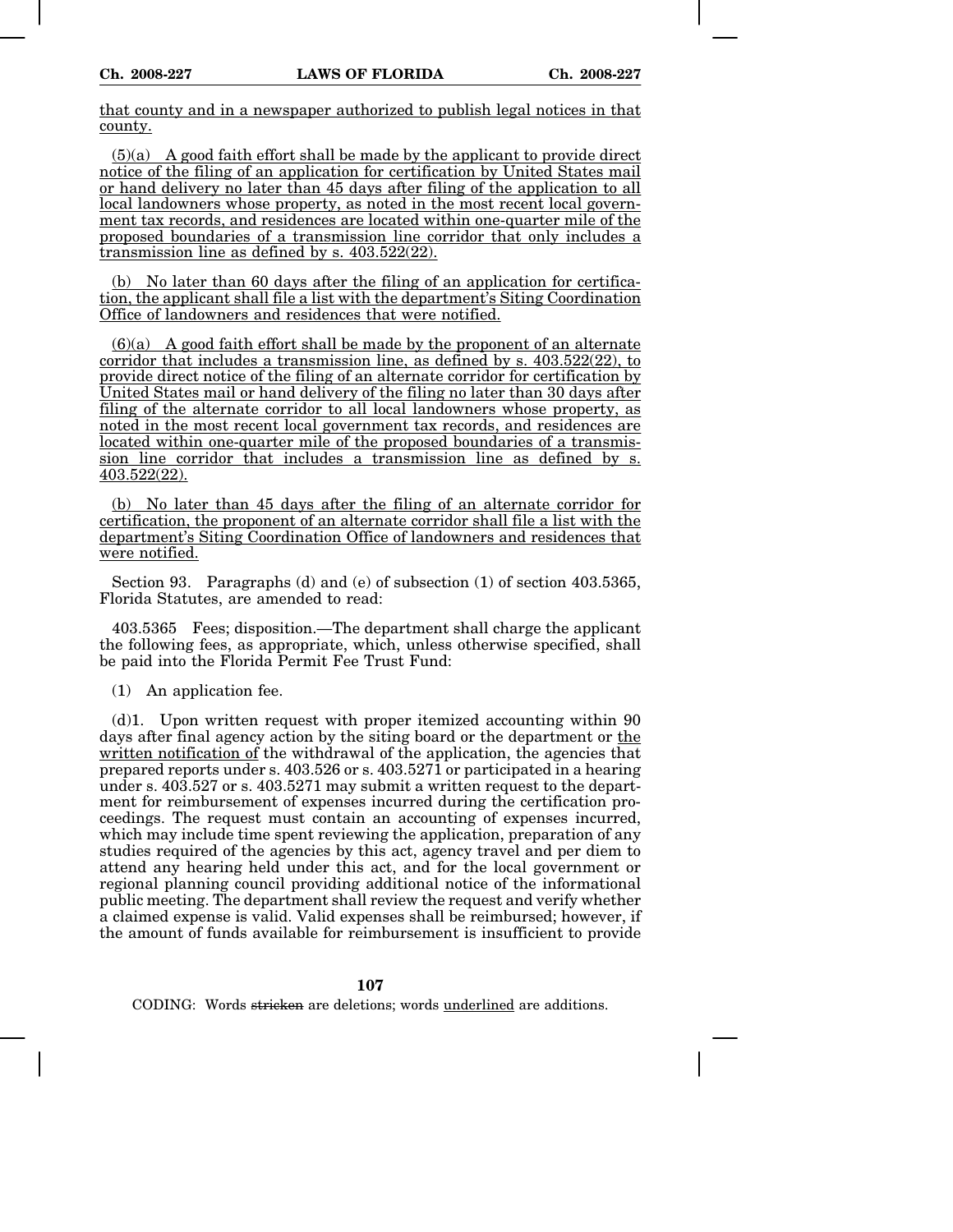for full compensation to the agencies, reimbursement shall be on a prorated basis.

2. If the application review is held in abeyance for more than 1 year, the agencies may submit a request for reimbursement under subparagraph 1. This time period shall be measured from the date the applicant has provided written notification to the department that it desires to have the application review process placed on hold. The fee disbursement shall be processed in accordance with subparagraph 1.

(e) If any sums are remaining, the department shall retain them for its use in the same manner as is otherwise authorized by this section; however, if the certification application is withdrawn, the remaining sums shall be refunded to the applicant within 90 days after submittal of the written notification of withdrawal.

Section 94. Section 403.7055, Florida Statutes, is created to read:

403.7055 Methane capture.—

(1) Each county is encouraged to form multicounty regional solutions to the capture and reuse or sale of methane gas from landfills and wastewater treatment facilities.

(2) The department shall provide planning guidelines and technical assistance to each county to develop and implement such multicounty efforts.

Section 95. Section 403.7032, Florida Statutes, is created to read

403.7032 Recycling.—

(1) The Legislature finds that the failure or inability to economically recover material and energy resources from solid waste results in the unnecessary waste and depletion of our natural resources. As the state continues to grow, so will the potential amount of discarded material that must be treated and disposed of, necessitating the improvement of solid waste collection and disposal. Therefore, the maximum recycling and reuse of such resources are considered high-priority goals of the state.

(2) By the year 2020, the long-term goal for the recycling efforts of state and local governmental entities, private companies and organizations, and the general public is to reduce the amount of recyclable solid waste disposed of in waste management facilities, landfills, or incineration facilities by a statewide average of at least 75 percent. However, any solid waste used for the production of renewable energy shall count toward the long term recycling goal as set forth in this section.

(3) The Department of Environmental Protection shall develop a comprehensive recycling program that is designed to achieve the percentage under subsection (2) and submit the program to the President of the Senate and the Speaker of the House of Representatives by January 1, 2010. The program may not be implemented until approved by the Legislature. The program must be developed in coordination with input from state and local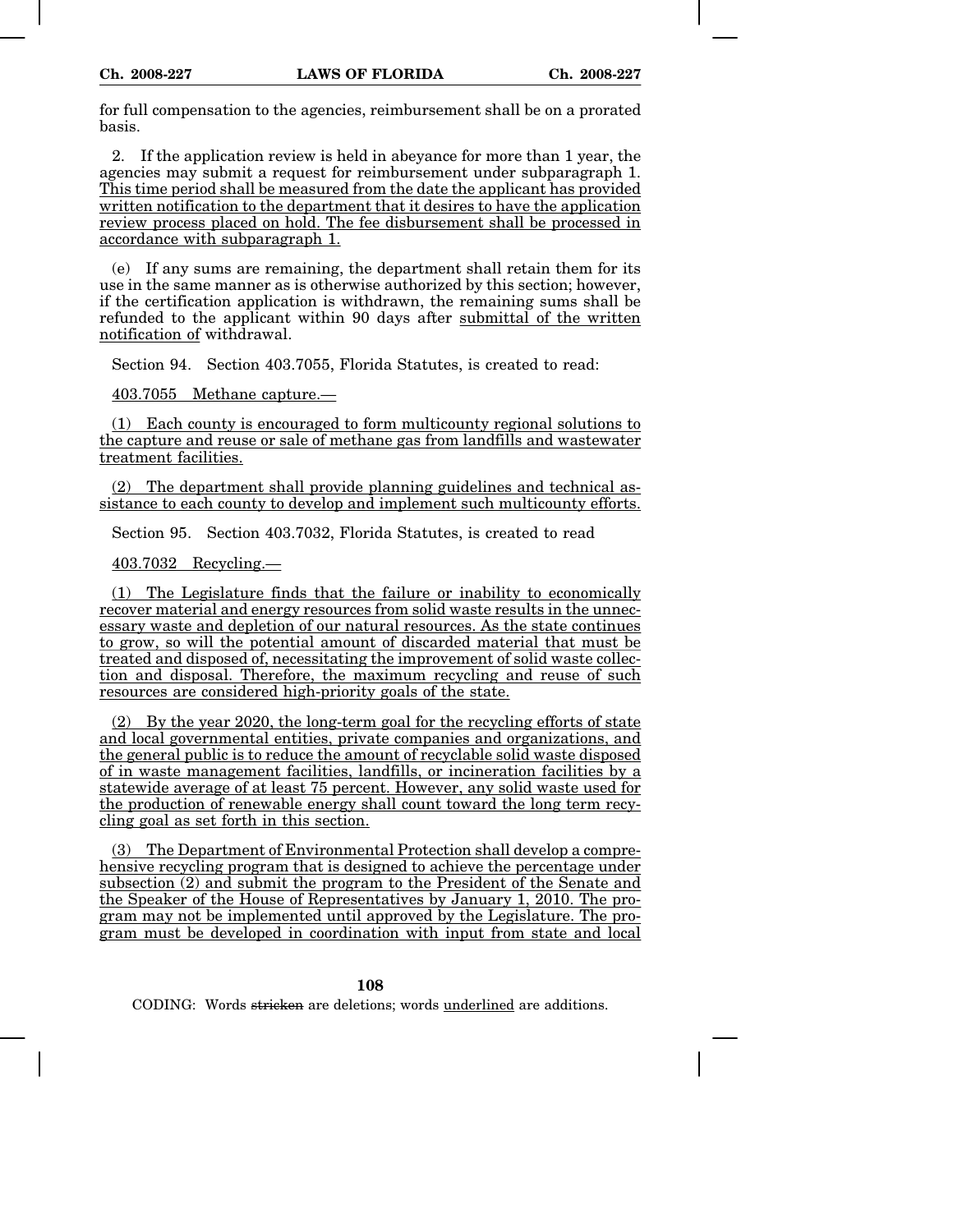entities, private businesses, and the public. Under the program, recyclable materials shall include, but are not limited to, metals, paper, glass, plastic, textile, rubber materials, and mulch. Components of the program shall include, but are not limited to:

(a) Programs to identify environmentally preferable purchasing practices to encourage the purchase of recycled, durable, and less toxic goods.

(b) Programs to educate students in grades K-12 in the benefits of, and proper techniques for, recycling.

(c) Programs for statewide recognition of successful recycling efforts by schools, businesses, public groups, and private citizens.

(d) Programs for municipalities and counties to develop and implement efficient recycling efforts to return valuable materials to productive use, conserve energy, and protect natural resources.

(e) Programs by which the department can provide technical assistance to municipalities and counties in support of their recycling efforts.

(f) Programs to educate and train the public in proper recycling efforts;

 $(g)$  Evaluation of how financial assistance can best be provided to municipalities and counties in support of their recycling efforts.

(h) Evaluation of why existing waste management and recycling programs in the state have not been better used.

Section 96. Section 403.7033, Florida Statutes, is created to read:

403.7033 Departmental analysis of particular recyclable materials.— The Legislature finds that prudent regulation of recyclable materials is crucial to the ongoing welfare of Florida's ecology and economy. As such, the Department of Environmental Protection shall undertake an analysis of the need for new or different regulation of auxiliary containers, wrappings, or disposable plastic bags used by consumers to carry products from retail establishments. The analysis shall include input from state and local government agencies, stakeholders, private businesses, and citizens, and shall evaluate the efficacy and necessity of both statewide and local regulation of these materials. To ensure consistent and effective implementation, the department shall submit a report with conclusions and recommendations to the Legislature no later than February 1, 2010. Until such time that the Legislature adopts the recommendations of the department, no local government, local governmental agency, or state government agency may enact any rule, regulation, or ordinance regarding use, disposition, sale, prohibition, restriction, or tax of such auxiliary containers, wrappings, or disposable plastic bags.

Section 97. 403.706 Local government solid waste responsibilities.—

(2)(a) Each county shall implement a recyclable materials recycling program. Counties and municipalities are encouraged to form cooperative arrangements for implementing recycling programs.

# **109**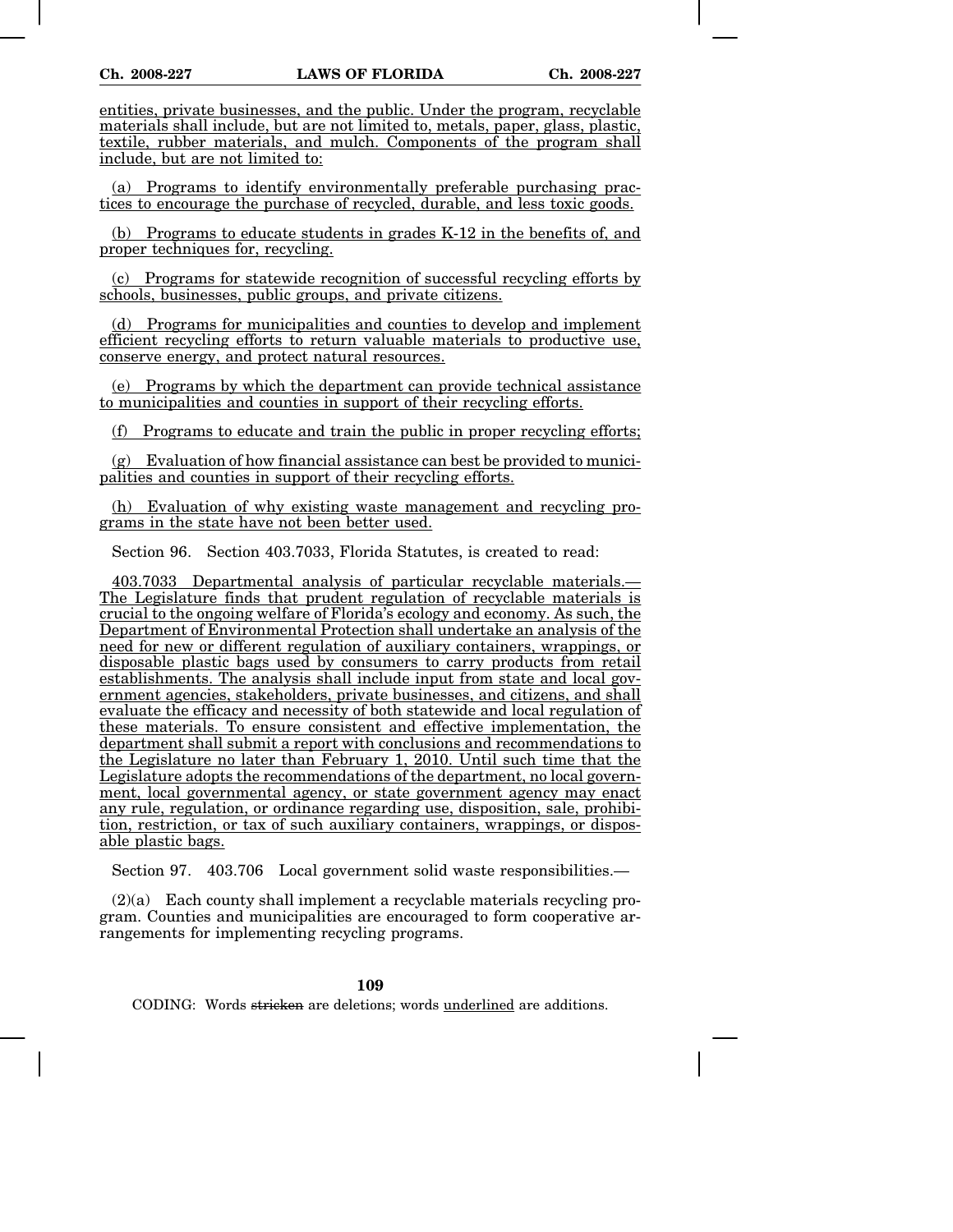(b) Such programs shall be designed to recover a significant portion of at least four of the following materials from the solid waste stream prior to final disposal at a solid waste disposal facility and to offer these materials for recycling: newspaper, aluminum cans, steel cans, glass, plastic bottles, cardboard, office paper, and yard trash. Local governments which operate permitted waste-to-energy facilities may retrieve ferrous and nonferrous metal as a byproduct of combustion.

(c) Local governments are encouraged to separate all plastics, metal, and all grades of paper for recycling prior to final disposal and are further encouraged to recycle yard trash and other mechanically treated solid waste into compost available for agricultural and other acceptable uses.

(d) By July 1, 2010, each county shall develop and implement a plan to achieve a goal to compost is encouraged to consider plans for composting or mulching of organic materials that would otherwise be disposed of in a landfill. The goal shall provide that up to 10 percent and no less than 5 percent of organic material would be composted within the county and the municipalities within its boundaries. The department may reduce or modify the compost goal if the county demonstrates to the department that achievement of the goal would be impractical given the county's unique demographic, urban density, or inability to separate normally compostable material from the solid waste stream. The composting plan is or mulching plans are encouraged to address partnership with the private sector.

(e) Each county is encouraged to consider plans for mulching organic materials that would otherwise be disposed of in a landfill. The mulching plans are encouraged to address partnership with the private sector.

Section 98. Subsection (6) of section 403.814, Florida Statutes, is amended to read:

403.814 General permits; delegation.—

(6) Construction and maintenance of electric transmission or distribution lines in wetlands by electric utilities, as defined in s. 366.02, shall be authorized by general permit provided the following provisions are implemented:

(a) All permanent fill shall be at grade. Fill shall be limited to that necessary for the electrical support structures, towers, poles, guy wires, stabilizing backfill, and at-grade access roads limited to 20-foot widths; and

(b) The permittee may utilize access and work areas limited to the following: a linear access area of up to 25 feet wide between electrical support structures, an access area of up to 25 feet wide to electrical support structures from the edge of the right-of-way, and a work area around the electrical support structures, towers, poles, and guy wires. These areas may be cleared to ground, including removal of stumps as necessary; and

(c) Vegetation within wetlands may be cut or removed no lower than the soil surface under the conductor, and 20 feet to either side of the outermost conductor, while maintaining the remainder of the project right-of-way

## **110**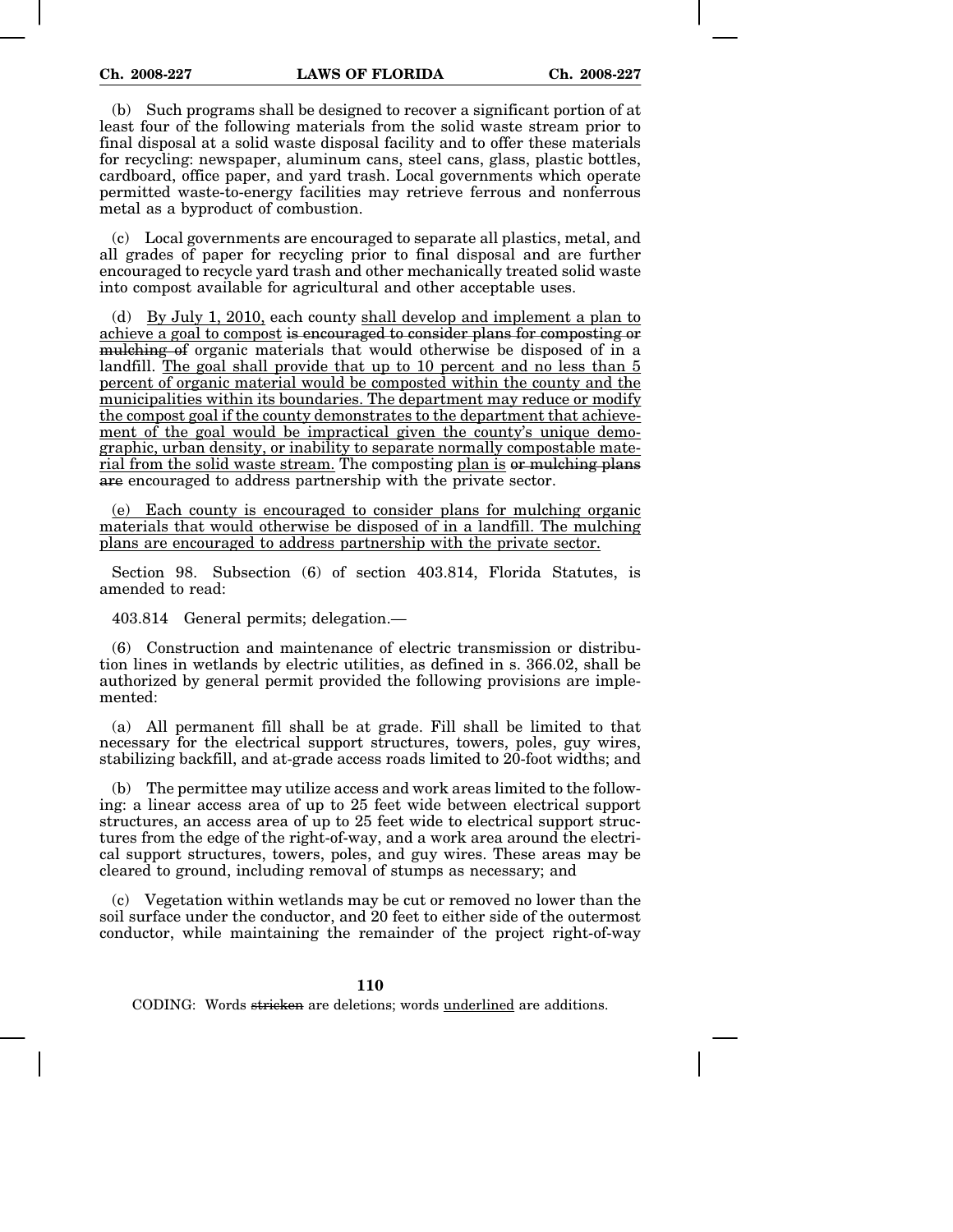within the wetland by selectively clearing vegetation which has an expected mature height above 14 feet. Brazilian pepper, Australian pine, and melaleuca shall be eradicated throughout the wetland portion of the right-ofway; and

(d) Erosion control methods shall be implemented as necessary to ensure that state water quality standards for turbidity are met. Diversion and impoundment of surface waters shall be minimized; and

(e) The proposed construction and clearing shall not adversely affect threatened and endangered species; and

(f) The proposed construction and clearing shall not result in a permanent change in existing ground surface elevation; and

(g) Where fill is placed in wetlands, the clearing to ground of forested wetlands is restricted to 4.0 acres per 10-mile section of the project, with no more than one impact site exceeding 0.5 acres. The impact site which exceeds 0.5 acres shall not exceed 2.0 acres. The total forested wetland clearing to the ground per 10-mile section shall not exceed 15 acres. The 10-mile sections shall be measured from the beginning to the terminus, or vice versa, and the section shall not end in a wetland; and

(h) The general permit authorized by this subsection shall not apply in forested wetlands located within 550 feet from the shoreline of a named water body designated as an Outstanding Florida Water; and

(i) This subsection also applies to transmission lines and appurtenances certified under part II of this chapter. However, the criteria of the general permit shall not affect the authority of the siting board to condition certification of transmission lines as authorized under part II of this chapter.

Maintenance of existing electric lines and clearing of vegetation in wetlands conducted without the placement of structures in wetlands or other dredge and fill activities does not require an individual or general construction permit. For the purpose of this subsection, wetlands shall mean the landward extent of waters of the state regulated under s.  $403.927$  ss.  $403.91$ 403.929 and isolated and nonisolated wetlands regulated under part IV of chapter 373. The provisions provided in this subsection apply to the permitting requirements of the department, any water management district, and any local government implementing part IV of chapter 373 or part VIII of this chapter.

Section 99. Section 489.145, Florida Statutes, is amended to read:

489.145 Guaranteed energy, water, and wastewater performance savings contracting.—

(1) SHORT TITLE.—This section may be cited as the "Guaranteed Energy, Water, and Wastewater Performance Savings Contracting Act."

(2) LEGISLATIVE FINDINGS.—The Legislature finds that investment in energy, water, and wastewater efficiency and conservation measures in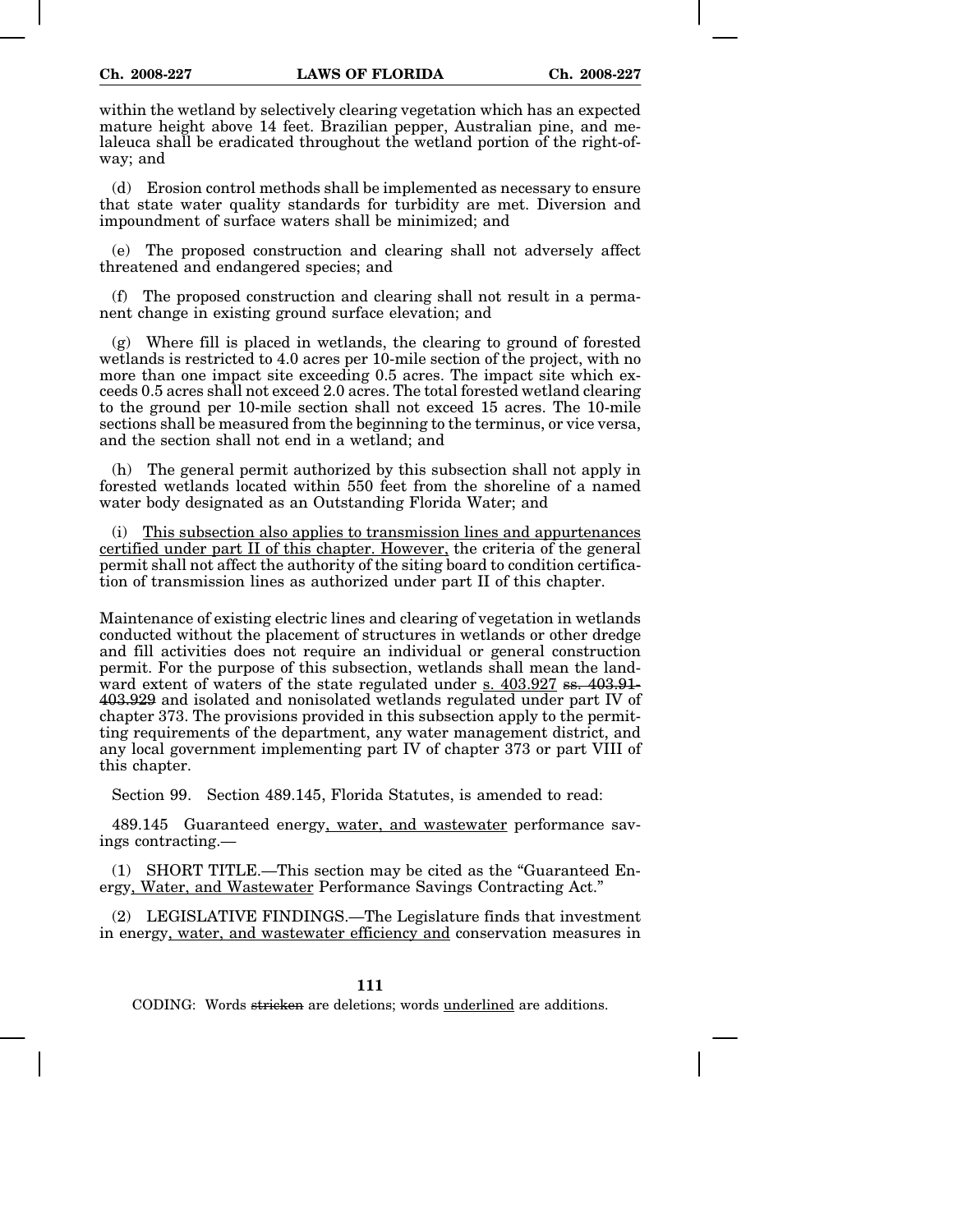agency facilities can reduce the amount of energy and water consumed and wastewater produced and produce immediate and long-term savings. It is the policy of this state to encourage each agency agencies to invest in energy, water, and wastewater efficiency and conservation measures that reduce energy consumption, produce a cost savings for the agency, and improve the quality of indoor air in public facilities and to operate, maintain, and, when economically feasible, build or renovate existing agency facilities in such a manner as to minimize energy and water consumption and wastewater production and maximize energy, water, and wastewater savings. It is further the policy of this state to encourage agencies to reinvest any energy savings resulting from energy, water, and wastewater efficiency and conservation measures in additional energy, water, and wastewater efficiency and conservation measures efforts.

(3) DEFINITIONS.—As used in this section, the term:

(a) "Agency" means the state, a municipality, or a political subdivision.

(b) "Energy, water, and wastewater efficiency and conservation measure" means a training program incidental to the contract, facility alteration, or equipment purchase to be used in new construction, including an addition to an existing facilities or infrastructure facility, which reduces energy or water consumption, wastewater production, or energy-related operating costs and includes, but is not limited to:

1. Insulation of the facility structure and systems within the facility.

2. Storm windows and doors, caulking or weatherstripping, multiglazed windows and doors, heat-absorbing, or heat-reflective, glazed and coated window and door systems, additional glazing, reductions in glass area, and other window and door system modifications that reduce energy consumption.

3. Automatic energy control systems.

4. Heating, ventilating, or air-conditioning system modifications or replacements.

5. Replacement or modifications of lighting fixtures to increase the energy efficiency of the lighting system, which, at a minimum, must conform to the applicable state or local building code.

6. Energy recovery systems.

7. Cogeneration systems that produce steam or forms of energy such as heat, as well as electricity, for use primarily within a facility or complex of facilities.

8. Energy conservation measures that reduce British thermal units (Btu), kilowatts (kW), or kilowatt hours (kWh) consumed or provide longterm operating cost reductions or significantly reduce Btu consumed.

9. Renewable energy systems, such as solar, biomass, or wind systems.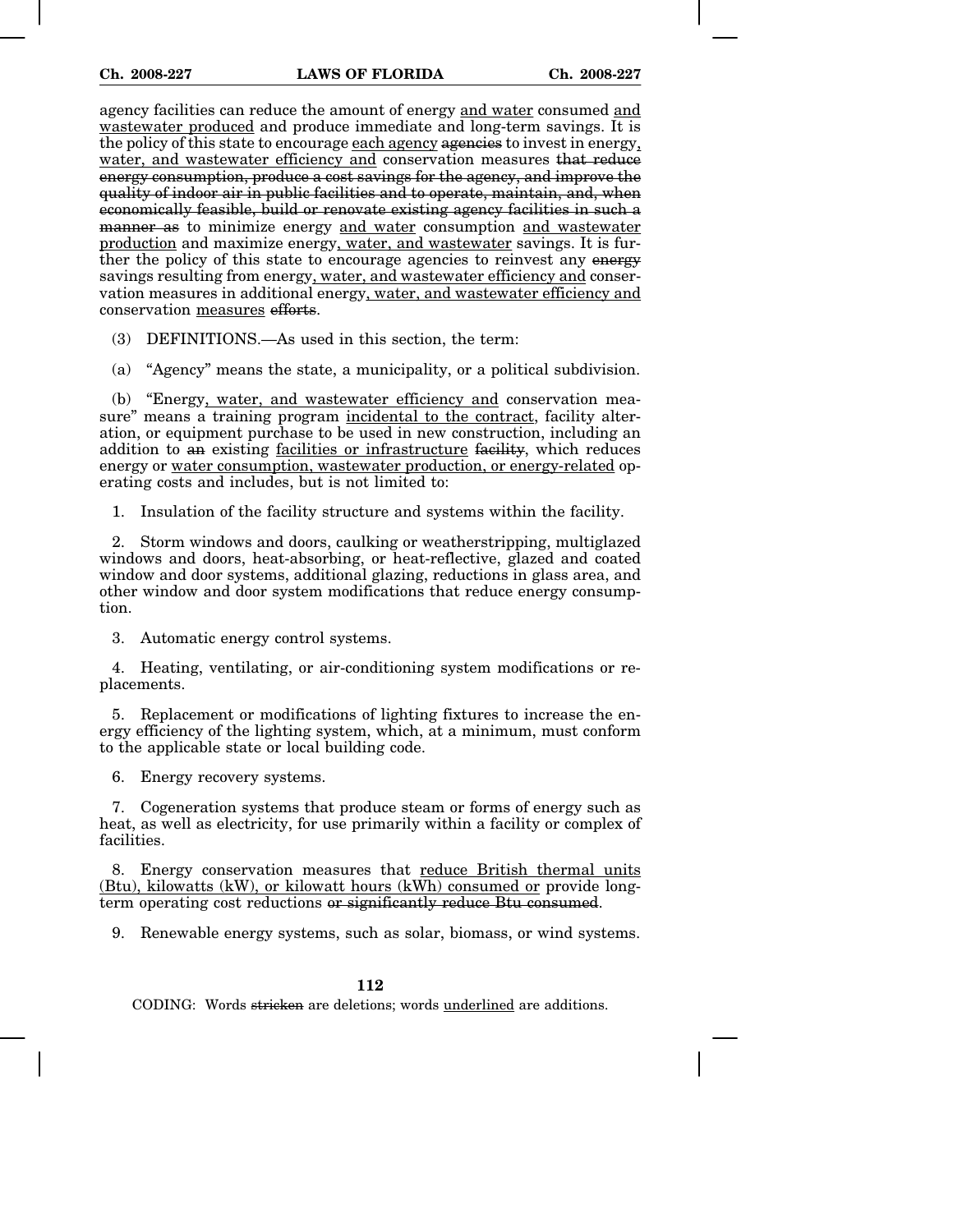10. Devices that reduce water consumption or sewer charges.

11. Energy storage systems, such as fuel cells and thermal storage.

12. Energy-generating generating technologies, such as microturbines.

13. Any other repair, replacement, or upgrade of existing equipment.

(c) "Energy, water, or wastewater cost savings" means a measured reduction in the cost of fuel, energy or water consumption, wastewater production, and stipulated operation and maintenance created from the implementation of one or more energy, water, or wastewater efficiency or conservation measures when compared with an established baseline for the previous cost of fuel, energy or water consumption, wastewater production, and stipulated operation and maintenance.

(d) "Guaranteed energy, water, and wastewater performance savings contract" means a contract for the evaluation, recommendation, and implementation of energy, water, or wastewater efficiency or conservation measures, which, at a minimum, shall include:

1. The design and installation of equipment to implement one or more of such measures and, if applicable, operation and maintenance of such measures.

2. The amount of any actual annual savings that meet or exceed total annual contract payments made by the agency for the contract and may include allowable cost avoidance if determined appropriate by the Chief Financial Officer.

3. The finance charges incurred by the agency over the life of the contract.

(e) "Guaranteed energy, water, and wastewater performance savings contractor" means a person or business that is licensed under chapter 471, chapter 481, or this chapter, and is experienced in the analysis, design, implementation, or installation of energy, water, and wastewater efficiency and conservation measures through energy performance contracts.

(f) "Investment grade energy audit" means a detailed energy, water, and wastewater audit, along with an accompanying analysis of proposed energy, water, and wastewater conservation measures, and their costs, savings, and benefits prior to entry into an energy savings contract.

(4) PROCEDURES.—

(a) An agency may enter into a guaranteed energy, water, and wastewater performance savings contract with a guaranteed energy, water, and wastewater performance savings contractor to significantly reduce energy or water consumption, wastewater production, or energy-related operating costs of an agency facility through one or more energy, water, or wastewater efficiency or conservation measures.

## **113**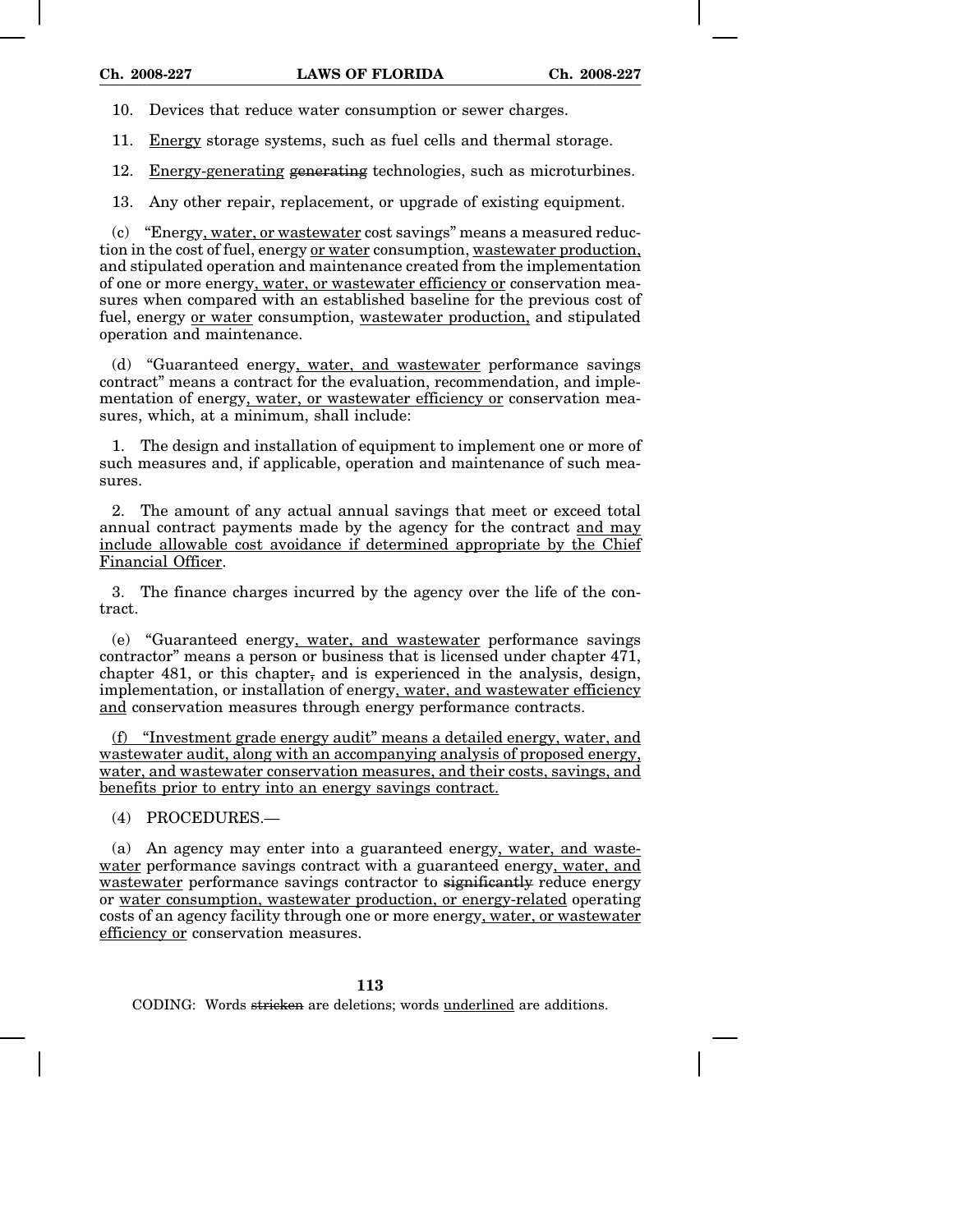(b) Before design and installation of energy, water, or wastewater efficiency and conservation measures, the agency must obtain from a guaranteed energy, water, and wastewater performance savings contractor a report that summarizes the costs associated with the energy, water, or wastewater efficiency and conservation measures or energy-related operational cost saving measures and provides an estimate of the amount of the energy cost savings. The agency and the guaranteed energy, water, and wastewater performance savings contractor may enter into a separate agreement to pay for costs associated with the preparation and delivery of the report; however, payment to the contractor shall be contingent upon the report's projection of energy, water, and wastewater cost savings being equal to or greater than the total projected costs of the design and installation of the report's energy conservation measures.

(c) The agency may enter into a guaranteed energy, water, and wastewater performance savings contract with a guaranteed energy, water, and wastewater performance savings contractor if the agency finds that the amount the agency would spend on the energy, water, and wastewater efficiency and conservation measures will not likely exceed the amount of the energy cost savings for up to 20 years from the date of installation, based on the life cycle cost calculations provided in s. 255.255, if the recommendations in the report were followed and if the qualified provider or providers give a written guarantee that the energy cost savings will meet or exceed the costs of the system. However, actual computed cost savings must meet or exceed the estimated cost savings provided in each agency's program approval. Baseline adjustments used in calculations must be specified in the contract. The contract may provide for installment payments for a period not to exceed 20 years.

(d) A guaranteed energy, water, and wastewater performance savings contractor must be selected in compliance with s. 287.055; except that if fewer than three firms are qualified to perform the required services, the requirement for agency selection of three firms, as provided in s.  $287.055(4)(b)$ , and the bid requirements of s.  $287.057$  do not apply.

(e) Before entering into a guaranteed energy, water, and wastewater performance savings contract, an agency must provide published notice of the meeting in which it proposes to award the contract, the names of the parties to the proposed contract, and the contract's purpose.

(f) A guaranteed energy, water, and wastewater performance savings contract may provide for financing, including tax-exempt financing, by a third party. The contract for third-party third party financing may be separate from the energy, water, and wastewater performance contract. A separate contract for third-party third party financing under this paragraph must include a provision that the third-party third party financier must not be granted rights or privileges that exceed the rights and privileges available to the guaranteed energy, water, and wastewater performance savings contractor.

(g) Financing for guaranteed energy, water, and wastewater performance savings contracts may be provided under the authority of s. 287.064.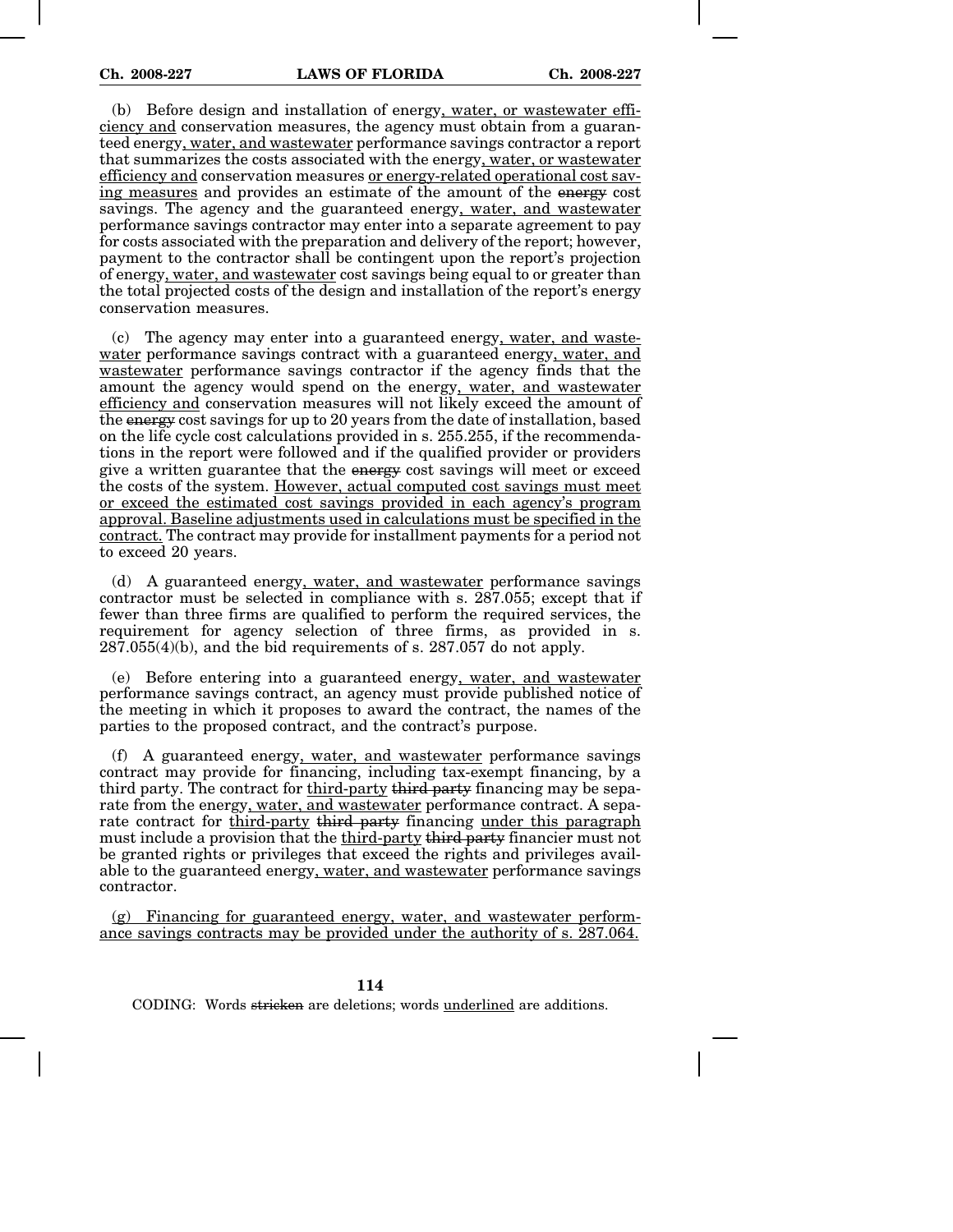(h) The Office of the Chief Financial Officer shall review proposals from state agencies to ensure that the most effective financing is being used.

(i) Annually, the agency that has entered into the contract shall provide the Department of Management Services and the Chief Financial Officer the measurement and verification report required by the contract to validate that savings have occurred.

 $(i)(g)$  In determining the amount the agency will finance to acquire the energy, water, and wastewater efficiency and conservation measures, the agency may reduce such amount by the application of any grant moneys, rebates, or capital funding available to the agency for the purpose of buying down the cost of the guaranteed energy, water, and wastewater performance savings contract. However, in calculating the life cycle cost as required in paragraph (c), the agency shall not apply any grants, rebates, or capital funding.

(5) CONTRACT PROVISIONS.—

(a) A guaranteed energy, water, and wastewater performance savings contract must include a written guarantee that may include, but is not limited to the form of, a letter of credit, insurance policy, or corporate guarantee by the guaranteed energy, water, and wastewater performance savings contractor that annual energy cost savings will meet or exceed the amortized cost of energy, water, and wastewater efficiency and conservation measures.

(b) The guaranteed energy, water, and wastewater performance savings contract must provide that all payments, except obligations on termination of the contract before its expiration, may be made over time, but not to exceed 20 years from the date of complete installation and acceptance by the agency, and that the annual savings are guaranteed to the extent necessary to make annual payments to satisfy the guaranteed energy, water, and wastewater performance savings contract.

(c) The guaranteed energy, water, and wastewater performance savings contract must require that the guaranteed energy, water, and wastewater performance savings contractor to whom the contract is awarded provide a 100-percent public construction bond to the agency for its faithful performance, as required by s. 255.05.

(d) The guaranteed energy, water, and wastewater performance savings contract may contain a provision allocating to the parties to the contract any annual energy cost savings that exceed the amount of the energy cost savings guaranteed in the contract.

(e) The guaranteed energy, water, and wastewater performance savings contract shall require the guaranteed energy, water, and wastewater performance savings contractor to provide to the agency an annual reconciliation of the guaranteed energy or associated cost savings. If the reconciliation reveals a shortfall in annual energy or associated cost savings, the guaranteed energy, water, and wastewater performance savings contractor is liable for such shortfall. If the reconciliation reveals an excess in annual energy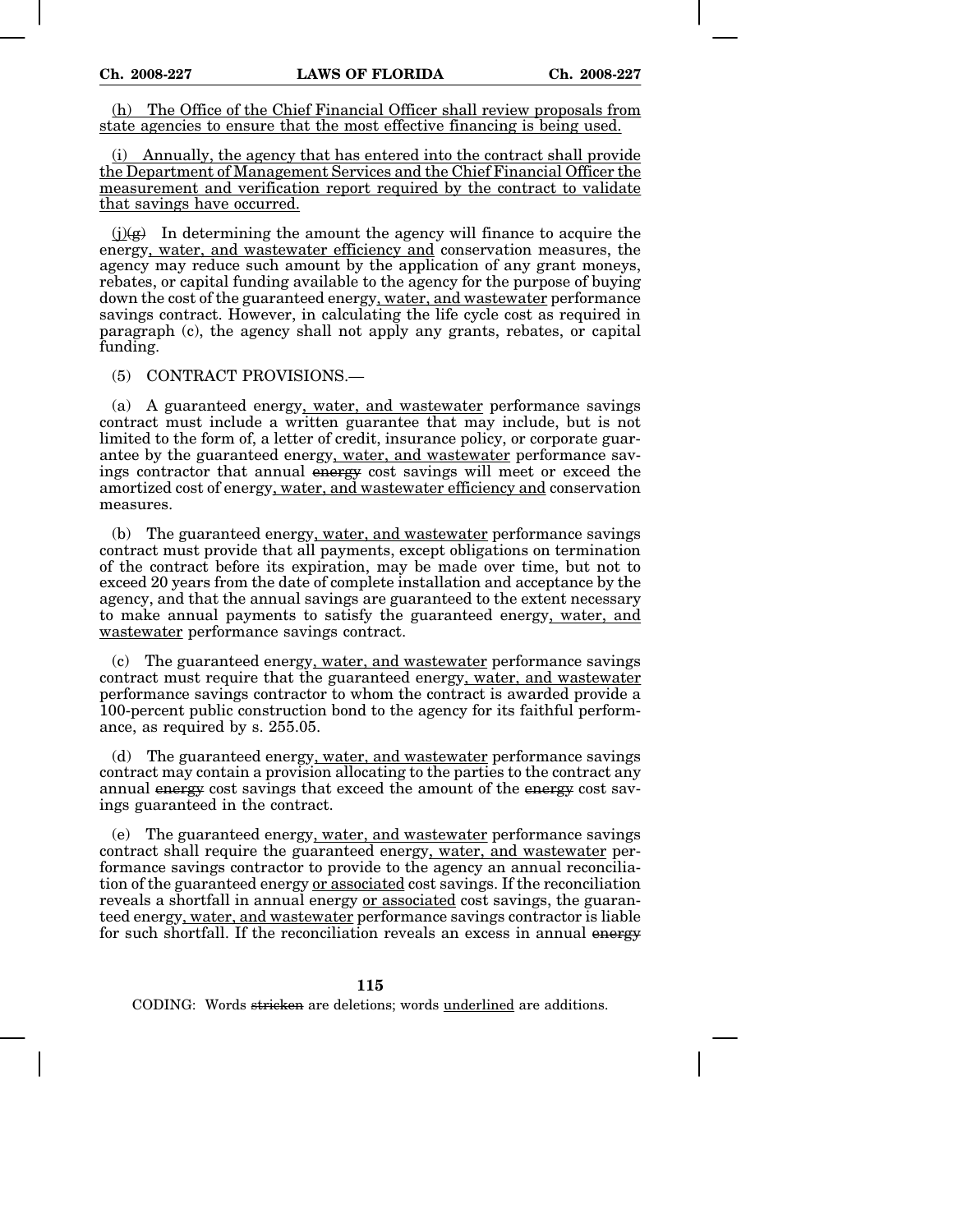cost savings, the excess savings may be allocated under paragraph (d) but may not be used to cover potential energy or associated cost savings shortages in subsequent contract years.

(f) The guaranteed energy, water, and wastewater performance savings contract must provide for payments of not less than one-twentieth of the price to be paid within 2 years from the date of the complete installation and acceptance by the agency using straight-line amortization for the term of the loan, and the remaining costs to be paid at least quarterly, not to exceed a 20-year term, based on life cycle cost calculations.

(g) The guaranteed energy, water, and wastewater performance savings contract may extend beyond the fiscal year in which it becomes effective; however, the term of any contract expires at the end of each fiscal year and may be automatically renewed annually for up to 20 years, subject to the agency making sufficient annual appropriations based upon continued realized energy, water, and wastewater savings.

(h) The guaranteed energy, water, and wastewater performance savings contract must stipulate that it does not constitute a debt, liability, or obligation of the state.

(6) PROGRAM ADMINISTRATION AND CONTRACT REVIEW.—The Department of Management Services, with the assistance of the Office of the Chief Financial Officer, shall may, within available resources, provide technical content assistance to state agencies contracting for energy, water, and wastewater efficiency and conservation measures and engage in other activities considered appropriate by the department for promoting and facilitating guaranteed energy, water, and wastewater performance contracting by state agencies. The Department of Management Services shall review the investment-grade audit for each proposed project and certify that the cost savings are appropriate and sufficient for the term of the contract. The Office of the Chief Financial Officer, with the assistance of the Department of Management Services, shall may, within available resources, develop model contractual and related documents for use by state agencies. Prior to entering into a guaranteed energy, water, and wastewater performance savings contract, any contract or lease for third-party financing, or any combination of such contracts, a state agency shall submit such proposed contract or lease to the Office of the Chief Financial Officer for review and approval. A proposed contract or lease shall include:

(a) Supporting information required by s.  $216.023(4)(a)9$ . in ss.  $287.063(5)$  and  $287.064(11)$ . For contracts approved under this section, the criteria may, add a minimum, include the specification of a benchmark cost of capital and minimum real rate of return on energy, water, or wastewater savings against which proposals shall be evaluated.

(b) Documentation supporting recurring funds requirements in ss. 287.063(5) and 287.064(11).

(c) Approval by the head of the agency or his or her designee.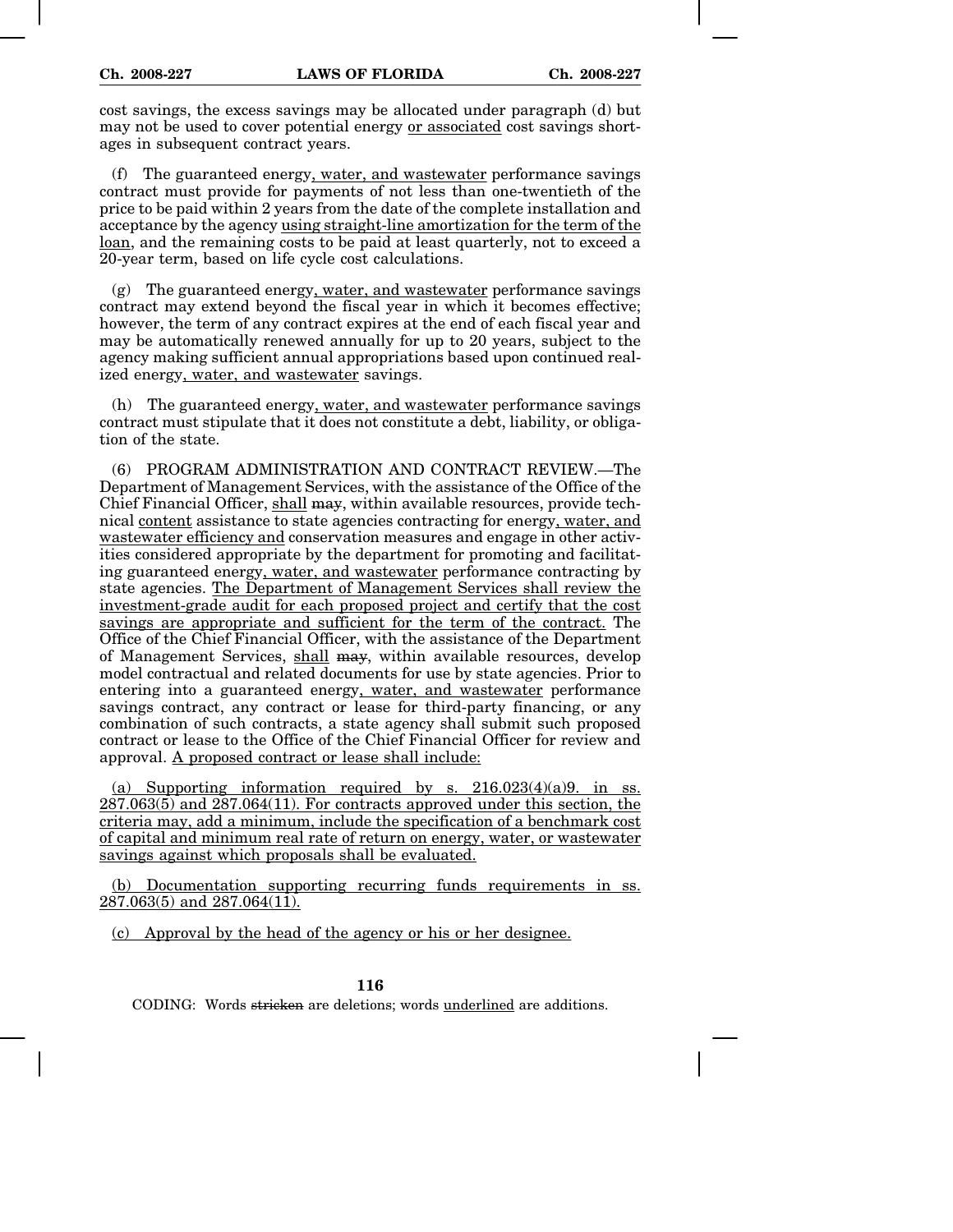(d) An agency measurement and verification plan to monitor cost savings.

(7) FUNDING SUPPORT.—For purposes of consolidated financing of deferred payment commodity contracts under this section by an agency, any such contract must be supported from available funds appropriated to the agency in an appropriation category, as defined in chapter 216, that the Chief Financial Officer has determined is appropriate or that the Legislature has designated for payment of the obligation incurred under this section.

The Office of the Chief Financial Officer shall not approve any contract submitted under this section from a state agency that does not meet the requirements of this section.

Section 100. Section 526.06, Florida Statutes, is amended to read:

526.06 Mixing, blending, compounding, or adulteration of liquid fuels of same manufacturer prohibited; sale of gasoline blended with ethanol gasohol.—It is unlawful for any person to mix, blend, compound, or adulterate the liquid fuel, lubricating oil, grease, or similar product of a manufacturer or distributor with a liquid fuel, lubricating oil, grease, or similar product of the same manufacturer or distributor of a character or nature different from the character or nature of the liquid fuel, lubricating oil, grease, or similar product so mixed, blended, compounded, or adulterated, and expose for sale, offer for sale, or sell the same as the unadulterated product of such manufacturer or distributor or as the unadulterated product of any other manufacturer or distributor. However, nothing in this chapter shall be construed to prevent the lawful owner of such products from applying his, her, or its own trademark, trade name, or symbol to any product or material. Ethanol-blended Alcohol-blended fuels which contain 90 percent unleaded gasoline and up to 10 percent denatured ethanol by volume ethyl alcohol of a minimum of 198 proof and a maximum 50 parts per million of acetic acid, commonly known as "gasohol," may be sold at retail service stations for use in motor vehicles, as long as the gasoline component complies with current state specifications, until the American Society for Testing and Materials approves specifications for gasohol. To provide retail service stations flexibility during the transition period to ethanol-blended fuels, the T50 and TV/L specifications for gasoline containing between 9 and 10 percent ethanol shall be applied to all gasoline containing between 1 and 10 percent ethanol by volume provided the last three or fewer deliveries contained between 9 and 10 percent ethanol by volume. If there is no reasonable availability of ethanol or the price of ethanol exceeds the price of gasoline, the T50 and TV/L specifications for gasoline containing between 9 and 10 percent ethanol shall be applicable for gasoline containing between 1 and 10 percent ethanol for up to three deliveries of fuel.

Section 101. Section 526.201, Florida Statutes, is created to read:

526.201 Short title.—Sections 526.201-526.207 may be cited as the "Florida Renewable Fuel Standard Act."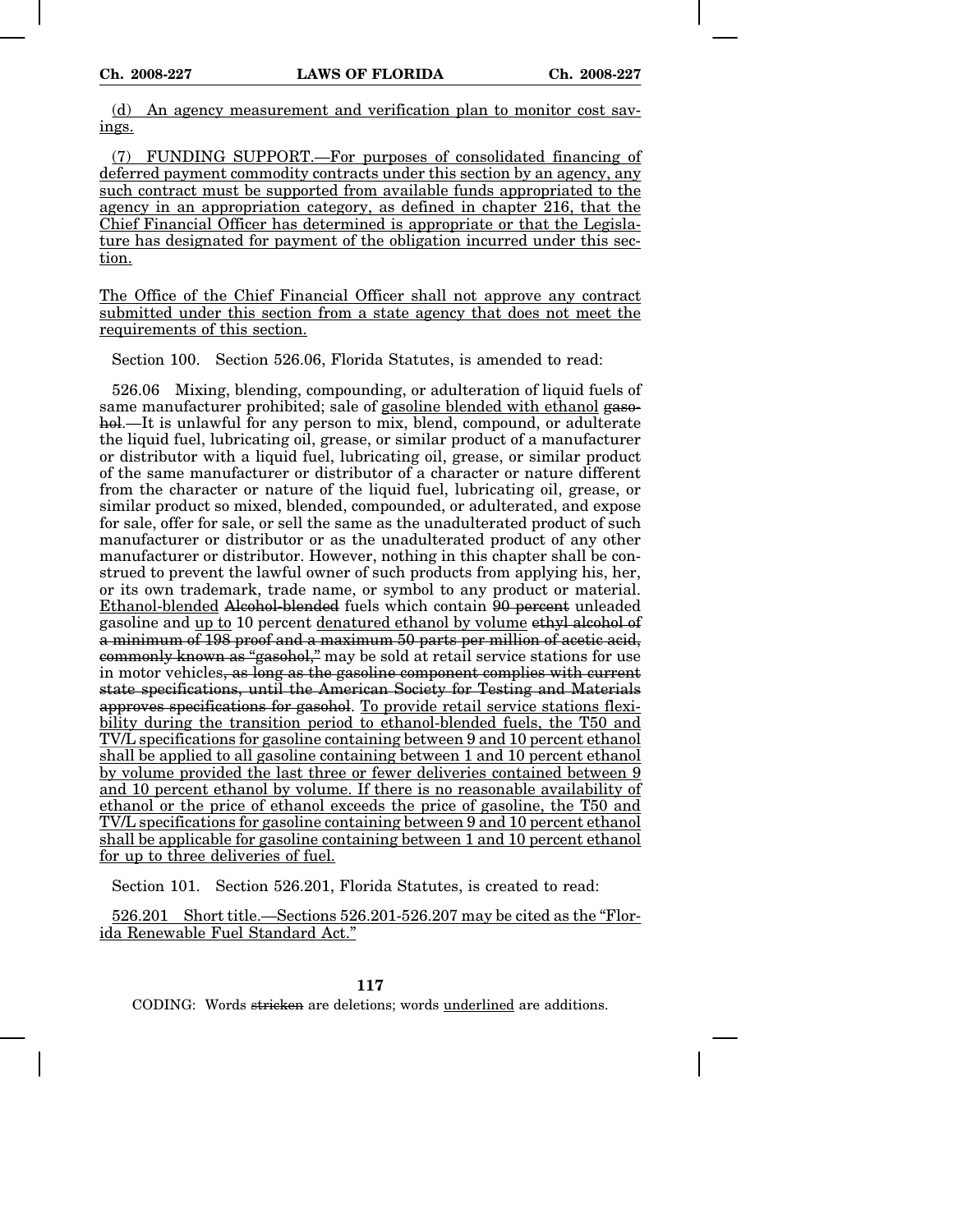Section 102. Section 526.202, Florida Statutes, is created to read:

526.202 Legislative findings.—The Legislature finds it is vital to the public interest and to the state's economy to establish a market and the necessary infrastructure for renewable fuels in this state by requiring that all gasoline offered for sale in this state include a percentage of agriculturally derived, denatured ethanol. The Legislature further finds that the use of renewable fuel reduces greenhouse gas emissions and dependence on imports of foreign oil, improves the health and quality of life for Floridians, and stimulates economic development and the creation of a sustainable industry that combines agricultural production with state-of-the-art technology.

Section 103. Section 526.203, Florida Statutes, is created to read:

526.203 Renewable fuel standard.—

(1) DEFINITIONS.—As used in this act:

(a) "Blender," "importer," "terminal supplier," and "wholesaler" are defined as provided in s. 206.01.

(b) "Blended gasoline" means a mixture of 90 to 91 percent gasoline and 9 to 10 percent fuel ethanol, by volume, that meets the specifications as adopted by the department. The fuel ethanol portion may be derived from any agricultural source.

(c) "Fuel ethanol" means an anhydrous denatured alcohol produced by the conversion of carbohydrates that meets the specifications as adopted by the department.

(d) "Unblended gasoline" means gasoline that has not been blended with fuel ethanol and that meets the specifications as adopted by the department.

(2) FUEL STANDARD.—Beginning December 31, 2010, all gasoline sold or offered for sale in Florida by a terminal supplier, importer, blender, or wholesaler shall be blended gasoline.

(3) EXEMPTIONS.—The requirements of this act do not apply to the following:

(a) Fuel used in aircraft.

(b) Fuel sold for use in boats and similar watercraft.

(c) Fuel sold to a blender.

(d) Fuel sold for use in collector vehicles or vehicles eligible to be licensed as collector vehicles, off-road vehicles, motorcycles, or small engines.

(e) Fuel unable to comply due to requirements of the United States Environmental Protection Agency.

(f) Fuel transferred between terminals.

## **118**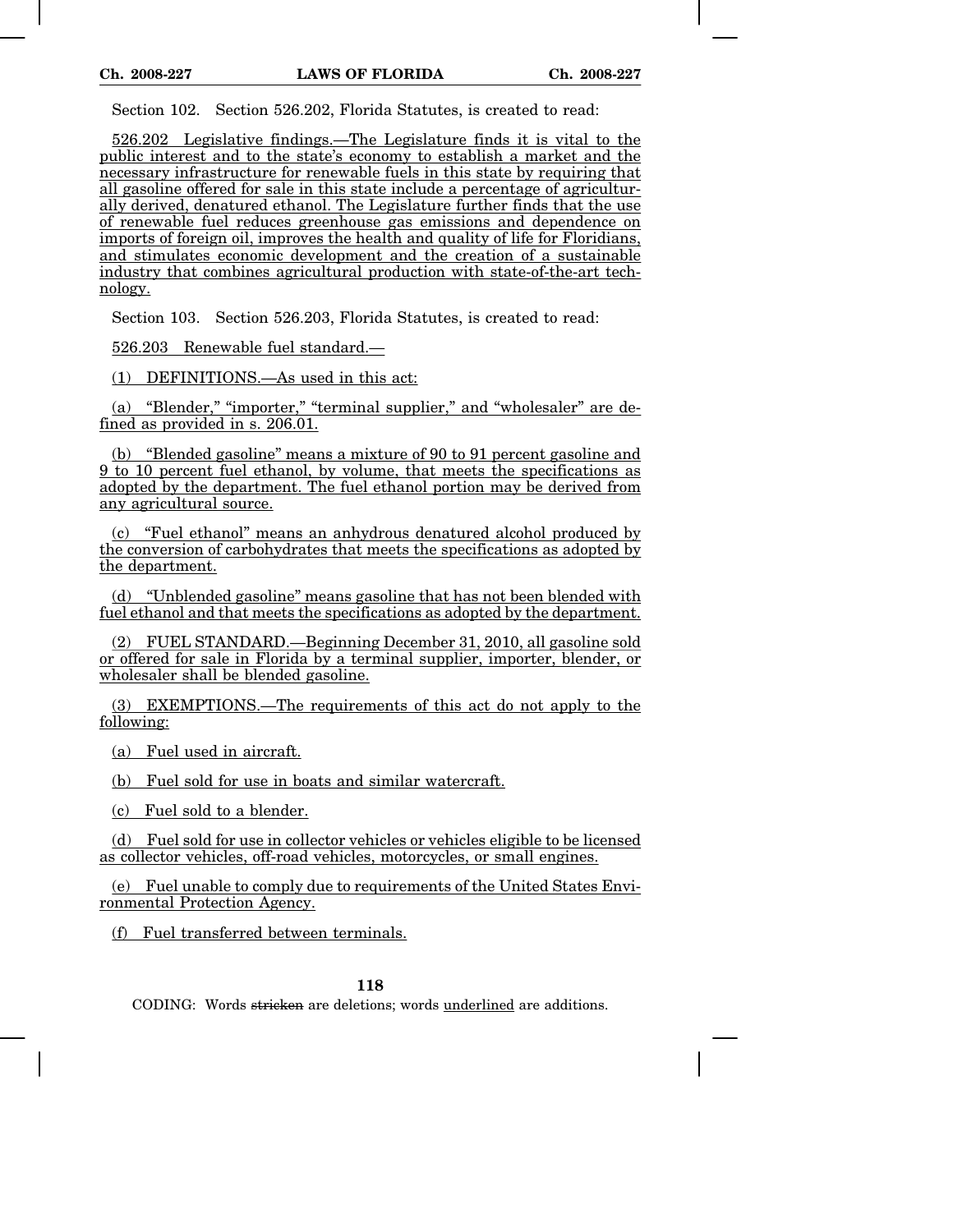(g) Fuel exported from the state in accordance with s. 206.052.

(h) Fuel qualifying for any exemption in accordance with chapter 206.

(i) Fuel for a railroad locomotive.

(j) Fuel for equipment, including vehicle or vessel, covered by a warranty that would be voided, if explicitly stated in writing by the vehicle or vessel manufacturer, if the equipment were to be operated using fuel meeting the requirements of subsection (2).

All records of sale of unblended gasoline shall include the following statement: "Unblended gasoline may be sold only for the purposes authorized under s. 526.203(3), F.S."

(4) REPORT.—Pursuant to s. 206.43, each terminal supplier, importer, blender, and wholesaler shall include in its report to the Department of Revenue the number of gallons of blended and unblended gasoline sold. The Department of Revenue shall provide a monthly summary report to the department.

Section 104. Section 526.204, Florida Statutes, is created to read:

526.204 Waivers and suspensions.—

(1) If a terminal supplier, importer, blender, or wholesaler is unable to obtain fuel ethanol or blended gasoline at the same or lower price as unblended gasoline, then the sale or delivery of unblended gasoline by the terminal supplier, importer, blender, or wholesaler shall not be deemed a violation of this act. The terminal supplier, importer, blender, or wholesaler shall, upon request of the department, provide the required documentation regarding the sales transaction and price of fuel ethanol, blended gasoline, and unblended gasoline to the department.

(2) To account for supply disruptions and ensure reliable supplies of motor fuels in the state, the requirements of this act shall be suspended when the provisions of s.  $252.36(2)$  in any area of the state are in effect plus an additional 30 days.

Section 105. Section 526.205, Florida Statutes, is created to read:

526.205 Enforcement; extensions.—

(1) Unless a waiver or suspension pursuant to s. 526.204 applies, or an extension has been granted pursuant to subsection (3), it shall be unlawful for a terminal supplier, importer, blender, or wholesaler to sell or distribute, or offer for sale or distribution, any gasoline which fails to meet the requirements of this act.

(2) Upon a determination by the department of a violation of this act, the department shall enter an order imposing one or more of the following penalties: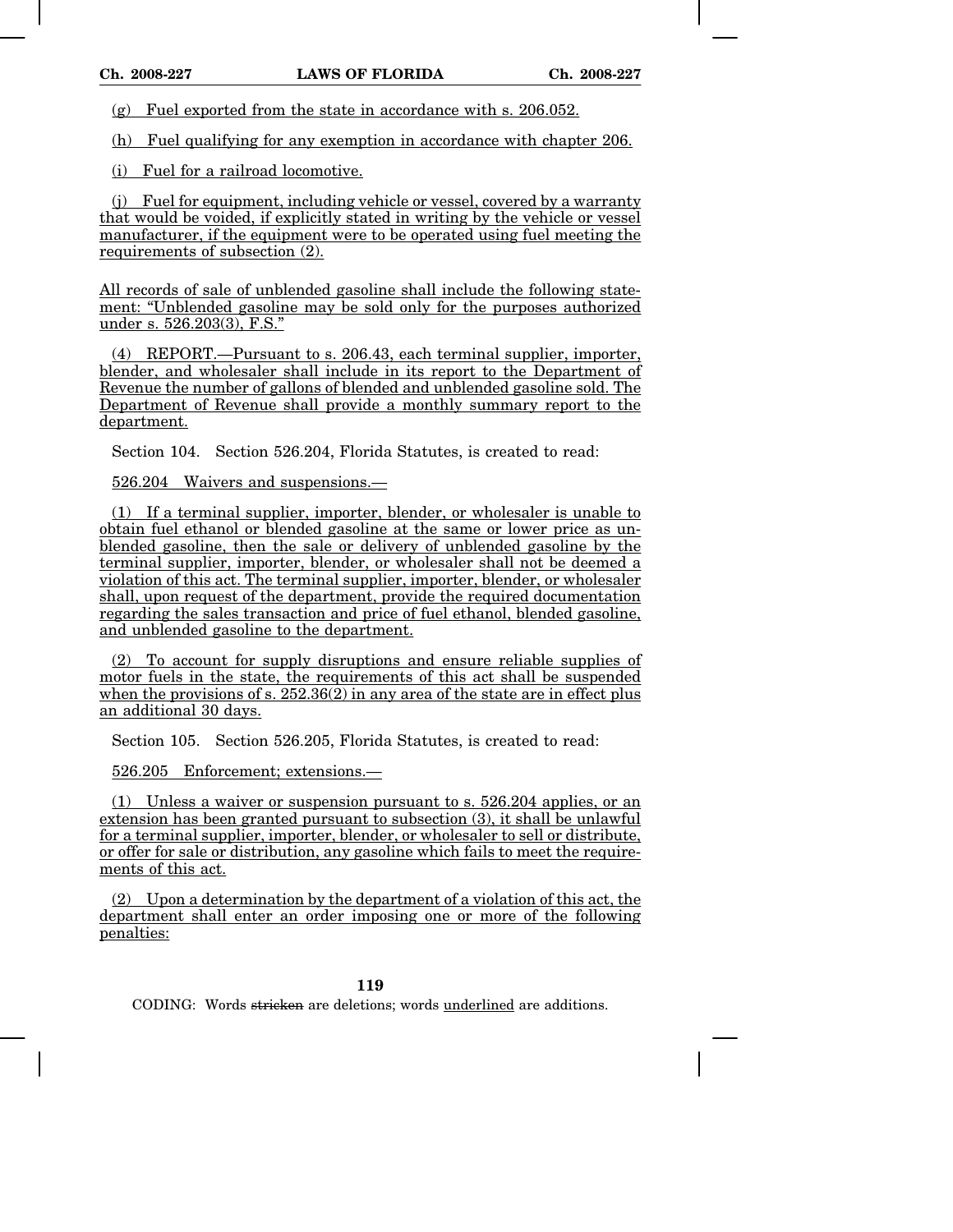(a) Issuance of a warning letter.

(b) Imposition of an administrative fine of not more than \$1,000 per violation for a first-time offender. For a second-time or repeat offender, or any person who is shown to have willfully and intentionally violated any provision of this act, the administrative fine shall not exceed \$5,000 per violation. When imposing any fine under this section, the department shall consider the monetary benefit to the violator as a result of noncompliance, whether the violation was committed willfully, and the compliance record of the violator. All funds recovered by the department shall be deposited into the General Inspection Trust Fund.

(3) Any terminal supplier, importer, blender, or wholesaler may apply to the department by September 30, 2010, for an extension of time to comply with the requirements of this act. The application for an extension must demonstrate that the applicant has made a good faith effort to comply with the requirements but has been unable to do so for reasons beyond the applicant's control, such as delays in receiving governmental permits. The department shall review each application and make a determination as to whether the failure to comply was beyond the control of the applicant. If the department determines that the applicant made a good faith effort to comply, but was unable to do so for reasons beyond the applicant's control, the department shall grant an extension of time determined necessary for the applicant to comply.

Section 106. Section 526.206, Florida Statutes, is created to read:

526.206 Rules.—The Department of Revenue and the Department of Agriculture and Consumer Services are authorized to adopt rules pursuant to ss. 120.536(1) and 120.54 to implement the provisions of this act.

Section 107. Section 526.207, Florida Statutes, is created to read:

526.207 Studies and reports.—

(1) The Florida Energy and Climate Commission shall conduct a study to evaluate and recommend the life-cycle greenhouse gas emissions associated with all renewable fuels, including, but not limited to, biodiesel, renewable diesel, biobutanol, and ethanol derived from any source. In addition, the commission shall evaluate and recommend a requirement that all renewable fuels introduced into commerce in the state, as a result of the renewable fuel standard, shall reduce the life-cycle greenhouse gas emissions by an average percentage. The commission may also evaluate and recommend any benefits associated with the creation, banking, transfer, and sale of credits among fuel refiners, blenders, and importers.

(2) The Florida Energy and Climate Commission shall submit a report containing specific recommendations to the President of the Senate and the Speaker of the House of Representatives no later than December 31, 2010.

Section 108. Paragraph (a) of subsection (6) of section 553.73, Florida Statutes, is amended to read:

# **120**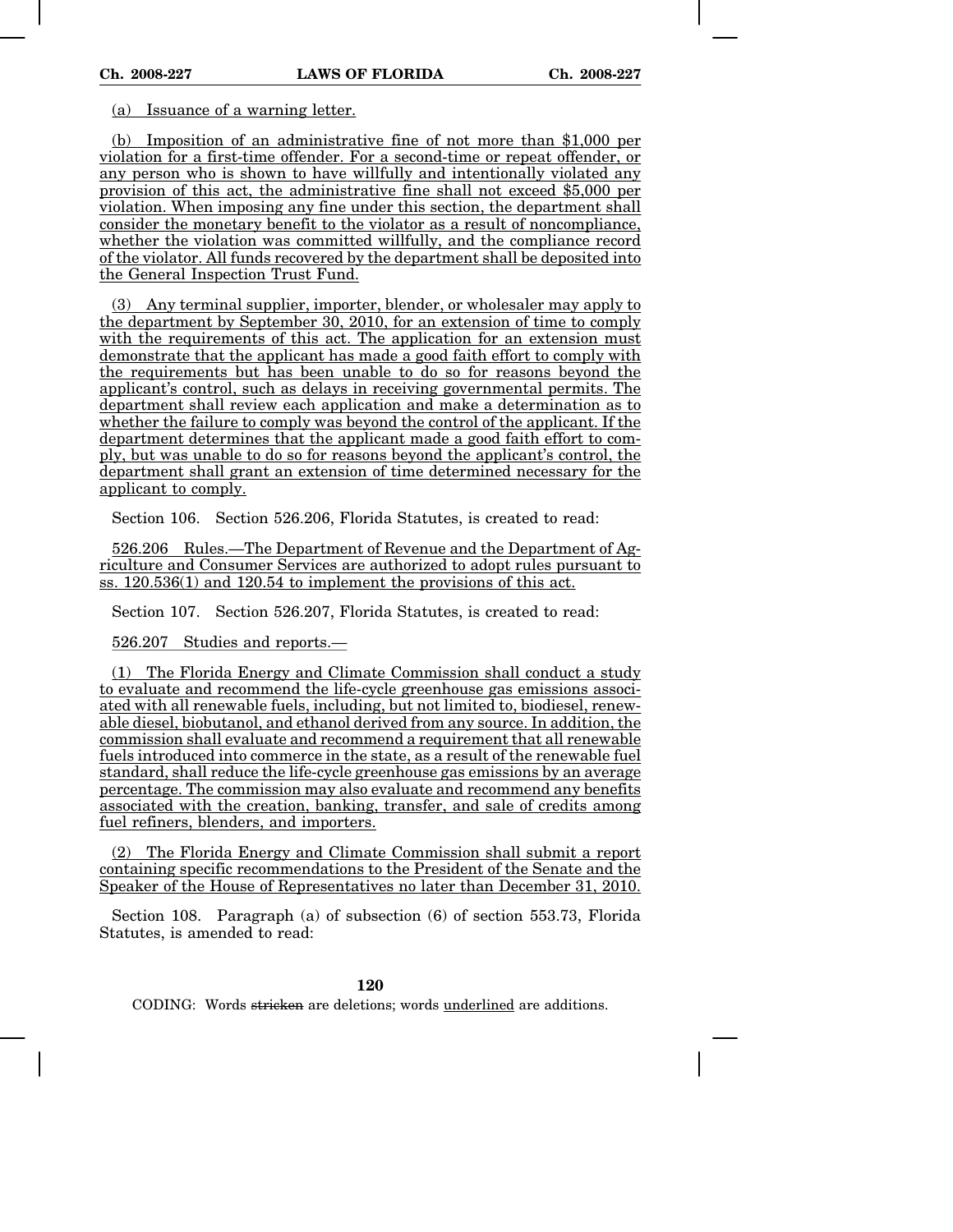553.73 Florida Building Code.—

 $(6)(a)$  The commission, by rule adopted pursuant to ss. 120.536(1) and 120.54, shall update the Florida Building Code every 3 years. When updating the Florida Building Code, the commission shall select the most current version of the International Building Code, the International Fuel Gas Code, the International Mechanical Code, the International Plumbing Code, and the International Residential Code, all of which are adopted by the International Code Council, and the National Electrical Code, which is adopted by the National Fire Protection Association, to form the foundation codes of the updated Florida Building Code, if the version has been adopted by the applicable model code entity and made available to the public at least 6 months prior to its selection by the commission. The commission shall select the most current version of the International Energy Conservation Code (IECC) as a foundation code; however, the IECC shall be modified by the commission to maintain the efficiencies of the Florida Energy Efficiency Code for Building Construction adopted and amended pursuant to s. 553.901.

Section 109. Section 553.9061, Florida Statutes, is created to read:

553.9061 Scheduled increases in thermal efficiency standards.—

(1) The purpose of this section is to establish a schedule of increases in the energy performance of buildings subject to the Florida Energy Efficiency Code for Building Construction. The Florida Building Commission shall:

(a) Include the necessary provisions by the 2010 edition of the Florida Energy Efficiency Code for Building Construction to increase the energy performance of new buildings by at least 20 percent as compared to the energy efficiency provisions of the 2007 Florida Building Code adopted October 31, 2007.

(b) Increase energy efficiency requirements by the 2013 edition of the Florida Energy Efficiency Code for Building Construction by at least 30 percent as compared to the energy efficiency provisions of the 2007 Florida Building Code adopted October 31, 2007.

(c) Increase energy efficiency requirements by the 2016 edition of the Florida Energy Efficiency Code for Building Construction by at least 40 percent as compared to the energy efficiency provisions of the 2007 Florida Building Code adopted October 31, 2007.

(d) Increase energy efficiency requirements by the 2019 edition of the Florida Energy Efficiency Code for Building Construction by at least 50 percent as compared to the energy efficiency provisions of the 2007 Florida Building Code adopted October 31, 2007.

(2) The Florida Building Commission shall identify within code support and compliance documentation the specific building options and elements available to meet the energy performance goals established in subsection (1). Energy-efficiency performance options and elements include, but are not limited to: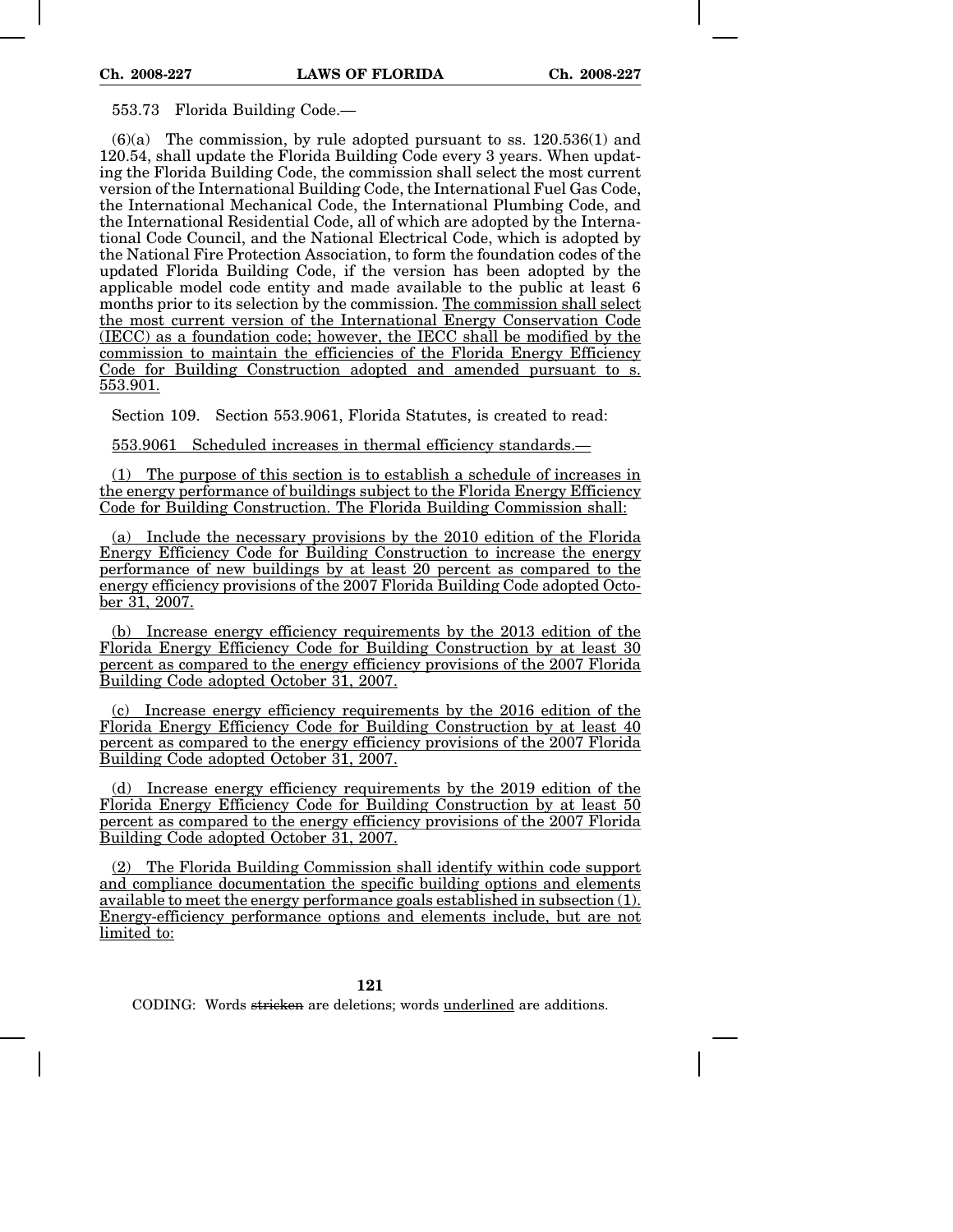(a) Solar water heating.

(b) Energy-efficient appliances.

(c) Energy-efficient windows, doors, and skylights.

(d) Low solar-absorption roofs, also known as "cool roofs."

(e) Enhanced ceiling and wall insulation.

(f) Reduced-leak duct systems.

(g) Programmable thermostats.

(h) Energy-efficient lighting systems.

(3) The Florida Building Commission shall, prior to implementing the goals established in subsection (1), adopt by rule and implement a costeffectiveness test for proposed increases in energy efficiency. The costeffectiveness test shall measure cost-effectiveness and shall ensure that energy efficiency increases result in a positive net financial impact.

Section 110. Subsection (1) of section 553.909, Florida Statutes, is amended, subsections (3) and (4) are renumbered as subsections (6) and (7), respectively, and new subsections (3), (4), and (5) are added to that section, to read:

553.909 Setting requirements for appliances; exceptions.—

(1) The Florida Energy Efficiency Code for Building Construction shall set the minimum requirements for commercial or residential swimming pool pumps, swimming pool water heaters, and heat traps and thermostat settings for water heaters used to heat potable water sold for residential use. The code shall further establish the minimum acceptable standby loss for electric water heaters and the minimum recovery efficiency and standby loss for water heaters fueled by natural gas or liquefied petroleum gas.

(3) Commercial or residential swimming pool pumps or water heaters sold after July 1, 2011, shall comply with the requirements of this subsection. Natural gas pool heaters shall not be equipped with constantly burning pilots. Heat pump pool heaters shall have a coefficient of performance at low temperature of not less than 4.0. The thermal efficiency of gas-fired pool heaters and oil-fired pool heaters shall not be less than 78 percent. All pool heaters shall have a readily accessible on-off switch that is mounted outside the heater and that allows shutting off the heater without adjusting the thermostat setting.

(4) Pool pump motors shall not be split-phase, shaded-pole, or capacitor start-induction run types. Residential pool pumps and pool pumps motors with a total horsepower of 1 HP or more shall have the capability of operating at two or more speeds with a low speed having a rotation rate that is no more than one-half of the motor's maximum rotation rate. Residential pool pump motor controls shall have the capability of operating the pool pump at a minimum of two speeds. The default circulation speed shall be the

**122**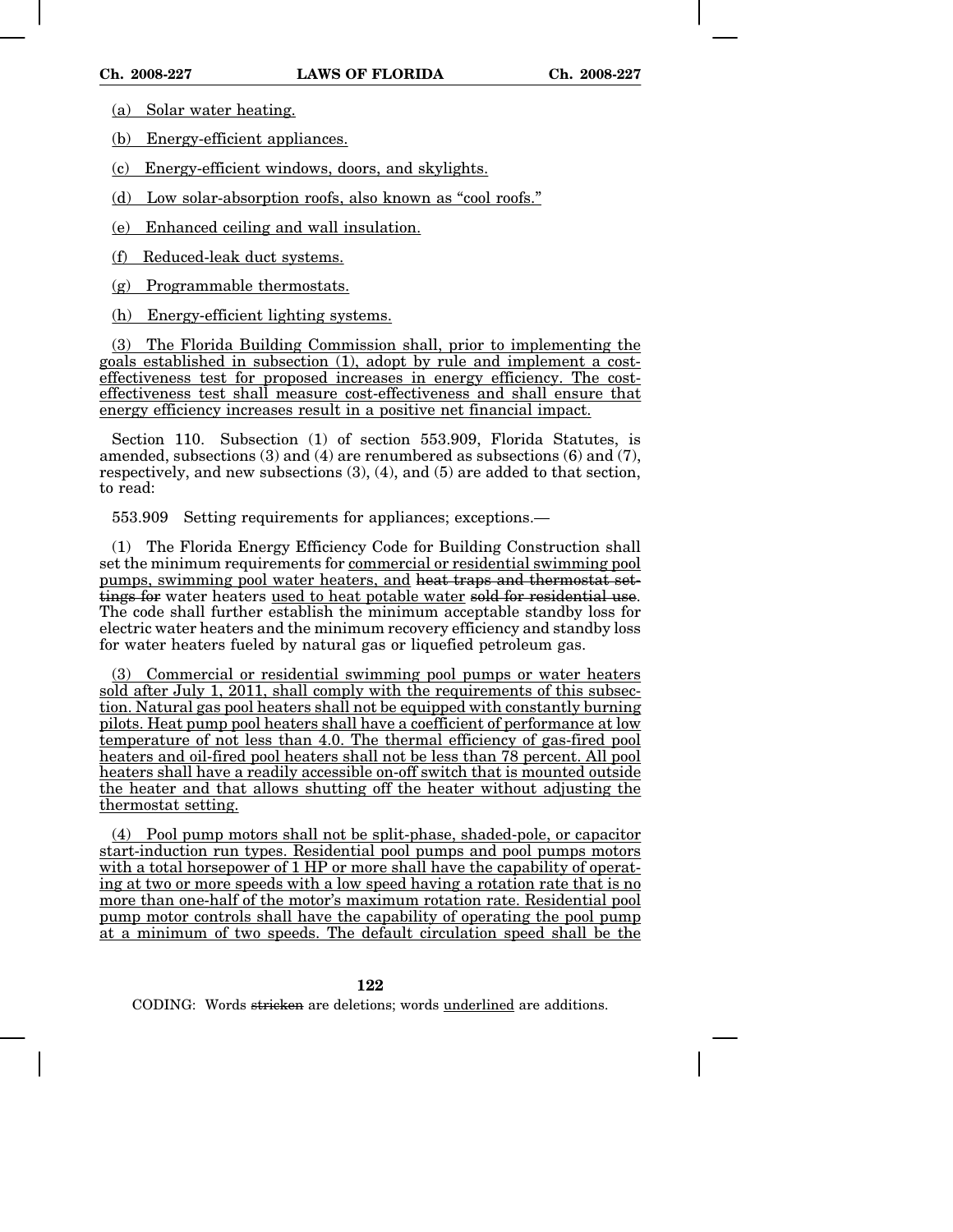residential filtration speed, with a higher speed override capability being for a temporary period not to exceed one normal cycle or 120 minutes, whichever is less. Except that circulation speed for solar pool heating systems shall be permitted to run at higher speeds during periods of usable solar heat gain.

(5) Portable electric spas standby power shall not be greater than  $5(V2/3)$ watts where  $V =$  the total volume, in gallons, when spas are measured in accordance with the spa industry test protocol.

(6)(3) The Florida Energy Efficiency Code for Building Construction may include standards for other appliances and energy-using systems if they are determined by the department to have a significant impact on the energy use of the building and if they are cost-effective to the consumer.

(7)(4) If the provisions of this section are preempted in part by federal standards, those provisions not preempted shall apply.

Section 111. (1) By July 1, 2009, the Agency for Enterprise Information Technology shall define objective standards for:

(a) Measuring data center energy consumption and efficiency, including, but not limited to, airflow and cooling, power consumption and distribution, and environmental control systems in a data center facility.

(b) Calculating total cost of ownership of energy-efficient information technology products, including initial purchase, installation, ongoing operation and maintenance, and disposal costs over the life cycle of the product.

(2) State shared resource data centers and other data centers that the Agency for Enterprise Information Technology has determined will be recipients for consolidating data centers, which are designated by the Agency for Enterprise Information Technology, shall evaluate their data center facilities for energy efficiency using the standards established in this section.

(a) Results of these evaluations shall be reported to the Agency for Enterprise Information Technology, the President of the Senate, and the Speaker of the House of Representatives. Reports shall enable the tracking of energy performance over time and comparisons between facilities.

(b) By December 31, 2010, and bi-annually thereafter, the Agency for Enterprise Information Technology shall submit to the Legislature recommendations for reducing energy consumption and improving the energy efficiency of state data centers.

(3) The primary means of achieving maximum energy savings across all state data centers and computing facilities shall be the consolidation of data centers and computing facilities as determined by the Agency for Enterprise Information Technology. State data centers and computing facilities in the state data center system shall be established as an enterprise information technology service as defined in s. 282.0041. The Agency for Enterprise Information Technology shall make recommendations on consolidating state data centers and computing facilities, pursuant to s. 282.0056, by December 31, 2009.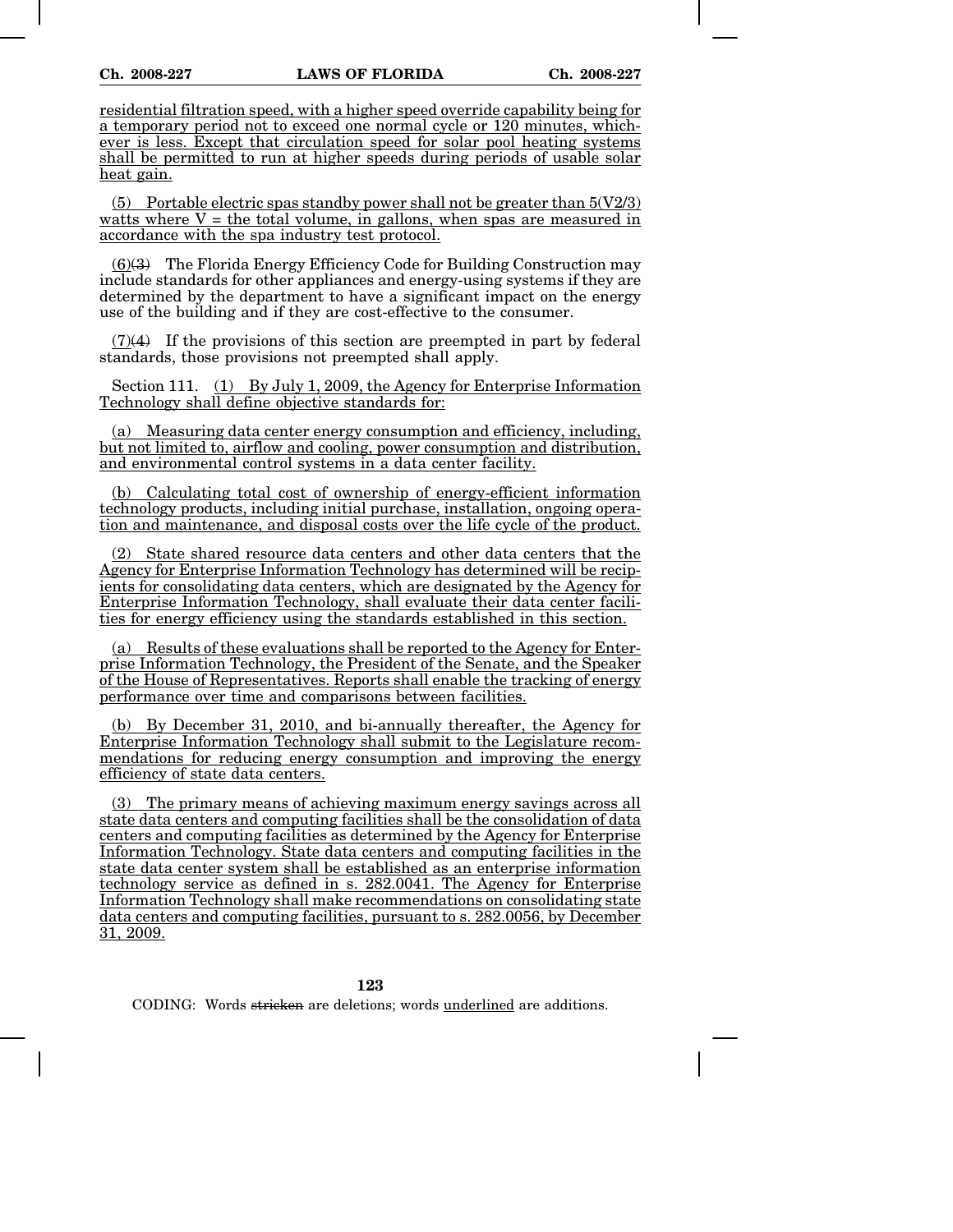(4) When the total cost of ownership of an energy-efficient product is less than or equal to the cost of the existing data center facility or infrastructure, technical specifications for energy-efficient products should be incorporated in the plans and processes for replacing, upgrading, or expanding data center facilities or infrastructure, including, but not limited to, network, storage, or computer equipment and software.

Section 112. Section 1004.648, Florida Statutes, is created to read:

1004.648 Florida Energy Systems Consortium.—

(1) There is created the Florida Energy Systems Consortium to promote collaboration among experts in the State University System for the purposes of sharing energy-related expertise and assisting in the development and implementation of a comprehensive, long-term, environmentally compatible, sustainable, and efficient energy strategic plan for the state.

(2) The consortium shall focus on the research and development of innovative energy systems that will lead to alternative energy strategies, improved energy efficiencies, and expanded economic development for the state.

(3) The consortium shall consist of the state universities as identified under s. 1000.21(6).

(4) The consortium shall be administered at the University of Florida by a director who shall be appointed by the President of the University of Florida.

(5) The director, whose office shall be located at the University of Florida, shall report to the Florida Energy and Climate Commission created pursuant to s. 377.6015.

(6) The oversight board shall consist of the Vice President for Research or other appropriate representative appointed by the university president of each member of the consortium.

(7) The oversight board shall be responsible for the technical performance and financial management of the consortium.

(8) In performing its responsibilities, the consortium shall collaborate with the oversight board and may also collaborate with industry and other affected parties.

(9) Through collaborative research and development across the State University System and the industry, the goal of the consortium is to become a world leader in energy research, education, technology, and energy systems analysis. In so doing, the consortium shall:

(a) Coordinate and initiate increased collaborative interdisciplinary energy research among the universities and the energy industry.

(b) Assist in the creation and development of a Florida-based energy technology industry through efforts that would expedite commercialization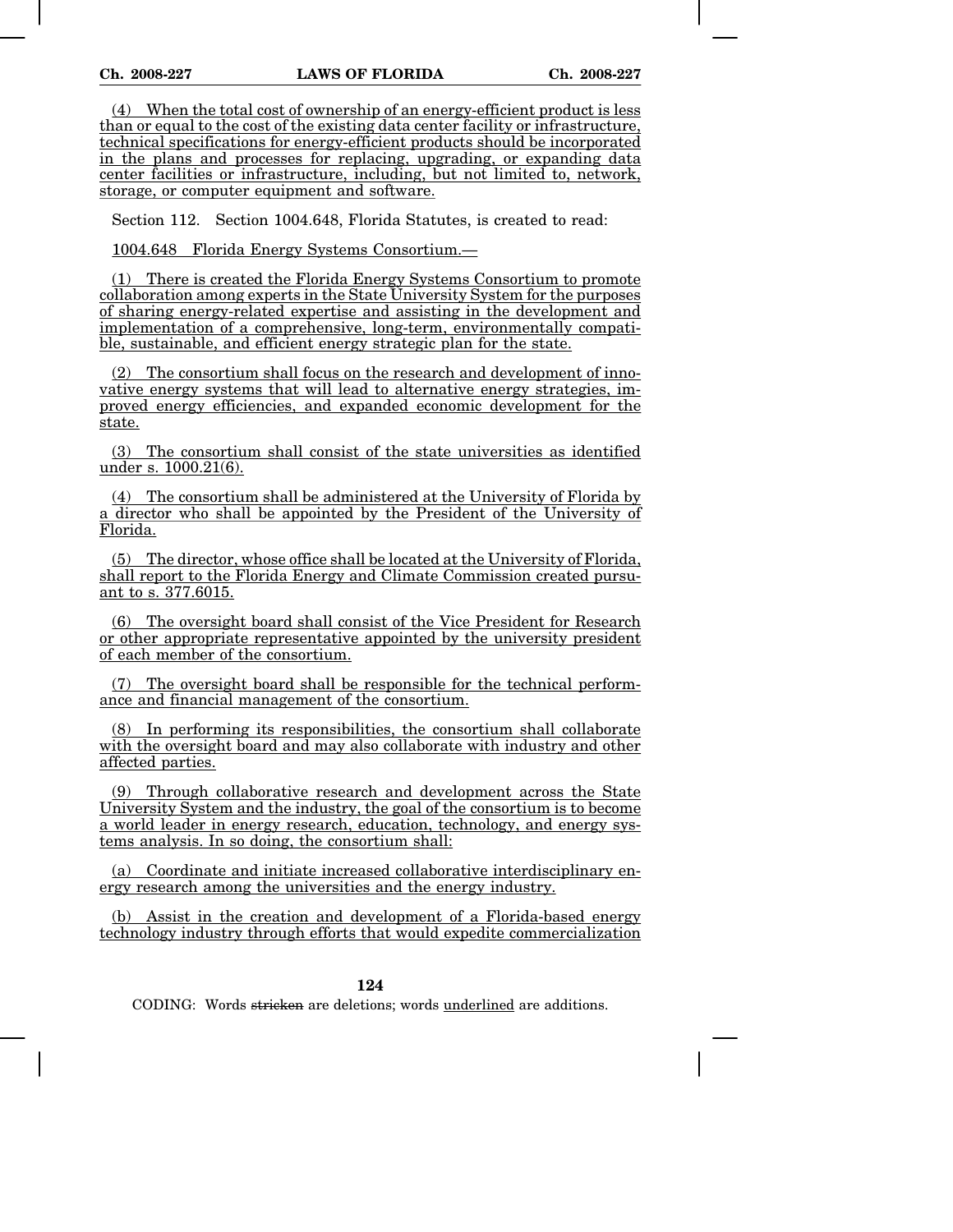of innovative energy technologies by taking advantage of the energy expertise within the State University System, high-technology incubators, industrial parks, and industry-driven research centers.

(c) Provide a state resource for objective energy systems analysis.

(d) Develop education and outreach programs to prepare a qualified energy workforce and informed public. Specifically, the faculty associated with the consortium shall coordinate a statewide workforce development initiative focusing on college-level degrees, technician training, and public and commercial sectors awareness. The consortium shall develop specific programs targeted at preparing graduates who have a background in energy, continuing education courses for technical and nontechnical professionals, and modules, laboratories, and courses to be shared among the universities. Additionally, the consortium shall work with the Florida Community College System using the Florida Advanced Technological Education Center for the coordination and design of industry-specific training programs for technicians.

(10) The consortium shall solicit and leverage state, federal, and private funds for the purpose of conducting education, research, and development in the area of sustainable energy.

(11) The oversight board, in consultation with the Florida Energy and Climate Commission, shall ensure that the consortium:

(a) Maintains accurate records of any funds received by the consortium.

(b) Meets financial and technical performance expectations, which may include external technical reviews as required.

(12) The steering committee shall consist of the university representatives included in the Centers of Excellence proposals for the Florida Energy Systems Consortium and the Center of Excellence in Ocean Energy Technology-Phase II which were reviewed during the 2007-2008 fiscal year by the Florida Technology, Research, and Scholarship Board created in s. 1004.226(4); a university representative appointed by the President of Florida International University; and the Florida Energy and Climate Commission. The steering committee shall be responsible for establishing and ensuring the success of the consortium's mission under subsection (9).

(13) By November 1 of each year, the consortium shall submit an annual report to the Governor, the President of the Senate, the Speaker of the House of Representatives, and the Florida Energy and Climate Commission regarding its activities, including, but not limited to, education and research related to, and the development and deployment of, alternative energy technologies.

Section 113. Woody biomass economic study.—The Department of Agriculture and Consumer Services, in conjunction with the Department of Environmental Protection, shall conduct an economic impact analysis on the effects of granting financial incentives to energy producers who use woody biomass as fuel, including an analysis of effects on wood supply and prices